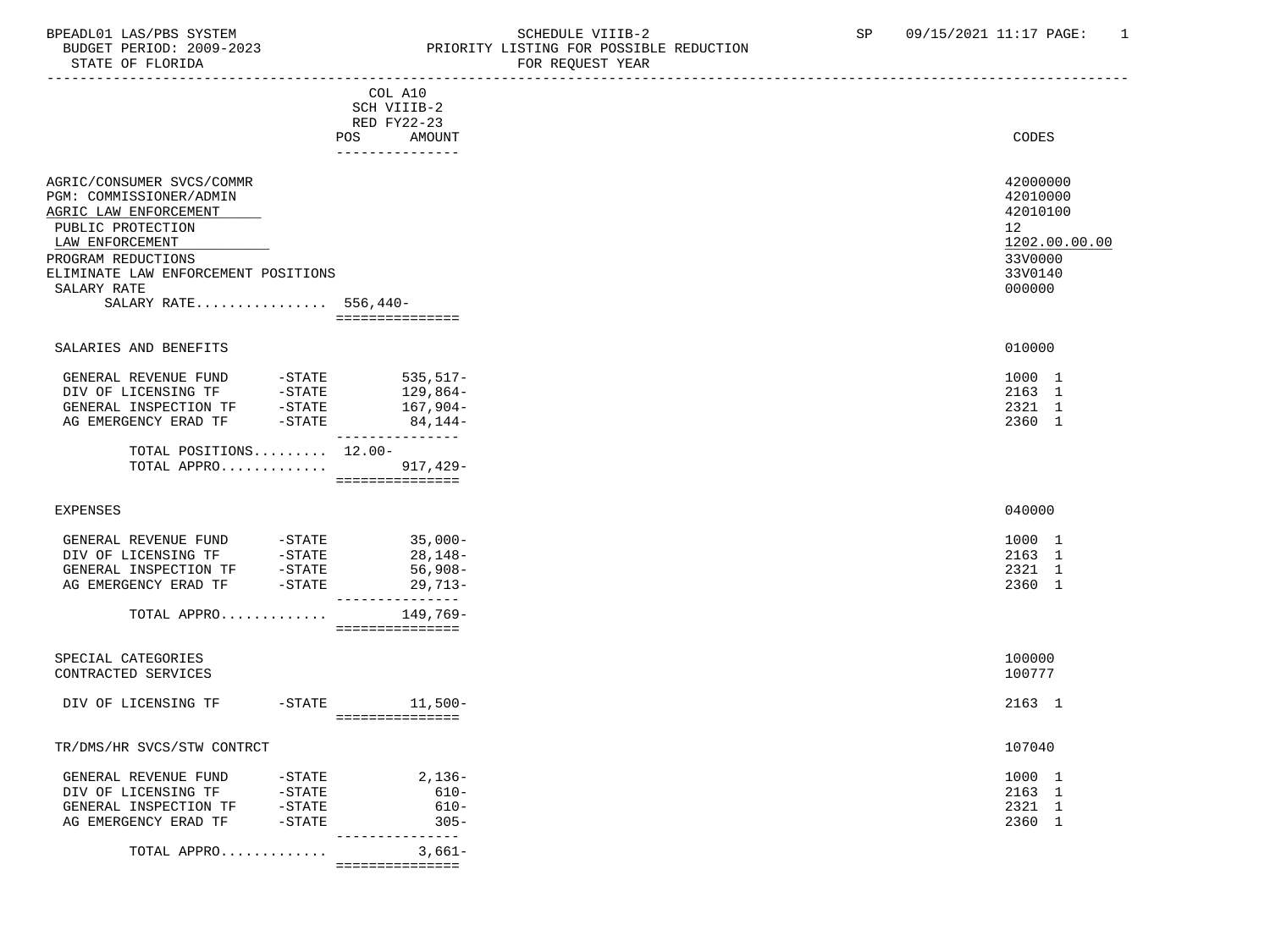# BPEADL01 LAS/PBS SYSTEM SALL SCHEDULE VIIIB-2 SP 09/15/2021 11:17 PAGE: 2 BUDGET PERIOD: 2009-2023 PRIORITY LISTING FOR POSSIBLE REDUCTION STATE OF FLORIDA FOR REQUEST YEAR FOR REQUEST YEAR

| COL A10                                    |               |
|--------------------------------------------|---------------|
| SCH VIIIB-2                                |               |
| RED FY22-23                                |               |
| <b>POS</b><br>AMOUNT                       | CODES         |
|                                            |               |
| AGRIC/CONSUMER SVCS/COMMR                  | 42000000      |
| PGM: COMMISSIONER/ADMIN                    | 42010000      |
| AGRIC LAW ENFORCEMENT                      | 42010100      |
| PUBLIC PROTECTION                          | 12            |
|                                            | 1202.00.00.00 |
| LAW ENFORCEMENT                            |               |
| PROGRAM REDUCTIONS                         | 33V0000       |
| ELIMINATE LAW ENFORCEMENT POSITIONS        | 33V0140       |
| TOTAL: ELIMINATE LAW ENFORCEMENT POSITIONS | 33V0140       |
| TOTAL POSITIONS 12.00-                     |               |
| 1,082,359-<br>TOTAL ISSUE                  |               |
| TOTAL SALARY RATE 556,440-                 |               |
|                                            |               |
|                                            |               |
|                                            |               |

 AGENCY ISSUE NARRATIVE: SCH VIIIB-2 NARR 22-23 NARRATIVE: IT COMPONENT? NO

REDUCTION PRIORITY ISSUE #36

#### DESCRIPTION OF ISSUE:

 Our Corporals assist our Sergeants with policy and administrative oversite and also perform the same duties our Law Enforcement Officers. In addition, they carry out supervisory responsibilities in the absence of the Sergeant. This cut would eliminate that Corporal level of supervision. This is a recurring reduction of twelve Law Enforcement Corporal Positions and associated Salaries and Benefits. In addition to the reduction in Salaries and Benefits, it would cut budget in the following Categories: \$149,769 in Expense; \$11,500 in Contracted Services; and \$3,661 in Human Resources. This reduction would impact budget in General Revenue and various Trust Funds.

### IMPACT OF THE REDUCTION:

 Eliminating these positions would have a significant impact on the Office of Agricultural Law Enforcement. All twelve positions are currently filled and if eliminated, would require lay-offs or demotions. In FY 2013-14, we re-classed 12 Law Enforcement Officer Positions to Law Enforcement Corporals in order to assist Sergeants with their supervisory duties. Sergeants are generally responsible for one interstate location and three or four smaller stations. They travel to all of these locations and average about 14 direct reports. Having the Corporal level of supervision enables our Sergeants to provide more line supervision to our officers at our busy interstate locations, which is where the highest concentration of traffic is. Without the Corporal level of supervision, our Sergeants would have to cover up to five stations in one shift and our officers would not have the support they need.

 This cut will also severely impede our ability to meet minimum staffing requirements. We operate 24 hours a day, seven days a week, which requires a minimum of 181 officers to staff the Interdiction Stations without requiring overtime. We currently have 167 Law Enforcement Officers and 12 Corporals for a total of only 179 positions on the ramps. Significant overtime is already needed to back-fill for vacancies, deployments and sick and annual leave requests. Eliminating another 12 positions will severely stress our existing staff while making it extremely difficult to approve leave requests. If this cut is taken, it will create the need for an estimated 25,000 additional hours of overtime, costing approximately \$800,000 annually. The necessary additional overtime and our inability to grant leave requests would quickly lead to burnout. In addition, leave balances would accumulate drastically, causing much greater leave payouts when officers separate.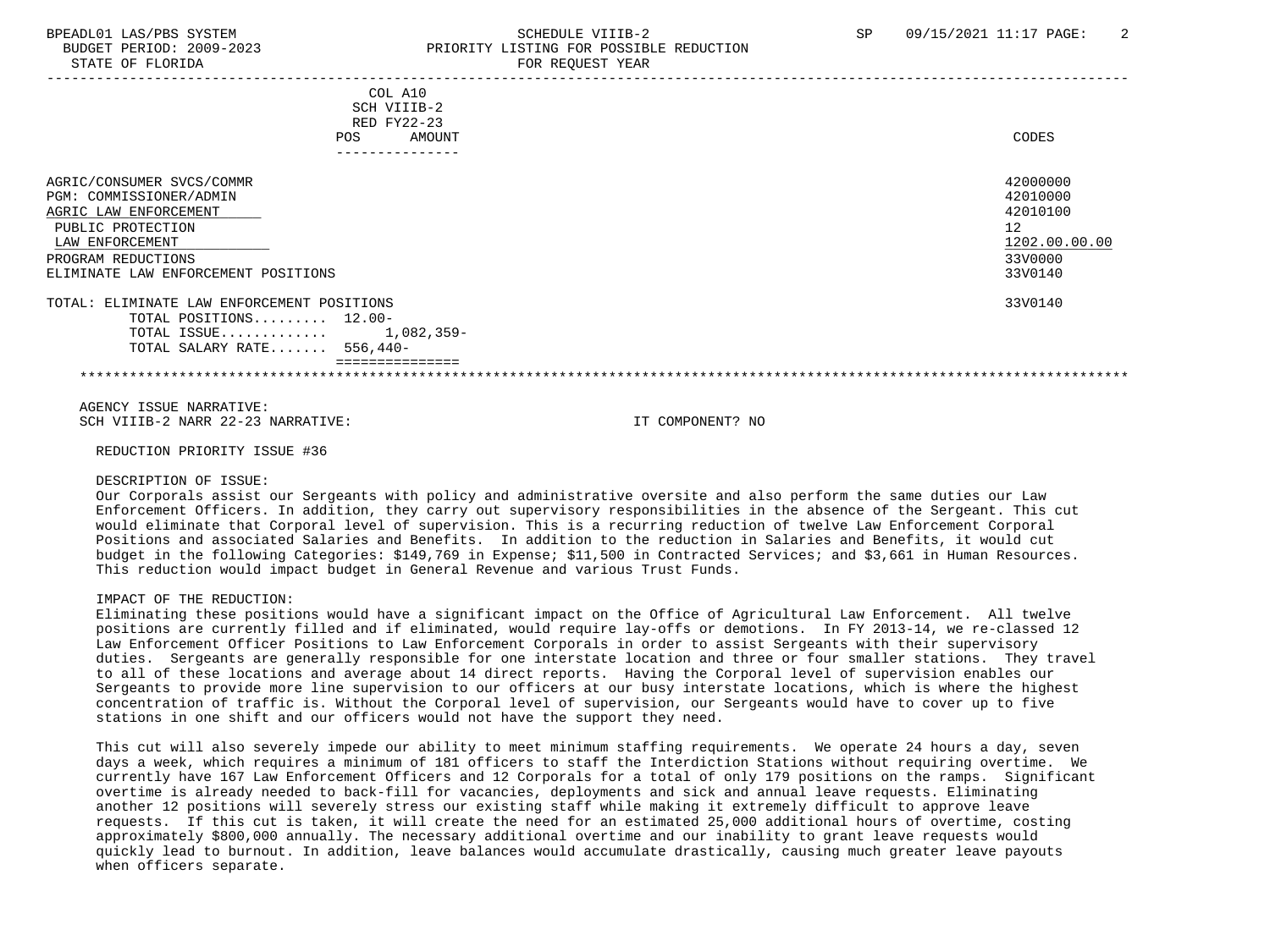# BPEADL01 LAS/PBS SYSTEM SALLE STREDULE VIIIB-2 SCHEDULE VIIIB-2 SP 09/15/2021 11:17 PAGE: 3<br>BUDGET PERIOD: 2009-2023 SP PRIORITY LISTING FOR POSSIBLE REDUCTION BUDGET PERIOD: 2009-2023 PRIORITY LISTING FOR POSSIBLE REDUCTION<br>FOR REQUEST YEAR FOR REQUEST YEAR

|                                                                            | COL A10              |                  |           |          |          |    |                       |
|----------------------------------------------------------------------------|----------------------|------------------|-----------|----------|----------|----|-----------------------|
|                                                                            | SCH VIIIB-2          |                  |           |          |          |    |                       |
|                                                                            | RED FY22-23          |                  |           |          |          |    |                       |
|                                                                            | <b>POS</b><br>AMOUNT |                  |           |          |          |    | CODES                 |
|                                                                            |                      |                  |           |          |          |    |                       |
| AGRIC/CONSUMER SVCS/COMMR                                                  |                      |                  |           |          |          |    | 42000000              |
| PGM: COMMISSIONER/ADMIN                                                    |                      |                  |           |          |          |    | 42010000              |
| AGRIC LAW ENFORCEMENT                                                      |                      |                  |           |          |          |    | 42010100              |
| PUBLIC PROTECTION                                                          |                      |                  |           |          |          |    | 12                    |
| LAW ENFORCEMENT                                                            |                      |                  |           |          |          |    | 1202.00.00.00         |
| PROGRAM REDUCTIONS                                                         |                      |                  |           |          |          |    | 33V0000               |
| ELIMINATE LAW ENFORCEMENT POSITIONS                                        |                      |                  |           |          |          |    | 33V0140               |
|                                                                            |                      |                  |           |          |          |    |                       |
| CALCULATION OF REDUCTION AMOUNT:                                           |                      |                  |           |          |          |    |                       |
| This reduction is based on actual Salary Rate plus Benefits for Corporals. |                      |                  |           |          |          |    |                       |
|                                                                            |                      |                  |           |          |          |    |                       |
| STATUTORY CHANGE(S):                                                       |                      |                  |           |          |          |    |                       |
| No statutory changes would be required to implement this reduction.        |                      |                  |           |          |          |    |                       |
|                                                                            |                      |                  |           |          |          |    |                       |
|                                                                            |                      |                  |           |          |          |    |                       |
| POSITION DETAIL OF SALARIES AND BENEFITS:                                  |                      |                  |           |          |          |    |                       |
|                                                                            |                      |                  |           |          |          |    | LAPSE LAPSED SALARIES |
|                                                                            | <b>FTE</b>           | <b>BASE RATE</b> | ADDITIVES | BENEFITS | SUBTOTAL | ွေ | AND BENEFITS          |
|                                                                            |                      |                  |           |          |          |    |                       |

A10 - SCH VIIIB-2 RED FY22-23

| CHANGES TO CURRENTLY AUTHORIZED POSITIONS |          |             |            |                  |            |
|-------------------------------------------|----------|-------------|------------|------------------|------------|
| 8517 LAW ENFORCEMENT CORPORAL             |          |             |            |                  |            |
| C0101 001                                 | $2.00-$  | $75,486-$   | 54,378-    | $129.864 - 0.00$ | $129.864-$ |
| C0102 001                                 | $7.00 -$ | $324.852-$  | $210.665-$ | $535.517 - 0.00$ | $535.517-$ |
| C0103 001                                 | $2.00-$  | $103.972 -$ | $63,932-$  | $167.904 - 0.00$ | $167.904-$ |
| C0104 001                                 | $1.00 -$ | $52.130 -$  | $32.014-$  | 84.144- 0.00     | 84,144-    |
|                                           |          |             |            |                  |            |

|                            | $12.00 -$ | 556,440- | 360,989- | 917,429- | $917.429 -$ |
|----------------------------|-----------|----------|----------|----------|-------------|
| 2360 AG EMERGENCY ERAD TF  |           |          |          |          | 84,144-     |
| 2321 GENERAL INSPECTION TF |           |          |          |          | $167,904-$  |
| 1000 GENERAL REVENUE FUND  |           |          |          |          | $535.517-$  |
| 2163 DIV OF LICENSING TF   |           |          |          |          | $129,864-$  |
| TOTALS FOR ISSUE BY FUND   |           |          |          |          |             |

\*\*\*\*\*\*\*\*\*\*\*\*\*\*\*\*\*\*\*\*\*\*\*\*\*\*\*\*\*\*\*\*\*\*\*\*\*\*\*\*\*\*\*\*\*\*\*\*\*\*\*\*\*\*\*\*\*\*\*\*\*\*\*\*\*\*\*\*\*\*\*\*\*\*\*\*\*\*\*\*\*\*\*\*\*\*\*\*\*\*\*\*\*\*\*\*\*\*\*\*\*\*\*\*\*\*\*\*\*\*\*\*\*\*\*\*\*\*\*\*\*\*\*\*\*\*\*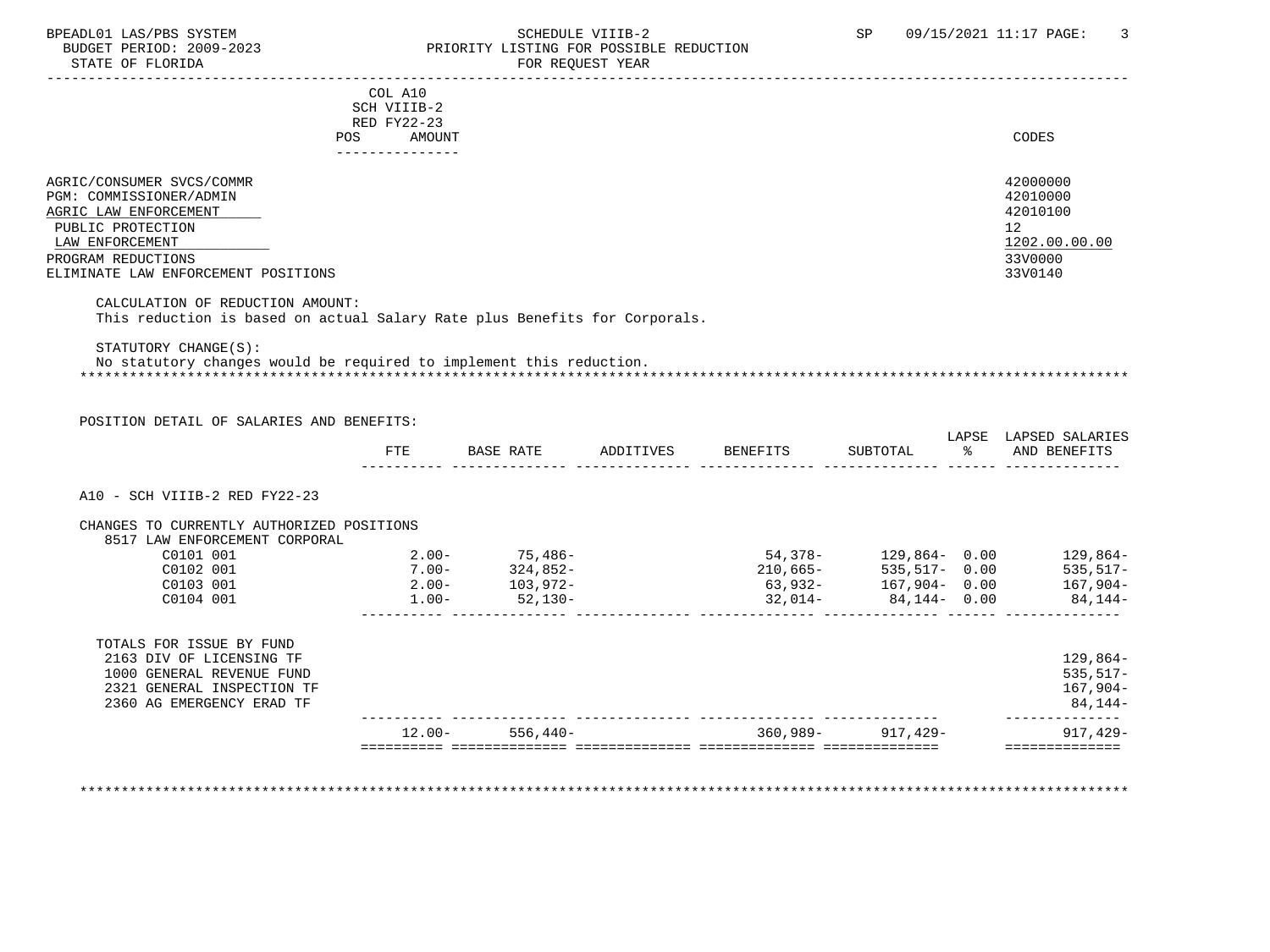## BPEADL01 LAS/PBS SYSTEM SALLE SOME SCHEDULE VIIIB-2 SCHEDULE VIIIB-2 SP 09/15/2021 11:17 PAGE: 4 BUDGET PERIOD: 2009-2023 PRIORITY LISTING FOR POSSIBLE REDUCTION FOR REQUEST YEAR

| DIAIB VR FBORIDA                                                                                                                                                                                                           |           |                                                                    | L'OIL TUDQUEUI TEUT                                                                     |
|----------------------------------------------------------------------------------------------------------------------------------------------------------------------------------------------------------------------------|-----------|--------------------------------------------------------------------|-----------------------------------------------------------------------------------------|
|                                                                                                                                                                                                                            | POS       | COL A10<br>SCH VIIIB-2<br>RED FY22-23<br>AMOUNT<br>--------------- | CODES                                                                                   |
| AGRIC/CONSUMER SVCS/COMMR<br>PGM: COMMISSIONER/ADMIN<br>AGRIC LAW ENFORCEMENT<br>PUBLIC PROTECTION<br>LAW ENFORCEMENT<br>PROGRAM REDUCTIONS<br>CLOSE INTERDICTION STATION -<br>AGRICULTURAL LAW ENFORCEMENT<br>SALARY RATE |           |                                                                    | 42000000<br>42010000<br>42010100<br>12<br>1202.00.00.00<br>33V0000<br>33V0730<br>000000 |
| SALARY RATE 816, 211-                                                                                                                                                                                                      |           |                                                                    |                                                                                         |
| SALARIES AND BENEFITS<br>GENERAL REVENUE FUND                                                                                                                                                                              | $18.00 -$ | ===============<br>$-STATE$ 1, 351, 508-<br>===============        | 010000<br>1000 1                                                                        |
| EXPENSES                                                                                                                                                                                                                   |           |                                                                    | 040000                                                                                  |
| GENERAL REVENUE FUND                                                                                                                                                                                                       |           | -STATE 112,181-<br>===============                                 | 1000 1                                                                                  |
| OPERATING CAPITAL OUTLAY                                                                                                                                                                                                   |           |                                                                    | 060000                                                                                  |
| GENERAL REVENUE FUND                                                                                                                                                                                                       |           | $-$ STATE 24,626-<br>===============                               | 1000 1                                                                                  |
| SPECIAL CATEGORIES<br>CONTRACTED SERVICES                                                                                                                                                                                  |           |                                                                    | 100000<br>100777                                                                        |
| GENERAL REVENUE FUND                                                                                                                                                                                                       |           | $-STATE$ 10,000-<br>===============                                | 1000 1                                                                                  |
| TR/DMS/HR SVCS/STW CONTRCT                                                                                                                                                                                                 |           |                                                                    | 107040                                                                                  |
| GENERAL REVENUE FUND                                                                                                                                                                                                       | $-$ STATE | $5,491-$                                                           | 1000 1                                                                                  |
| TOTAL: CLOSE INTERDICTION STATION -<br>AGRICULTURAL LAW ENFORCEMENT<br>TOTAL POSITIONS 18.00-<br>TOTAL ISSUE 1,503,806-<br>TOTAL SALARY RATE 816, 211-                                                                     |           | ===============                                                    | 33V0730                                                                                 |
|                                                                                                                                                                                                                            |           | ===============                                                    |                                                                                         |
|                                                                                                                                                                                                                            |           |                                                                    |                                                                                         |

 AGENCY ISSUE NARRATIVE: SCH VIIIB-2 NARR 22-23 NARRATIVE: IT COMPONENT? NO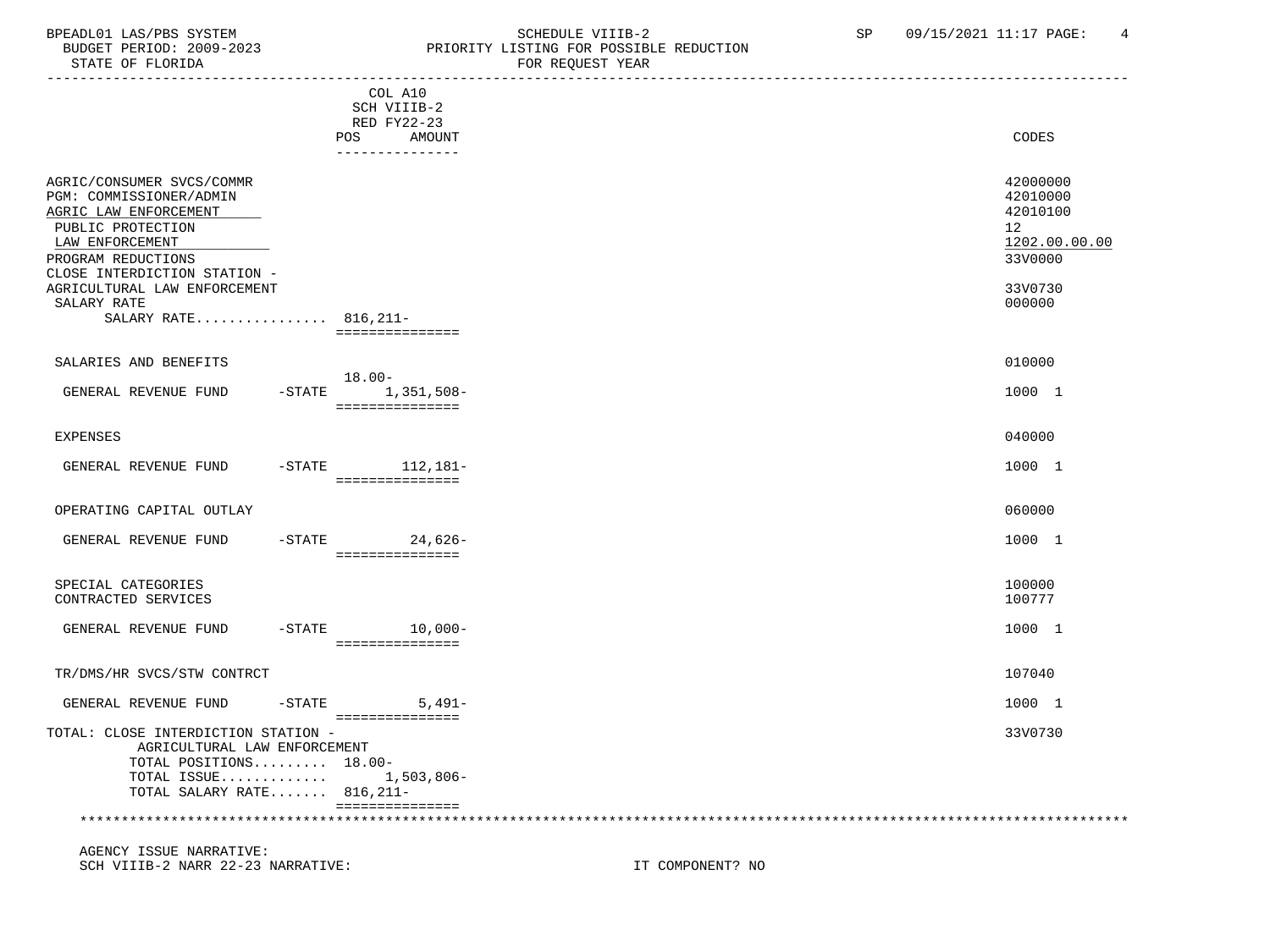# BPEADL01 LAS/PBS SYSTEM SALL SOLUTION SCHEDULE VIIIB-2 SP 09/15/2021 11:17 PAGE: 5 BUDGET PERIOD: 2009-2023 PRIORITY LISTING FOR POSSIBLE REDUCTION STATE OF FLORIDA FOR REQUEST YEAR

 ----------------------------------------------------------------------------------------------------------------------------------- COL A10 SCH VIIIB-2 RED FY22-23 POS AMOUNT NOTES AND RESERVE AND RESERVE AND RESERVE AND RESERVE AND RESERVE AND RESERVE AND RESERVE AND RESERVE AND RESERVE AND RESERVE A LODGE STATES OF A LODGE STATES OF A LODGE STATES OF A LODGE STATES OF A LODGE STATE --------------- AGRIC/CONSUMER SVCS/COMMR 42000000 PGM: COMMISSIONER/ADMIN 42010000<br>AGRIC LAW ENFORCEMENT 42010100 AGRIC LAW ENFORCEMENT PUBLIC PROTECTION 12<br>LAW ENFORCEMENT 1202.00.00.00 PUBLIC PROTECTION  $\texttt{LAN ENFORCEMENT} \color{black} \textcolor{red}{1202.00.00.00}$  PROGRAM REDUCTIONS 33V0000 CLOSE INTERDICTION STATION - AGRICULTURAL LAW ENFORCEMENT 33V0730

#### REDUCTION PRIORITY ISSUE #37

# DESCRIPTION OF REDUCTION ISSUE:

 This recurring General Revenue reduction of 18 Full Time Law Enforcement Positions and associated Salaries and Benefits would close the Pensacola Agricultural Interdiction Station, eliminating one Law Enforcement Lieutenant, five Law Enforcement Sergeants and 12 Law Enforcement Officers. Of the 18 positions located at this station, 14 are currently filled (as of 6/21/2021). In addition to the General Revenue reduction in Salaries and Benefits, this cut would also result in a General Revenue reduction in the following Categories: \$112,181 in Expense; \$24,626 in OCO; \$10,000 in Contracted Services; and \$5,491 in Human Resources.

#### IMPACT OF THE REDUCTION:

 Closing this station would have a significant impact on the Office of Agricultural Law Enforcement and would require laying-off up to 18 officers. During FY 2020-21, officers at this station completed approximately 23,032 visual inspections, 378 traffic stops and 2,800 livestock inspections.

 The Pensacola Station is the agency's foothold in the panhandle and contributes toward our efforts to regulate the department's programs in North Florida. The entire western portion of the state will no longer be protected from the infestation of plant and animal pests and diseases if this station is closed. Infestation of just one plant or animal pest or disease could cost the state millions of dollars.

 In addition, closing this station would result in the loss of revenue generated from the Bill of Lading Program. This station has generated more than \$21 million in revenue since it opened in March 2006, and has averaged nearly \$1.6 million annually. Revenue generated from activities at this station are usually greater than the costs to staff and operate the station. Therefore, no actual savings would be realized if the station were closed.

#### CALCULATION OF REDUCTION AMOUNT:

This reduction is based on actual Salary Rate plus Benefits for Officers working at this location.

#### STATUTORY CHANGE(S):

 No statutory changes would be required to implement this reduction. \*\*\*\*\*\*\*\*\*\*\*\*\*\*\*\*\*\*\*\*\*\*\*\*\*\*\*\*\*\*\*\*\*\*\*\*\*\*\*\*\*\*\*\*\*\*\*\*\*\*\*\*\*\*\*\*\*\*\*\*\*\*\*\*\*\*\*\*\*\*\*\*\*\*\*\*\*\*\*\*\*\*\*\*\*\*\*\*\*\*\*\*\*\*\*\*\*\*\*\*\*\*\*\*\*\*\*\*\*\*\*\*\*\*\*\*\*\*\*\*\*\*\*\*\*\*\*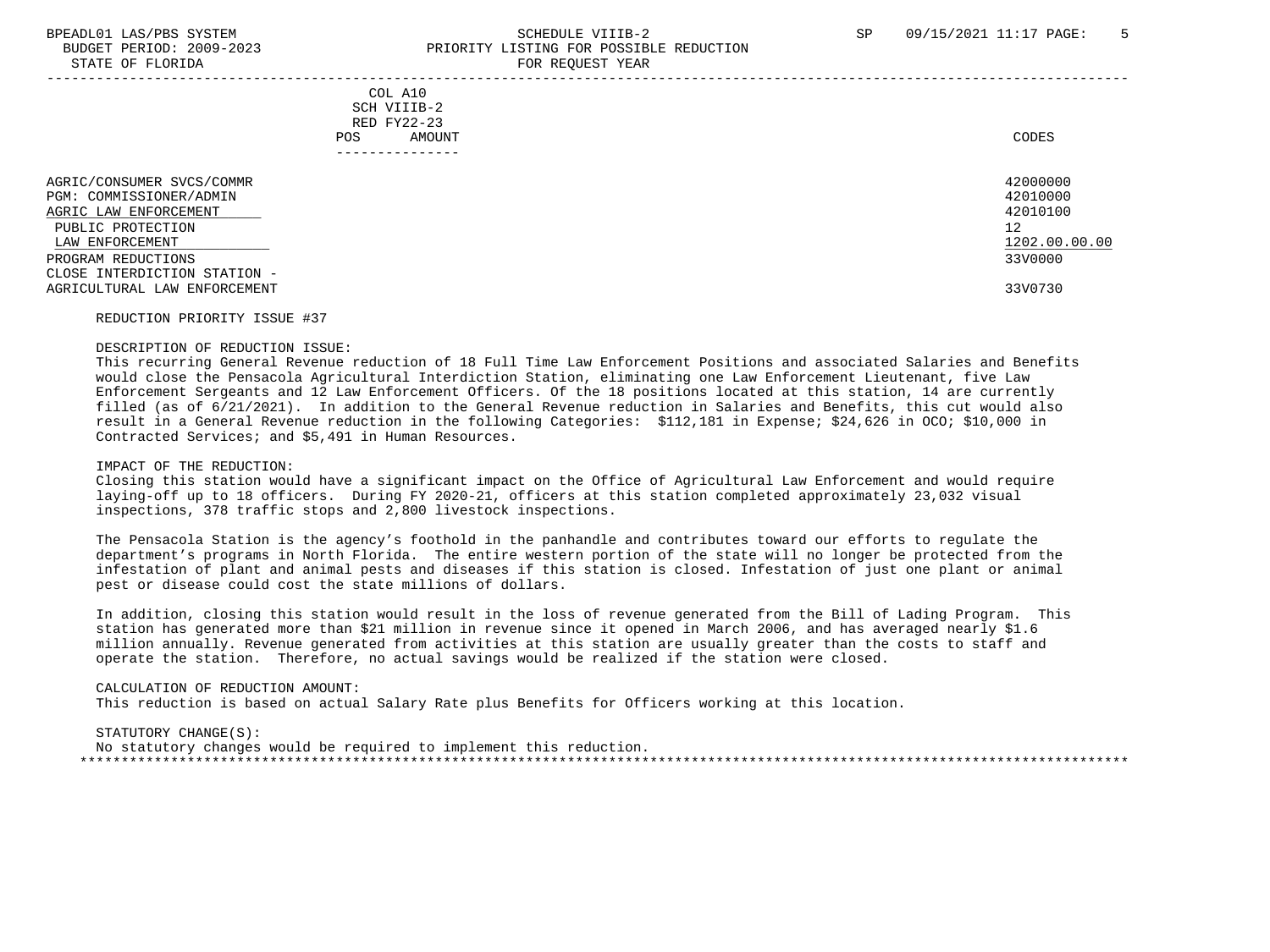# BPEADL01 LAS/PBS SYSTEM SALLE SOME SCHEDULE VIIIB-2 SCHEDULE VIIIB-2 SP 09/15/2021 11:17 PAGE: 6<br>BUDGET PERIOD: 2009-2023 SP PRIORITY LISTING FOR POSSIBLE REDUCTION BUDGET PERIOD: 2009-2023 PRIORITY LISTING FOR POSSIBLE REDUCTION<br>PRIORITY LISTING FOR POSSIBLE REDUCTION FOR REQUEST YEAR

|                                                                                                                                                                                                             | COL A10<br>SCH VIIIB-2<br>RED FY22-23<br><b>POS</b><br>AMOUNT<br>--------------- |                     |           |          |                            |    | <b>CODES</b>                                                                               |
|-------------------------------------------------------------------------------------------------------------------------------------------------------------------------------------------------------------|----------------------------------------------------------------------------------|---------------------|-----------|----------|----------------------------|----|--------------------------------------------------------------------------------------------|
| AGRIC/CONSUMER SVCS/COMMR<br>PGM: COMMISSIONER/ADMIN<br>AGRIC LAW ENFORCEMENT<br>PUBLIC PROTECTION<br>LAW ENFORCEMENT<br>PROGRAM REDUCTIONS<br>CLOSE INTERDICTION STATION -<br>AGRICULTURAL LAW ENFORCEMENT |                                                                                  |                     |           |          |                            |    | 42000000<br>42010000<br>42010100<br>12 <sup>°</sup><br>1202.00.00.00<br>33V0000<br>33V0730 |
| POSITION DETAIL OF SALARIES AND BENEFITS:                                                                                                                                                                   |                                                                                  |                     |           |          |                            |    | LAPSE LAPSED SALARIES                                                                      |
|                                                                                                                                                                                                             | FTE                                                                              | BASE RATE           | ADDITIVES | BENEFITS | SUBTOTAL                   | ္က | AND BENEFITS                                                                               |
| A10 - SCH VIIIB-2 RED FY22-23                                                                                                                                                                               |                                                                                  |                     |           |          |                            |    |                                                                                            |
| CHANGES TO CURRENTLY AUTHORIZED POSITIONS<br>8515 LAW ENFORCEMENT OFFICER                                                                                                                                   |                                                                                  |                     |           |          |                            |    |                                                                                            |
| C0101 001                                                                                                                                                                                                   |                                                                                  | $12.00 - 468,736 -$ |           |          | 331,574-800,310-0.00       |    | $800, 310 -$                                                                               |
| 8519 LAW ENFORCEMENT SERGEANT<br>C0103 001                                                                                                                                                                  | $5.00 -$                                                                         | 278,997-            |           | 166,225- | 445,222- 0.00              |    | 445,222-                                                                                   |
| 8522 LAW ENFORCEMENT LIEUTENANT<br>C0104 001                                                                                                                                                                | $1.00-$                                                                          | 68,478-             |           |          | 37,498- 105,976- 0.00      |    | 105,976-                                                                                   |
| TOTALS FOR ISSUE BY FUND<br>1000 GENERAL REVENUE FUND                                                                                                                                                       |                                                                                  |                     |           |          |                            |    | 1,351,508-                                                                                 |
|                                                                                                                                                                                                             |                                                                                  | $18.00 - 816,211 -$ |           |          | $535, 297 - 1, 351, 508 -$ |    | --------------<br>1,351,508–<br>==============                                             |
| TOTAL: LAW ENFORCEMENT<br>BY FUND TYPE<br>GENERAL REVENUE FUND                                                                                                                                              | 2,076,459-                                                                       |                     |           |          |                            |    | 1202.00.00.00<br>1000                                                                      |
| TRUST FUNDS                                                                                                                                                                                                 | 509,706-                                                                         |                     |           |          |                            |    | 2000                                                                                       |
| TOTAL POSITIONS 30.00-<br>TOTAL PROG COMP 2,586,165-<br>TOTAL SALARY RATE 1,372,651-                                                                                                                        | ---------------<br>===============                                               |                     |           |          |                            |    |                                                                                            |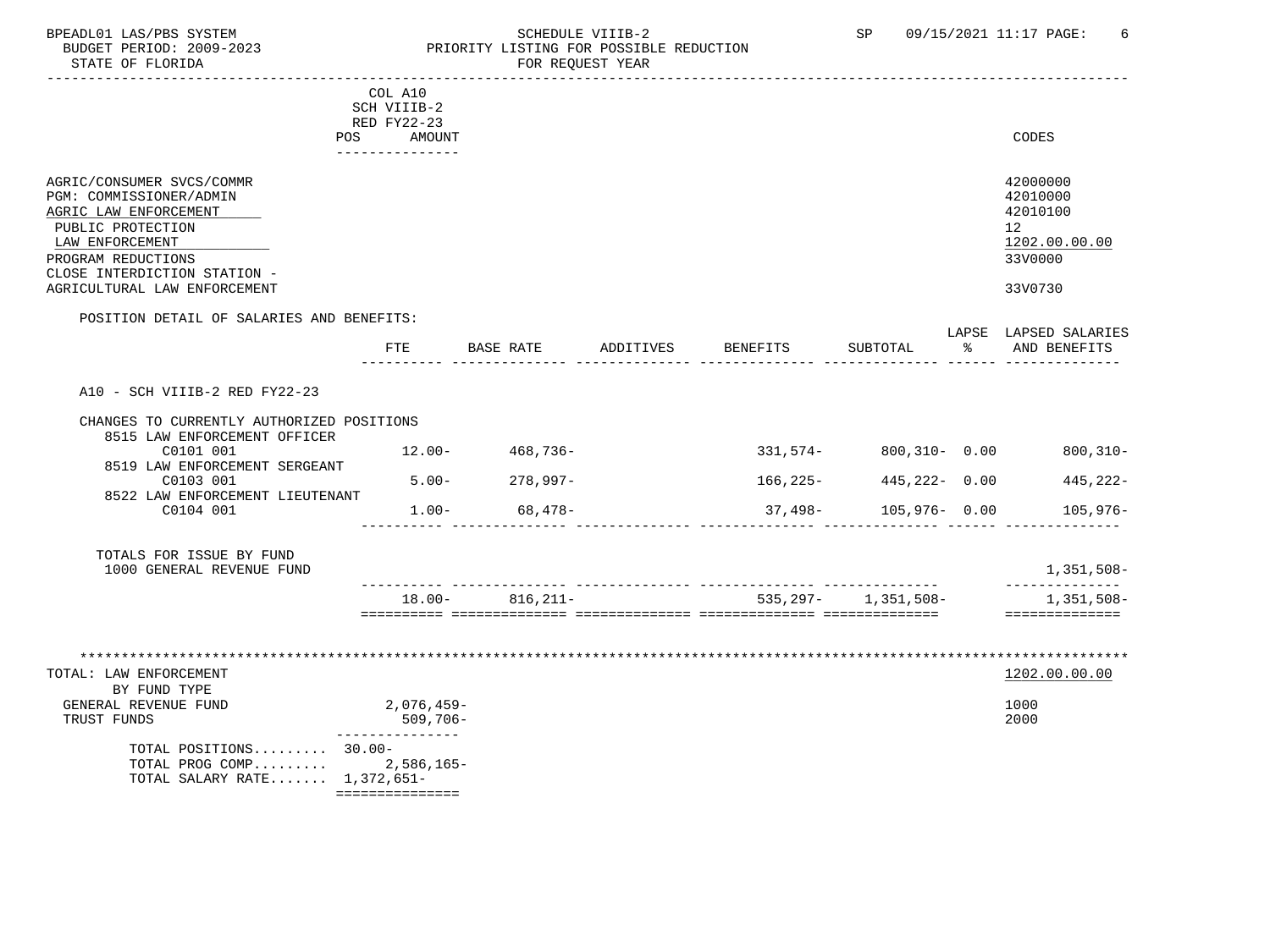# BPEADL01 LAS/PBS SYSTEM SALL SALL SOMEDULE VIIIB-2 SP 09/15/2021 11:17 PAGE: 7 BUDGET PERIOD: 2009-2023 PRIORITY LISTING FOR POSSIBLE REDUCTION

|                                            | COL A10       |               |
|--------------------------------------------|---------------|---------------|
|                                            | SCH VIIIB-2   |               |
|                                            | RED FY22-23   |               |
|                                            | AMOUNT<br>POS | CODES         |
|                                            |               |               |
|                                            |               |               |
| AGRIC/CONSUMER SVCS/COMMR                  |               | 42000000      |
| PGM: COMMISSIONER/ADMIN                    |               | 42010000      |
| AGRIC WATER POLICY COORD                   |               | 42010200      |
| NATURAL RESOURCES/ENVIRON                  |               | 14            |
| WATER RESOURCES                            |               | 1403.00.00.00 |
| PROGRAM REDUCTIONS                         |               | 33V0000       |
| REDUCE OFFICE OF AGRICULTURAL WATER        |               |               |
| POLICY AGRICULTURAL NONPOINT SOURCE        |               |               |
| BEST MANAGEMENT PRACTICES                  |               |               |
| IMPLEMENTATION                             |               | 33V0780       |
| SPECIAL CATEGORIES                         |               | 100000        |
| AG NPS BMP IMPLEMENTATION                  |               | 104127        |
|                                            |               |               |
| GENERAL INSPECTION TF<br>$-\mathtt{STATE}$ | 164,220-      | 2321 1        |
| LAND ACQUISITION TF<br>$-$ STATE           | $3,948,434-$  | 2423 1        |
|                                            |               |               |
| TOTAL APPRO                                | $4,112,654-$  |               |
|                                            |               |               |
|                                            |               |               |

 AGENCY ISSUE NARRATIVE: SCH VIIIR-2 NARR 22-23 NARRATIVE: IT COMPONENT? NO

REDUCTION PRIORITY ISSUE #14

DESCRIPTION OF REDUCTION ISSUE:

 This is a reduction of \$4,112,654 in Special Category Agricultural Nonpoint Source Best Management Practices Implementational as follows: \$164,220 in General Inspection Trust Fund (GITF) and \$3,948,434 in Land Acquisition Trust Fund (LATF).

IMPACT OF REDUCTION:

 Significant Impact - The reduction to the LATF appropriation will significantly reduce the number of best management practices (BMP) implemented by landowners with the intent of improving fertilization-management practices and protecting the water resources of the state. The reduction will limit the amount of cost-share funds available to landowners as incentive payments for their voluntary participation in the BMP program. It would also reduce the amount available to fund research, development, demonstration, and implementation of BMPs.

 Significant Impact - A reduction in GITF authority would reduce the amount that could be awarded to the department by water management districts (WMDs) and other partners for activities and projects associated with the research, development, and implementation of BMPs to address water quality problems for agriculture.

CALCULATION OF REDUCTION AMOUNT:

 The amount of the reduction to these appropriations was determined based on the limited number of other available recurring appropriations, the amount that could be assigned to other program appropriations and the effects of total reductions taken on all program operations and services.

STATUTORY CHANGES: None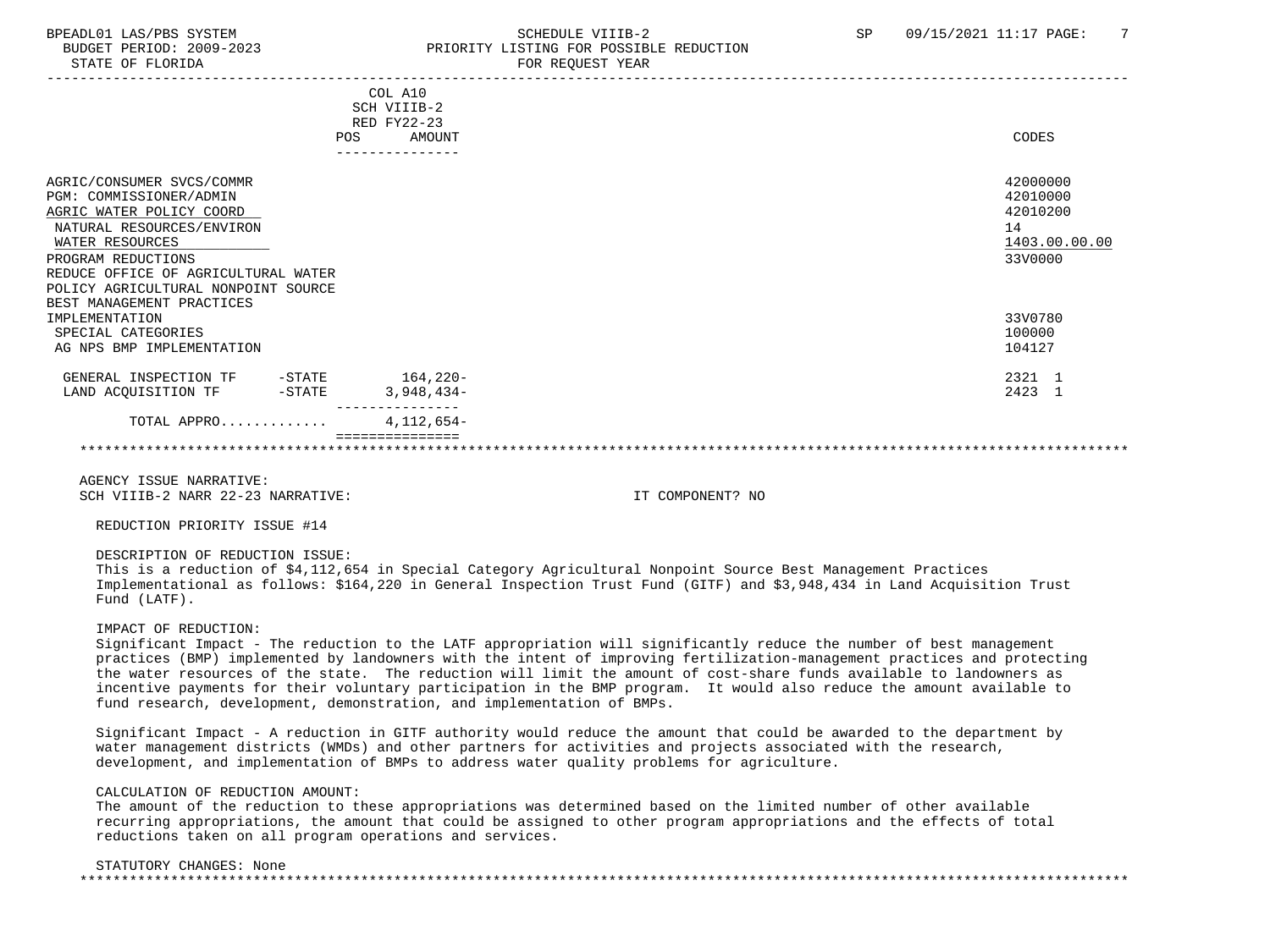# BPEADL01 LAS/PBS SYSTEM SALL SOLUTION SCHEDULE VIIIB-2 SP 09/15/2021 11:17 PAGE: 8<br>BUDGET PERIOD: 2009-2023 REIORITY LISTING FOR POSSIBLE REDUCTION PRIORITY LISTING FOR POSSIBLE REDUCTION

| DIAIL UP PIURIDA                                                                                                                                                                                                                              |                                                                           | LOV VEÃOPOI IEMV |                                                                                         |
|-----------------------------------------------------------------------------------------------------------------------------------------------------------------------------------------------------------------------------------------------|---------------------------------------------------------------------------|------------------|-----------------------------------------------------------------------------------------|
|                                                                                                                                                                                                                                               | COL A10<br>SCH VIIIB-2<br>RED FY22-23<br>POS<br>AMOUNT<br>--------------- |                  | CODES                                                                                   |
| AGRIC/CONSUMER SVCS/COMMR<br>PGM: COMMISSIONER/ADMIN<br>EXECUTIVE DIR/SUPPORT SVCS<br>GOV OPERATIONS/SUPPORT<br>EXEC LEADERSHIP/SUPPRT SVC<br>PROGRAM REDUCTIONS<br>ELIMINATE ADMINISTRATIVE POSITIONS<br>SALARY RATE<br>SALARY RATE 737,551- | ===============                                                           |                  | 42000000<br>42010000<br>42010300<br>16<br>1602.00.00.00<br>33V0000<br>33V0150<br>000000 |
| SALARIES AND BENEFITS                                                                                                                                                                                                                         |                                                                           |                  | 010000                                                                                  |
| GENERAL REVENUE FUND<br>ADMINISTRATIVE TRUST FUND -STATE<br>$-STATE$<br>LAND ACQUISITION TF                                                                                                                                                   | $-STATE$ 656, 210-<br>427,852-<br>137,675-<br>---------------             |                  | 1000 1<br>2021 1<br>2423 1                                                              |
| TOTAL POSITIONS 20.50-<br>TOTAL APPRO                                                                                                                                                                                                         | 1,221,737-<br>----------------                                            |                  |                                                                                         |
| SPECIAL CATEGORIES<br>TR/DMS/HR SVCS/STW CONTRCT                                                                                                                                                                                              |                                                                           |                  | 100000<br>107040                                                                        |
| GENERAL REVENUE FUND -STATE<br>ADMINISTRATIVE TRUST FUND -STATE<br>LAND ACQUISITION TF -STATE                                                                                                                                                 | $3,813-$<br>$1,830-$<br>610-<br>________________                          |                  | 1000 1<br>2021 1<br>2423 1                                                              |
| TOTAL APPRO                                                                                                                                                                                                                                   | $6, 253 -$<br>===============                                             |                  |                                                                                         |
| TOTAL: ELIMINATE ADMINISTRATIVE POSITIONS<br>TOTAL POSITIONS 20.50-<br>TOTAL ISSUE 1,227,990-<br>TOTAL SALARY RATE 737,551-                                                                                                                   | ===============                                                           |                  | 33V0150                                                                                 |
|                                                                                                                                                                                                                                               |                                                                           |                  |                                                                                         |
| AGENCY ISSUE NARRATIVE:<br>SCH VIIIB-2 NARR 22-23 NARRATIVE:                                                                                                                                                                                  |                                                                           | IT COMPONENT? NO |                                                                                         |

REDUCTION PRIORITY ISSUE #17

DESCRIPTION OF REDUCTION ISSUE:

 The Division of Administration would reduce twenty and one-half (20.5) FTEs from recurring Salaries and Benefits and HR Services authorities in the amount of \$1,227,990.

IMPACT OF THE REDUCTION:

This reduction to the Division of Administration would have a significant impact on the department's ability to achieve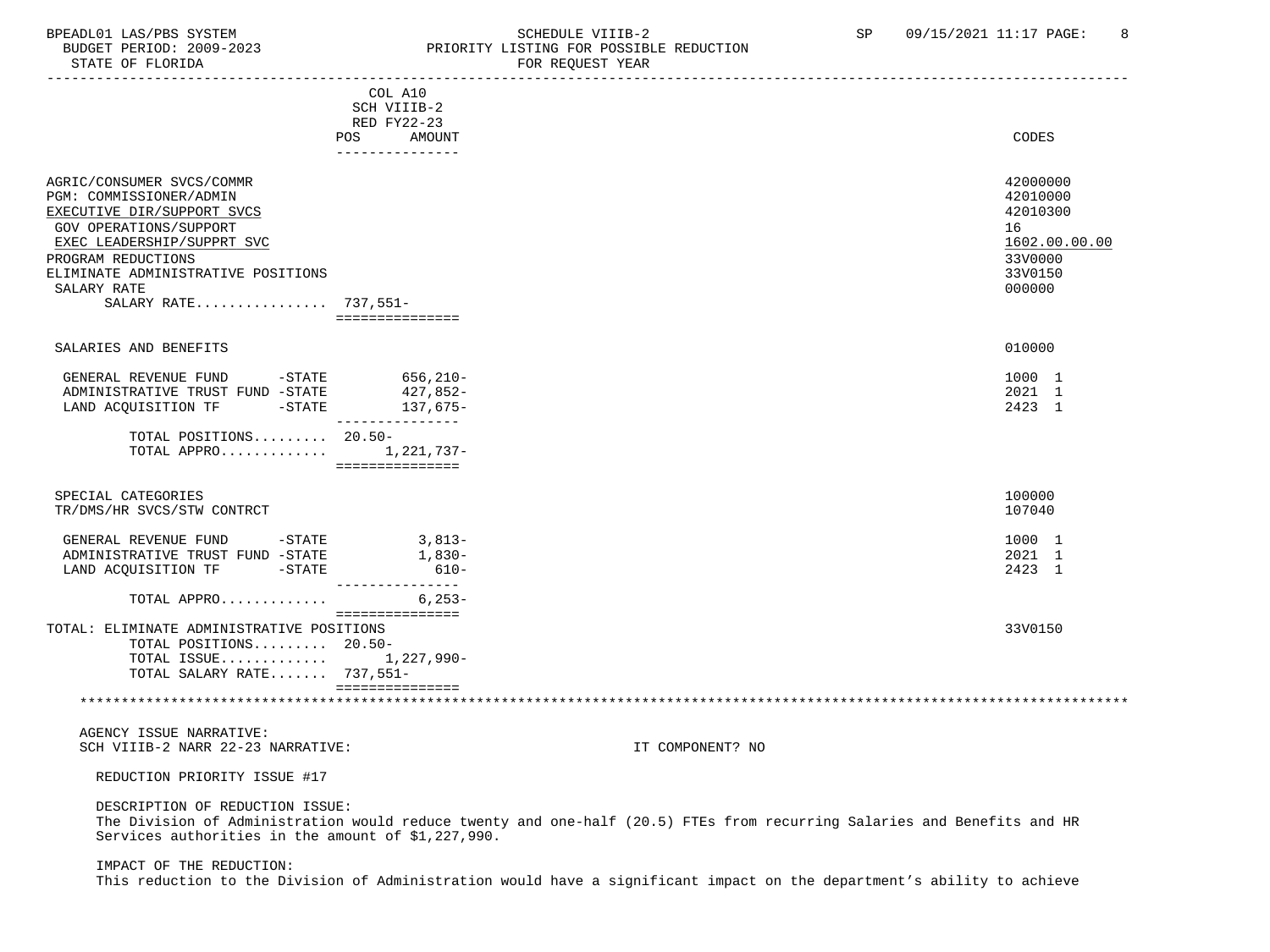# BPEADL01 LAS/PBS SYSTEM SALL SALL SOMEDULE VIIIB-2 SP 09/15/2021 11:17 PAGE: 9 BUDGET PERIOD: 2009-2023 PRIORITY LISTING FOR POSSIBLE REDUCTION

STATE OF FLORIDA **FOR REQUEST YEAR**  ----------------------------------------------------------------------------------------------------------------------------------- COL A10 SCH VIIIB-2 RED FY22-23 POS AMOUNT NOTES AND RESERVE AND RESERVE AND RESERVE AND RESERVE AND RESERVE AND RESERVE AND RESERVE AND RESERVE AND RESERVE AND RESERVE A LODGE STATES OF A LODGE STATES OF A LODGE STATES OF A LODGE STATES OF A LODGE STATE --------------- AGRIC/CONSUMER SVCS/COMMR 42000000 PGM: COMMISSIONER/ADMIN 42010000<br>EXECUTIVE DIR/SUPPORT SVCS 42010300 EXECUTIVE DIR/SUPPORT SVCS GOV OPERATIONS/SUPPORT 16  $\frac{\texttt{EXEC} \texttt{LEADERSHIP/SUPPRT} \texttt{SVC}}{3300000}$ PROGRAM REDUCTIONS ELIMINATE ADMINISTRATIVE POSITIONS 33V0150

its mission. The duties of the eliminated positions would have to be absorbed by other employees within their offices.

 Eliminating eleven (11.0) positions in the Bureau of General Services, Chief's Office, Print Shop, Mailroom, and Custodial Services would have a significant impact on the department. Each of the positions holds significant responsibilities within their respective sections. Eliminating the positions within the Bureau of General Services would have a significant impact on the management of the Chief's Office, Print Shop, and Mayo facilities. This reduction would also eliminate the department's print shop, which would significantly impact the Division of Licensing and their ability to print publications and applications for concealed weapons permits as well as printing for all other divisions. The remaining positions in each section would be required to work overtime to manage the workloads, and the print shop capabilities will have to be contracted to a private printing firm, which will result in higher costs. Additionally, the elimination of the Conner Lab custodial staff would significantly impede upon the division's ability to provide adequate, trustworthy janitorial services to sensitive areas of our infrastructure, which would impact multiple divisions and could ultimately jeopardize the accreditations held by sections of the lab complex. The elimination would also result in the division having to outsource this function to a third party to maintain the level of service necessary to continue to run the labs and maintain accreditation standards mandated by the regulating entities.

 Eliminating four (4) positions in the Chief's Office, Financial Management Section, Revenue Section, and Grants Management Section of the Bureau of Finance and Accounting would have a significant impact on the department. Eliminating the position in the Chief's Office would significantly limit the ability of the bureau to effectively provide customer service as this position is the first point of contact for both internal and external customers. This position is also responsible for supporting administrative functions so the Assistant Bureau Chief is available to manage operations, analyze trust fund activity, and otherwise perform duties as Chief. This elimination would increase the workload of the remaining positions leading to necessary overtime and would slow communications between the Chief's Office and DFS thereby delaying the department's advanced pay and report requests among other critical functions. The Financial Management and the Revenue Section's loss would require a shift in responsibilities and would result in delays in reconciling cash and auditing journal transfers, as well as eliminate the subject matter expert responsible for overhead calculations, expense projections and receipts reporting. It would delay the dissemination of applications and supporting documentation to the divisions related to revenue collections. As we are mandated to process applications and issue licenses under numerous statutes, rules and timeframes, delays will result in noncompliance with statutes and rules which will ultimately adversely affect customers in their licensure. Eliminating the position in the Grants Management section would hinder the successful development of the new Grants Management section which obtained three new positions for fiscal year 2016-2017. The section now consists of six positions, and eliminating this position ensures that the anticipated strides in enterprise grant management will be minimized.

 This includes two and one-half (2.5) positions in the Bureau of Personnel Management and one (1) in the Office of Policy and Budget. The additional two (2) eliminations in the Director's Office will have a significant impact as it provides graphics and design to training presentations and provides the Microsoft Basics Training to department employees as well as performing many of the office duties for the section including bill paying, contract management and scheduling. The other position is within the division's Organizational Development section and is responsible for developing and monitoring the department's strategic plan. It is also responsible for facilitating business process reviews to identify,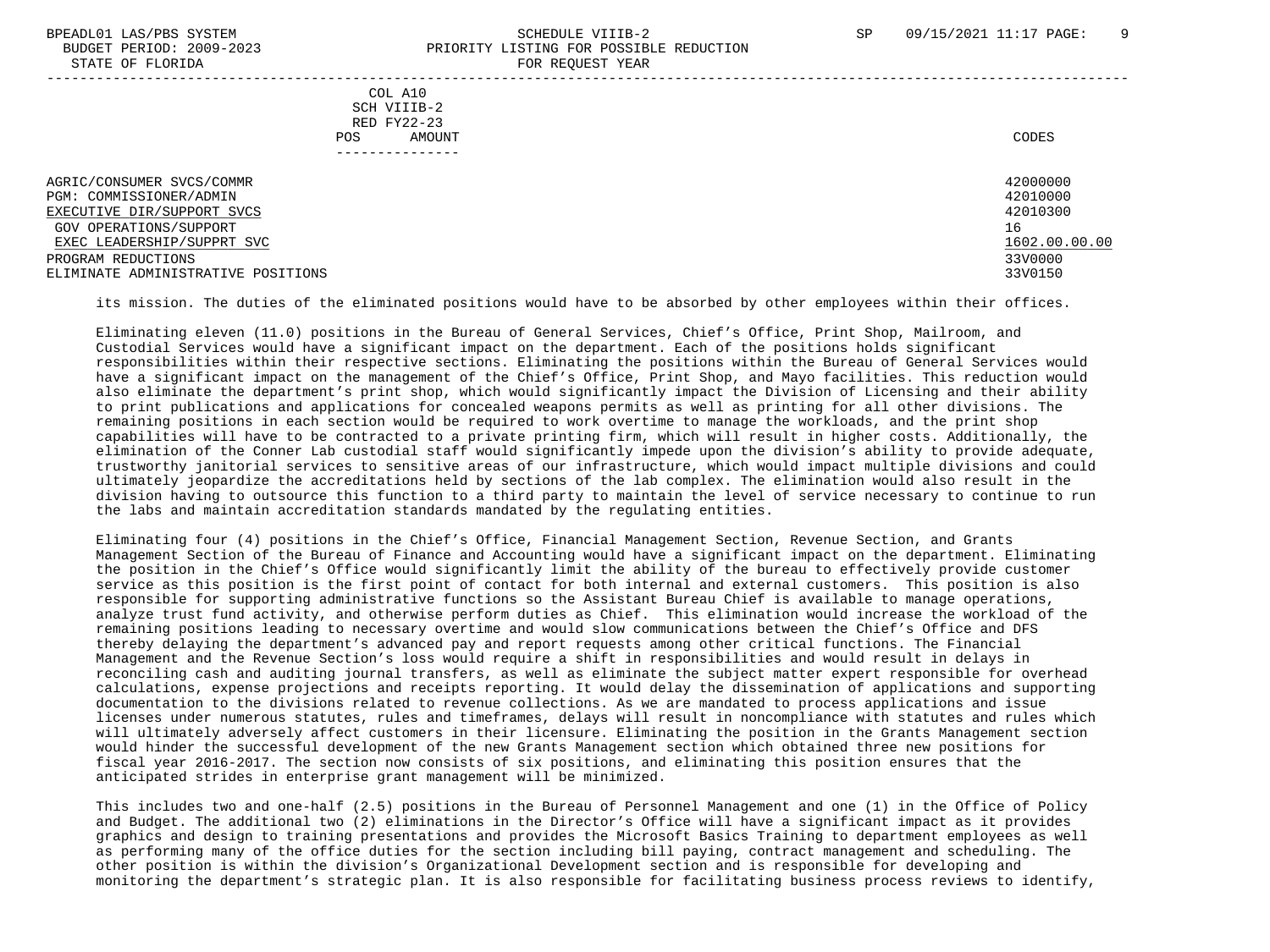# BPEADL01 LAS/PBS SYSTEM SOHEDULE VIIIB-2 SCHEDULE VIIIB-2 SP 09/15/2021 11:17 PAGE: 10<br>BUDGET PERIOD: 2009-2023 PRIORITY LISTING FOR POSSIBLE REDUCTION PRIORITY LISTING FOR POSSIBLE REDUCTION

STATE OF FLORIDA FOR REQUEST YEAR FOR REQUEST YEAR ----------------------------------------------------------------------------------------------------------------------------------- COL A10 SCH VIIIB-2 RED FY22-23 POS AMOUNT AMOUNT AND A LOCAL AND A LOCAL AND A LOCAL AND A LOCAL AND A LOCAL AND A LOCAL AND A LOCAL AND A LOCAL AND A LOCAL AND A LOCAL AND A LOCAL AND A LOCAL AND A LOCAL AND A LOCAL AND A LOCAL AND A LOCAL AND A LOCAL --------------- AGRIC/CONSUMER SVCS/COMMR<br>PGM: COMMISSIONER/ADMIN 42000000 42000000 42000000 42000000 42000000 4200000 4200000 4200000 420000 420000 420 PGM: COMMISSIONER/ADMIN 42010000 EXECUTIVE DIR/SUPPORT SVCS GOV OPERATIONS/SUPPORT 16 EXEC LEADERSHIP/SUPPRT SVC 1602.00.00.00 \_\_\_\_\_\_\_\_\_\_\_\_\_\_\_\_\_\_\_\_\_\_\_\_\_\_ \_\_\_\_\_\_\_\_\_\_\_\_\_ PROGRAM REDUCTIONS 33V0000 33V0000 33V0000 33V0000 33V0000 33V0000 33V0000 33V0000 33V0150 33V0150 33V0150 33V0150 33V0150 33V0150 33V0150 33V0150 33V0150 33V0150 33V0150 33V0150 33V0150 33V0150 33V0150 33V0150 33V0150 33V ELIMINATE ADMINISTRATIVE POSITIONS

recommend and measure process improvement initiatives for all divisions.

### If these positions are lost, duties will fall on other personnel in each office. \*\*\*\*\*\*\*\*\*\*\*\*\*\*\*\*\*\*\*\*\*\*\*\*\*\*\*\*\*\*\*\*\*\*\*\*\*\*\*\*\*\*\*\*\*\*\*\*\*\*\*\*\*\*\*\*\*\*\*\*\*\*\*\*\*\*\*\*\*\*\*\*\*\*\*\*\*\*\*\*\*\*\*\*\*\*\*\*\*\*\*\*\*\*\*\*\*\*\*\*\*\*\*\*\*\*\*\*\*\*\*\*\*\*\*\*\*\*\*\*\*\*\*\*\*\*\*

|                                               | FTE      | BASE RATE         | ADDITIVES | BENEFITS | SUBTOTAL        | °≈ | LAPSE LAPSED SALARIES<br>AND BENEFITS |
|-----------------------------------------------|----------|-------------------|-----------|----------|-----------------|----|---------------------------------------|
| A10 - SCH VIIIB-2 RED FY22-23                 |          |                   |           |          |                 |    |                                       |
| CHANGES TO CURRENTLY AUTHORIZED POSITIONS     |          |                   |           |          |                 |    |                                       |
| 0004 SENIOR CLERK                             |          |                   |           |          |                 |    |                                       |
| C0117 001                                     | $1.00-$  | $21,616-$         |           | 18,523-  | 40,139-0.00     |    | 40,139-                               |
| 0712 ADMINISTRATIVE ASSISTANT II              |          |                   |           |          |                 |    |                                       |
| C0116 001                                     |          | $1.00 - 31,867 -$ |           | 25,742-  | $57,609 - 0.00$ |    | $57,609-$                             |
| 1324 TRAINING SPECIALIST II                   |          |                   |           |          |                 |    |                                       |
| C0112 001                                     | $1.00-$  | $36,540-$         |           | 15,954-  | $52,494 - 0.00$ |    | $52,494-$                             |
| 2107 SYSTEMS PROJECT ANALYST                  |          |                   |           |          |                 |    |                                       |
| C0115 001                                     | $1.00-$  | 70,523-           |           | 22,231-  | 92,754-0.00     |    | $92,754-$                             |
| 2225 GOVERNMENT ANALYST II                    |          |                   |           |          |                 |    |                                       |
| C0107 001                                     | $1.00-$  | $51,216-$         |           | 29,316-  | 80,532- 0.00    |    | $80,532-$                             |
| 2230 GRANT SPECIALIST A                       |          |                   |           |          |                 |    |                                       |
| C0108 001                                     | $1.00 -$ | 39,241-           |           | 27,104-  | 66,345- 0.00    |    | $66,345-$                             |
| 3706 ILLUSTRATOR II                           |          |                   |           |          |                 |    |                                       |
| C0110 001                                     | $1.00-$  | 28,578-           |           | 25,134-  | $53,712 - 0.00$ |    | $53,712-$                             |
| 6311 PRINTER II                               |          |                   |           |          |                 |    |                                       |
| C0111 001                                     | $1.00-$  | 21,616-           |           | 18,523-  | 40,139- 0.00    |    | $40, 139 -$                           |
| 6394 GROUNDSKEEPER                            |          |                   |           |          |                 |    |                                       |
| C0505 001                                     | $1.00-$  | 17,979-           |           | 17,850-  | $35,829 - 0.00$ |    | $35,829-$                             |
| 6526 CUSTODIAL WORKER                         |          |                   |           |          |                 |    |                                       |
| C0502 001                                     | $3.00-$  | 81,432-           |           | 42,656-  | 124,088- 0.00   |    | 124,088-                              |
| C0503 001                                     | $2.00 -$ | $54,288-$         |           | 28,437-  | 82,725-0.00     |    | 82,725-                               |
| 0170 PERSONNEL SERVICES SPECIALIST/CBJA - SES |          |                   |           |          |                 |    |                                       |
| C0118 001                                     | $1.00 -$ | 43,220-           |           | 29,656-  | 72,876-0.00     |    | 72,876-                               |
| 0185 PERSONNEL TECHNICIAN I/HR-SES            |          |                   |           |          |                 |    |                                       |
| C0104 001                                     | $0.50 -$ | $21,302-$         |           | 8,797-   | $30,099 - 0.00$ |    | $30,099-$                             |
| 0188 PERSONNEL TECHNICIAN III/HR-SES          |          |                   |           |          |                 |    |                                       |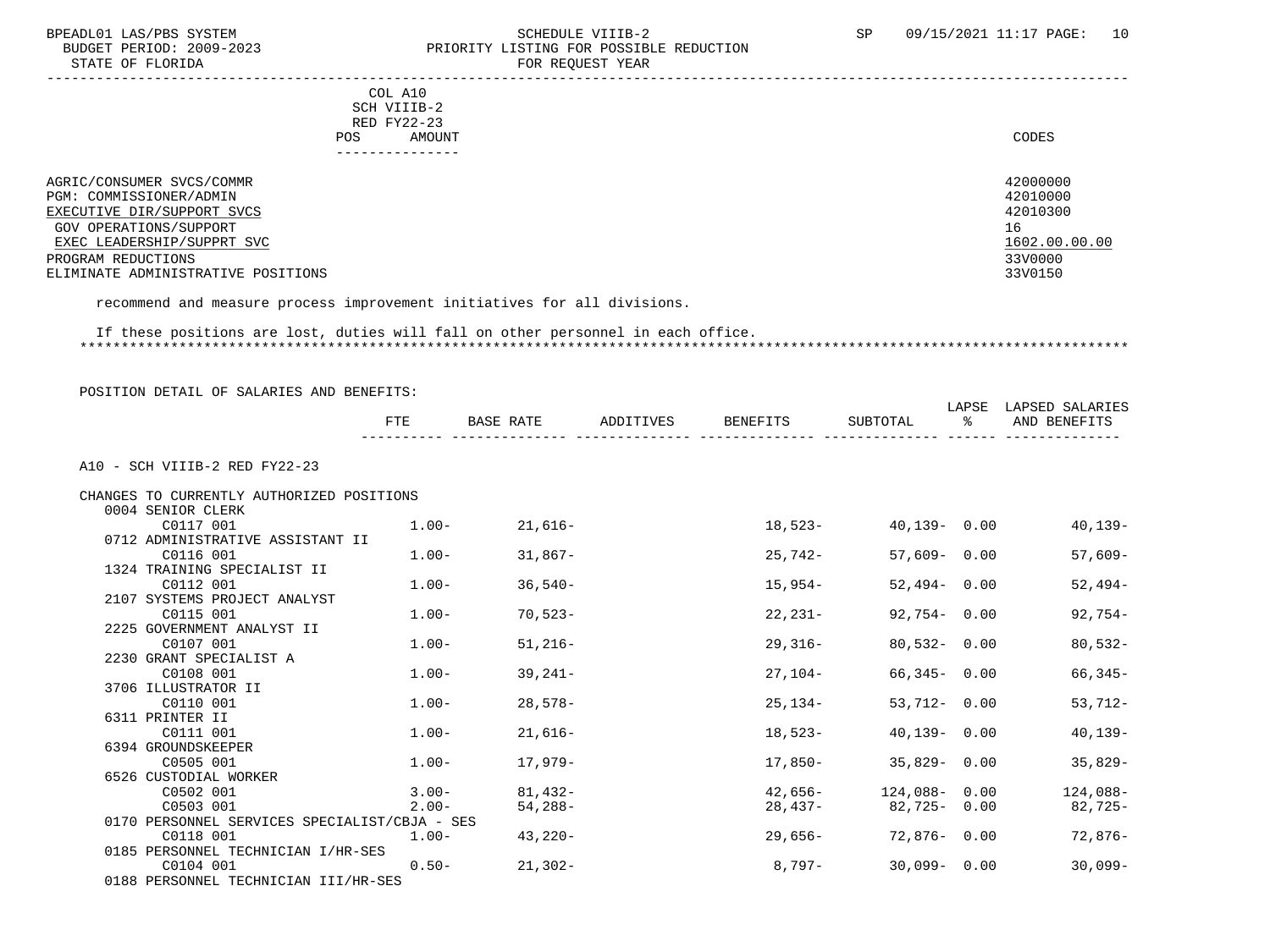STATE OF FLORIDA FOR STATE OF STATE OF STATE OF STATE OF STATE OF STATE OF STATE OF STATE OF STATE OF STATE OF STATE OF STATE OF STATE OF STATE OF STATE OF STATE OF STATE OF STATE OF STATE OF STATE OF STATE OF STATE OF STA

# BPEADL01 LAS/PBS SYSTEM SALL SALL SOMEDULE VIIIB-2 SP 09/15/2021 11:17 PAGE: 11 BUDGET PERIOD: 2009-2023 PRIORITY LISTING FOR POSSIBLE REDUCTION

-----------------------------------------------------------------------------------------------------------------------------------

|     | --------------- |       |
|-----|-----------------|-------|
| POS | AMOUNT          | CODES |
|     | RED FY22-23     |       |
|     | SCH VIIIB-2     |       |
| COL | A10             |       |

| AGRIC/CONSUMER SVCS/COMMR          | 42000000      |
|------------------------------------|---------------|
| PGM: COMMISSIONER/ADMIN            | 42010000      |
| EXECUTIVE DIR/SUPPORT SVCS         | 42010300      |
| GOV OPERATIONS/SUPPORT             | 16            |
| EXEC LEADERSHIP/SUPPRT SVC         | 1602.00.00.00 |
| PROGRAM REDUCTIONS                 | 33V0000       |
| ELIMINATE ADMINISTRATIVE POSITIONS | 33V0150       |

# POSITION DETAIL OF SALARIES AND BENEFITS: LAPSE LAPSED SALARIES FTE BASE RATE ADDITIVES BENEFITS SUBTOTAL % AND BENEFITS ---------- -------------- -------------- -------------- -------------- ------ -------------- A10 - SCH VIIIB-2 RED FY22-23 CHANGES TO CURRENTLY AUTHORIZED POSITIONS  $C0119$   $001$   $1.00 36,404 28,395 64,799 0.00$   $64,799-$  0709 ADMINISTRATIVE ASSISTANT I - SES  $C0106$   $001$   $1.00 25,577 20,415 45,992 0.00$   $45,992-$  2225 SENIOR MANAGEMENT ANALYST II - SES C0120 001 1.00- 60,000- 32,270- 92,270- 0.00 92,270- 2236 OPERATIONS & MGMT CONSULTANT II - SES C0114 001 1.00- 72,578- 23,139- 95,717- 0.00 95,717- 6524 FACILITIES SHIFT SUPERVISOR - SES<br>-00- 001001 C0501 001 1.00- 23,574- 20,044- 43,618- 0.00 43,618- ---------- -------------- -------------- -------------- -------------- ------ -------------- TOTALS FOR ISSUE BY FUND 1000 GENERAL REVENUE FUND 656,210- 2021 ADMINISTRATIVE TRUST FUND 377,852- 2423 LAND ACQUISITION TF 137,675- ---------- -------------- -------------- -------------- -------------- -------------- 20.50- 737,551- 434,186- 1,171,737- 1,171,737- ========== ============== ============== ============== ============== ============== OTHER SALARY AMOUNT 2021 ADMINISTRATIVE TRUST FUND 50,000- -------------- 1,221,737-

==============

\*\*\*\*\*\*\*\*\*\*\*\*\*\*\*\*\*\*\*\*\*\*\*\*\*\*\*\*\*\*\*\*\*\*\*\*\*\*\*\*\*\*\*\*\*\*\*\*\*\*\*\*\*\*\*\*\*\*\*\*\*\*\*\*\*\*\*\*\*\*\*\*\*\*\*\*\*\*\*\*\*\*\*\*\*\*\*\*\*\*\*\*\*\*\*\*\*\*\*\*\*\*\*\*\*\*\*\*\*\*\*\*\*\*\*\*\*\*\*\*\*\*\*\*\*\*\*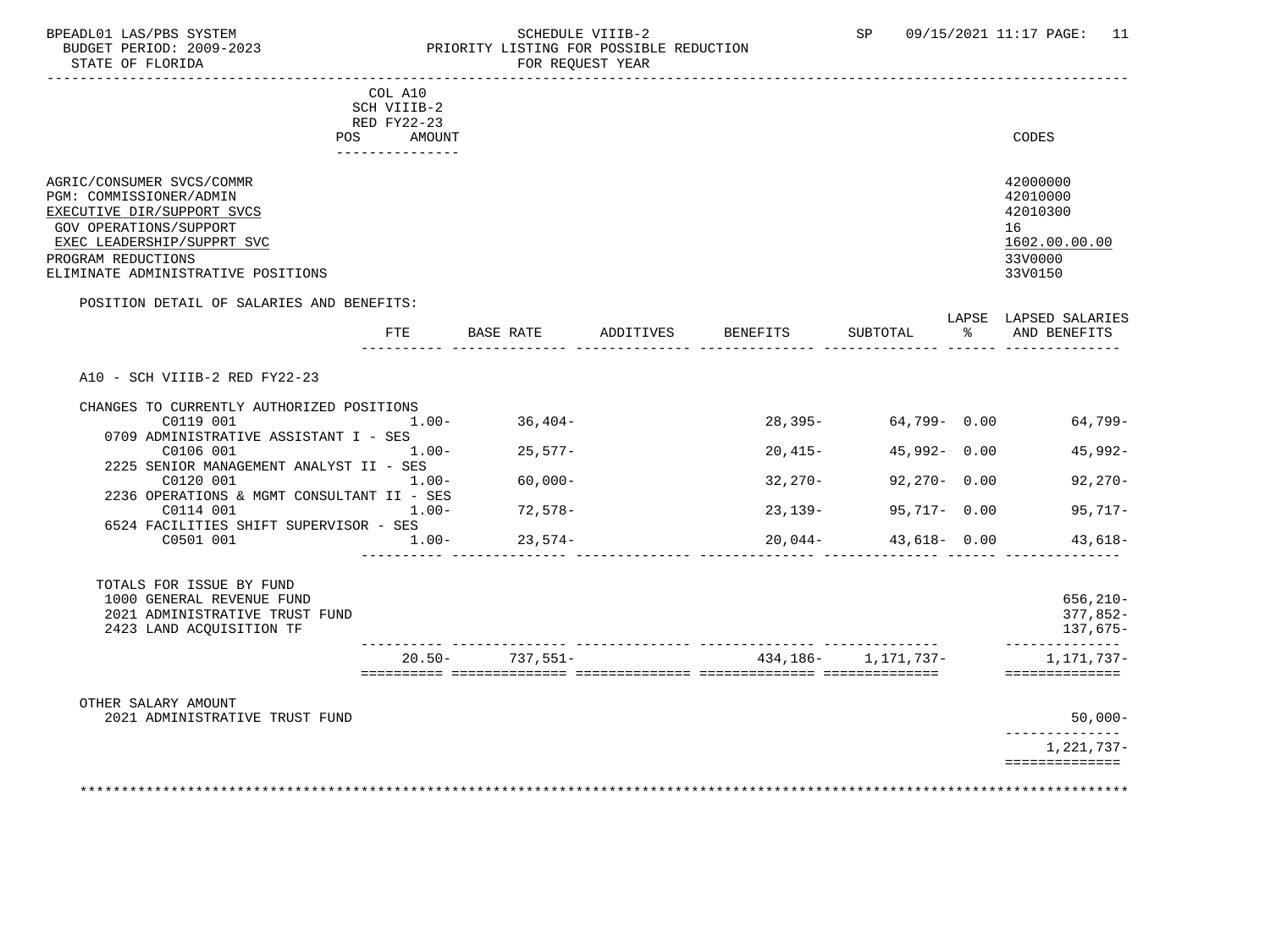# BPEADL01 LAS/PBS SYSTEM SALL SOME SCHEDULE VIIIB-2 SCHEDULE SP 09/15/2021 11:17 PAGE: 12 BUDGET PERIOD: 2009-2023 PRIORITY LISTING FOR POSSIBLE REDUCTION

| COL A10<br>SCH VIIIB-2                                                                                                                              |               |
|-----------------------------------------------------------------------------------------------------------------------------------------------------|---------------|
| RED FY22-23                                                                                                                                         |               |
| <b>POS</b><br>AMOUNT                                                                                                                                | CODES         |
| ---------------                                                                                                                                     |               |
| AGRIC/CONSUMER SVCS/COMMR                                                                                                                           | 42000000      |
| PGM: COMMISSIONER/ADMIN                                                                                                                             | 42010000      |
| EXECUTIVE DIR/SUPPORT SVCS                                                                                                                          | 42010300      |
| GOV OPERATIONS/SUPPORT                                                                                                                              | 16            |
| EXEC LEADERSHIP/SUPPRT SVC                                                                                                                          | 1602.00.00.00 |
| PROGRAM REDUCTIONS                                                                                                                                  | 33V0000       |
| REDUCTION IN OPERATING COSTS -                                                                                                                      |               |
| ADMINISTRATION - EXECUTIVE                                                                                                                          |               |
| DIRECTION AND SUPPORT SERVICES                                                                                                                      | 33V0190       |
| SPECIAL CATEGORIES                                                                                                                                  | 100000        |
| CONTRACTED SERVICES                                                                                                                                 | 100777        |
| GENERAL INSPECTION TF<br>-STATE 269,000-                                                                                                            | 2321 1        |
| ===============                                                                                                                                     |               |
|                                                                                                                                                     |               |
| AGENCY ISSUE NARRATIVE:                                                                                                                             |               |
| SCH VIIIB-2 NARR 22-23 NARRATIVE:<br>IT COMPONENT? NO                                                                                               |               |
| REDUCTION PRIORITY ISSUE #9                                                                                                                         |               |
| DESCRIPTION OF REDUCTION ISSUE:                                                                                                                     |               |
|                                                                                                                                                     |               |
| Reduce \$269,000 in the contracted services category from the General Inspection Trust Fund. This is to meet a mandatory<br>10% reduction exercise. |               |
|                                                                                                                                                     |               |
| IMPACT OF THE REDUCTION:                                                                                                                            |               |
| The impact of this issue will be significant. Loss of funding would impact the department's performance of routine and                              |               |
| unforeseen maintenance on our many facilities as well as the ability to pay bank service fees.                                                      |               |
|                                                                                                                                                     |               |
|                                                                                                                                                     |               |
| REDUCTION IN OFFICE OF INSPECTOR                                                                                                                    |               |
| GENERAL - EXECUTIVE DIRECTION AND                                                                                                                   |               |
| SUPPORT SERVICES                                                                                                                                    | 33V0840       |
| SALARY RATE                                                                                                                                         | 000000        |
| SALARY RATE 107,083-<br>===============                                                                                                             |               |
|                                                                                                                                                     |               |
| SALARIES AND BENEFITS                                                                                                                               | 010000        |
| $2.00 -$                                                                                                                                            |               |
| ADMINISTRATIVE TRUST FUND -STATE<br>177,571–<br>===============                                                                                     | 2021 1        |
|                                                                                                                                                     |               |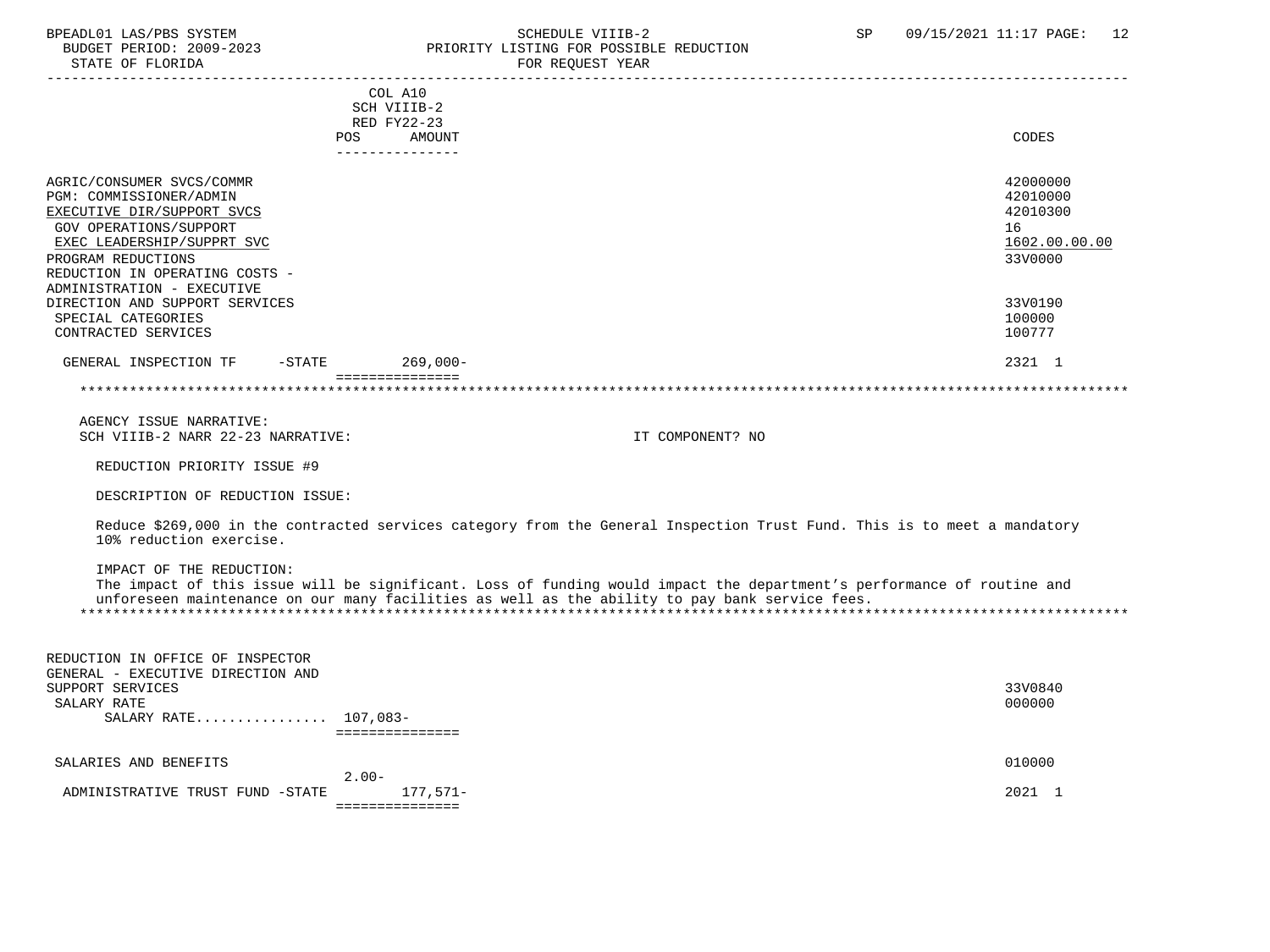# BPEADL01 LAS/PBS SYSTEM SALL SALL SOMEDULE VIIIB-2 SP 09/15/2021 11:17 PAGE: 13 BUDGET PERIOD: 2009-2023 PRIORITY LISTING FOR POSSIBLE REDUCTION

| COL A10<br>SCH VIIIB-2<br><b>RED FY22-23</b> |               |
|----------------------------------------------|---------------|
| AMOUNT<br>POS                                | CODES         |
| ---------------                              |               |
|                                              |               |
| AGRIC/CONSUMER SVCS/COMMR                    | 42000000      |
| PGM: COMMISSIONER/ADMIN                      | 42010000      |
| EXECUTIVE DIR/SUPPORT SVCS                   | 42010300      |
| <b>GOV OPERATIONS/SUPPORT</b>                | 16            |
| EXEC LEADERSHIP/SUPPRT SVC                   | 1602.00.00.00 |
| PROGRAM REDUCTIONS                           | 33V0000       |
| REDUCTION IN OFFICE OF INSPECTOR             |               |
| GENERAL - EXECUTIVE DIRECTION AND            |               |
| SUPPORT SERVICES                             | 33V0840       |
| SPECIAL CATEGORIES                           | 100000        |
| TR/DMS/HR SVCS/STW CONTRCT                   | 107040        |
|                                              |               |
| ADMINISTRATIVE TRUST FUND -STATE<br>$610-$   | 2021 1        |
| ===============                              |               |
| TOTAL: REDUCTION IN OFFICE OF INSPECTOR      | 33V0840       |
| GENERAL - EXECUTIVE DIRECTION AND            |               |
| SUPPORT SERVICES                             |               |
| TOTAL POSITIONS 2.00-                        |               |
| TOTAL ISSUE $178,181-$                       |               |
| TOTAL SALARY RATE $107.083-$                 |               |
|                                              |               |
|                                              |               |

 AGENCY ISSUE NARRATIVE: SCH VIIIB-2 NARR 22-23 NARRATIVE: IT COMPONENT? NO

REDUCTION PRIORITY ISSUE #20

 DESCRIPTION OF REDUCTION ISSUE: This issue would reduce two (2) positions in the Administrative Trust Fund from the Salaries and Benefits category within the Office of Inspector General.

#### IMPACT OF THE REDUCTION:

 The Office of Inspector General currently maintains an audit staff of four auditors and a director of auditing and an investigative staff of two law enforcement majors, two law enforcement captains, one law enforcement investigator II, and a chief of investigative services. On average, the audit team annually performs 15 audits, consulting/special projects, and/or external audit coordination. The agency's auditable programs and operating budget have increased in recent years placing greater demand on this section. On average, the investigative section conducts over 100 criminal and/or administrative investigations annually, many with statutory requirements regarding completion timeframes. A \$177,571 reduction in Salaries and Benefits and \$610 in HR Services for the Office of Inspector General would adversely affect the ability to continue audit and investigative coverage at the current rate as required by law or policy.

### STATUTORY CHANGE(S): None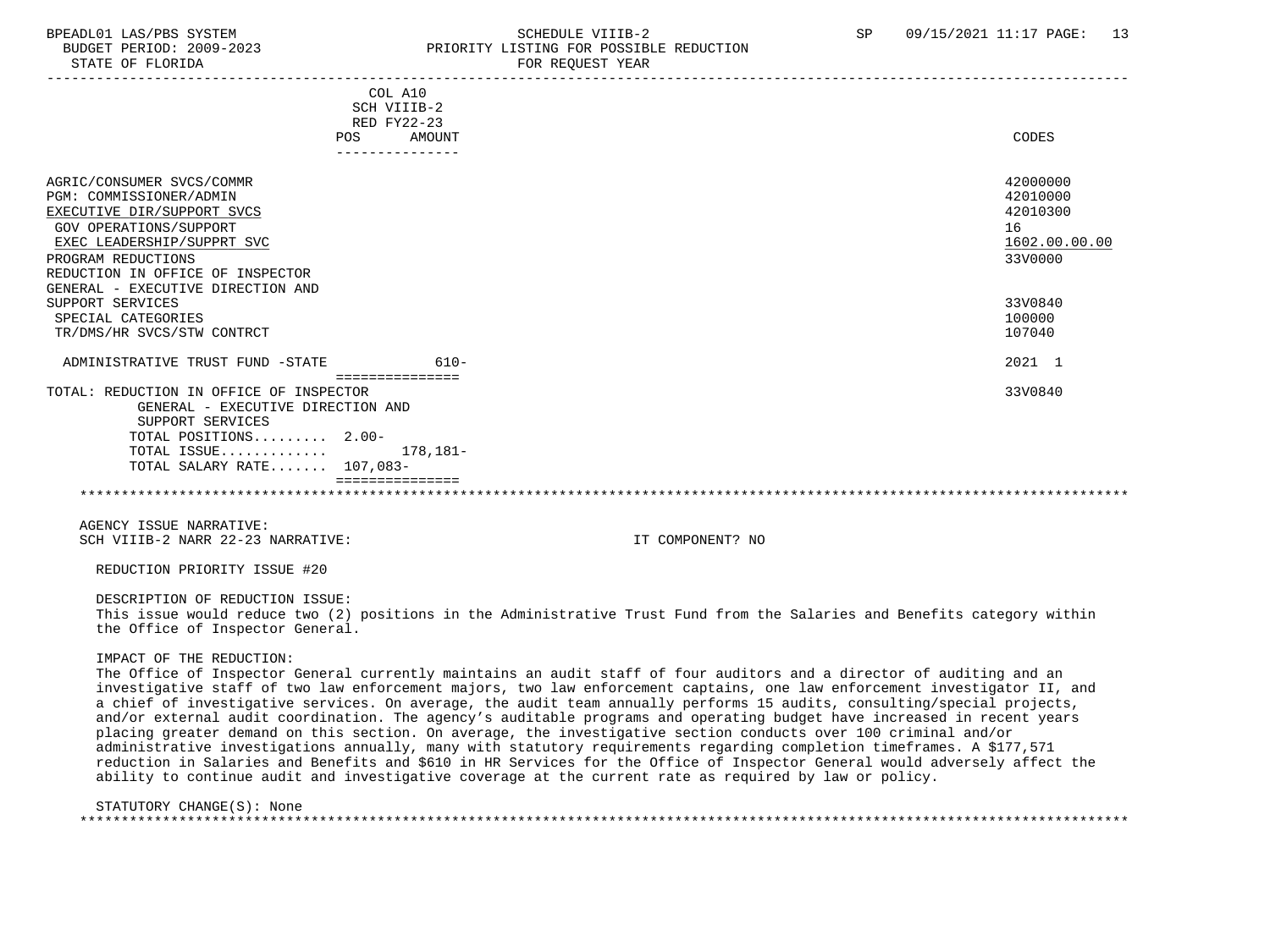# BPEADL01 LAS/PBS SYSTEM SALL SOME SCHEDULE VIIIB-2 SCHEDULE SP 09/15/2021 11:17 PAGE: 14 BUDGET PERIOD: 2009-2023 PRIORITY LISTING FOR POSSIBLE REDUCTION

|                                                                                                                                                                                                             | COL A10<br>SCH VIIIB-2<br>RED FY22-23 |          |                                       |           |          |                          |                                                                    |
|-------------------------------------------------------------------------------------------------------------------------------------------------------------------------------------------------------------|---------------------------------------|----------|---------------------------------------|-----------|----------|--------------------------|--------------------------------------------------------------------|
|                                                                                                                                                                                                             | POS                                   | AMOUNT   |                                       |           |          |                          | CODES                                                              |
| AGRIC/CONSUMER SVCS/COMMR<br>PGM: COMMISSIONER/ADMIN<br>EXECUTIVE DIR/SUPPORT SVCS<br><b>GOV OPERATIONS/SUPPORT</b><br>EXEC LEADERSHIP/SUPPRT SVC<br>PROGRAM REDUCTIONS<br>REDUCTION IN OFFICE OF INSPECTOR |                                       |          |                                       |           |          |                          | 42000000<br>42010000<br>42010300<br>16<br>1602.00.00.00<br>33V0000 |
| GENERAL - EXECUTIVE DIRECTION AND<br>SUPPORT SERVICES                                                                                                                                                       |                                       |          |                                       |           |          |                          | 33V0840                                                            |
| POSITION DETAIL OF SALARIES AND BENEFITS:                                                                                                                                                                   |                                       |          |                                       |           |          |                          |                                                                    |
|                                                                                                                                                                                                             |                                       |          | FTE BASE RATE                         | ADDITIVES | BENEFITS | SUBTOTAL                 | LAPSE LAPSED SALARIES<br>% AND BENEFITS                            |
| A10 - SCH VIIIB-2 RED FY22-23<br>CHANGES TO CURRENTLY AUTHORIZED POSITIONS<br>8541 LAW ENFORCEMENT INVESTIGATOR II<br>C0102 001<br>1656 INTERNAL AUDITOR II - SES<br>C0101 001                              |                                       |          | $1.00 - 60,906 -$<br>$1.00-$ 46, 177- |           |          | $30,204 - 76,381 - 0.00$ | 40,284- 101,190- 0.00 101,190-<br>76,381-                          |
| TOTALS FOR ISSUE BY FUND<br>2021 ADMINISTRATIVE TRUST FUND                                                                                                                                                  |                                       |          |                                       |           |          |                          | 177,571-                                                           |
|                                                                                                                                                                                                             |                                       | $2.00-$  | 107,083-                              |           | 70,488-  | 177,571–                 | --------------<br>177,571-<br>==============                       |
| REDUCTION IN OFFICE OF GENERAL<br>COUNSEL - EXECUTIVE DIRECTION AND<br>SUPPORT SERVICES<br>SALARY RATE                                                                                                      |                                       |          |                                       |           |          |                          | 33V0850<br>000000                                                  |
| SALARY RATE 129,373-                                                                                                                                                                                        | ===============                       |          |                                       |           |          |                          |                                                                    |
| SALARIES AND BENEFITS                                                                                                                                                                                       | $2.00 -$                              |          |                                       |           |          |                          | 010000                                                             |
| ADMINISTRATIVE TRUST FUND -STATE                                                                                                                                                                            | ===============                       | 178,706- |                                       |           |          |                          | 2021 1                                                             |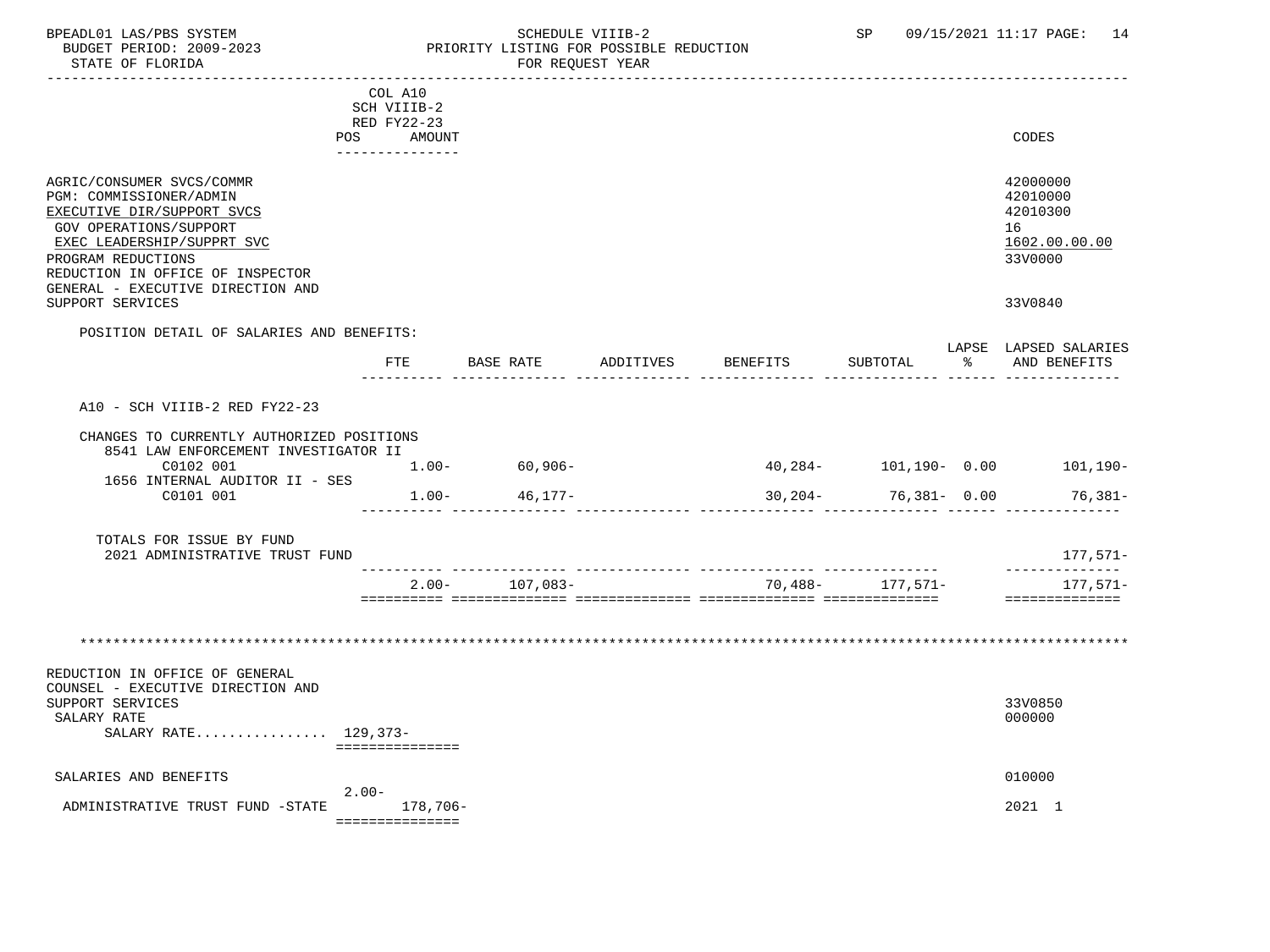# BPEADL01 LAS/PBS SYSTEM STRAND SCHEDULE VIIIB-2 SP 09/15/2021 11:17 PAGE: 15 BUDGET PERIOD: 2009-2023 PRIORITY LISTING FOR POSSIBLE REDUCTION STATE OF FLORIDA FOR STATE OF STATE OF STATE OF STATE OF STATE OF STATE OF STATE OF STATE OF STATE OF STATE OF STATE OF STATE OF STATE OF STATE OF STATE OF STATE OF STATE OF STATE OF STATE OF STATE OF STATE OF STATE OF STA

| COL A10<br>SCH VIIIB-2<br>RED FY22-23                                      |                      |
|----------------------------------------------------------------------------|----------------------|
| POS<br>AMOUNT                                                              | CODES                |
| ---------------                                                            |                      |
| AGRIC/CONSUMER SVCS/COMMR<br>PGM: COMMISSIONER/ADMIN                       | 42000000<br>42010000 |
|                                                                            | 42010300             |
| EXECUTIVE DIR/SUPPORT SVCS                                                 |                      |
| <b>GOV OPERATIONS/SUPPORT</b>                                              | 16                   |
| EXEC LEADERSHIP/SUPPRT SVC                                                 | 1602.00.00.00        |
| PROGRAM REDUCTIONS                                                         | 33V0000              |
| REDUCTION IN OFFICE OF GENERAL                                             |                      |
| COUNSEL - EXECUTIVE DIRECTION AND                                          |                      |
| SUPPORT SERVICES                                                           | 33V0850              |
| SPECIAL CATEGORIES                                                         | 100000               |
| TR/DMS/HR SVCS/STW CONTRCT                                                 | 107040               |
| $610-$<br>ADMINISTRATIVE TRUST FUND -STATE<br>===============              | 2021 1               |
| TOTAL: REDUCTION IN OFFICE OF GENERAL<br>COUNSEL - EXECUTIVE DIRECTION AND | 33V0850              |
| SUPPORT SERVICES                                                           |                      |
| TOTAL POSITIONS 2.00-                                                      |                      |
| TOTAL ISSUE<br>179,316-                                                    |                      |
| TOTAL SALARY RATE 129,373-                                                 |                      |
|                                                                            |                      |
|                                                                            |                      |
|                                                                            |                      |

 AGENCY ISSUE NARRATIVE: SCH VIIIB-2 NARR 22-23 NARRATIVE: IT COMPONENT? NO

REDUCTION PRIORITY ISSUE #21

DESCRIPTION OF ISSUE:

 This issue would reduce two (2) Senior Attorney positions from the Salaries and Benefits category in the Administrative Trust Fund within the Office of General Counsel.

#### IMPACT OF THE REDUCTION:

 A \$178,706 reduction in Salaries and Benefits and \$610 in HR Services for the Office of General Counsel would result in a dramatic increase in workload for the remaining attorneys who are assigned to the divisions and offices. The program areas primarily impacted would be the Divisions of Consumer Services, the Florida Forest Service, and the Division of Administration. These reductions would result in much longer wait times to the impacted program areas for resolution of their legal issues and would also greatly increase the time for important enforcement actions to be resolved. Consumers would be greatly affected in that they would be at more risk from fraudulent scams as the remaining attorneys work through the increased workload. Finally, a reduction in the number of in-house dedicated attorneys could result in the department's need to hire expensive outside counsel to cover additional legal issues.

### STATUTORY CHANGE(S): None

| $\sim$ $\sim$ $\sim$ |
|----------------------|
|                      |
|                      |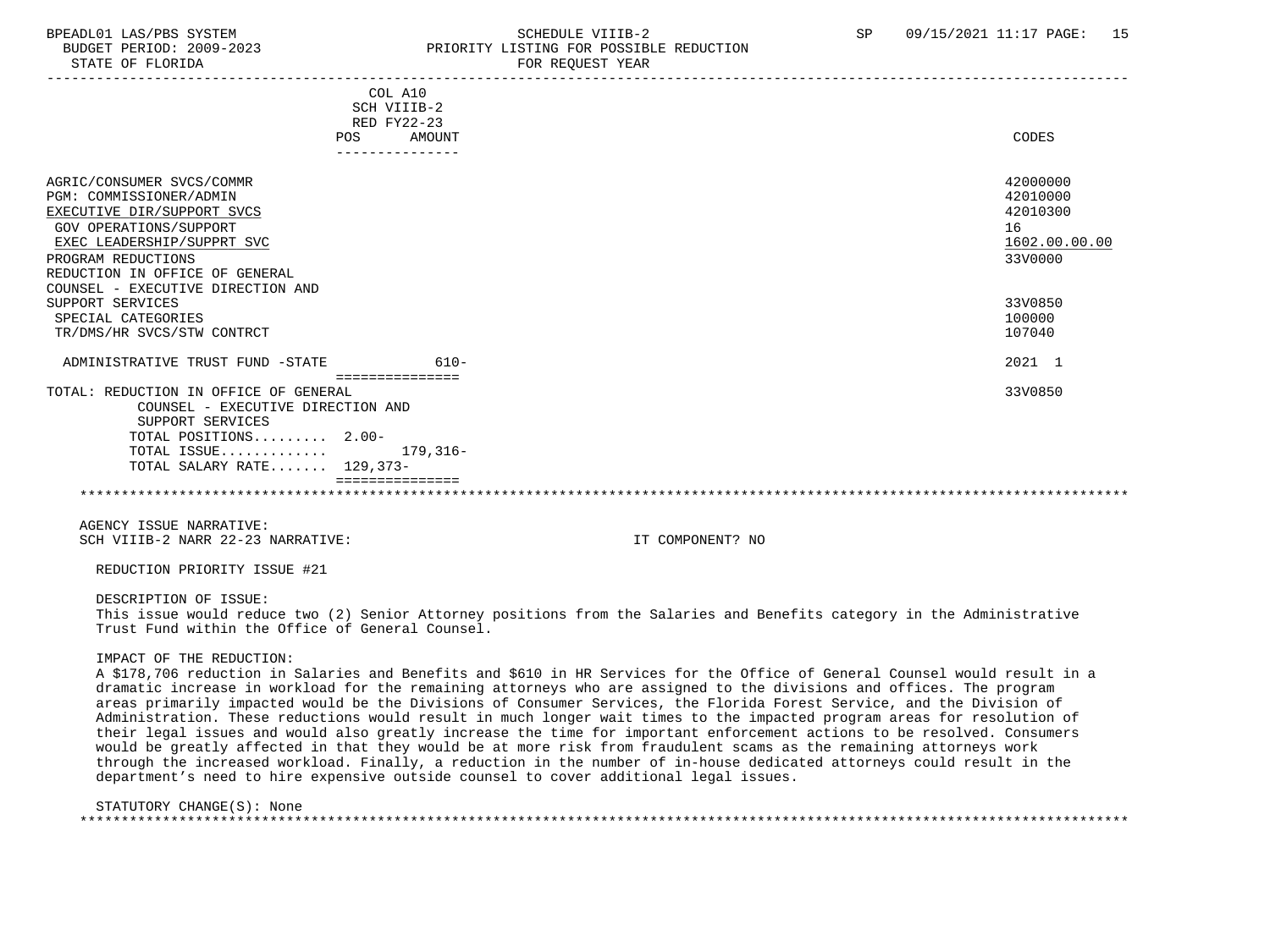# BPEADL01 LAS/PBS SYSTEM STRING THE SCHEDULE VIIIB-2 SCHEDULE VIIIB-2 SP 09/15/2021 11:17 PAGE: 16 BUDGET PERIOD: 2009-2023 PRIORITY LISTING FOR POSSIBLE REDUCTION FOR REQUEST YEAR

|                                                                                                                                                                                                                                         | COL A10<br>SCH VIIIB-2<br>RED FY22-23     |                                |                                             |                  |           |                                                                    |
|-----------------------------------------------------------------------------------------------------------------------------------------------------------------------------------------------------------------------------------------|-------------------------------------------|--------------------------------|---------------------------------------------|------------------|-----------|--------------------------------------------------------------------|
|                                                                                                                                                                                                                                         | POS AMOUNT<br>---------------             |                                |                                             |                  |           | CODES                                                              |
| AGRIC/CONSUMER SVCS/COMMR<br>PGM: COMMISSIONER/ADMIN<br>EXECUTIVE DIR/SUPPORT SVCS<br>GOV OPERATIONS/SUPPORT<br>EXEC LEADERSHIP/SUPPRT SVC<br>PROGRAM REDUCTIONS<br>REDUCTION IN OFFICE OF GENERAL<br>COUNSEL - EXECUTIVE DIRECTION AND |                                           |                                |                                             |                  |           | 42000000<br>42010000<br>42010300<br>16<br>1602.00.00.00<br>33V0000 |
| SUPPORT SERVICES                                                                                                                                                                                                                        |                                           |                                |                                             |                  |           | 33V0850                                                            |
| POSITION DETAIL OF SALARIES AND BENEFITS:                                                                                                                                                                                               | <b>FTE</b>                                | BASE RATE                      | ADDITIVES BENEFITS                          | SUBTOTAL         | ားမှာ အား | LAPSE LAPSED SALARIES<br>AND BENEFITS                              |
| A10 - SCH VIIIB-2 RED FY22-23                                                                                                                                                                                                           |                                           |                                |                                             |                  |           |                                                                    |
| CHANGES TO CURRENTLY AUTHORIZED POSITIONS<br>7738 SENIOR ATTORNEY                                                                                                                                                                       |                                           |                                |                                             |                  |           |                                                                    |
| C0102 001<br>C0103 001                                                                                                                                                                                                                  | $1.00 -$                                  | $1.00 - 77,547 -$<br>$51,826-$ | $24,059-101,606-0.00$ 101,606-<br>$25,274-$ | 77,100- 0.00     |           | 77,100-                                                            |
| TOTALS FOR ISSUE BY FUND<br>2021 ADMINISTRATIVE TRUST FUND                                                                                                                                                                              |                                           |                                |                                             |                  |           | 178,706-                                                           |
|                                                                                                                                                                                                                                         |                                           | $2.00 - 129.373 -$             |                                             | 49,333- 178,706- |           | ______________<br>178,706-<br>==============                       |
|                                                                                                                                                                                                                                         |                                           |                                |                                             |                  |           |                                                                    |
| TOTAL: EXEC LEADERSHIP/SUPPRT SVC<br>BY FUND TYPE                                                                                                                                                                                       |                                           |                                |                                             |                  |           | 1602.00.00.00                                                      |
| GENERAL REVENUE FUND<br>TRUST FUNDS                                                                                                                                                                                                     | 660,023-<br>1,194,464-<br>--------------- |                                |                                             |                  |           | 1000<br>2000                                                       |
| TOTAL POSITIONS 24.50-<br>TOTAL PROG COMP $1,854,487-$<br>TOTAL SALARY RATE 974,007-                                                                                                                                                    |                                           |                                |                                             |                  |           |                                                                    |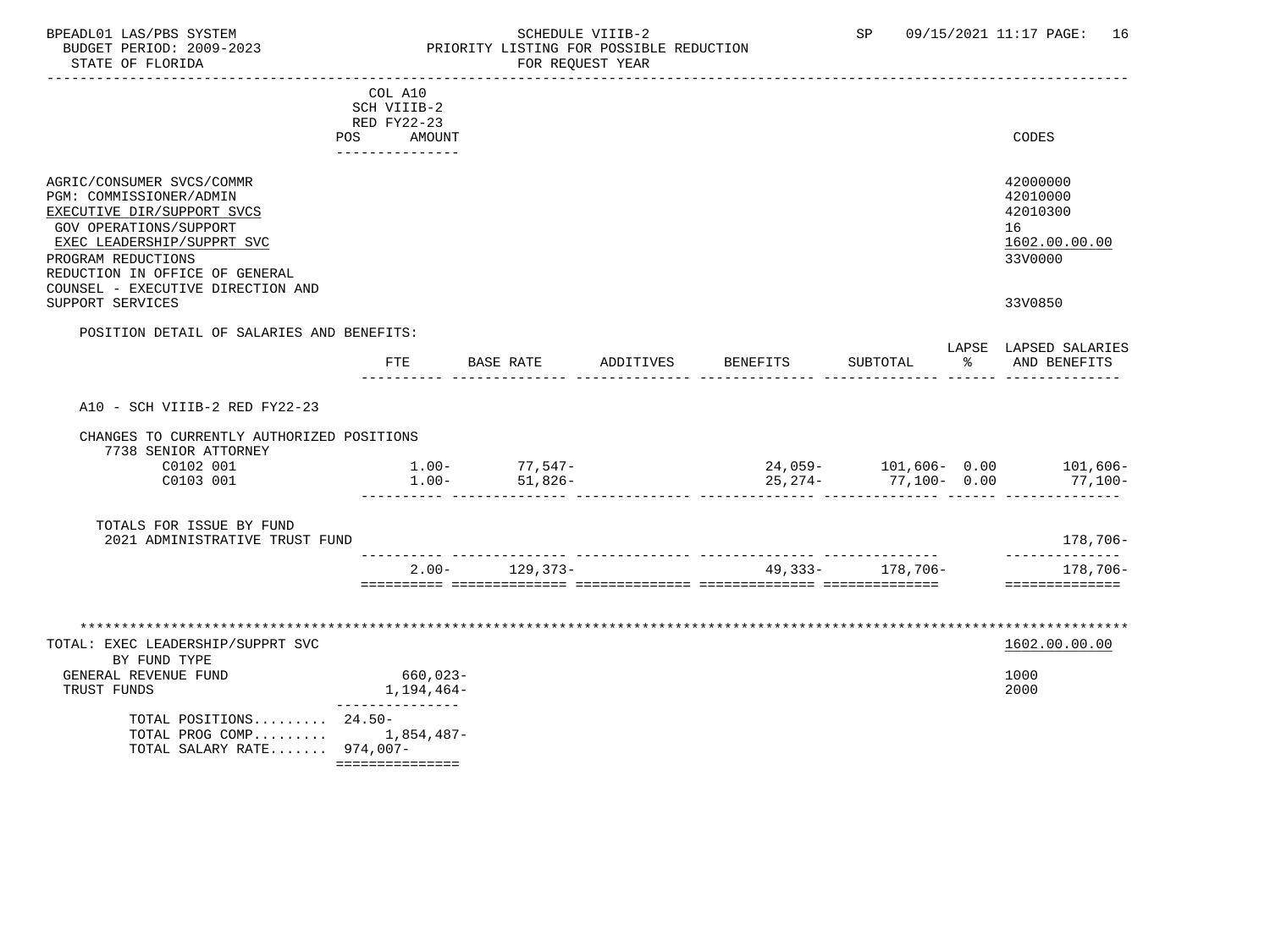# BPEADL01 LAS/PBS SYSTEM STRING THE SCHEDULE VIIIB-2 SP 09/15/2021 11:17 PAGE: 17<br>BUDGET PERIOD: 2009-2023 PRIORITY LISTING FOR POSSIBLE REDUCTION BUDGET PERIOD: 2009-2023 PRIORITY LISTING FOR POSSIBLE REDUCTION FOR REOUEST YEAR

|                                                                                                                                                                                                                                                  | COL A10<br>SCH VIIIB-2<br>RED FY22-23   |                                                                                         |
|--------------------------------------------------------------------------------------------------------------------------------------------------------------------------------------------------------------------------------------------------|-----------------------------------------|-----------------------------------------------------------------------------------------|
|                                                                                                                                                                                                                                                  | POS<br>AMOUNT<br>---------------        | CODES                                                                                   |
| AGRIC/CONSUMER SVCS/COMMR<br>PGM: COMMISSIONER/ADMIN<br>DIVISION OF LICENSING<br>PUBLIC PROTECTION<br>REGULATION AND LICENSING<br>PROGRAM REDUCTIONS<br>CLOSE REGIONAL OFFICES - DIVISION<br>OF LICENSING<br>SALARY RATE<br>SALARY RATE 569,240- | ===============                         | 42000000<br>42010000<br>42010400<br>12<br>1204.00.00.00<br>33V0000<br>33V0740<br>000000 |
| SALARIES AND BENEFITS                                                                                                                                                                                                                            | $17.00 -$                               | 010000                                                                                  |
| DIV OF LICENSING TF                                                                                                                                                                                                                              | $-STATE$ 1,463,056-<br>===============  | 2163 1                                                                                  |
| OTHER PERSONAL SERVICES                                                                                                                                                                                                                          |                                         | 030000                                                                                  |
| DIV OF LICENSING TF                                                                                                                                                                                                                              | -STATE 487,161-<br>===============      | 2163 1                                                                                  |
| <b>EXPENSES</b>                                                                                                                                                                                                                                  |                                         | 040000                                                                                  |
| DIV OF LICENSING TF                                                                                                                                                                                                                              | $-$ STATE 484, 224 -<br>=============== | 2163 1                                                                                  |
| SPECIAL CATEGORIES<br>CONTRACTED SERVICES                                                                                                                                                                                                        |                                         | 100000<br>100777                                                                        |
| DIV OF LICENSING TF                                                                                                                                                                                                                              | -STATE 1,423,886-<br>===============    | 2163 1                                                                                  |
| TR/DMS/HR SVCS/STW CONTRCT                                                                                                                                                                                                                       |                                         | 107040                                                                                  |
| DIV OF LICENSING TF<br>$-STATE$                                                                                                                                                                                                                  | $5,665-$                                | 2163 1                                                                                  |
| TOTAL: CLOSE REGIONAL OFFICES - DIVISION<br>OF LICENSING<br>TOTAL POSITIONS 17.00-<br>TOTAL ISSUE 3,863,992-<br>TOTAL SALARY RATE 569,240-                                                                                                       | ===============<br>===============      | 33V0740                                                                                 |
|                                                                                                                                                                                                                                                  |                                         |                                                                                         |

 AGENCY ISSUE NARRATIVE: SCH VIIIB-2 NARR 22-23 NARRATIVE: IT COMPONENT? NO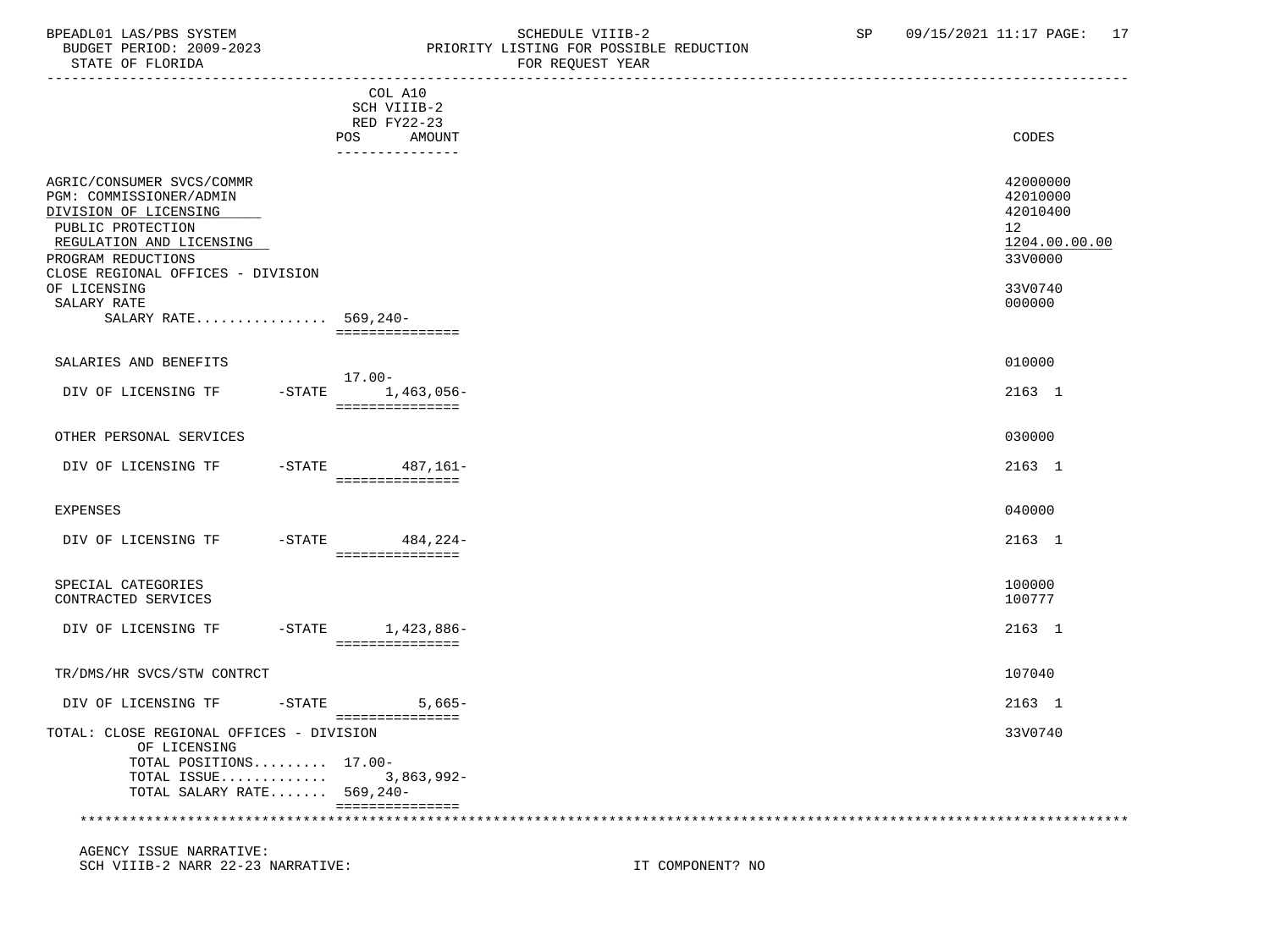STATE OF FLORIDA

# BPEADL01 LAS/PBS SYSTEM SALL SALL SOMEDULE VIIIB-2 SP 09/15/2021 11:17 PAGE: 18 BUDGET PERIOD: 2009-2023<br>
PRIORITY LISTING FOR POSSIBLE REDUCTION

| DIAIL OF FLORIDA                                                                                                                                                                                          |                                                                         | LAUT TEANGHAIL IRUT                                                           |  |
|-----------------------------------------------------------------------------------------------------------------------------------------------------------------------------------------------------------|-------------------------------------------------------------------------|-------------------------------------------------------------------------------|--|
|                                                                                                                                                                                                           | COL A10<br>SCH VIIIB-2<br>RED FY22-23<br>AMOUNT<br>POS.<br>------------ | CODES                                                                         |  |
| AGRIC/CONSUMER SVCS/COMMR<br>PGM: COMMISSIONER/ADMIN<br>DIVISION OF LICENSING<br>PUBLIC PROTECTION<br>REGULATION AND LICENSING<br>PROGRAM REDUCTIONS<br>CLOSE REGIONAL OFFICES - DIVISION<br>OF LICENSING |                                                                         | 42000000<br>42010000<br>42010400<br>12<br>1204.00.00.00<br>33V0000<br>33V0740 |  |

#### REDUCTION PRIORITY ISSUE #32

#### DESCRIPTION OF REDUCTION ISSUE:

 The closing of three (3) of the division's nine (9) regional offices located in Ft. Walton Beach, Tallahassee and North Port would result in an estimated \$2,051,994 in savings. This reduction, in addition to separate budget reductions of \$537,000, \$300,000 and \$975,000 in Salaries, OPS and Contracted Services, respectively, would achieve a 10% reduction of the division's FY 2022-23 operating budget, totaling 3,863,992 which would meet the reduction target of \$3,858,279. This significant reduction would eliminate 17 FTE positions, all of which are filled as of August 2021.

#### IMPACT OF THE REDUCTION:

 Shutting down these offices would significantly degrade the department's capability to provide service to Chapter 493 licensees in north Florida, as the Jacksonville location would then be the sole provider of Chapter 493 services for the entire north Florida region. In FY 2019-20, the last year of mostly full-time operations, estimated \$1.27M of revenue was generated at these three regional offices, where more than 16,000 new and renewal license applications were processed and almost 11,000 fingerprints taken.

 The \$537,0000 reduction of Salaries and Benefits budget authority would significantly impair the division's ability to execute personnel actions requiring additional salary and benefits, including new hires and position re-classifications. The use of overtime to address high workloads would also be significantly curtailed. These vital personnel resources are needed to address high workloads resulting from the continued high volume of concealed weapon license applications and the associated growth of licensees, now exceeding 2.5 million. The \$300,000 reduction of OPS budget authority would restrict the division's ability to hire OPS to supplement full-time staff as needed to manage the high workloads frequently experienced. Finally, the \$975,000 reduction in Contracted Services budget authority could result in the division delaying payments to FDLE for background checks in years in which demand for new concealed weapon applications is high.

#### CALCULATION OF REDUCTION AMOUNT:

 Combined actual/estimated expenditures for FY 2022-23 for the Ft. Walton Beach, Tallahassee and North Port offices are \$2,051,994 as detailed below, which in combination with a \$532,000 reduction in Salaries and Benefits, \$300,000 reduction in OPS and a \$975,000 reduction in Contracted Services budget authority, totals (\$ 3,858,992).

Ft. Walton Beach, Tallahassee, North Port Regional Offices

---------------------------------------------------------------------------------------

| Salaries           | ( \$926, 056) |
|--------------------|---------------|
| OPS.               | (187, 161)    |
| Expenses           | (484, 224)    |
| Special Categories | (454, 551)    |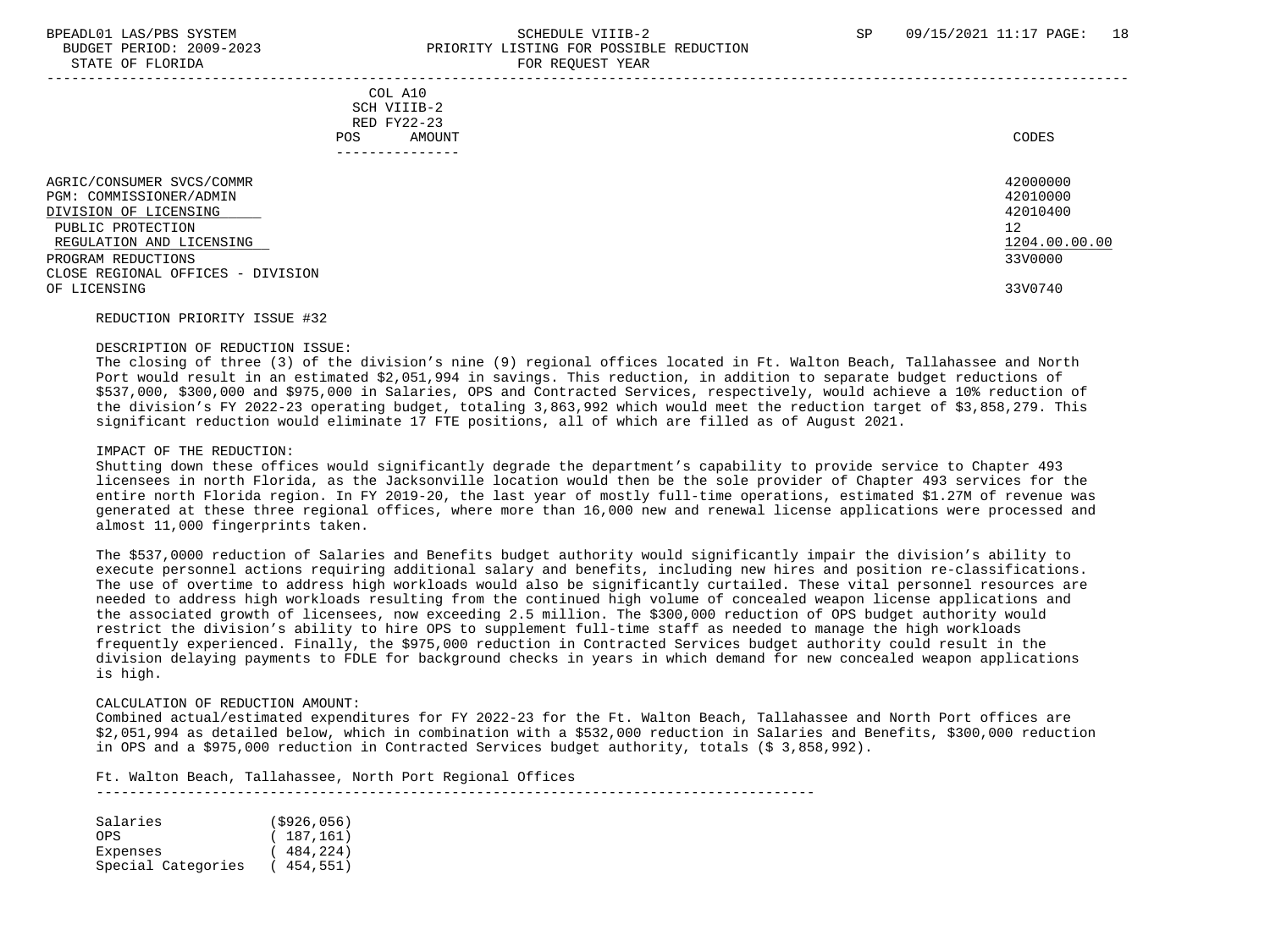# BPEADL01 LAS/PBS SYSTEM STRING THE SCHEDULE VIIIB-2 SP 09/15/2021 11:17 PAGE: 19<br>BUDGET PERIOD: 2009-2023 PRIORITY LISTING FOR POSSIBLE REDUCTION BUDGET PERIOD: 2009-2023<br>
STATE OF FLORIDA<br>
FOR REQUEST YEAR
FOR REQUEST TEAR FOR REQUEST YEAR

| COL A10<br>SCH VIIIB-2<br>RED FY22-23<br>AMOUNT<br><b>POS</b>                                                                                                                                             | CODES                                                                         |
|-----------------------------------------------------------------------------------------------------------------------------------------------------------------------------------------------------------|-------------------------------------------------------------------------------|
| -------------                                                                                                                                                                                             |                                                                               |
| AGRIC/CONSUMER SVCS/COMMR<br>PGM: COMMISSIONER/ADMIN<br>DIVISION OF LICENSING<br>PUBLIC PROTECTION<br>REGULATION AND LICENSING<br>PROGRAM REDUCTIONS<br>CLOSE REGIONAL OFFICES - DIVISION<br>OF LICENSING | 42000000<br>42010000<br>42010400<br>12<br>1204.00.00.00<br>33V0000<br>33V0740 |
| Subtotal:<br>( \$2,051,992)                                                                                                                                                                               |                                                                               |

| Salaries<br>OPS:                | ( \$537,000)<br>( \$300, 000) |
|---------------------------------|-------------------------------|
| Contracted Services (\$975,000) |                               |

Total Reduction: (\$3,863,992)

# STATUTORY CHANGE(S):

No statutory changes required.

#### SALARIES

---------

|          |                                                                              |              | REDUCTION AMOUNT |
|----------|------------------------------------------------------------------------------|--------------|------------------|
| OUANTITY | DESCRIPTION                                                                  | CALCULATIONS | FY 2022-23       |
|          |                                                                              |              |                  |
|          | Close 3 Regional Offices-Reduction of Salaries and Benefits budget (17 FTEs) |              | $(S$ 926,056)    |
|          | Separate reduction of Salaries and Benefits budget (0 FTEs)                  |              | (S 537,000)      |
| OPS      |                                                                              |              |                  |
| 5        | Close 3 Regional Offices-Five (5) OPS staff at these 3 regional offices      |              | $(S$ 187.161)    |
| 8        | Eight (8) full-time OPS staff @ 1,854 hours per year @ \$20.19 per hour      |              | (S, 300, 000)    |
| EXPENSES |                                                                              |              |                  |
|          |                                                                              |              |                  |
|          |                                                                              |              | REDUCTION AMOUNT |
| OUANTITY | DESCRIPTION                                                                  | CALCULATIONS | FY 2022-23       |

-------- ---------------------------------- --------------- -------------

 Close 3 Regional Offices-Actual/estimated budget authority for 3 regional offices. (\$ 484,224) (Includes actual FLAIR costs for FY 20/21).

#### HUMAN RESOURCES

---------------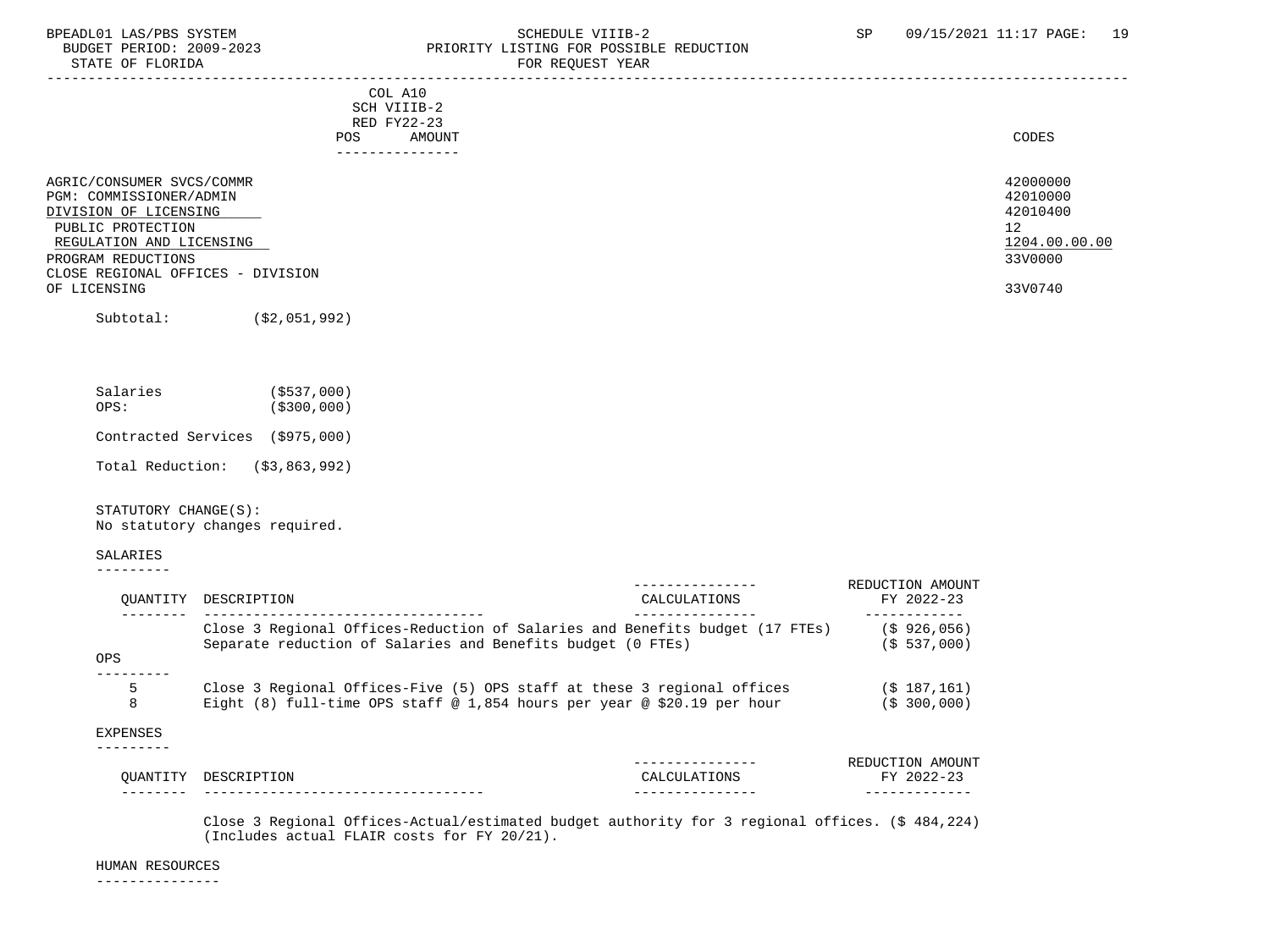# BPEADL01 LAS/PBS SYSTEM STRING THE SCHEDULE VIIIB-2 SP 09/15/2021 11:17 PAGE: 20<br>BUDGET PERIOD: 2009-2023 PRIORITY LISTING FOR POSSIBLE REDUCTION BUDGET PERIOD: 2009-2023 PRIORITY LISTING FOR POSSIBLE REDUCTION FOR REQUEST YEAR

|                                                      |                                                                                                           | COL A10                    |                     |                                                                                         |                              |                       |
|------------------------------------------------------|-----------------------------------------------------------------------------------------------------------|----------------------------|---------------------|-----------------------------------------------------------------------------------------|------------------------------|-----------------------|
|                                                      |                                                                                                           | SCH VIIIB-2<br>RED FY22-23 |                     |                                                                                         |                              |                       |
|                                                      |                                                                                                           | POS AMOUNT                 |                     |                                                                                         |                              | CODES                 |
|                                                      |                                                                                                           | ---------------            |                     |                                                                                         |                              |                       |
|                                                      |                                                                                                           |                            |                     |                                                                                         |                              |                       |
| AGRIC/CONSUMER SVCS/COMMR<br>PGM: COMMISSIONER/ADMIN |                                                                                                           |                            |                     |                                                                                         |                              | 42000000<br>42010000  |
| DIVISION OF LICENSING                                |                                                                                                           |                            |                     |                                                                                         |                              | 42010400              |
| PUBLIC PROTECTION                                    |                                                                                                           |                            |                     |                                                                                         |                              | 12                    |
| REGULATION AND LICENSING                             |                                                                                                           |                            |                     |                                                                                         |                              | 1204.00.00.00         |
| PROGRAM REDUCTIONS                                   |                                                                                                           |                            |                     |                                                                                         |                              | 33V0000               |
| CLOSE REGIONAL OFFICES - DIVISION                    |                                                                                                           |                            |                     |                                                                                         |                              |                       |
| OF LICENSING                                         |                                                                                                           |                            |                     |                                                                                         |                              | 33V0740               |
|                                                      | Close 3 Regional Offices-Personnel Assessments (17 FTEs, 6 OPS)                                           |                            |                     |                                                                                         | $($ \$ 5,665)                |                       |
|                                                      |                                                                                                           |                            |                     |                                                                                         |                              |                       |
| CONTRACTED SERVICES                                  |                                                                                                           |                            |                     |                                                                                         |                              |                       |
|                                                      |                                                                                                           |                            |                     |                                                                                         |                              |                       |
|                                                      |                                                                                                           |                            |                     |                                                                                         | REDUCTION AMOUNT             |                       |
| ---------                                            | OUANTITY DESCRIPTION                                                                                      |                            |                     | CALCULATIONS<br>_________________                                                       | FY 2022-23<br>______________ |                       |
|                                                      | Close 3 Regional Offices-Actual/estimated Contracted Services for three (\$ 448,886)<br>regional offices. |                            |                     |                                                                                         |                              |                       |
|                                                      | Separate from Regional Office Closing-Background Checks Budget                                            |                            |                     |                                                                                         | (S 775,000)                  |                       |
|                                                      |                                                                                                           |                            |                     | Separate from Regional Office Closing-Reduction of IT software programming (\$ 200,000) |                              |                       |
|                                                      |                                                                                                           |                            |                     |                                                                                         |                              |                       |
|                                                      |                                                                                                           |                            |                     |                                                                                         |                              |                       |
|                                                      | POSITION DETAIL OF SALARIES AND BENEFITS:                                                                 |                            |                     |                                                                                         |                              |                       |
|                                                      |                                                                                                           |                            |                     |                                                                                         |                              | LAPSE LAPSED SALARIES |
|                                                      |                                                                                                           |                            |                     | FTE BASE RATE ADDITIVES BENEFITS                                                        | SUBTOTAL                     | % AND BENEFITS        |
|                                                      |                                                                                                           |                            |                     |                                                                                         |                              |                       |
|                                                      | A10 - SCH VIIIB-2 RED FY22-23                                                                             |                            |                     |                                                                                         |                              |                       |
|                                                      | CHANGES TO CURRENTLY AUTHORIZED POSITIONS                                                                 |                            |                     |                                                                                         |                              |                       |
|                                                      | 0422 COMPLIANCE OFFICER                                                                                   |                            |                     |                                                                                         |                              |                       |
|                                                      | C1041 001                                                                                                 |                            | $12.00 - 349,077 -$ | 238,835-                                                                                | 587,912- 0.00                | 587,912-              |
|                                                      | 0441 REGULATORY SPECIALIST II                                                                             |                            |                     |                                                                                         |                              |                       |
|                                                      | C1045 001                                                                                                 |                            | $1.00 - 55,895 -$   | 24,854-                                                                                 | 80,749- 0.00                 | 80,749-               |
|                                                      | 0441 REGULATORY SPECIALIST II - SES                                                                       |                            |                     |                                                                                         |                              |                       |
|                                                      | C1049 001                                                                                                 | $1.00-$                    | 36,784-             | 22,489-                                                                                 | $59,273 - 0.00$              | $59,273-$             |
|                                                      | 0442 REGULATORY SUPERVISOR/CONSULTANT - SES                                                               |                            |                     |                                                                                         |                              |                       |
|                                                      | C1048 001                                                                                                 | $3.00 -$                   | 127,484-            | $70,638-$                                                                               | $198, 122 - 0.00$            | 198,122-              |

---------- -------------- -------------- -------------- -------------- ------ --------------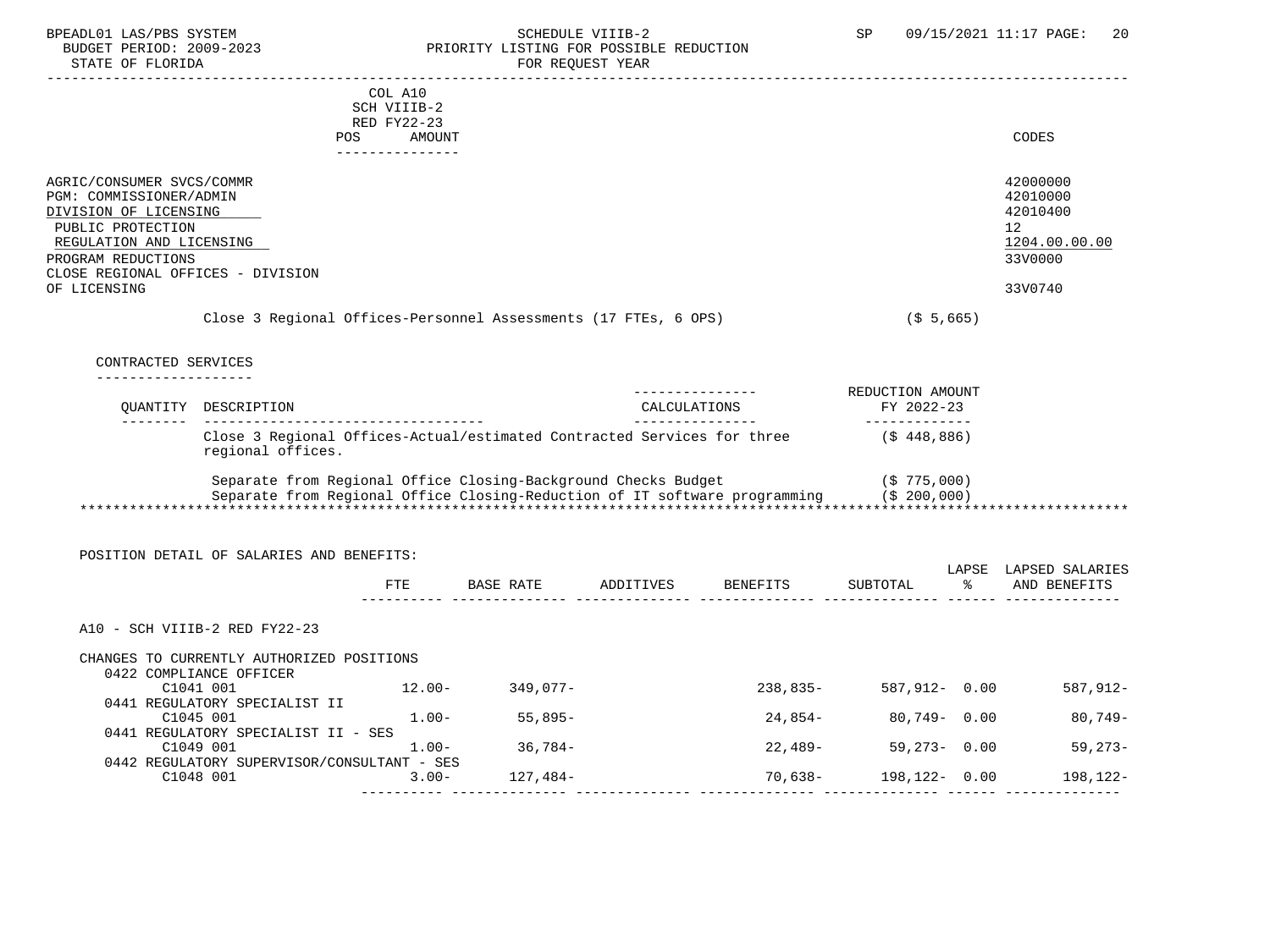# BPEADL01 LAS/PBS SYSTEM SALL SOME SCHEDULE VIIIB-2 SCHEDULE SP 09/15/2021 11:17 PAGE: 21 BUDGET PERIOD: 2009-2023 PRIORITY LISTING FOR POSSIBLE REDUCTION

|                                                                                                                                                                                                           | COL A10<br>SCH VIIIB-2                       |                     |           |          |                       |                                                                               |
|-----------------------------------------------------------------------------------------------------------------------------------------------------------------------------------------------------------|----------------------------------------------|---------------------|-----------|----------|-----------------------|-------------------------------------------------------------------------------|
|                                                                                                                                                                                                           | RED FY22-23<br>POS AMOUNT<br>--------------- |                     |           |          |                       | CODES                                                                         |
| AGRIC/CONSUMER SVCS/COMMR<br>PGM: COMMISSIONER/ADMIN<br>DIVISION OF LICENSING<br>PUBLIC PROTECTION<br>REGULATION AND LICENSING<br>PROGRAM REDUCTIONS<br>CLOSE REGIONAL OFFICES - DIVISION<br>OF LICENSING |                                              |                     |           |          |                       | 42000000<br>42010000<br>42010400<br>12<br>1204.00.00.00<br>33V0000<br>33V0740 |
| POSITION DETAIL OF SALARIES AND BENEFITS:                                                                                                                                                                 |                                              |                     |           |          |                       | LAPSE LAPSED SALARIES                                                         |
|                                                                                                                                                                                                           | <b>FTE</b>                                   | BASE RATE           | ADDITIVES | BENEFITS | SUBTOTAL              | % AND BENEFITS                                                                |
| A10 - SCH VIIIB-2 RED FY22-23<br>CHANGES TO CURRENTLY AUTHORIZED POSITIONS                                                                                                                                |                                              |                     |           |          |                       |                                                                               |
| TOTALS FOR ISSUE BY FUND<br>2163 DIV OF LICENSING TF                                                                                                                                                      |                                              |                     |           |          |                       | 926,056-                                                                      |
|                                                                                                                                                                                                           |                                              | $17.00 - 569.240 -$ |           |          | $356,816 - 926,056 -$ | 926,056-<br>==============                                                    |
| OTHER SALARY AMOUNT<br>2163 DIV OF LICENSING TF                                                                                                                                                           |                                              |                     |           |          |                       | $537,000-$<br>-------------                                                   |
|                                                                                                                                                                                                           |                                              |                     |           |          |                       | 1,463,056-<br>==============                                                  |
| TOTAL: REGULATION AND LICENSING<br>BY FUND TYPE                                                                                                                                                           |                                              |                     |           |          |                       | 1204.00.00.00                                                                 |
| TRUST FUNDS<br>SALARY RATE 569,240-                                                                                                                                                                       | $17.00 -$<br>$3,863,992-$<br>=============== |                     |           |          |                       | 2000                                                                          |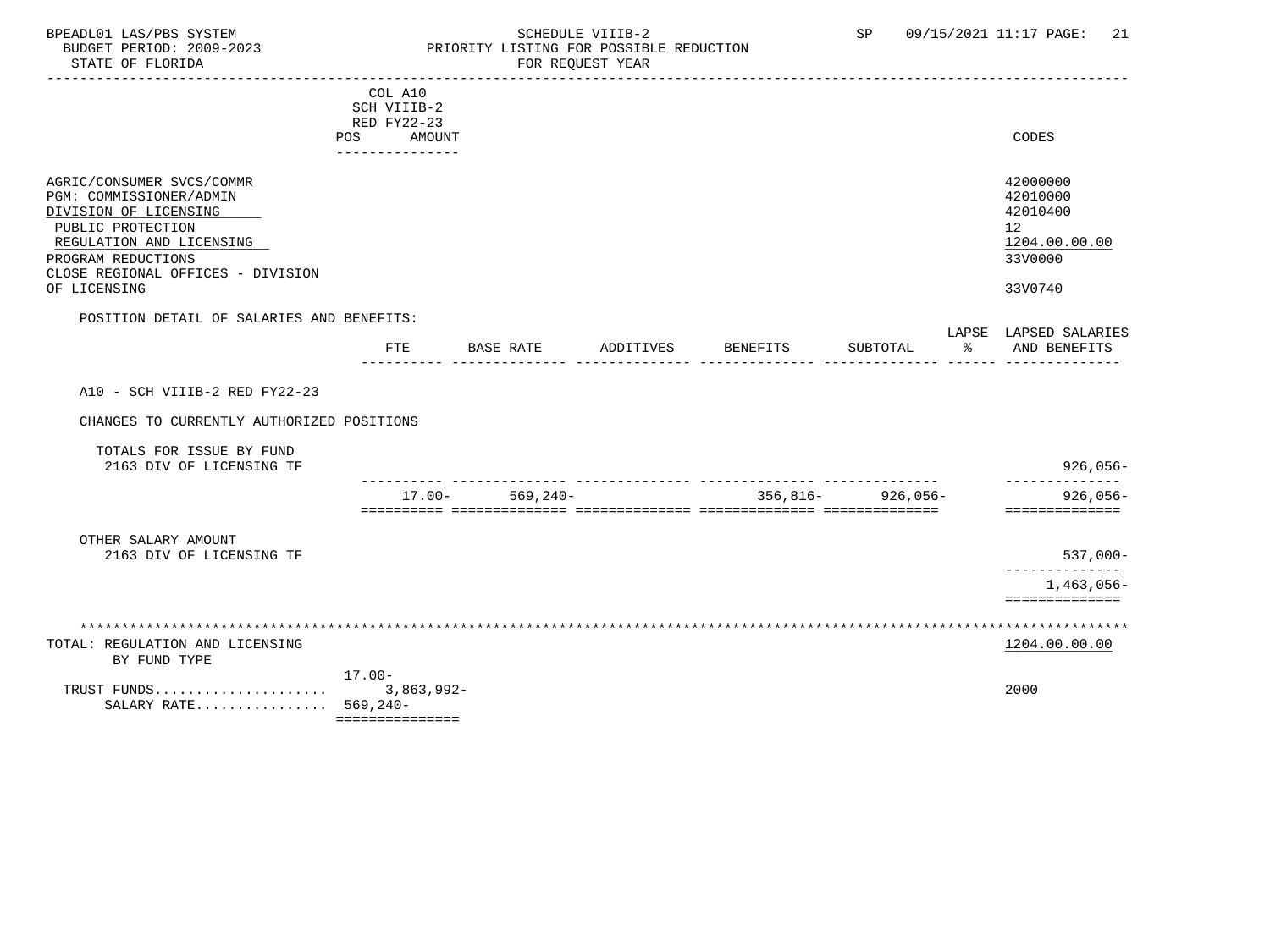# BPEADL01 LAS/PBS SYSTEM SALL SALL SOMEDULE VIIIB-2 SP 09/15/2021 11:17 PAGE: 22 BUDGET PERIOD: 2009-2023 PRIORITY LISTING FOR POSSIBLE REDUCTION

|                                                                                                                                                                                                                                 | COL A10<br>SCH VIIIB-2<br><b>RED FY22-23</b><br>AMOUNT<br><b>POS</b><br>--------------- | CODES                                                                                   |
|---------------------------------------------------------------------------------------------------------------------------------------------------------------------------------------------------------------------------------|-----------------------------------------------------------------------------------------|-----------------------------------------------------------------------------------------|
| AGRIC/CONSUMER SVCS/COMMR<br>PGM: COMMISSIONER/ADMIN<br>OFFICE OF ENERGY<br>NATURAL RESOURCES/ENVIRON<br>ENERGY SUSTAIN/CLIMAT PROT<br>PROGRAM REDUCTIONS<br>REDUCE SALARIES AND BENEFITS<br>SALARY RATE<br>SALARY RATE 35,595- | ===============                                                                         | 42000000<br>42010000<br>42010600<br>14<br>1407.00.00.00<br>33V0000<br>33V0230<br>000000 |
| SALARIES AND BENEFITS                                                                                                                                                                                                           | $1.00-$                                                                                 | 010000                                                                                  |
| GENERAL REVENUE FUND<br>$-$ STATE                                                                                                                                                                                               | $56,656-$<br>===============                                                            | 1000 1                                                                                  |
| SPECIAL CATEGORIES<br>TR/DMS/HR SVCS/STW CONTRCT                                                                                                                                                                                |                                                                                         | 100000<br>107040                                                                        |
| GENERAL REVENUE FUND<br>$-$ STATE                                                                                                                                                                                               | $305 -$<br>===============                                                              | 1000 1                                                                                  |
| TOTAL: REDUCE SALARIES AND BENEFITS<br>TOTAL POSITIONS 1.00-<br>TOTAL ISSUE<br>TOTAL SALARY RATE 35,595-                                                                                                                        | $56.961 -$                                                                              | 33V0230                                                                                 |
|                                                                                                                                                                                                                                 |                                                                                         |                                                                                         |

 AGENCY ISSUE NARRATIVE: SCH VIIIB-2 NARR 22-23 NARRATIVE: IT COMPONENT? NO

REDUCTION PRIORITY ISSUE #16

### DESCRIPTION OF REDUCTION ISSUE:

 To support efforts to reduce the State budget, the Florida Department of Agriculture and Consumer Services respectfully submits this budget issue to reduce fiscal year 2021-22 Salaries and Benefits and Human Resource Assessment appropriations for General Revenue (GR)funded position by \$56,961 associated with one vacant position. It is anticipated that this reduction will have a significant impact by not paying salaries and benefits for GR funded positions providing vital support to Florida's energy initiatives. The Office of Energy does not have any other non-federal funds available to pay theses annual costs; all other operational funding for the Office of Energy is federally funded. Federal funds may not be used to pay for GR funded positions.

### IMPACT OF REDUCTION ISSUE:

 The Florida Department of Agriculture and Consumer Services, Office of Energy is the designated State Energy Office (SEO) for the state of Florida in accordance with Title III of the Energy Policy and Conservation Act and Chapter 377.703, F.S. As directed by the Legislature, Office of Energy performs the important function of advocating for a stable, reliable and diverse supply of energy for Florida. This includes supporting Florida's renewable energy industry, encouraging energy efficiency and conservation, advocating for the investment in Florida's energy infrastructure to increase system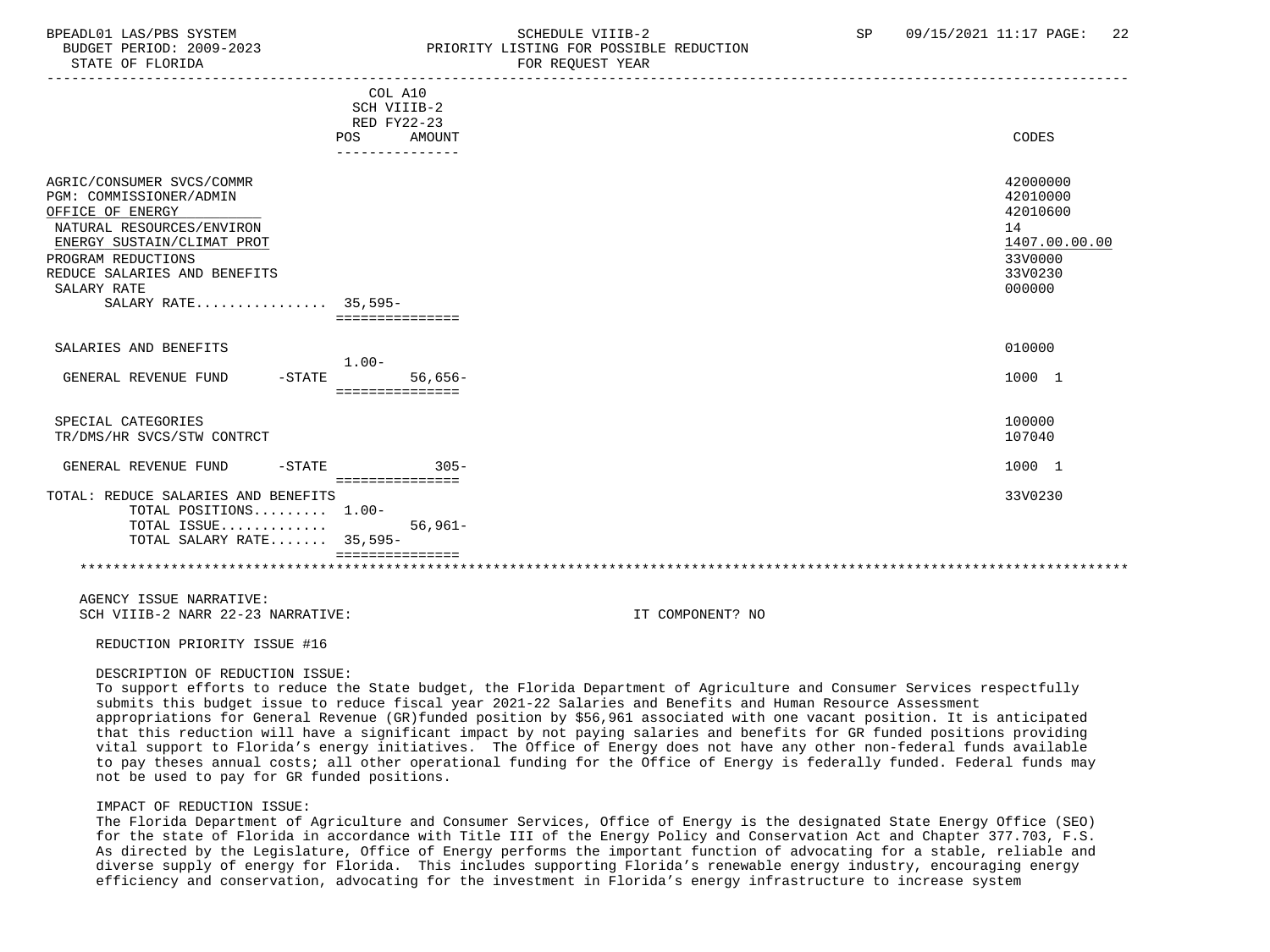# BPEADL01 LAS/PBS SYSTEM SALL SALL SOMEDULE VIIIB-2 SP 09/15/2021 11:17 PAGE: 23 BUDGET PERIOD: 2009-2023 PRIORITY LISTING FOR POSSIBLE REDUCTION STATE OF FLORIDA FOR STATE OF STATE OF STATE OF STATE OF STATE OF STATE OF STATE OF STATE OF STATE OF STATE OF STATE OF STATE OF STATE OF STATE OF STATE OF STATE OF STATE OF STATE OF STATE OF STATE OF STATE OF STATE OF STA

| COL A10<br>SCH VIIIB-2<br>RED FY22-23<br><b>POS</b><br>AMOUNT | CODES         |
|---------------------------------------------------------------|---------------|
| AGRIC/CONSUMER SVCS/COMMR                                     | 42000000      |
| PGM: COMMISSIONER/ADMIN                                       | 42010000      |
| OFFICE OF ENERGY                                              | 42010600      |
| NATURAL RESOURCES/ENVIRON                                     | 14            |
| ENERGY SUSTAIN/CLIMAT PROT                                    | 1407.00.00.00 |
| PROGRAM REDUCTIONS                                            | 33V0000       |
| REDUCE SALARIES AND BENEFITS                                  | 33V0230       |

 reliability, and enhancing energy independence and diversification to stabilize energy costs. The Office of Energy's General Revenue (GR)funded positions function as policy and legislative staff working to support Florida's State Energy Initiatives. The U.S. Department of Energy (USDOE) authorizing legislation for SEO's includes a state contribution matching requirement of 20% of the annual SEP Formula grant funding each year. The Office of Energy's GR funded positions provide the required source of state matching funds to enable the State of Florida to remain in compliance with Title III of the Energy Policy and Conservation Act and continue receiving State Energy Program (SEP) Formula grant award funding; the only non-expiring source of USDOE federal funds to support Energy efforts in the State of Florida.

 It is anticipated that this reduction will have a significant impact by not paying salaries and benefits for vital Office of Energy staff supporting Florida's energy initiatives. If this reduction is taken then the Office of Energy would not be able to continue supervising and administering vital State Energy Initiatives by funding the salaries and benefits of Office of Energy staff.

CALCULATION OF REDUCTION AMOUNT: 10% reduction of approved appropriations

#### STATUTORY CHANGE(S): Not applicable \*\*\*\*\*\*\*\*\*\*\*\*\*\*\*\*\*\*\*\*\*\*\*\*\*\*\*\*\*\*\*\*\*\*\*\*\*\*\*\*\*\*\*\*\*\*\*\*\*\*\*\*\*\*\*\*\*\*\*\*\*\*\*\*\*\*\*\*\*\*\*\*\*\*\*\*\*\*\*\*\*\*\*\*\*\*\*\*\*\*\*\*\*\*\*\*\*\*\*\*\*\*\*\*\*\*\*\*\*\*\*\*\*\*\*\*\*\*\*\*\*\*\*\*\*\*\*

| POSITION DETAIL OF SALARIES AND BENEFITS:                              |            |           |           |          |                         |                                 |
|------------------------------------------------------------------------|------------|-----------|-----------|----------|-------------------------|---------------------------------|
|                                                                        | <b>FTE</b> | BASE RATE | ADDITIVES | BENEFITS | LAPSE<br>ႜႂ<br>SUBTOTAL | LAPSED SALARIES<br>AND BENEFITS |
| A10 - SCH VIIIB-2 RED FY22-23                                          |            |           |           |          |                         |                                 |
| CHANGES TO CURRENTLY AUTHORIZED POSITIONS<br>2224 GOVERNMENT ANALYST I |            |           |           |          |                         |                                 |
| C2224 001                                                              | $1.00-$    | 35,595-   |           | 21,061–  | 56,656-0.00             | $56,656-$                       |
| TOTALS FOR ISSUE BY FUND                                               |            |           |           |          |                         |                                 |
| 1000 GENERAL REVENUE FUND                                              |            |           |           |          |                         | $56,656-$                       |
|                                                                        | $1.00-$    | $35,595-$ |           | 21,061–  | 56,656-                 | $56,656-$                       |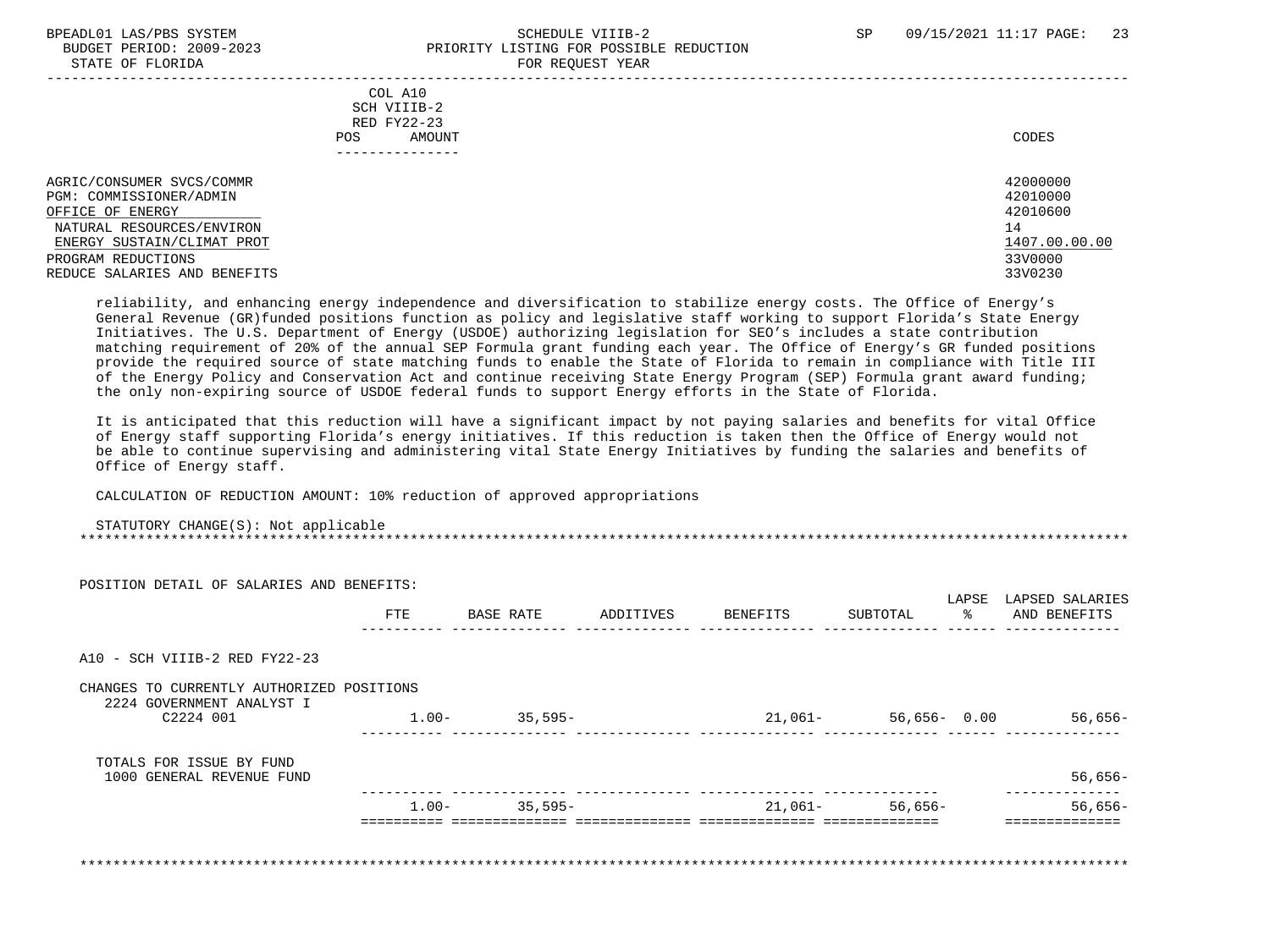# BPEADL01 LAS/PBS SYSTEM SALLE SOME SCHEDULE VIIIB-2 SCHEDULE VIIIB-2 SP 09/15/2021 11:17 PAGE: 24 BUDGET PERIOD: 2009-2023 PRIORITY LISTING FOR POSSIBLE REDUCTION<br>STATE OF FLORIDA POR REQUEST YEAR FOR REQUEST YEAR

|                                                                                                                                                            | COL A10<br>SCH VIIIB-2<br>RED FY22-23                             |                  |                                                         |
|------------------------------------------------------------------------------------------------------------------------------------------------------------|-------------------------------------------------------------------|------------------|---------------------------------------------------------|
|                                                                                                                                                            | AMOUNT<br>POS FOR THE POST OF THE STATE STATES<br>--------------- |                  | CODES                                                   |
| AGRIC/CONSUMER SVCS/COMMR<br>PGM: COMMISSIONER/ADMIN<br>OFFICE OF ENERGY<br>NATURAL RESOURCES/ENVIRON<br>ENERGY SUSTAIN/CLIMAT PROT                        |                                                                   |                  | 42000000<br>42010000<br>42010600<br>14<br>1407.00.00.00 |
| TOTAL: ENERGY SUSTAIN/CLIMAT PROT                                                                                                                          |                                                                   |                  | 1407.00.00.00                                           |
| BY FUND TYPE                                                                                                                                               |                                                                   |                  |                                                         |
| GENERAL REVENUE FUND<br>SALARY RATE 35,595-                                                                                                                | $1.00-$<br>$56,961-$<br>===============                           |                  | 1000                                                    |
| PGM: FOREST/RES PROTECTION<br>FLORIDA FOREST SERVICE<br>NATURAL RESOURCES/ENVIRON<br>LAND RESOURCES<br>PROGRAM REDUCTIONS<br>REDUCE FLORIDA FOREST SERVICE |                                                                   |                  | 42110000<br>42110400<br>14<br>1402.00.00.00<br>33V0000  |
| WILDFIRE POSITIONS                                                                                                                                         |                                                                   |                  | 33V0060                                                 |
| SALARY RATE<br>SALARY RATE 1,360,448-                                                                                                                      |                                                                   |                  | 000000                                                  |
|                                                                                                                                                            | ===============                                                   |                  |                                                         |
|                                                                                                                                                            |                                                                   |                  |                                                         |
| SALARIES AND BENEFITS                                                                                                                                      |                                                                   |                  | 010000                                                  |
|                                                                                                                                                            | $50.00 -$                                                         |                  |                                                         |
| LAND ACQUISITION TF -STATE 2,543,242-                                                                                                                      |                                                                   |                  | 2423 1                                                  |
|                                                                                                                                                            | ===============                                                   |                  |                                                         |
| SPECIAL CATEGORIES<br>TR/DMS/HR SVCS/STW CONTRCT                                                                                                           |                                                                   |                  | 100000<br>107040                                        |
| LAND ACQUISITION TF                                                                                                                                        | -STATE 15, 253-<br>===============                                |                  | 2423 1                                                  |
| TOTAL: REDUCE FLORIDA FOREST SERVICE<br>WILDFIRE POSITIONS<br>TOTAL POSITIONS 50.00-<br>TOTAL ISSUE 2,558,495-<br>TOTAL SALARY RATE $1,360,448-$           | ===============                                                   |                  | 33V0060                                                 |
| AGENCY ISSUE NARRATIVE:<br>SCH VIIIB-2 NARR 22-23 NARRATIVE:                                                                                               |                                                                   | IT COMPONENT? NO |                                                         |
| REDUCTION PRIORITY ISSUE #38                                                                                                                               |                                                                   |                  |                                                         |
| DESCRIPTION OF ISSUE:                                                                                                                                      |                                                                   |                  |                                                         |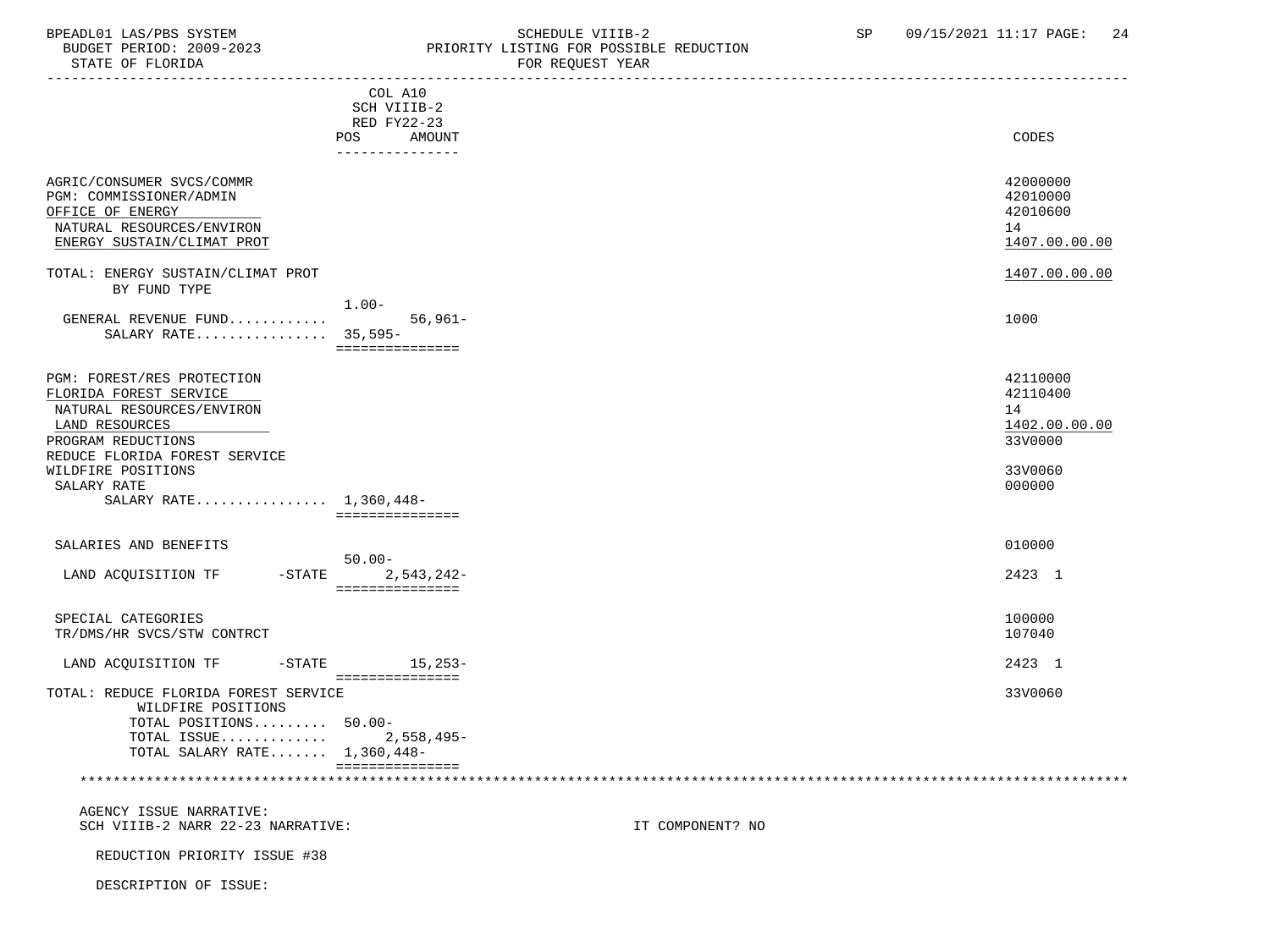## BPEADL01 LAS/PBS SYSTEM SOHEDULE VIIIB-2 SCHEDULE VIIIB-2 SP 09/15/2021 11:17 PAGE: 25 PRIORITY LISTING FOR POSSIBLE REDUCTION STATE OF FLORIDA FOR REQUEST YEAR

| COL A10<br>SCH VIIIB-2<br>RED FY22-23<br>AMOUNT<br>POS. | CODES         |
|---------------------------------------------------------|---------------|
| AGRIC/CONSUMER SVCS/COMMR                               | 42000000      |
| PGM: FOREST/RES PROTECTION                              | 42110000      |
| FLORIDA FOREST SERVICE                                  | 42110400      |
| NATURAL RESOURCES/ENVIRON                               | 14            |
| LAND RESOURCES                                          | 1402.00.00.00 |
| PROGRAM REDUCTIONS                                      | 33V0000       |
| REDUCE FLORIDA FOREST SERVICE                           |               |
| WILDFIRE POSITIONS                                      | 33V0060       |
|                                                         |               |

 This issue is a reduction of 50 firefighting positions from the Salaries and Benefits Category in the Land Acquisition Trust Fund.

#### ISSUE SUMMARY:

 This issue is a reduction of 50 firefighting positions from the Salaries and Benefits Category in the Land Acquisition Trust Fund; twenty-eight Forest Ranger positions, fourteen Senior Forest Ranger positions, and eight Forest Area Supervisor positions for a total reduction of (\$2,558,495) in the Land Acquisition Trust Fund.

### ADVERSE IMPACT:

 This reduction will directly impact the Florida Forest Service's ability to suppress wildfires by cutting critical firefighters, fire supervisors and fire support personnel that provide initial and reinforced attack on wildfires. These firefighters also perform wildfire mitigation projects and respond to all hazard emergency incident responses (i.e. hurricanes, floods, agricultural emergencies etc.).

#### COST SUMMARY:

Total reduction =  $(52, 558, 495)$ \*\*\*\*\*\*\*\*\*\*\*\*\*\*\*\*\*\*\*\*\*\*\*\*\*\*\*\*\*\*\*\*\*\*\*\*\*\*\*\*\*\*\*\*\*\*\*\*\*\*\*\*\*\*\*\*\*\*\*\*\*\*\*\*\*\*\*\*\*\*\*\*\*\*\*\*\*\*\*\*\*\*\*\*\*\*\*\*\*\*\*\*\*\*\*\*\*\*\*\*\*\*\*\*\*\*\*\*\*\*\*\*\*\*\*\*\*\*\*\*\*\*\*\*\*\*\*

|                                                                 | POSITION DETAIL OF SALARIES AND BENEFITS: |             |           |                 |                    | LAPSE | LAPSED SALARIES |
|-----------------------------------------------------------------|-------------------------------------------|-------------|-----------|-----------------|--------------------|-------|-----------------|
|                                                                 | FTE                                       | BASE RATE   | ADDITIVES | <b>BENEFITS</b> | SUBTOTAL           | ႜႜ    | AND BENEFITS    |
| $A10 - SCH VIIIB-2 RED FY22-23$                                 |                                           |             |           |                 |                    |       |                 |
| CHANGES TO CURRENTLY AUTHORIZED POSITIONS<br>7609 FOREST RANGER |                                           |             |           |                 |                    |       |                 |
| C1104 001                                                       | $28.00 -$                                 | $690.900 -$ |           | $638.568 -$     | $1,329.468 - 0.00$ |       | 1,329,468-      |
| 7610 SENIOR FOREST RANGER                                       |                                           |             |           |                 |                    |       |                 |
|                                                                 |                                           |             |           |                 |                    |       |                 |
| C1105 001                                                       | $14.00 -$                                 | $392.476-$  |           | $335.056-$      | $727,532 - 0.00$   |       | $727,532-$      |
| 7622 FOREST AREA SUPERVISOR<br>C1106 001                        | $8.00 -$                                  | $277.072 -$ |           | $209.170 -$     | $486, 242 - 0.00$  |       | 486,242-        |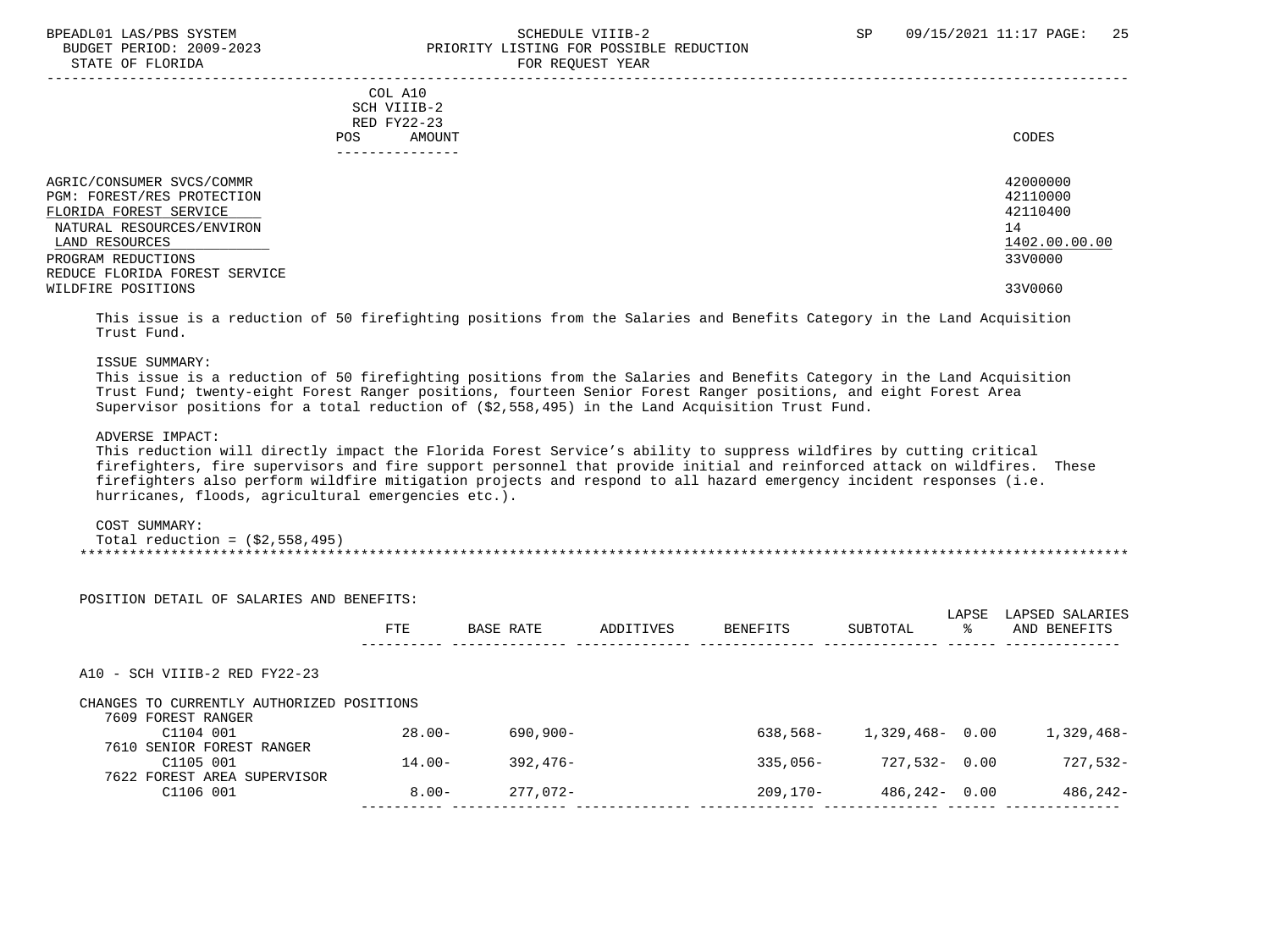# BPEADL01 LAS/PBS SYSTEM STRING THE SCHEDULE VIIIB-2 SP 09/15/2021 11:17 PAGE: 26<br>BUDGET PERIOD: 2009-2023 PRIORITY LISTING FOR POSSIBLE REDUCTION BUDGET PERIOD: 2009-2023 PRIORITY LISTING FOR POSSIBLE REDUCTION FOR REQUEST YEAR

|                                                                                                                                                                                                               | COL A10<br>SCH VIIIB-2<br>RED FY22-23<br>AMOUNT<br>POS |                       |                    |                           |               | CODES                                                                         |
|---------------------------------------------------------------------------------------------------------------------------------------------------------------------------------------------------------------|--------------------------------------------------------|-----------------------|--------------------|---------------------------|---------------|-------------------------------------------------------------------------------|
| AGRIC/CONSUMER SVCS/COMMR<br>PGM: FOREST/RES PROTECTION<br>FLORIDA FOREST SERVICE<br>NATURAL RESOURCES/ENVIRON<br>LAND RESOURCES<br>PROGRAM REDUCTIONS<br>REDUCE FLORIDA FOREST SERVICE<br>WILDFIRE POSITIONS | ---------------                                        |                       |                    |                           |               | 42000000<br>42110000<br>42110400<br>14<br>1402.00.00.00<br>33V0000<br>33V0060 |
| POSITION DETAIL OF SALARIES AND BENEFITS:                                                                                                                                                                     | <b>FTE</b>                                             | BASE RATE             | ADDITIVES BENEFITS | SUBTOTAL                  | $\sim$ $\sim$ | LAPSE LAPSED SALARIES<br>AND BENEFITS                                         |
| A10 - SCH VIIIB-2 RED FY22-23                                                                                                                                                                                 |                                                        |                       |                    |                           |               |                                                                               |
| CHANGES TO CURRENTLY AUTHORIZED POSITIONS                                                                                                                                                                     |                                                        |                       |                    |                           |               |                                                                               |
| TOTALS FOR ISSUE BY FUND<br>2423 LAND ACQUISITION TF                                                                                                                                                          |                                                        |                       |                    |                           |               | 2,543,242-                                                                    |
|                                                                                                                                                                                                               |                                                        | $50.00 - 1,360,448 -$ |                    | $1,182,794 - 2,543,242 -$ |               | 2,543,242-<br>==============                                                  |
| TOTAL: LAND RESOURCES                                                                                                                                                                                         |                                                        |                       |                    |                           |               | 1402.00.00.00                                                                 |
| BY FUND TYPE<br>SALARY RATE 1,360,448-                                                                                                                                                                        | $50.00 -$                                              |                       |                    |                           |               | 2000                                                                          |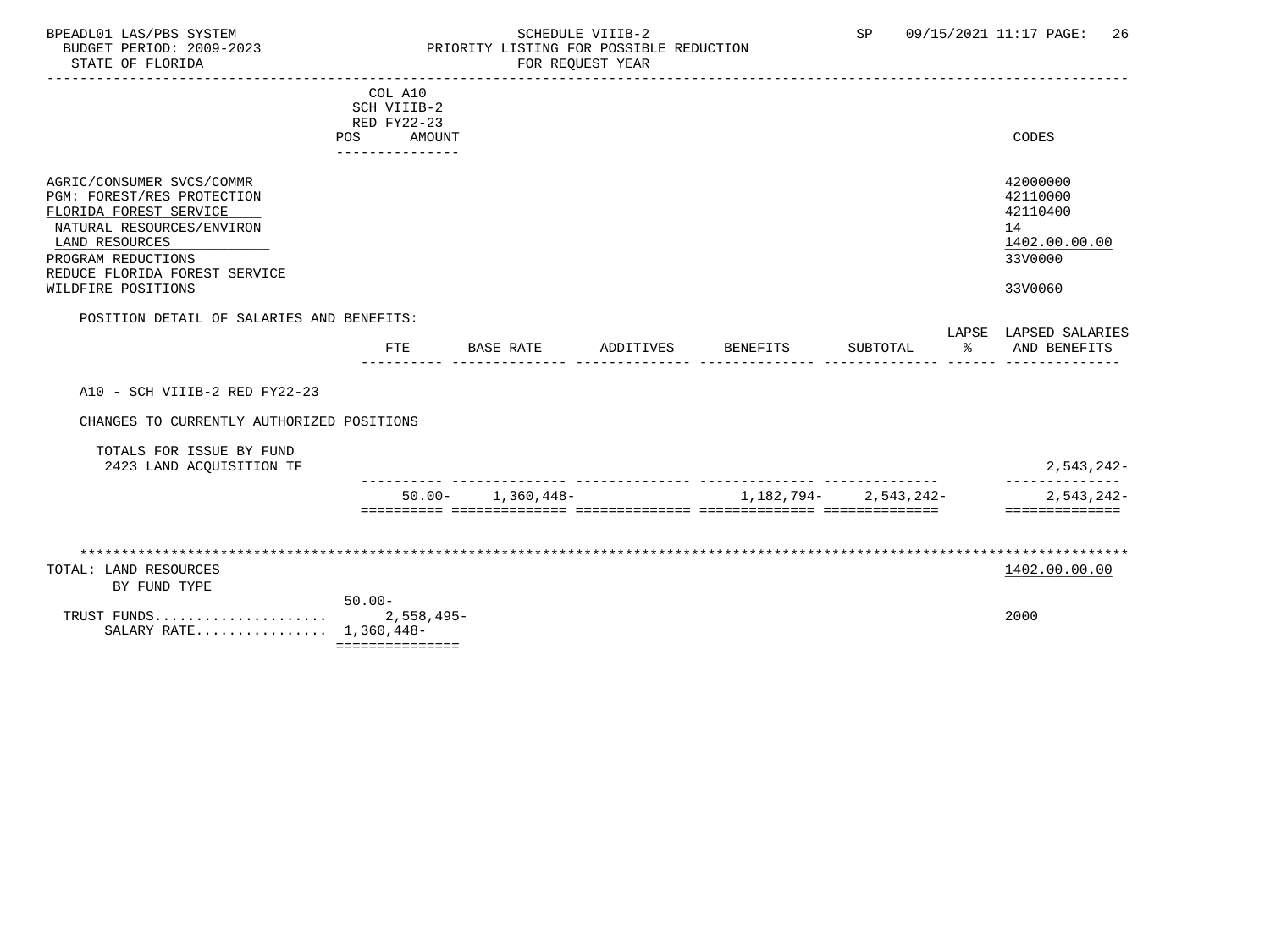### BPEADL01 LAS/PBS SYSTEM STRING THE SCHEDULE VIIIB-2 SP 09/15/2021 11:17 PAGE: 27<br>BUDGET PERIOD: 2009-2023 PRIORITY LISTING FOR POSSIBLE REDUCTION BUDGET PERIOD: 2009-2023<br>STATE OF FLORIDA STATE OF FLORIDA FOR REQUEST YEAR

|                                                                                                                                                                                                                                                                                 |                                                                                  | LAUT TEAN VIA YOJ |                                                                    |
|---------------------------------------------------------------------------------------------------------------------------------------------------------------------------------------------------------------------------------------------------------------------------------|----------------------------------------------------------------------------------|-------------------|--------------------------------------------------------------------|
|                                                                                                                                                                                                                                                                                 | COL A10<br>SCH VIIIB-2<br>RED FY22-23<br><b>POS</b><br>AMOUNT<br>--------------- |                   | CODES                                                              |
| AGRIC/CONSUMER SVCS/COMMR<br>PGM: AGRICULTURE MIC<br>TECHNOLOGY SERVICES<br>GOV OPERATIONS/SUPPORT<br>INFORMATION TECHNOLOGY<br>PROGRAM REDUCTIONS<br>REDUCE SALARIES AND BENEFITS IN THE                                                                                       |                                                                                  |                   | 42000000<br>42120000<br>42120100<br>16<br>1603.00.00.00<br>33V0000 |
| OFFICE OF AGRICULTURE TECHNOLOGY<br><b>SERVICES</b><br>SALARY RATE<br>SALARY RATE 279,457-                                                                                                                                                                                      | ===============                                                                  |                   | 33V0040<br>000000                                                  |
| SALARIES AND BENEFITS                                                                                                                                                                                                                                                           |                                                                                  |                   | 010000                                                             |
| $\begin{tabular}{llllll} \multicolumn{2}{l}{{\small\bf GENERAL}} & {\small\bf REVEND} & & -{\small\bf STATE} & & 86\,,672-\\ {\small\bf GENERAL} & {\small\bf INSPECTION} & {\small\bf TF} & & -{\small\bf STATE} & & 242\,,981-\\ \end{tabular}$<br>LAND ACQUISITION TF -STATE | $109,004-$<br>---------------                                                    |                   | 1000 1<br>2321 1<br>2423 1                                         |
| TOTAL POSITIONS 7.00-<br>TOTAL APPRO                                                                                                                                                                                                                                            | 438,657-<br>================                                                     |                   |                                                                    |
| SPECIAL CATEGORIES<br>TR/DMS/HR SVCS/STW CONTRCT                                                                                                                                                                                                                                |                                                                                  |                   | 100000<br>107040                                                   |
| GENERAL REVENUE FUND -STATE<br>GENERAL INSPECTION TF -STATE<br>LAND ACQUISITION TF -STATE                                                                                                                                                                                       | $305 -$<br>$1,220-$<br>$610 -$<br>_______________                                |                   | 1000 1<br>2321 1<br>2423 1                                         |
| TOTAL APPRO                                                                                                                                                                                                                                                                     | $2,135-$<br>===============                                                      |                   |                                                                    |
| TOTAL: REDUCE SALARIES AND BENEFITS IN THE<br>OFFICE OF AGRICULTURE TECHNOLOGY<br>SERVICES<br>TOTAL POSITIONS 7.00-<br>TOTAL ISSUE<br>TOTAL SALARY RATE 279,457-                                                                                                                | 440,792-                                                                         |                   | 33V0040                                                            |
|                                                                                                                                                                                                                                                                                 | ===============                                                                  |                   |                                                                    |
| AGENCY ISSUE NARRATIVE:<br>SCH VIIIB-2 NARR 22-23 NARRATIVE:                                                                                                                                                                                                                    |                                                                                  | IT COMPONENT? YES |                                                                    |
| REDUCTION PRIORITY ISSUE #22                                                                                                                                                                                                                                                    |                                                                                  |                   |                                                                    |

DESCRIPTION OF REDUCTION ISSUE: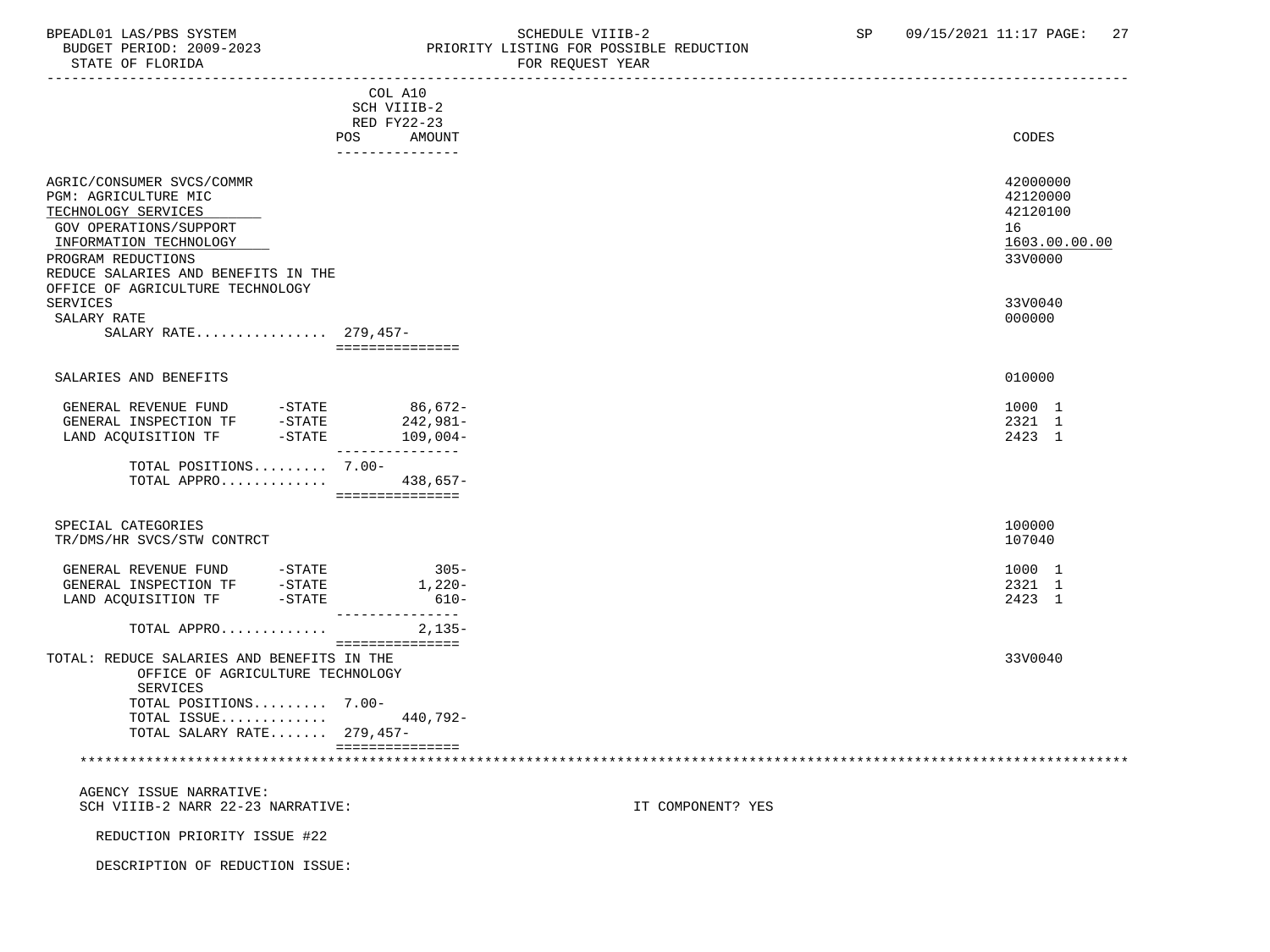## BPEADL01 LAS/PBS SYSTEM SALL SALL SOMEDULE VIIIB-2 SP 09/15/2021 11:17 PAGE: 28 BUDGET PERIOD: 2009-2023 PRIORITY LISTING FOR POSSIBLE REDUCTION STATE OF FLORIDA **FOR REQUEST YEAR**

 ----------------------------------------------------------------------------------------------------------------------------------- COL A10 SCH VIIIB-2 RED FY22-23 POS AMOUNT NOTES AND RESERVE AND RESERVE AND RESERVE AND RESERVE AND RESERVE AND RESERVE AND RESERVE AND RESERVE AND RESERVE AND RESERVE A LODGE STATES OF A LODGE STATES OF A LODGE STATES OF A LODGE STATES OF A LODGE STATE --------------- AGRIC/CONSUMER SVCS/COMMR<br>PGM: AGRIC/ILTIER MIC 421200000 PGM: AGRICULTURE MIC 42120000 PGM: 42120000 PGM: 42120000 PGM: 42120000 PGM: 42120000 PGM: 42120000 PGM: 42120100 PGM: 42120100 PGM: 42120100 PGM: 42120100 PGM: 42120100 PGM: 42120100 PGM: 42120100 PGM: 42120100 PGM: 42120 TECHNOLOGY SERVICES And the contract of the contract of the contract of the contract of the contract of the contract of the contract of the contract of the contract of the contract of the contract of the contract of the co GOV OPERATIONS/SUPPORT 16<br>
INFORMATION TECHNOLOGY 1603.00.00 POLOGY 1603.00.00 POLOGY 1603.00.00 POLOGY 1603.00.00 INFORMATION TECHNOLOGY 1603.00.00.00 \_\_\_\_\_\_\_\_\_\_\_\_\_\_\_\_\_\_\_\_\_\_\_\_\_\_ \_\_\_\_\_\_\_\_\_\_\_\_\_ PROGRAM REDUCTIONS REDUCE SALARIES AND BENEFITS IN THE OFFICE OF AGRICULTURE TECHNOLOGY SERVICES 33V0040

 The budget reduction consists of eliminating the funding for seven positions assigned throughout various operational sections in the Office of Agriculture Technology Services.

#### IMPACT OF THE REDUCTION:

 Significant impact The \$86,672 reduction in General Revenue funding will be achieved by eliminating a Senior Information Technical Business Consultant that oversees strategic IT-project development in the project management office.

 The \$242,981 reduction in GITF funding will be achieved by eliminating positions for a Senior Information Technical Business Consultant, an Office Automation Specialist I, an Office Automation Specialist II and a Computer Support Analyst. These four positions include two key support positions in the Helpdesk service area that field calls for 4,000+ personnel department-wide, and two positions that manage and maintain the inventory and tracking function for enterprise-wide employee computers and laptops.

 The \$109,004 reduction in LATF funding will be achieved by eliminating a Computer Operator III and a Data Base Analyst. The two LATF positions are one position that conducts data base analysis in the application development section and one position in the Service Desk (Desktop Support) section that services 4,000+ personnel department wide for second-tier helpdesk assistance and the Helpdesk service area charged with receiving, tagging and inventorying all departmental desktop IT equipment.

## CALCULATION OF REDUCTION AMOUNT:

 Amounts are based on the full cost of salary and benefits for these positions and are derived from the ten-percent targets for General Revenue and Trust Fund totals. There is an additional \$4,227 in General Inspection Trust Fund in order to meet targets.

#### STATUTORY CHANGE(S) No statutory change is required. \*\*\*\*\*\*\*\*\*\*\*\*\*\*\*\*\*\*\*\*\*\*\*\*\*\*\*\*\*\*\*\*\*\*\*\*\*\*\*\*\*\*\*\*\*\*\*\*\*\*\*\*\*\*\*\*\*\*\*\*\*\*\*\*\*\*\*\*\*\*\*\*\*\*\*\*\*\*\*\*\*\*\*\*\*\*\*\*\*\*\*\*\*\*\*\*\*\*\*\*\*\*\*\*\*\*\*\*\*\*\*\*\*\*\*\*\*\*\*\*\*\*\*\*\*\*\*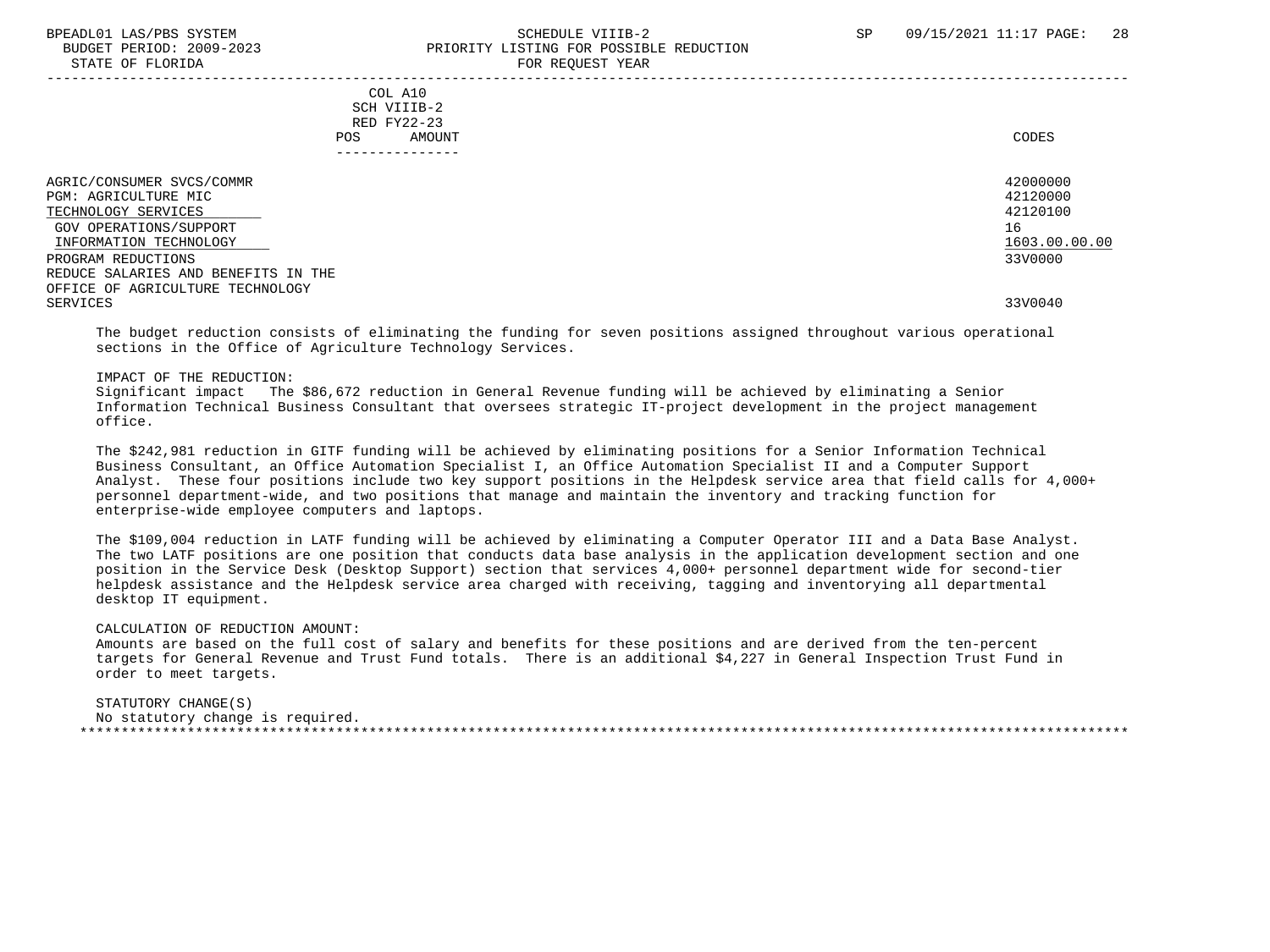## BPEADL01 LAS/PBS SYSTEM SALLE SOME SCHEDULE VIIIB-2 SCHEDULE VIIIB-2 SP 09/15/2021 11:17 PAGE: 29<br>BUDGET PERIOD: 2009-2023 SP PRIORITY LISTING FOR POSSIBLE REDUCTION BUDGET PERIOD: 2009-2023 PRIORITY LISTING FOR POSSIBLE REDUCTION FOR REQUEST YEAR

|                                                                                                                                                                                           | COL A10<br>SCH VIIIB-2<br>RED FY22-23<br>POS AMOUNT<br>_______________ |                         |             |                      | CODES                                                              |
|-------------------------------------------------------------------------------------------------------------------------------------------------------------------------------------------|------------------------------------------------------------------------|-------------------------|-------------|----------------------|--------------------------------------------------------------------|
| AGRIC/CONSUMER SVCS/COMMR<br>PGM: AGRICULTURE MIC<br>TECHNOLOGY SERVICES<br>GOV OPERATIONS/SUPPORT<br>INFORMATION TECHNOLOGY<br>PROGRAM REDUCTIONS<br>REDUCE SALARIES AND BENEFITS IN THE |                                                                        |                         |             |                      | 42000000<br>42120000<br>42120100<br>16<br>1603.00.00.00<br>33V0000 |
| OFFICE OF AGRICULTURE TECHNOLOGY<br><b>SERVICES</b>                                                                                                                                       |                                                                        |                         |             |                      | 33V0040                                                            |
|                                                                                                                                                                                           |                                                                        |                         |             |                      |                                                                    |
| POSITION DETAIL OF SALARIES AND BENEFITS:                                                                                                                                                 |                                                                        |                         |             |                      |                                                                    |
|                                                                                                                                                                                           |                                                                        | FTE BASE RATE ADDITIVES | BENEFITS    | SUBTOTAL             | LAPSE LAPSED SALARIES<br>% AND BENEFITS                            |
|                                                                                                                                                                                           |                                                                        |                         |             |                      |                                                                    |
| A10 - SCH VIIIB-2 RED FY22-23                                                                                                                                                             |                                                                        |                         |             |                      |                                                                    |
| CHANGES TO CURRENTLY AUTHORIZED POSITIONS                                                                                                                                                 |                                                                        |                         |             |                      |                                                                    |
| 2023 COMPUTER OPERATOR III                                                                                                                                                                |                                                                        |                         |             |                      |                                                                    |
| C1203 001                                                                                                                                                                                 |                                                                        | $1.00 - 28,107 -$       |             | 19,721- 47,828- 0.00 | 47,828-                                                            |
| 2041 OFFICE AUTOMATION SPECIALIST I                                                                                                                                                       |                                                                        |                         |             |                      |                                                                    |
| C1204 001                                                                                                                                                                                 | $1.00-$                                                                | $30,544-$               | 16,491–     | $47,035 - 0.00$      | $47,035-$                                                          |
| 2043 OFFICE AUTOMATION SPECIALIST II                                                                                                                                                      |                                                                        |                         |             |                      |                                                                    |
| C1202 001<br>2114 SENIOR INFO TECH BUSINESS CONSULTANT                                                                                                                                    | $1.00 -$                                                               | 29,037-                 | $25, 219 -$ | $54,256 - 0.00$      | $54, 256 -$                                                        |
| C1201 001                                                                                                                                                                                 | $1.00-$                                                                | 56,399-                 | $30,273-$   | 86,672- 0.00         | $86,672-$                                                          |
| C1206 001                                                                                                                                                                                 | $1.00 -$                                                               | $56,868-$               | $30,359-$   | 87,227- 0.00         | $87,227-$                                                          |
| 2121 DATA BASE ANALYST                                                                                                                                                                    |                                                                        |                         |             |                      |                                                                    |
| C1207 001                                                                                                                                                                                 | $1.00 -$                                                               | 43,868-                 | 17,308-     | 61,176- 0.00         | $61, 176 -$                                                        |
| 4954 COMPUTER SUPPORT ANALYST                                                                                                                                                             |                                                                        |                         |             |                      |                                                                    |
| C1205 001                                                                                                                                                                                 | $1.00 -$                                                               | $34,634-$               |             | $15,602-50,236-0.00$ | $50, 236 -$                                                        |
| TOTALS FOR ISSUE BY FUND                                                                                                                                                                  |                                                                        |                         |             |                      |                                                                    |
| 2423 LAND ACQUISITION TF                                                                                                                                                                  |                                                                        |                         |             |                      | $109,004-$                                                         |
| 2321 GENERAL INSPECTION TF                                                                                                                                                                |                                                                        |                         |             |                      | 238,754-                                                           |
| 1000 GENERAL REVENUE FUND                                                                                                                                                                 |                                                                        |                         |             |                      | 86,672-                                                            |
|                                                                                                                                                                                           |                                                                        |                         |             |                      | --------------                                                     |
|                                                                                                                                                                                           |                                                                        | $7.00 - 279,457 -$      |             | 154,973- 434,430-    | $434, 430 -$                                                       |
|                                                                                                                                                                                           |                                                                        |                         |             |                      | ==============                                                     |
| OTHER SALARY AMOUNT                                                                                                                                                                       |                                                                        |                         |             |                      |                                                                    |
| 2321 GENERAL INSPECTION TF                                                                                                                                                                |                                                                        |                         |             |                      | 4,227-                                                             |
|                                                                                                                                                                                           |                                                                        |                         |             |                      | $438,657-$                                                         |
|                                                                                                                                                                                           |                                                                        |                         |             |                      |                                                                    |

==============

\*\*\*\*\*\*\*\*\*\*\*\*\*\*\*\*\*\*\*\*\*\*\*\*\*\*\*\*\*\*\*\*\*\*\*\*\*\*\*\*\*\*\*\*\*\*\*\*\*\*\*\*\*\*\*\*\*\*\*\*\*\*\*\*\*\*\*\*\*\*\*\*\*\*\*\*\*\*\*\*\*\*\*\*\*\*\*\*\*\*\*\*\*\*\*\*\*\*\*\*\*\*\*\*\*\*\*\*\*\*\*\*\*\*\*\*\*\*\*\*\*\*\*\*\*\*\*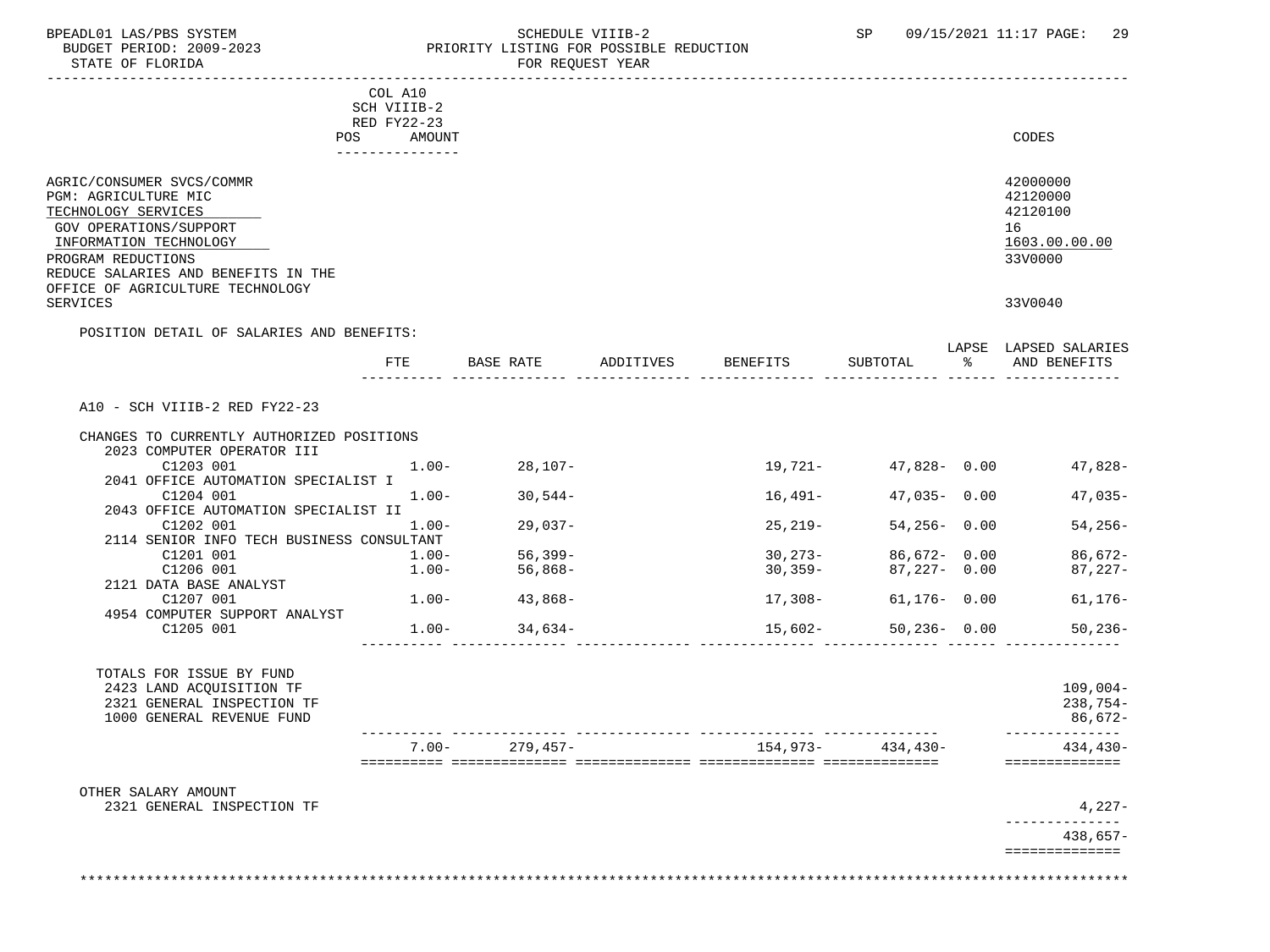STATE OF FLORIDA

# BPEADL01 LAS/PBS SYSTEM SOHEDULE VIIIB-2 SCHEDULE VIIIB-2 SP 09/15/2021 11:17 PAGE: 30<br>BUDGET PERIOD: 2009-2023 PRIORITY LISTING FOR POSSIBLE REDUCTION PRIORITY LISTING FOR POSSIBLE REDUCTION<br>FOR REQUEST YEAR

|                                                                                                                                                                                                                                                                                                                                                        |                                                                                                                | COL A10<br>SCH VIIIB-2                         |                                                                                                                                                                                                                    |    |                                                                         |
|--------------------------------------------------------------------------------------------------------------------------------------------------------------------------------------------------------------------------------------------------------------------------------------------------------------------------------------------------------|----------------------------------------------------------------------------------------------------------------|------------------------------------------------|--------------------------------------------------------------------------------------------------------------------------------------------------------------------------------------------------------------------|----|-------------------------------------------------------------------------|
|                                                                                                                                                                                                                                                                                                                                                        |                                                                                                                | RED FY22-23                                    |                                                                                                                                                                                                                    |    |                                                                         |
|                                                                                                                                                                                                                                                                                                                                                        | POS FOR THE POST OF THE STATE STATE STATE STATE STATE STATE STATE STATE STATE STATE STATE STATE STATE STATE ST | AMOUNT<br>---------------                      |                                                                                                                                                                                                                    |    | CODES                                                                   |
| AGRIC/CONSUMER SVCS/COMMR<br>PGM: AGRICULTURE MIC<br>TECHNOLOGY SERVICES<br><b>GOV OPERATIONS/SUPPORT</b><br>INFORMATION TECHNOLOGY<br>PROGRAM REDUCTIONS<br>ELIMINATE CONTRACT FUNDING                                                                                                                                                                |                                                                                                                |                                                |                                                                                                                                                                                                                    | 16 | 42000000<br>42120000<br>42120100<br>1603.00.00.00<br>33V0000<br>33V1210 |
| EXPENSES                                                                                                                                                                                                                                                                                                                                               |                                                                                                                |                                                |                                                                                                                                                                                                                    |    | 040000                                                                  |
| GENERAL INSPECTION TF                                                                                                                                                                                                                                                                                                                                  | -STATE 338,483-                                                                                                | ===============                                |                                                                                                                                                                                                                    |    | 2321 1                                                                  |
| SPECIAL CATEGORIES<br>CONTRACTED SERVICES                                                                                                                                                                                                                                                                                                              |                                                                                                                |                                                |                                                                                                                                                                                                                    |    | 100000<br>100777                                                        |
| GENERAL INSPECTION TF -STATE 207,013-                                                                                                                                                                                                                                                                                                                  |                                                                                                                | ===============                                |                                                                                                                                                                                                                    |    | 2321 1                                                                  |
| REG LIFECYCLE MGT SYSTEM                                                                                                                                                                                                                                                                                                                               |                                                                                                                |                                                |                                                                                                                                                                                                                    |    | 107045                                                                  |
| DIV OF LICENSING TF                                                                                                                                                                                                                                                                                                                                    | $-STATE$ 57.640-                                                                                               |                                                |                                                                                                                                                                                                                    |    | 2163 1                                                                  |
| TOTAL: ELIMINATE CONTRACT FUNDING<br>TOTAL ISSUE                                                                                                                                                                                                                                                                                                       |                                                                                                                | ===============<br>603,136-<br>=============== |                                                                                                                                                                                                                    |    | 33V1210                                                                 |
|                                                                                                                                                                                                                                                                                                                                                        |                                                                                                                |                                                |                                                                                                                                                                                                                    |    |                                                                         |
| AGENCY ISSUE NARRATIVE:<br>SCH VIIIB-2 NARR 22-23 NARRATIVE:                                                                                                                                                                                                                                                                                           |                                                                                                                |                                                | IT COMPONENT? YES                                                                                                                                                                                                  |    |                                                                         |
| REDUCTION PRIORITY ISSUE #11                                                                                                                                                                                                                                                                                                                           |                                                                                                                |                                                |                                                                                                                                                                                                                    |    |                                                                         |
| DESCRIPTION OF REDUCTION ISSUE:                                                                                                                                                                                                                                                                                                                        |                                                                                                                |                                                | The budget reduction consists of eliminating total or partial funding for agreements executed and managed by OATS, which<br>directly relate to the oversight and operations of the departmental IT network system. |    |                                                                         |
| IMPACT OF THE REDUCTION:                                                                                                                                                                                                                                                                                                                               |                                                                                                                |                                                | Significant impact The reduction in funding would potentially limit contracts and costs for:                                                                                                                       |    |                                                                         |
| ESRI contract for ARC/Info and GIS platform licensing and support<br>Microsoft Premier support service<br>AgCSS Genesys Call Center maintenance<br>Gartner Consulting subscription for technical and advisory services<br>Insight Public Sector for support for TKCS and license<br>Cherwell Service Management license and support<br>Adobe licensing |                                                                                                                |                                                | Salesforce cloud enterprise licensing and support for department correspondence                                                                                                                                    |    |                                                                         |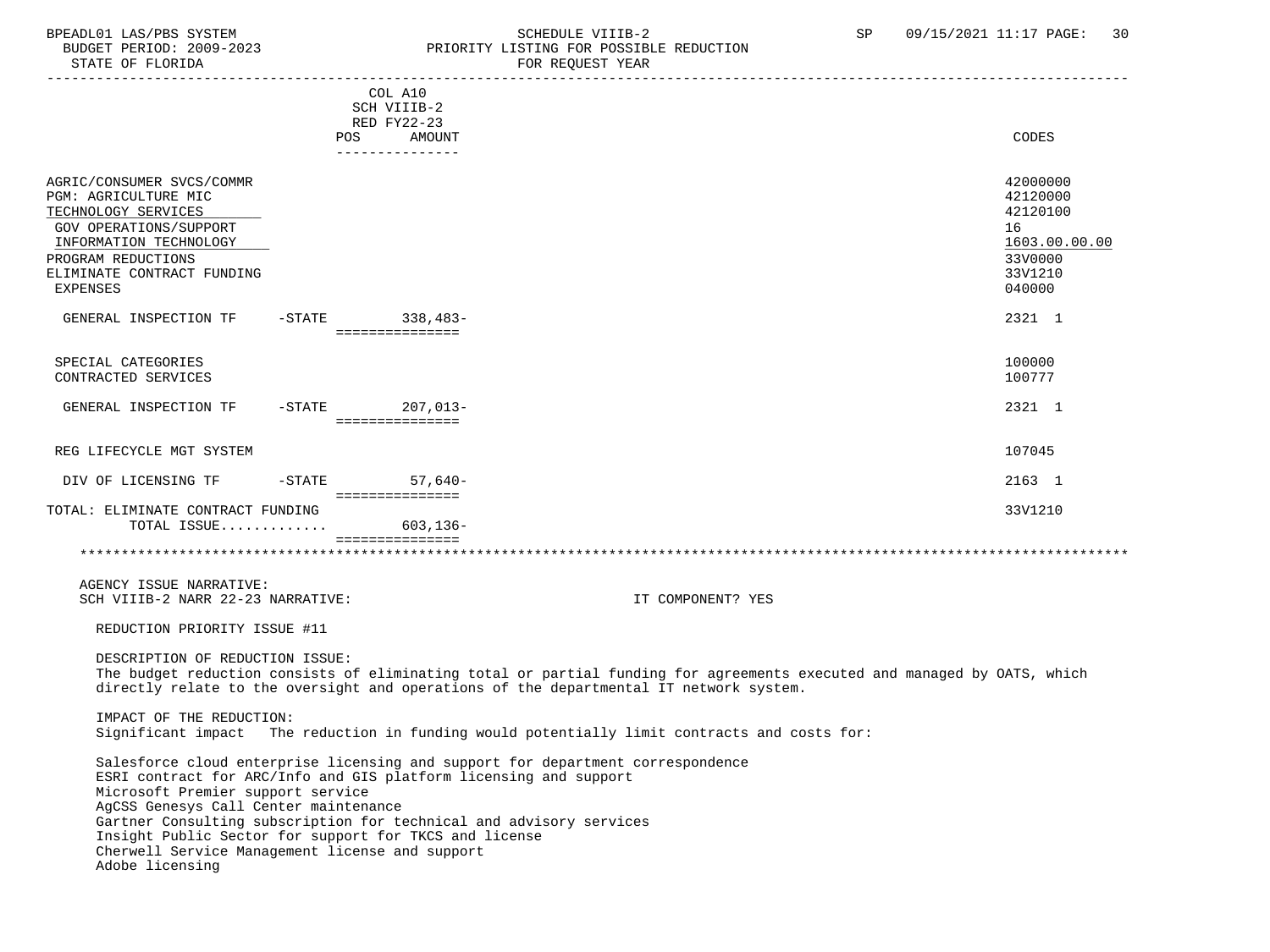# BPEADL01 LAS/PBS SYSTEM SALL SALL SOMEDULE VIIIB-2 SP 09/15/2021 11:17 PAGE: 31 BUDGET PERIOD: 2009-2023 PRIORITY LISTING FOR POSSIBLE REDUCTION STATE OF FLORIDA FOR REQUEST YEAR

 COL A10 SCH VIIIB-2 RED FY22-23 POS AMOUNT NOTES AND RESERVE AND RESERVE AND RESERVE AND RESERVE AND RESERVE AND RESERVE AND RESERVE AND RESERVE AND RESERVE AND RESERVE A LODGE STATES OF A LODGE STATES OF A LODGE STATES OF A LODGE STATES OF A LODGE STATE ---------------

AGRIC/CONSUMER SVCS/COMMR<br>PGM: AGRIC/ILTIER MIC 421200000 PGM: AGRICULTURE MIC 42120000 PGM: 42120000 PGM: 42120000 PGM: 42120000 PGM: 42120000 PGM: 42120000 PGM: 42120100 PGM: 42120100 PGM: 42120100 PGM: 42120100 PGM: 42120100 PGM: 42120100 PGM: 42120100 PGM: 42120100 PGM: 42120 TECHNOLOGY SERVICES And the contract of the contract of the contract of the contract of the contract of the contract of the contract of the contract of the contract of the contract of the contract of the contract of the co GOV OPERATIONS/SUPPORT 16<br>
INFORMATION TECHNOLOGY 1603.00.00 POLOGY 1603.00.00 POLOGY 1603.00.00 POLOGY 1603.00.00 INFORMATION TECHNOLOGY 1603.00.00.00 \_\_\_\_\_\_\_\_\_\_\_\_\_\_\_\_\_\_\_\_\_\_\_\_\_\_ \_\_\_\_\_\_\_\_\_\_\_\_\_ PROGRAM REDUCTIONS ELIMINATE CONTRACT FUNDING 33V1210

 The elimination of the contract for Salesforce cloud enterprise licensing (\$93,893 in expense and \$18,779 in contracted services per year) would abolish the Salesforce platform used for the department's correspondence control and tracking. The continuity and maintenance of this function would be forced to migrate to another host platform, such as SharePoint, for which the costs for development would be borne and supported by other internal resources.

 The elimination of the ARC/Info software contract (\$48,374 in contracted services per year) will effectively nullify the enterprise GIS support effort to employ GIS mapping technology and will relegate the eight other divisions that participate in this contract to procure their solutions independently.

 The elimination of the Microsoft Premier Support contract (\$70,920 in contracted services per year) will cancel the 24/7 technical support provided for the department's enterprise Microsoft licensing agreement and could result in extended delays in the event of unforeseen system interruptions and outages.

 The loss of the Genesys software contract for call center maintenance (\$57,640 in contracted services per year) will remove department support of the new system's call center by effectively revoking the underlying software licensing equipment.

 The elimination of the subscription for services from Gartner Consulting, Inc. (\$199,836 in expense per year) will impair the resources of technology research, data and tools available to the OATS management team. Gartner provides assistance of reviewing policies and procedure documentation, optimization of contracts, introduction of innovative technology, and one-on-one consultation on IT strategic planning and problem solving.

 The elimination of the Insight Public Sector contract for Turnkey Cybersecurity Services contract (\$64,801 in contracted services per year) will cancel the managed services needed to support the ForeScout CounterAct continuous monitoring security solution. Security continuous monitoring is required by Florida Administrative Code 60GG-2.004 (detect) to facilitate the detection of anomalous and malicious activity.

 The elimination of the Cherwell Service Management contract (\$20,740 in expense and \$4,139 in contracted services per year) will reduce the number of licenses for access to the service management solution. This license reduction will cause service degradation and prolong technology outages due to a lack of access to the service management system.

 The elimination of the Adobe licensing contract (\$24,014 in expense per year) will adversely affect the department's ability to produce quality work products such as video presentations, photo editing, merging or modifying PDF documents. Other divisions that participate in this contract will have to independently procure their own licenses to prevent delays in the delivery of work products and other critical assignments. \*\*\*\*\*\*\*\*\*\*\*\*\*\*\*\*\*\*\*\*\*\*\*\*\*\*\*\*\*\*\*\*\*\*\*\*\*\*\*\*\*\*\*\*\*\*\*\*\*\*\*\*\*\*\*\*\*\*\*\*\*\*\*\*\*\*\*\*\*\*\*\*\*\*\*\*\*\*\*\*\*\*\*\*\*\*\*\*\*\*\*\*\*\*\*\*\*\*\*\*\*\*\*\*\*\*\*\*\*\*\*\*\*\*\*\*\*\*\*\*\*\*\*\*\*\*\*

-----------------------------------------------------------------------------------------------------------------------------------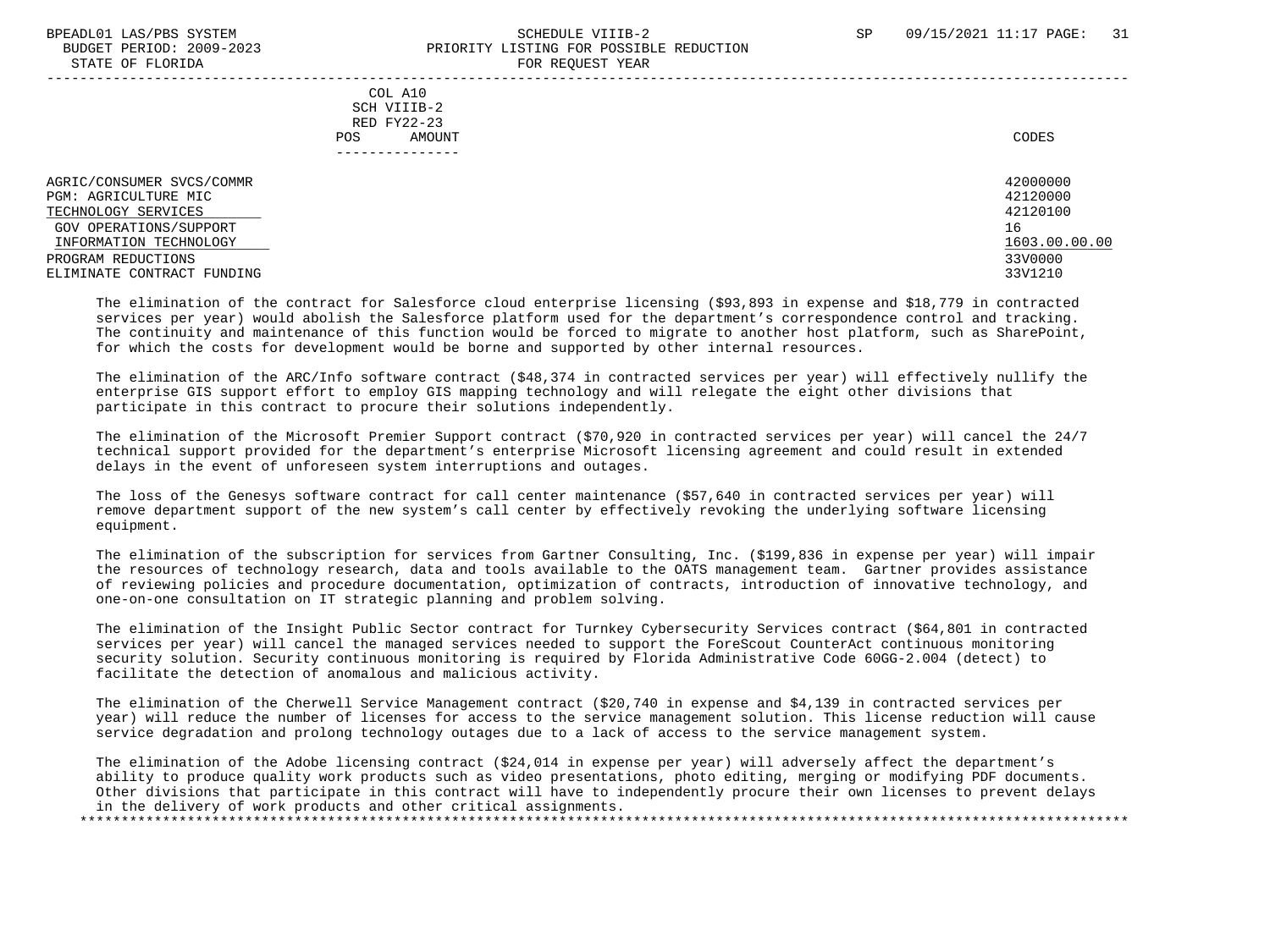# BPEADL01 LAS/PBS SYSTEM SCHEDULE VIIIB-2 SCHEDULE VIIIB-2 SP 09/15/2021 11:17 PAGE: 32<br>BUDGET PERIOD: 2009-2023 PRIORITY LISTING FOR POSSIBLE REDUCTION PRIORITY LISTING FOR POSSIBLE REDUCTION

| STATE OF FLORIDA                                                                                                                                                                                                                           | FOR REQUEST YEAR                                                            |
|--------------------------------------------------------------------------------------------------------------------------------------------------------------------------------------------------------------------------------------------|-----------------------------------------------------------------------------|
| COL A10<br>SCH VIIIB-2<br>RED FY22-23<br>POS AMOUNT<br>_______________                                                                                                                                                                     | CODES                                                                       |
| AGRIC/CONSUMER SVCS/COMMR<br>PGM: AGRICULTURE MIC<br>TECHNOLOGY SERVICES<br><b>GOV OPERATIONS/SUPPORT</b><br>INFORMATION TECHNOLOGY                                                                                                        | 42000000<br>42120000<br>42120100<br>16<br>1603.00.00.00                     |
| TOTAL: INFORMATION TECHNOLOGY<br>BY FUND TYPE<br>86,977-<br>GENERAL REVENUE FUND<br>$956, 951 -$<br>TRUST FUNDS<br>---------------<br>TOTAL POSITIONS 7.00-<br>TOTAL PROG COMP 1,043,928-<br>TOTAL SALARY RATE 279,457-<br>=============== | 1603.00.00.00<br>1000<br>2000                                               |
| PGM: FOOD SAFETY & QUALITY<br>FOOD SAFETY INSPECT/ENFORC<br>PUBLIC PROTECTION<br>CONSUMER SAFETY/PROTECTION<br>PROGRAM REDUCTIONS<br>REDUCTION IN CHEMICAL RESIDUE<br>LABORATORY<br>SALARY RATE<br>SALARY RATE 207,215-<br>=============== | 42150000<br>42150200<br>12<br>1205.00.00.00<br>33V0000<br>33V5130<br>000000 |
| SALARIES AND BENEFITS<br>$5.00 -$<br>GENERAL REVENUE FUND<br>$-STATE$<br>312,649-<br>===============                                                                                                                                       | 010000<br>1000 1                                                            |
| SPECIAL CATEGORIES<br>TR/DMS/HR SVCS/STW CONTRCT                                                                                                                                                                                           | 100000<br>107040                                                            |
| $1,525-$<br>GENERAL REVENUE FUND<br>$-$ STATE                                                                                                                                                                                              | 1000 1                                                                      |
| ===============<br>TOTAL: REDUCTION IN CHEMICAL RESIDUE<br>LABORATORY<br>TOTAL POSITIONS 5.00-<br>TOTAL ISSUE<br>314,174-<br>TOTAL SALARY RATE 207,215-<br>===============                                                                 | 33V5130                                                                     |
|                                                                                                                                                                                                                                            |                                                                             |

 AGENCY ISSUE NARRATIVE: SCH VIIIB-2 NARR 22-23 NARRATIVE: IT COMPONENT? NO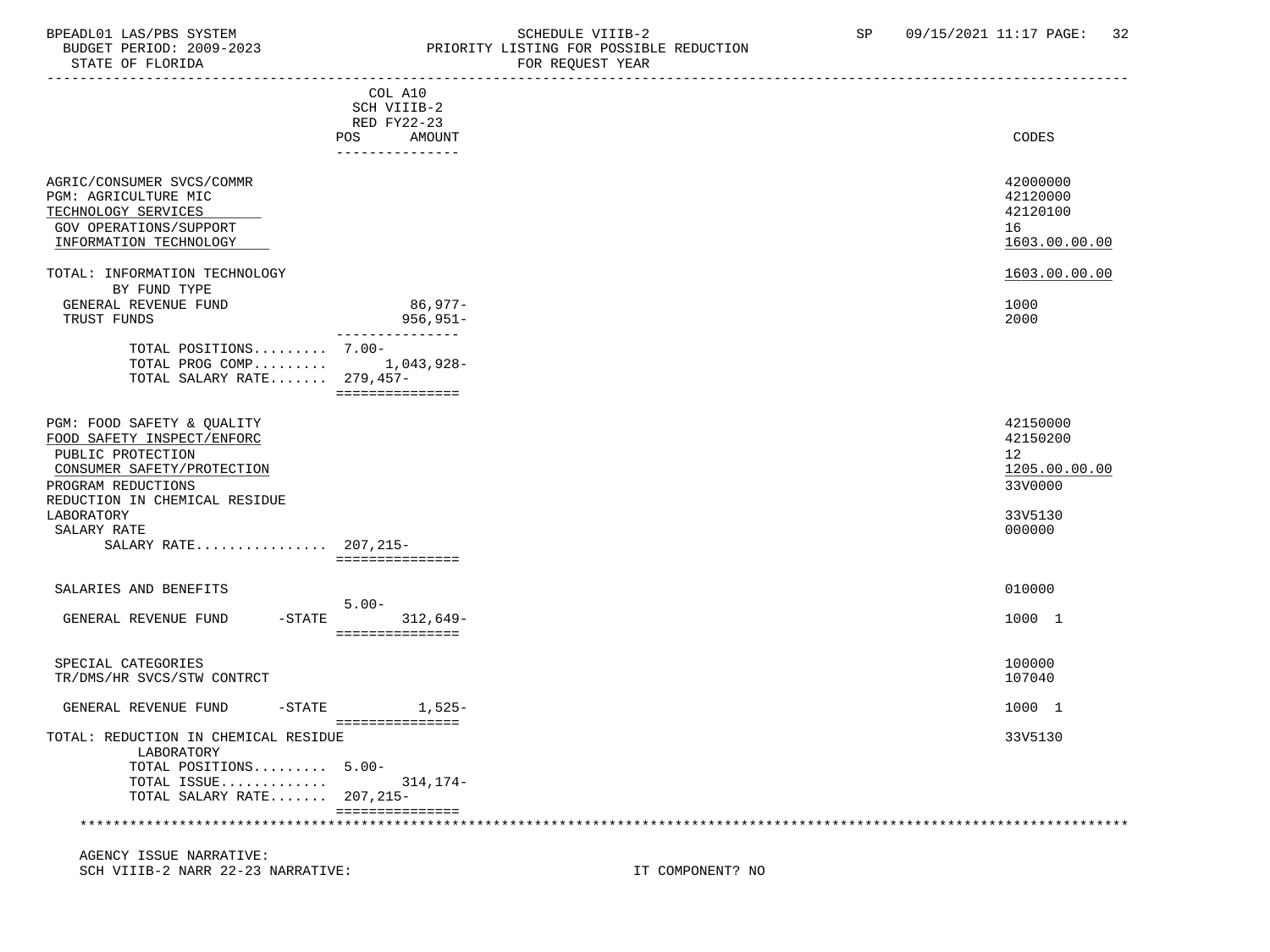# BPEADL01 LAS/PBS SYSTEM SALL SALL SOMEDULE VIIIB-2 SP 09/15/2021 11:17 PAGE: 33 BUDGET PERIOD: 2009-2023 PRIORITY LISTING FOR POSSIBLE REDUCTION STATE OF FLORIDA FOR REQUEST YEAR FOR REQUEST YEAR

| COL A10<br>SCH VIIIB-2<br>RED FY22-23<br>AMOUNT<br>POS.<br>-------------                                                                 | CODES                                                   |
|------------------------------------------------------------------------------------------------------------------------------------------|---------------------------------------------------------|
| AGRIC/CONSUMER SVCS/COMMR<br>PGM: FOOD SAFETY & QUALITY<br>FOOD SAFETY INSPECT/ENFORC<br>PUBLIC PROTECTION<br>CONSUMER SAFETY/PROTECTION | 42000000<br>42150000<br>42150200<br>12<br>1205.00.00.00 |
| PROGRAM REDUCTIONS                                                                                                                       | 33V0000                                                 |

 REDUCTION IN CHEMICAL RESIDUE LABORATORY 33V5130

#### REDUCTION PRIORITY ISSUE #24

#### DESCRIPTION OF REDUCTION ISSUE:

 This FY 2022-23 reduction consists of the elimination of five (5) positions in the Bureau of Laboratories, reducing \$314,174 in Salaries and Benefits authority and Human Resource Services in the General Revenue Fund.

### IMPACT OF THE REDUCTION:

 Significant Impact - The reduction of \$314,174 in General Revenue Fund authority would have a significant impact on programs to be administered this fiscal year. A loss of state funding in the laboratory's chemistry section will have a significant impact on department's ability to protect Florida consumers resulting in reduced monitoring of chemical contaminants in food products sold in Florida . This lab is also nationally involved in the development of methods for detecting chemical toxins in food and is on the forefront of bioterrorism security and emergency response relative to food defense. It is the only state laboratory in Florida dedicated to chemical residue analysis in foods. Loss of state funding and positions in the chemistry program will also potentially impact the federal grants portion of the program. This reduction of positions and funding would also hinder the ability of the division to respond to the requirements of the "Hemp Bill" that was pass during the 2019 Legislative Session (Senate Bill 1020).

#### CALCULATION OF REDUCTION AMOUNT:

 In order to meet the targeted General Revenue reduction amount, \$314,174 for Fiscal Year 2022-23 would be eliminated in the division.

### STATUTORY CHANGE(S): Not applicable

\*\*\*\*\*\*\*\*\*\*\*\*\*\*\*\*\*\*\*\*\*\*\*\*\*\*\*\*\*\*\*\*\*\*\*\*\*\*\*\*\*\*\*\*\*\*\*\*\*\*\*\*\*\*\*\*\*\*\*\*\*\*\*\*\*\*\*\*\*\*\*\*\*\*\*\*\*\*\*\*\*\*\*\*\*\*\*\*\*\*\*\*\*\*\*\*\*\*\*\*\*\*\*\*\*\*\*\*\*\*\*\*\*\*\*\*\*\*\*\*\*\*\*\*\*\*\*

POSITION DETAIL OF SALARIES AND BENEFITS:

|                                                                                | <b>FTE</b> | <b>BASE RATE</b> | ADDITIVES | <b>BENEFITS</b> | SUBTOTAL         | LAPSE<br>° | LAPSED SALARIES<br>AND BENEFITS |
|--------------------------------------------------------------------------------|------------|------------------|-----------|-----------------|------------------|------------|---------------------------------|
| A10 - SCH VIIIB-2 RED FY22-23                                                  |            |                  |           |                 |                  |            |                                 |
| CHANGES TO CURRENTLY AUTHORIZED POSITIONS<br>4812 ENVIRONMENTAL SPECIALIST III |            |                  |           |                 |                  |            |                                 |
| C4812 001                                                                      | $1.00 -$   | $41.106-$        |           | $16.798-$       | $57.904 - 0.00$  |            | $57,904-$                       |
| 5018 LABORATORY TECHNICIAN II                                                  |            |                  |           |                 |                  |            |                                 |
| C5018 001<br>5042 CHEMIST SPECIALIST                                           | $1.00 -$   | 27.144-          |           | $14.219-$       | $41,363 - 0.00$  |            | 41,363-                         |
| C5042 001                                                                      | $1.00 -$   | $69.170 -$       |           | $37.834-$       | $107,004 - 0.00$ |            | $107,004-$                      |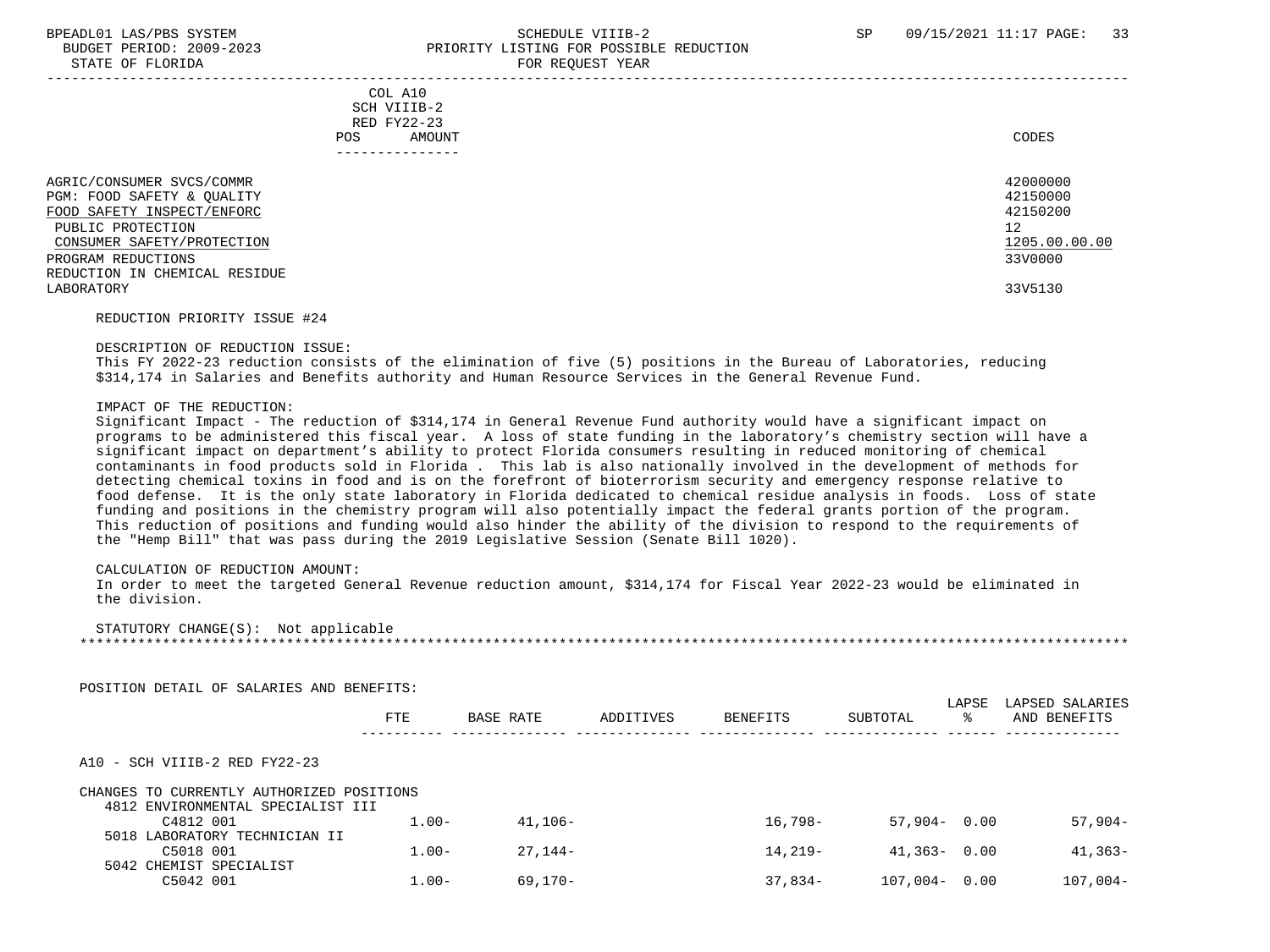# BPEADL01 LAS/PBS SYSTEM SALL SOME SCHEDULE VIIIB-2 SCHEDULE SP 09/15/2021 11:17 PAGE: 34 BUDGET PERIOD: 2009-2023 PRIORITY LISTING FOR POSSIBLE REDUCTION

|                                                                                                                                                                                                               | COL A10<br>SCH VIIIB-2<br>RED FY22-23<br>POS AMOUNT |                   |           |          |                          |               | CODES                                                                         |
|---------------------------------------------------------------------------------------------------------------------------------------------------------------------------------------------------------------|-----------------------------------------------------|-------------------|-----------|----------|--------------------------|---------------|-------------------------------------------------------------------------------|
| AGRIC/CONSUMER SVCS/COMMR<br>PGM: FOOD SAFETY & QUALITY<br>FOOD SAFETY INSPECT/ENFORC<br>PUBLIC PROTECTION<br>CONSUMER SAFETY/PROTECTION<br>PROGRAM REDUCTIONS<br>REDUCTION IN CHEMICAL RESIDUE<br>LABORATORY | _______________                                     |                   |           |          |                          |               | 42000000<br>42150000<br>42150200<br>12<br>1205.00.00.00<br>33V0000<br>33V5130 |
| POSITION DETAIL OF SALARIES AND BENEFITS:                                                                                                                                                                     | FTE                                                 | BASE RATE         | ADDITIVES | BENEFITS | SUBTOTAL                 | $\sim$ $\sim$ | LAPSE LAPSED SALARIES<br>AND BENEFITS                                         |
| A10 - SCH VIIIB-2 RED FY22-23                                                                                                                                                                                 |                                                     |                   |           |          |                          |               |                                                                               |
| CHANGES TO CURRENTLY AUTHORIZED POSITIONS<br>5043 CHEMIST I<br>C5043 001<br>5045 CHEMIST III                                                                                                                  |                                                     | $1.00 - 30,461 -$ |           |          | $14,831 45,292-$ 0.00    |               | 45,292-                                                                       |
| C5045 001                                                                                                                                                                                                     |                                                     | $1.00 - 39.334 -$ |           |          | $21,752 - 61,086 - 0.00$ |               | 61,086-                                                                       |
| TOTALS FOR ISSUE BY FUND<br>1000 GENERAL REVENUE FUND                                                                                                                                                         |                                                     |                   |           |          |                          |               | 312,649-<br>--------------                                                    |
|                                                                                                                                                                                                               | $5.00 -$                                            | 207,215-          |           |          | $105,434-312,649-$       |               | $312,649-$<br>==============                                                  |
|                                                                                                                                                                                                               |                                                     |                   |           |          |                          |               |                                                                               |
| REDUCTION IN FOOD SAFETY INSPECTION<br>AND ENFORCEMENT<br>SALARY RATE<br>SALARY RATE 1,142,843-                                                                                                               | ===============                                     |                   |           |          |                          |               | 33V5150<br>000000                                                             |
| SALARIES AND BENEFITS                                                                                                                                                                                         | $30.00 -$                                           |                   |           |          |                          |               | 010000                                                                        |
| GENERAL INSPECTION TF                                                                                                                                                                                         | -STATE 1,779,993-<br>===============                |                   |           |          |                          |               | 2321 1                                                                        |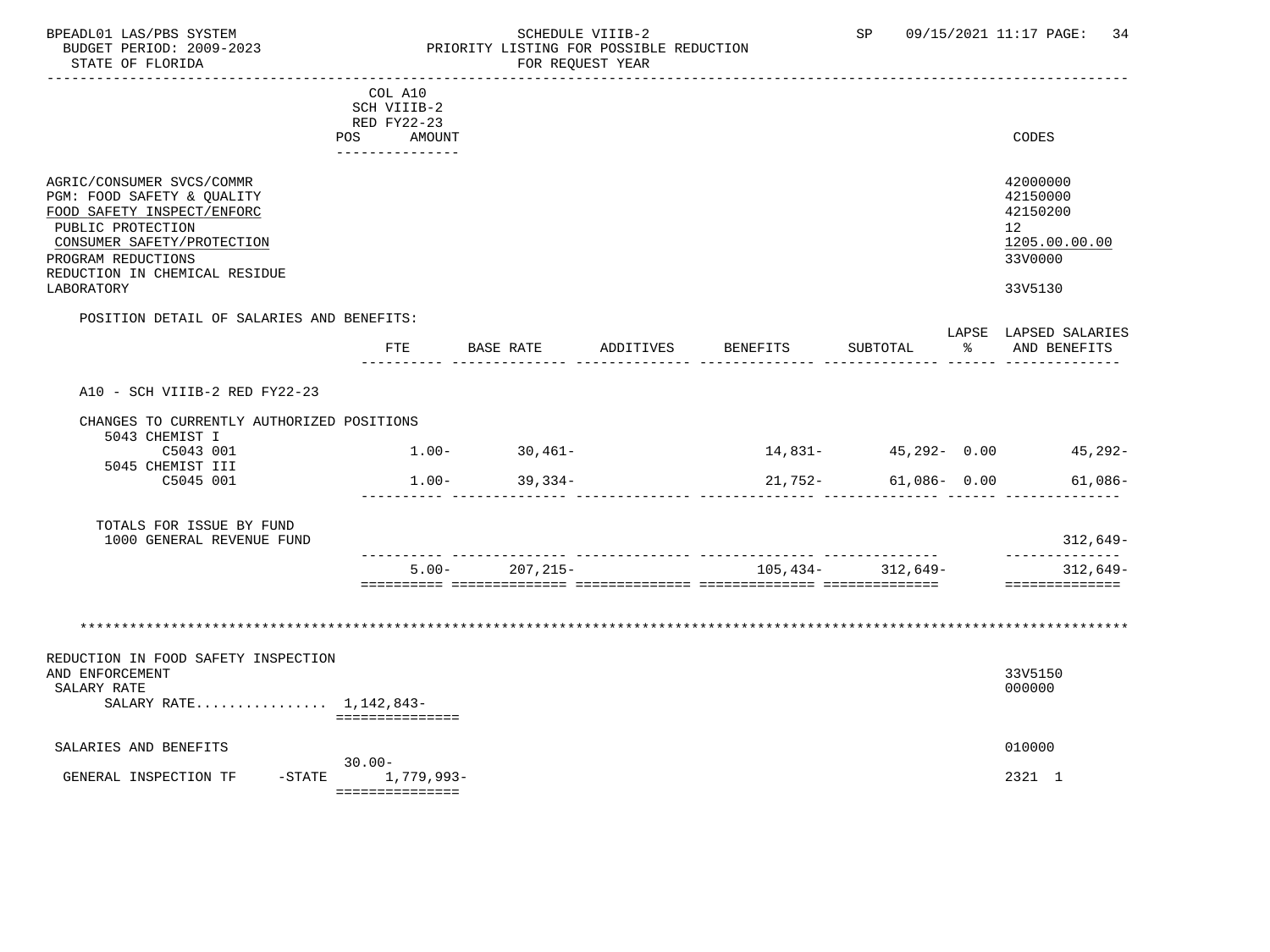# BPEADL01 LAS/PBS SYSTEM SALL SALL SOMEDULE VIIIB-2 SP 09/15/2021 11:17 PAGE: 35 BUDGET PERIOD: 2009-2023 PRIORITY LISTING FOR POSSIBLE REDUCTION STATE OF FLORIDA FOR STATE OF STATE OF STATE OF STATE OF STATE OF STATE OF STATE OF STATE OF STATE OF STATE OF STATE OF STATE OF STATE OF STATE OF STATE OF STATE OF STATE OF STATE OF STATE OF STATE OF STATE OF STATE OF STA

| COL A10<br>SCH VIIIB-2<br>RED FY22-23                                                                                                                                                                                                                                        |                                                                                                   |
|------------------------------------------------------------------------------------------------------------------------------------------------------------------------------------------------------------------------------------------------------------------------------|---------------------------------------------------------------------------------------------------|
| AMOUNT<br>POS                                                                                                                                                                                                                                                                | CODES                                                                                             |
| AGRIC/CONSUMER SVCS/COMMR<br>PGM: FOOD SAFETY & QUALITY<br>FOOD SAFETY INSPECT/ENFORC<br>PUBLIC PROTECTION<br>CONSUMER SAFETY/PROTECTION<br>PROGRAM REDUCTIONS<br>REDUCTION IN FOOD SAFETY INSPECTION<br>AND ENFORCEMENT<br>SPECIAL CATEGORIES<br>TR/DMS/HR SVCS/STW CONTRCT | 42000000<br>42150000<br>42150200<br>12<br>1205.00.00.00<br>33V0000<br>33V5150<br>100000<br>107040 |
| 9,152-<br>GENERAL INSPECTION TF<br>$-$ STATE<br>----------------                                                                                                                                                                                                             | 2321 1                                                                                            |
| TOTAL: REDUCTION IN FOOD SAFETY INSPECTION<br>AND ENFORCEMENT<br>TOTAL POSITIONS 30.00-<br>TOTAL ISSUE 1,789,145-<br>TOTAL SALARY RATE 1,142,843-                                                                                                                            | 33V5150                                                                                           |
|                                                                                                                                                                                                                                                                              |                                                                                                   |

AGENCY ISSUE NARRATIVE: SCH VIIIB-2 NARR 22-23 NARRATIVE: IT COMPONENT? NO

REDUCTION PRIORITY ISSUE #35

DESCRIPTION OF REDUCTION ISSUE:

 The FY 2022-23 reductions consists of the elimination of a total of 30 positions (6 in the Food Laboratory, 19 in the bureau of Food Inspection, 5 in the Director's Office) within the division, reducing a total of \$1,789,145 in Salaries and Benefits authority and Human Resource Services from the General Inspection Trust Fund.

#### IMPACT OF THE REDUCTION:

Bureau of Food Laboratories: Significant Impact:

 A loss of six (6) state positions in the Bureau of Laboratories will also have a significant impact on department's ability to protect Florida consumers. The Food Laboratories are mission critical and have a significant food safety function in the department. The loss of positions in this Bureau will result in the following: A reduction in state samples and analytical tests; loss of ability to analyze nutrient claims; loss of ability to analyze for certain hazardous chemical and biological substances; loss of ability to prevent fraudulently identified foods; overall reduction in consumer-based laboratory services. These labs are also nationally involved in the development of methods for detecting toxicants in food and are on the forefront of bioterrorism security and emergency response issues relating to food defense. This reduction of positions would also hinder the ability of the division to respond to the requirements of the "Hemp Bill" that was pass during the 2019 Legislative Session (Senate Bill 1020). Loss of scientific staff will have a negative impact on meeting performance measures. Loss of state funding and positions will also potentially impact the federal grants portion of the program.

### Bureau of Food Inspection: Significant Impact:

 The loss of nineteen (19) positions in the bureau of Food Inspection would result in the reduction of retail food establishment inspections completed and is likely to result in a corresponding increase of additional firms for remaining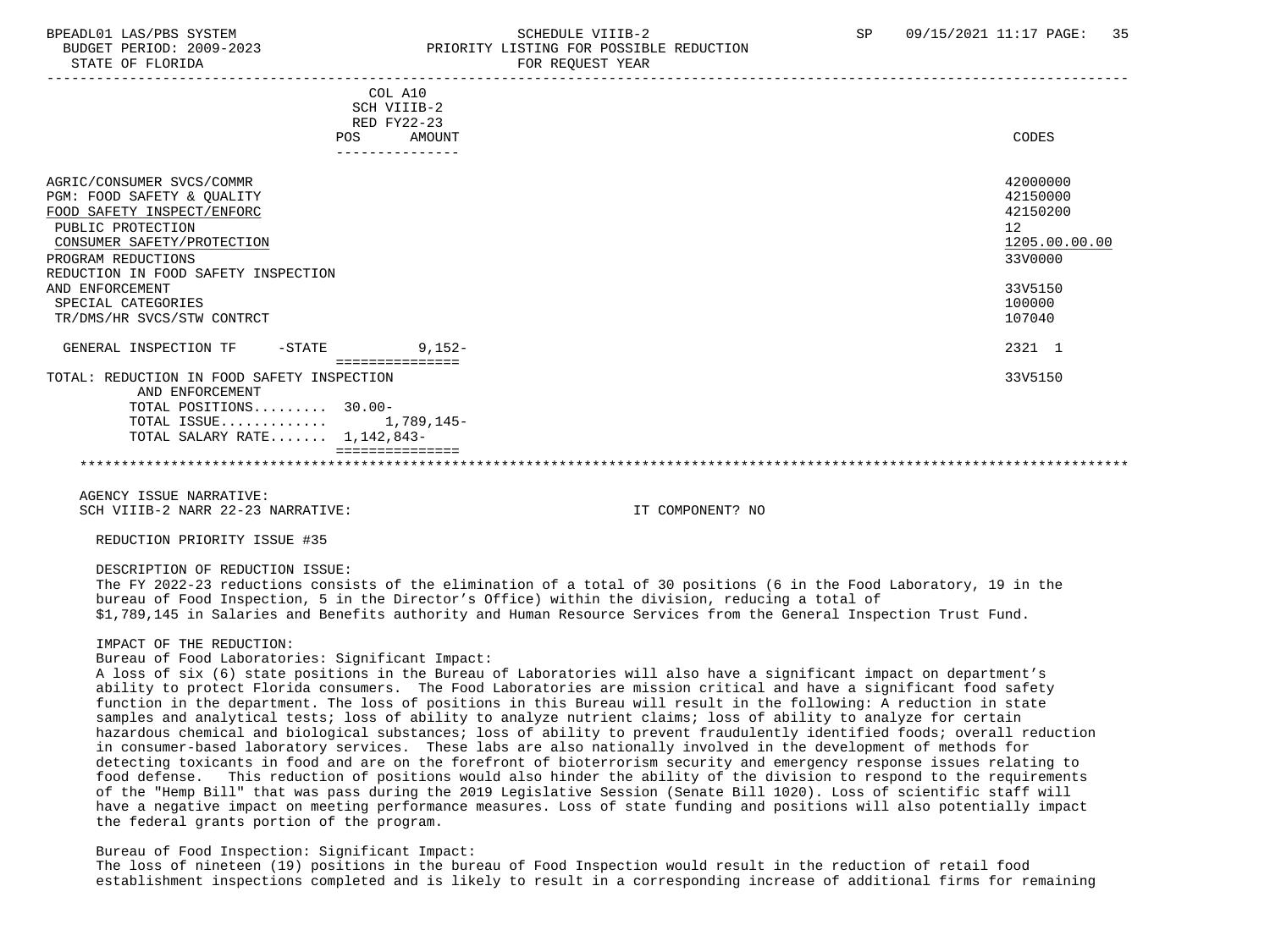## BPEADL01 LAS/PBS SYSTEM SALL SALL SOMEDULE VIIIB-2 SP 09/15/2021 11:17 PAGE: 36 BUDGET PERIOD: 2009-2023 PRIORITY LISTING FOR POSSIBLE REDUCTION STATE OF FLORIDA **FOR REQUEST YEAR**

| COL A10<br>SCH VIIIB-2<br>RED FY22-23<br>AMOUNT<br>POS.                                                                                                        | CODES                                                              |
|----------------------------------------------------------------------------------------------------------------------------------------------------------------|--------------------------------------------------------------------|
| AGRIC/CONSUMER SVCS/COMMR<br>PGM: FOOD SAFETY & QUALITY<br>FOOD SAFETY INSPECT/ENFORC<br>PUBLIC PROTECTION<br>CONSUMER SAFETY/PROTECTION<br>PROGRAM REDUCTIONS | 42000000<br>42150000<br>42150200<br>12<br>1205.00.00.00<br>33V0000 |
| REDUCTION IN FOOD SAFETY INSPECTION<br>AND ENFORCEMENT                                                                                                         | 33V5150                                                            |

 inspectors; high risk firms and firms with poor sanitation records. These facilities will receive fewer inspections and will see an increased delay in time between inspections; reduction in emergency response capabilities; see an increased time to process administrative complaints; experience a reduction in training capacity; realize loss of expertise in traceback investigations; reduced program oversight; a loss of technical leadership and support; risk potential loss of federal grants awarded based on current staffing and abilities; and observe a significant loss of administrative support and direction within the entire program. This reduction of positions would also hinder the ability of the division to respond to the requirements of the "Hemp Bill" that was pass during the 2019 Legislative Session (Senate Bill 1020).

Director's Office: Significant Impact:

 The loss of five (5) positions in the Director's Office will result in a reduction in personnel, IT and financial activities between the bureaus and within other divisions within the department. These positions also provide technical computer, financial and needed administrative support regarding the daily activities within the division and department.

CALCULATION OF REDUCTION AMOUNT: 10% reduction of approved appropriations

 STATUTORY CHANGE(S): Not applicable \*\*\*\*\*\*\*\*\*\*\*\*\*\*\*\*\*\*\*\*\*\*\*\*\*\*\*\*\*\*\*\*\*\*\*\*\*\*\*\*\*\*\*\*\*\*\*\*\*\*\*\*\*\*\*\*\*\*\*\*\*\*\*\*\*\*\*\*\*\*\*\*\*\*\*\*\*\*\*\*\*\*\*\*\*\*\*\*\*\*\*\*\*\*\*\*\*\*\*\*\*\*\*\*\*\*\*\*\*\*\*\*\*\*\*\*\*\*\*\*\*\*\*\*\*\*\*

| ROSIIION DEIAIL OF SALAKIES AND BENEFIIS. |          |             |           |                 |                 |       |                 |
|-------------------------------------------|----------|-------------|-----------|-----------------|-----------------|-------|-----------------|
|                                           |          |             |           |                 |                 | LAPSE | LAPSED SALARIES |
|                                           | FTE      | BASE RATE   | ADDITIVES | <b>BENEFITS</b> | SUBTOTAL        | ະ     | AND BENEFITS    |
|                                           |          |             |           |                 |                 |       |                 |
| A10 - SCH VIIIB-2 RED FY22-23             |          |             |           |                 |                 |       |                 |
| CHANGES TO CURRENTLY AUTHORIZED POSITIONS |          |             |           |                 |                 |       |                 |
| 0108 ADMINISTRATIVE SECRETARY             |          |             |           |                 |                 |       |                 |
| C0108 001                                 | $1.00 -$ | $27.144-$   |           | 15,863-         | $43,007 - 0.00$ |       | $43,007-$       |
| 0120 STAFF ASSISTANT                      |          |             |           |                 |                 |       |                 |
| C0120 001                                 | $1.00 -$ | $27.144-$   |           | 14,219-         | $41,363 - 0.00$ |       | $41,363-$       |
| 0445 REGULATORY PROGRAM SPECIALIST        |          |             |           |                 |                 |       |                 |
| C0445 001                                 | $1.00 -$ | $50,024-$   |           | $23,850-$       | 73,874-0.00     |       | $73,874-$       |
| 0712 ADMINISTRATIVE ASSISTANT II          |          |             |           |                 |                 |       |                 |
| C0712 001                                 | $1.00-$  | 29,457-     |           | $25,296-$       | $54,753 - 0.00$ |       | $54,753-$       |
| 2109 SYSTEM PROJECT CONSULTANT            |          |             |           |                 |                 |       |                 |
| C2109 001                                 | $1.00-$  | $60, 203 -$ |           | 25,607-         | 85,810- 0.00    |       | $85,810-$       |
| 2114 SENIOR INFO TECH BUSINESS CONSULTANT |          |             |           |                 |                 |       |                 |
| C2114 001                                 | $1.00 -$ | $63,589-$   |           | $36,383-$       | $99.972 - 0.00$ |       | $99,972-$       |

# POSITION DETAIL OF SALARIES AND BENEFITS: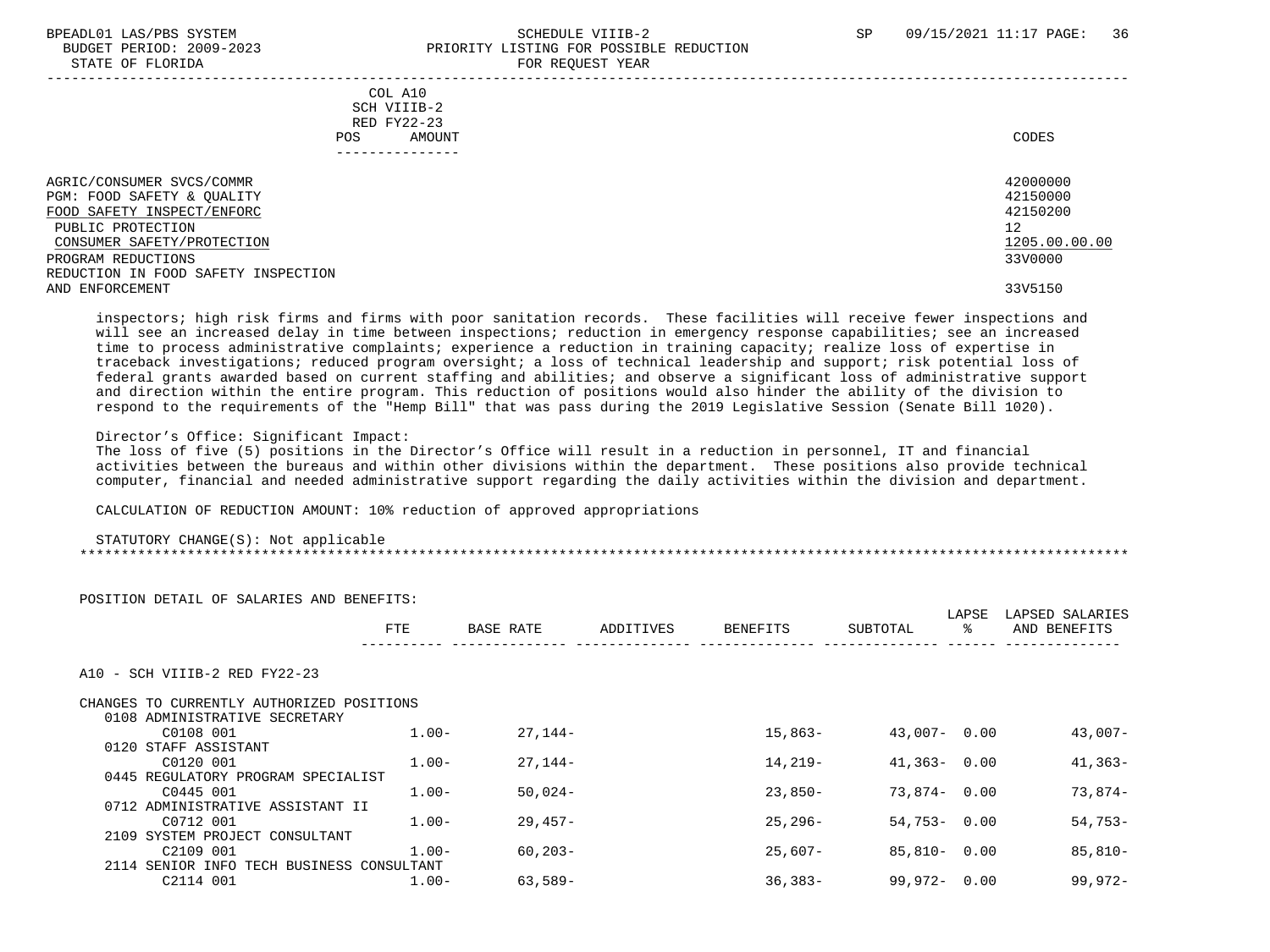#### BPEADL01 LAS/PBS SYSTEM STRING THE SCHEDULE VIIIB-2 SCHEDULE SCHEDULE SP 09/15/2021 11:17 PAGE: 37 BUDGET PERIOD: 2009-2023 PRIORITY LISTING FOR POSSIBLE REDUCTION FOR REQUEST YEAR

|                                                                                                                                                                                                                          | COL A10<br>SCH VIIIB-2        |                   |                    |                  |   |                                                                               |
|--------------------------------------------------------------------------------------------------------------------------------------------------------------------------------------------------------------------------|-------------------------------|-------------------|--------------------|------------------|---|-------------------------------------------------------------------------------|
|                                                                                                                                                                                                                          | RED FY22-23<br>POS.<br>AMOUNT |                   |                    |                  |   | CODES                                                                         |
| AGRIC/CONSUMER SVCS/COMMR<br>PGM: FOOD SAFETY & QUALITY<br>FOOD SAFETY INSPECT/ENFORC<br>PUBLIC PROTECTION<br>CONSUMER SAFETY/PROTECTION<br>PROGRAM REDUCTIONS<br>REDUCTION IN FOOD SAFETY INSPECTION<br>AND ENFORCEMENT |                               |                   |                    |                  |   | 42000000<br>42150000<br>42150200<br>12<br>1205.00.00.00<br>33V0000<br>33V5150 |
| POSITION DETAIL OF SALARIES AND BENEFITS:                                                                                                                                                                                | <b>FTE</b>                    | BASE RATE         | ADDITIVES BENEFITS | SUBTOTAL         | ಿ | LAPSE LAPSED SALARIES<br>AND BENEFITS                                         |
|                                                                                                                                                                                                                          |                               |                   |                    |                  |   |                                                                               |
| A10 - SCH VIIIB-2 RED FY22-23                                                                                                                                                                                            |                               |                   |                    |                  |   |                                                                               |
|                                                                                                                                                                                                                          |                               |                   |                    |                  |   |                                                                               |
| CHANGES TO CURRENTLY AUTHORIZED POSITIONS<br>2209 OPERATIONS ANALYST I                                                                                                                                                   |                               |                   |                    |                  |   |                                                                               |
| C2209 001                                                                                                                                                                                                                |                               | $1.00 - 39,704 -$ | $21,863-$          |                  |   | $61,567 - 0.00$ 61,567-                                                       |
| 2224 GOVERNMENT ANALYST I                                                                                                                                                                                                |                               |                   |                    |                  |   |                                                                               |
| C2224 001                                                                                                                                                                                                                | $1.00-$                       | $47,054-$         | 17,896-            | $64,950 - 0.00$  |   | $64,950-$                                                                     |
| 2225 GOVERNMENT ANALYST II                                                                                                                                                                                               |                               |                   |                    |                  |   |                                                                               |
| C2225 001                                                                                                                                                                                                                | $1.00-$                       | 47,956-           | 18,063-            | 66,019- 0.00     |   | $66,019-$                                                                     |
| 2239 OPERATIONS REVIEW SPECIALIST                                                                                                                                                                                        |                               |                   |                    |                  |   |                                                                               |
| C2239 001                                                                                                                                                                                                                | $1.00-$                       | $41,106-$         | 22,080-            | $63,186 - 0.00$  |   | $63,186-$                                                                     |
| 4809 ENVIRONMENTAL SPECIALIST II                                                                                                                                                                                         |                               |                   |                    |                  |   |                                                                               |
| C4809 001                                                                                                                                                                                                                | $1.00-$                       | $36,608-$         | $21, 249-$         | $57,857 - 0.00$  |   | $57,857-$                                                                     |
| C4810 001                                                                                                                                                                                                                | $1.00-$                       | 39,154-           | 16,436-            | $55,590 - 0.00$  |   | $55,590-$                                                                     |
| 4812 ENVIRONMENTAL SPECIALIST III                                                                                                                                                                                        |                               |                   |                    |                  |   |                                                                               |
| C4812 001                                                                                                                                                                                                                | $1.00-$                       | 41,106-           | 22,080-            | $63,186 - 0.00$  |   | $63,186-$                                                                     |
| 5027 LABORATORY TECHNICIAN IV                                                                                                                                                                                            |                               |                   |                    |                  |   |                                                                               |
| C5027 001                                                                                                                                                                                                                | $1.00 -$                      | $26,643-$         | 19,408-            | 46,051- 0.00     |   | $46,051-$                                                                     |
| 5043 CHEMIST I                                                                                                                                                                                                           |                               |                   |                    |                  |   |                                                                               |
| C5043 001                                                                                                                                                                                                                | $1.00-$                       | 29,457-           | 14,645-            | 44,102- 0.00     |   | 44,102-                                                                       |
| 5045 CHEMIST III                                                                                                                                                                                                         |                               |                   |                    |                  |   |                                                                               |
| C5045 001                                                                                                                                                                                                                | $1.00-$                       | $52,820-$         | 22,933-            | 75,753-0.00      |   | $75,753-$                                                                     |
| 8888 SANITATION AND SAFETY SPECIALIST                                                                                                                                                                                    |                               |                   |                    |                  |   |                                                                               |
| C8888 001                                                                                                                                                                                                                | 11.00-                        | $342,772-$        | 222,667-           | $565,439 - 0.00$ |   | $565, 439 -$                                                                  |
| 8889 SENIOR SANITATION AND SAFETY SPECIALIST                                                                                                                                                                             |                               |                   |                    |                  |   |                                                                               |
| C8889 001                                                                                                                                                                                                                | $1.00 -$                      | 40,705-           | $27,374-$          | 68,079-0.00      |   | $68,079-$                                                                     |
| 8900 QUALITY ASSURANCE & TRAINING SPEC                                                                                                                                                                                   |                               |                   |                    |                  |   |                                                                               |
| C8900 001                                                                                                                                                                                                                |                               | $1.00 - 36,608 -$ | 26,618–            | $63,226 - 0.00$  |   | $63,226-$                                                                     |
| 4823 ENVIRONMENTAL MANAGER - SES                                                                                                                                                                                         |                               |                   |                    |                  |   |                                                                               |
| C4823 001                                                                                                                                                                                                                | $1.00-$                       | 63,589-           | $22,620-$          | $86,209 - 0.00$  |   | $86,209-$                                                                     |

---------- -------------- -------------- -------------- -------------- ------ --------------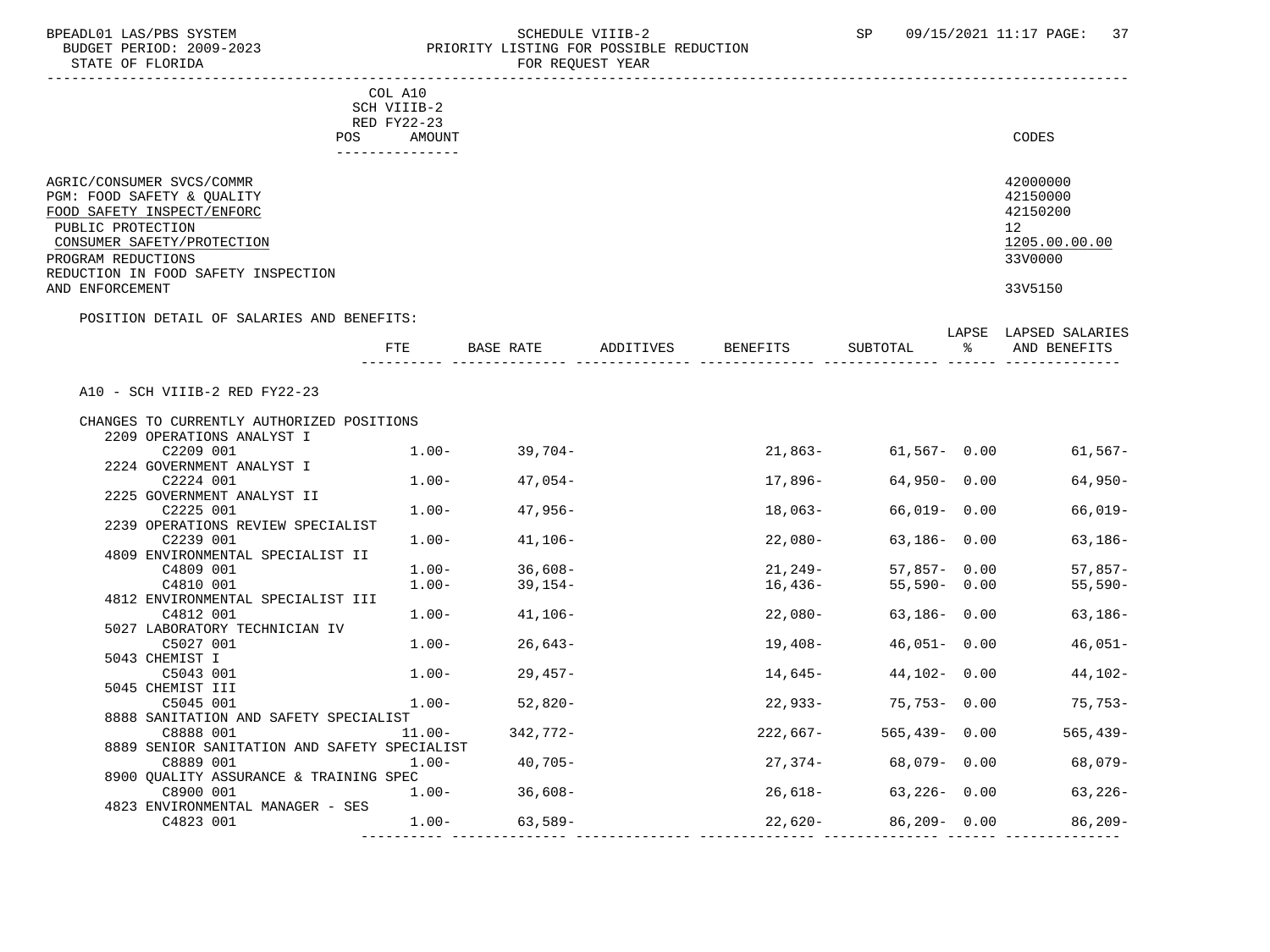### BPEADL01 LAS/PBS SYSTEM STRING THE SCHEDULE VIIIB-2 SP 09/15/2021 11:17 PAGE: 38<br>BUDGET PERIOD: 2009-2023 PRIORITY LISTING FOR POSSIBLE REDUCTION BUDGET PERIOD: 2009-2023<br>BUDGET PERIOD: 2009-2023 PRIORITY LISTING FOR POSSIBLE REDUCTION<br>FOR REQUEST YEAR FOR REQUEST YEAR

|                                                                                                                                                                                                                          | COL A10<br>SCH VIIIB-2<br>RED FY22-23<br>POS<br>AMOUNT<br>_______________ |                       |           |          |                         |                | CODES                                                                         |
|--------------------------------------------------------------------------------------------------------------------------------------------------------------------------------------------------------------------------|---------------------------------------------------------------------------|-----------------------|-----------|----------|-------------------------|----------------|-------------------------------------------------------------------------------|
| AGRIC/CONSUMER SVCS/COMMR<br>PGM: FOOD SAFETY & QUALITY<br>FOOD SAFETY INSPECT/ENFORC<br>PUBLIC PROTECTION<br>CONSUMER SAFETY/PROTECTION<br>PROGRAM REDUCTIONS<br>REDUCTION IN FOOD SAFETY INSPECTION<br>AND ENFORCEMENT |                                                                           |                       |           |          |                         |                | 42000000<br>42150000<br>42150200<br>12<br>1205.00.00.00<br>33V0000<br>33V5150 |
| POSITION DETAIL OF SALARIES AND BENEFITS:                                                                                                                                                                                |                                                                           |                       |           |          |                         |                |                                                                               |
|                                                                                                                                                                                                                          | FTE                                                                       | BASE RATE             | ADDITIVES | BENEFITS | SUBTOTAL                | $\frac{8}{10}$ | LAPSE LAPSED SALARIES<br>AND BENEFITS                                         |
| A10 - SCH VIIIB-2 RED FY22-23                                                                                                                                                                                            |                                                                           |                       |           |          |                         |                |                                                                               |
| CHANGES TO CURRENTLY AUTHORIZED POSITIONS<br>TOTALS FOR ISSUE BY FUND<br>2321 GENERAL INSPECTION TF                                                                                                                      |                                                                           |                       |           |          |                         |                | 1,779,993-                                                                    |
|                                                                                                                                                                                                                          |                                                                           | $30.00 - 1,142,843 -$ |           |          | $637.150 - 1.779.993 -$ |                | 1,779,993-<br>==============                                                  |
| TOTAL: CONSUMER SAFETY/PROTECTION<br>BY FUND TYPE<br>GENERAL REVENUE FUND<br>TRUST FUNDS<br>TOTAL POSITIONS 35.00-<br>TOTAL PROG COMP<br>TOTAL SALARY RATE 1,350,058-                                                    | 314,174-<br>1,789,145-<br>$2,103,319-$<br>===============                 |                       |           |          |                         |                | 1205.00.00.00<br>1000<br>2000                                                 |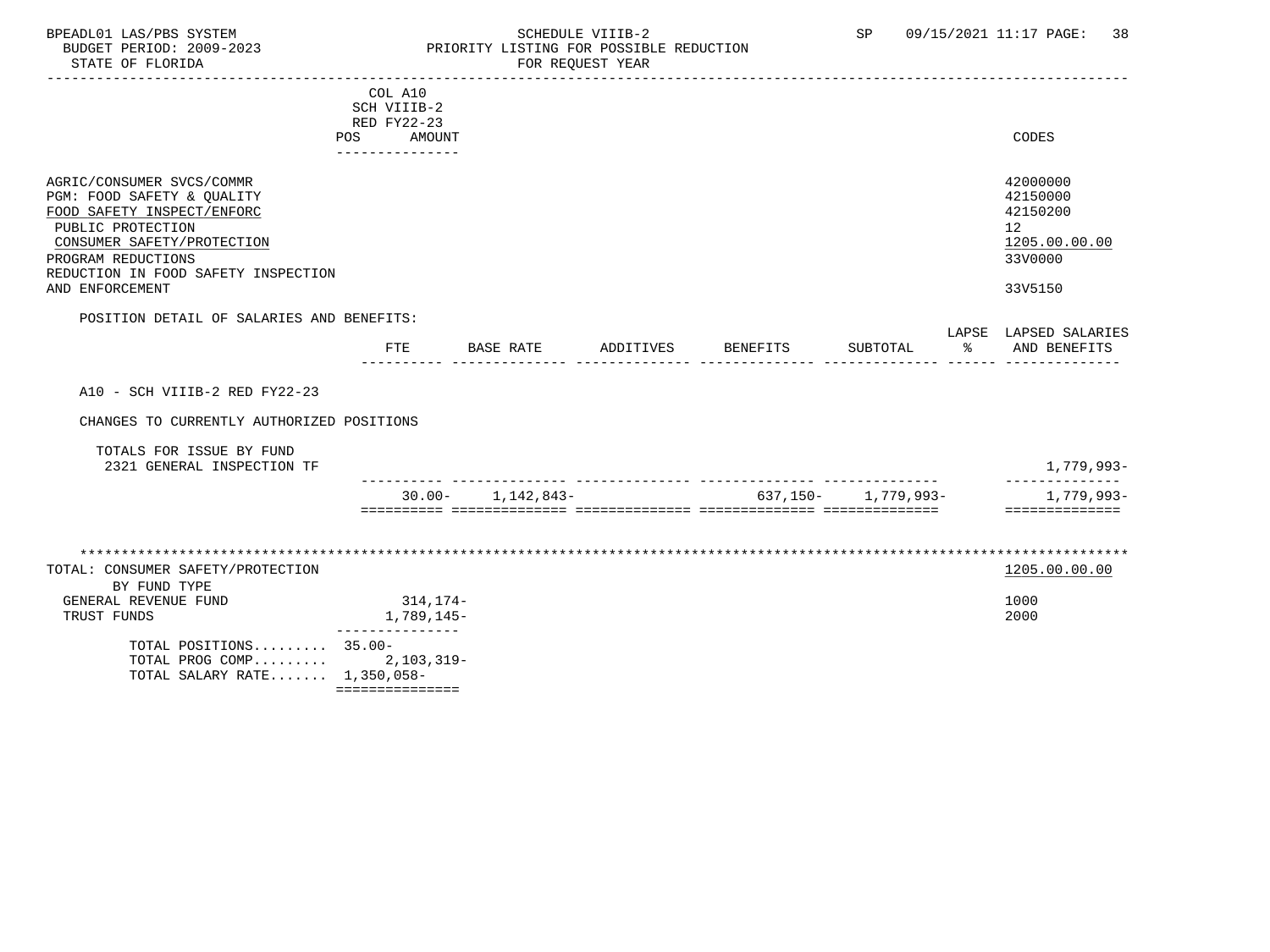# BPEADL01 LAS/PBS SYSTEM SALL SOLLEDULE VIIIB-2 SCHEDULE VIIIB-2 SP 09/15/2021 11:17 PAGE: 39

| 2009–<br>DGF.<br><b>DER 11</b><br>$\cdots$ | TSTING FOR F.<br>T msr<br>POSSTRLE<br>DR<br>REDIK |  |
|--------------------------------------------|---------------------------------------------------|--|
| FLORIDA<br>OF.<br>תיד∆ידי                  | <b>REOULGL</b><br>YEAR                            |  |

|                                                                                                                                                                                                                         | COL A10<br>SCH VIIIB-2<br>RED FY22-23    |                                                                               |
|-------------------------------------------------------------------------------------------------------------------------------------------------------------------------------------------------------------------------|------------------------------------------|-------------------------------------------------------------------------------|
|                                                                                                                                                                                                                         | <b>AMOUNT</b><br>POS.<br>--------------- | CODES                                                                         |
| AGRIC/CONSUMER SVCS/COMMR<br>PGM: CONSUMER PROTECTION<br>AGRICULTURAL ENVIRON SVCS<br>PUBLIC PROTECTION<br>REGULATION AND LICENSING<br>PROGRAM REDUCTIONS<br>ELIMINATE AGRICULTURAL<br>ENVIRONMENTAL SERVICES POSITIONS |                                          | 42000000<br>42160000<br>42160100<br>12<br>1204.00.00.00<br>33V0000<br>33V0016 |
| SALARY RATE<br>SALARY RATE 726,037-                                                                                                                                                                                     | ===============                          | 000000                                                                        |
| SALARIES AND BENEFITS                                                                                                                                                                                                   |                                          | 010000                                                                        |
| GENERAL REVENUE FUND<br>$-$ STATE<br>$-STATE$<br>GENERAL INSPECTION TF<br>PEST CONTROL TRUST FUND<br>$-$ STATE                                                                                                          | 93,556-<br>$541,277-$<br>$510,427-$      | 1000 1<br>2321 1<br>2528 1                                                    |
| TOTAL POSITIONS 17.00-<br>TOTAL APPRO                                                                                                                                                                                   | 1,145,260-<br>===============            |                                                                               |
| SPECIAL CATEGORIES<br>TR/DMS/HR SVCS/STW CONTRCT                                                                                                                                                                        |                                          | 100000<br>107040                                                              |
| GENERAL REVENUE FUND<br>$-$ STATE<br>GENERAL INSPECTION TF<br>$-STATE$<br>PEST CONTROL TRUST FUND<br>-STATE                                                                                                             | $305 -$<br>$2,745-$<br>$2,135-$          | 1000 1<br>2321 1<br>2528 1                                                    |
| TOTAL APPRO                                                                                                                                                                                                             | $5,185-$<br>===============              |                                                                               |
| TOTAL: ELIMINATE AGRICULTURAL<br>ENVIRONMENTAL SERVICES POSITIONS<br>TOTAL POSITIONS 17.00-<br>TOTAL ISSUE $1,150,445-$<br>TOTAL SALARY RATE 726,037-                                                                   | ===============                          | 33V0016                                                                       |
|                                                                                                                                                                                                                         |                                          |                                                                               |

 AGENCY ISSUE NARRATIVE: SCH VIIIB-2 NARR 22-23 NARRATIVE: IT COMPONENT? NO

REDUCTION PRIORITY ISSUE #28

#### DESCRIPTION OF REDUCTION ISSUE:

 This issue reduces various positions within the Division of Agricultural Environmental Services and would include elimination of several field, laboratory, licensing, technical, case review and support staff in response to the request for a 10% reduction exercise. This reduction will have a significant impact on the division's ability to carry out its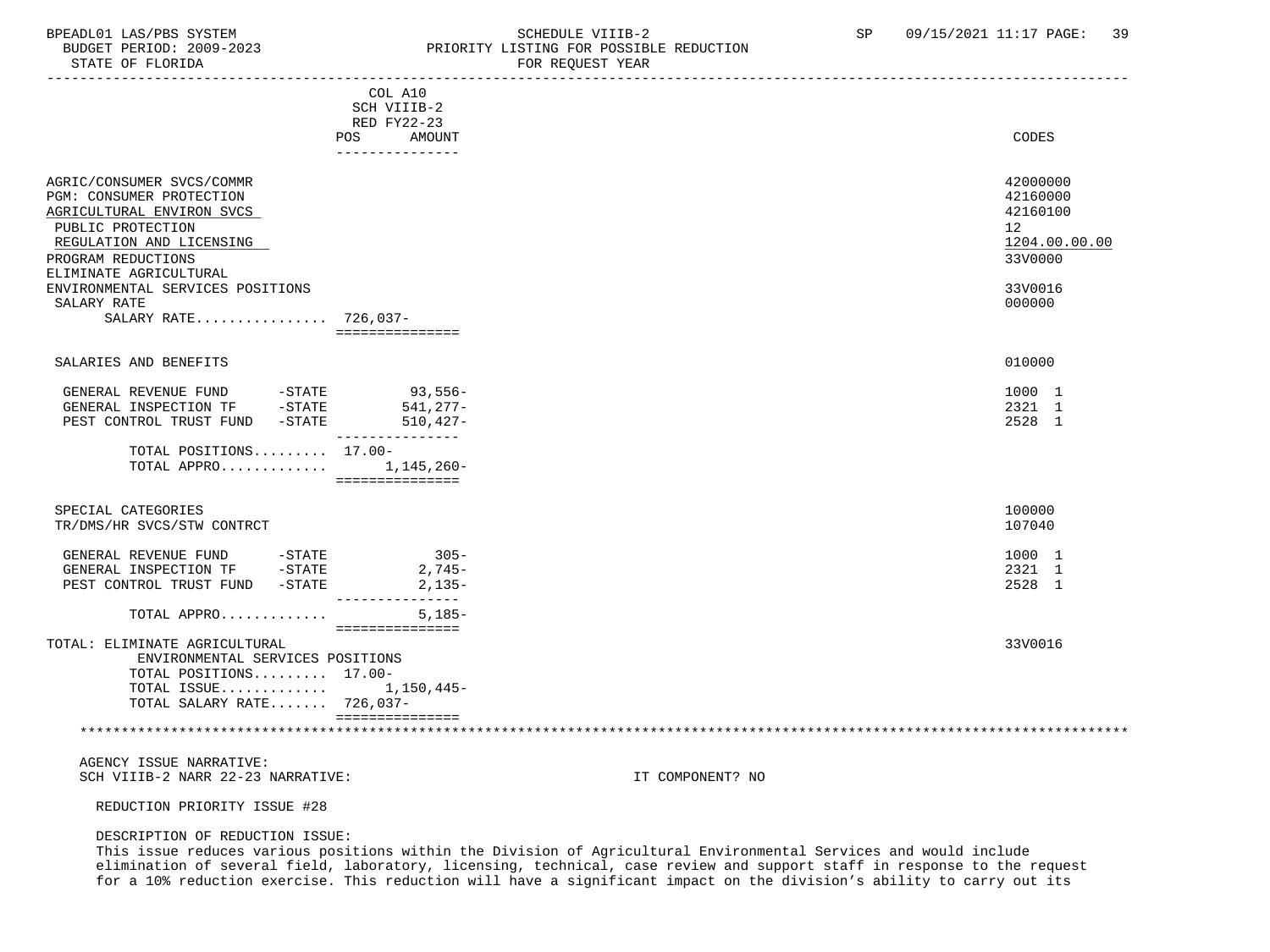#### BPEADL01 LAS/PBS SYSTEM SALL SOLUTION SCHEDULE VIIIB-2 SP 09/15/2021 11:17 PAGE: 40 BUDGET PERIOD: 2009-2023 PRIORITY LISTING FOR POSSIBLE REDUCTION STATE OF FLORIDA **FOR REQUEST YEAR** -----------------------------------------------------------------------------------------------------------------------------------

 COL A10 SCH VIIIB-2 RED FY22-23 POS AMOUNT NOTES AND AND A RESERVE AND A RESERVE AND LODGED AND LODGED AND LODGED AND LODGED AND LODGED AND LODGED AT A LODGED AND LODGED AT A LODGED AND LODGED AT A LODGED AND LODGED AT A LODGED AND LODGED AT A LODGED AND ---------------

AGRIC/CONSUMER SVCS/COMMR<br>PGM: CONSUMER PROTECTION 42160000 PGM: CONSUMER PROTECTION 42160000<br>AGRICULTURAL ENVIRON SVCS 42160100 AGRICULTURAL ENVIRON SVCS PUBLIC PROTECTION 12<br>REGULATION AND LICENSING NEWSLAUDS AND REGULATION AND LICENSING 1204.00.00.00  $R$ EGULATION AND LICENSING  $\frac{1204.00}{3300000}$ PROGRAM REDUCTIONS ELIMINATE AGRICULTURAL ENVIRONMENTAL SERVICES POSITIONS 33V0016

 core duties. The reduction consists of five (5) field staff, two (2) laboratory staff, six (6) technical staff in outreach areas of termite, pest control and Worker Protection, and four (4) positions in the areas of accounting, information technology, administrative support and case review.

#### IMPACT OF THE REDUCTION:

 Loss of these positions would result in considerable loss in the division's ability to effectively license and regulate manufacturers and users of pesticides, fertilizers, animal feed and seed. The turnaround times for all facets of our programs including sample analysis turnaround times and the time required to issue licenses and certifications to the regulated industries and review pesticide labels would be significantly extended. Because of the reduction of field staff, there would be a correlating reduction in the number of regulatory samples collected in the areas of seed, fertilizer and pesticide samples and a reduction in the number of inspections conducted in all areas regulated by AES including fumigations, mosquito control and pest control. AES would be unable to respond to many consumer complaints except for those with the greatest potential for impact to human, animal and environmental health. Investigations would be largely responsive and not proactive. Additionally, these FTE losses would effectively eliminate several outreach programs that currently serve the regulated entities and provide a variety of consumer protections in the areas of Worker Protection (WPS), Pest Control and termites. The division's WPS outreach position serves to protect agricultural workers and pesticide handlers from pesticide exposure and works closely with the USEPA and Florida Extension Offices to help educate agricultural employers and employees on the provisions of the WPS requirements. The division's Pest Control outreach serves to educate the pest control industry on how to comply with Florida's pesticide law, provides consumer education on how to protect their homes from pests and how provisions of pest control contracts offer protection for consumers. The position also communicates with builders on the proper building practices for prevention of termites.

 Implementing this reduction would also eliminate specialized outreach activities associated with educating homeowners on a variety of issues related to Formosan termites. These activities include developing and distributing outreach materials, providing guidance to homeowners on how to identify and eliminate conditions that are conducive to termite infestations and providing guidance on what elements should be present in termite contracts so that homeowners are protected and informed. The second component of this program is aimed at identifying and mitigating infestations of the Conehead termite. These staff assist pest control operators in identification of the termite and oversee termite surveillance and colony elimination activities where this species is already present.

 Loss of these positions and related activities would potentially jeopardize the level of funding we receive from EPA through our Performance Partnership Grant. This funding would likely not continue at the same level due to the significant reduction in inspections, sample analysis and cases reviewed. Loss of these positions would also reduce the division's ability to maintain adequate progress towards yearly goals detailed in our grant with FDA aimed at enhancing and standardizing the feed regulatory and laboratory programs thereby jeopardizing this funding source. \*\*\*\*\*\*\*\*\*\*\*\*\*\*\*\*\*\*\*\*\*\*\*\*\*\*\*\*\*\*\*\*\*\*\*\*\*\*\*\*\*\*\*\*\*\*\*\*\*\*\*\*\*\*\*\*\*\*\*\*\*\*\*\*\*\*\*\*\*\*\*\*\*\*\*\*\*\*\*\*\*\*\*\*\*\*\*\*\*\*\*\*\*\*\*\*\*\*\*\*\*\*\*\*\*\*\*\*\*\*\*\*\*\*\*\*\*\*\*\*\*\*\*\*\*\*\*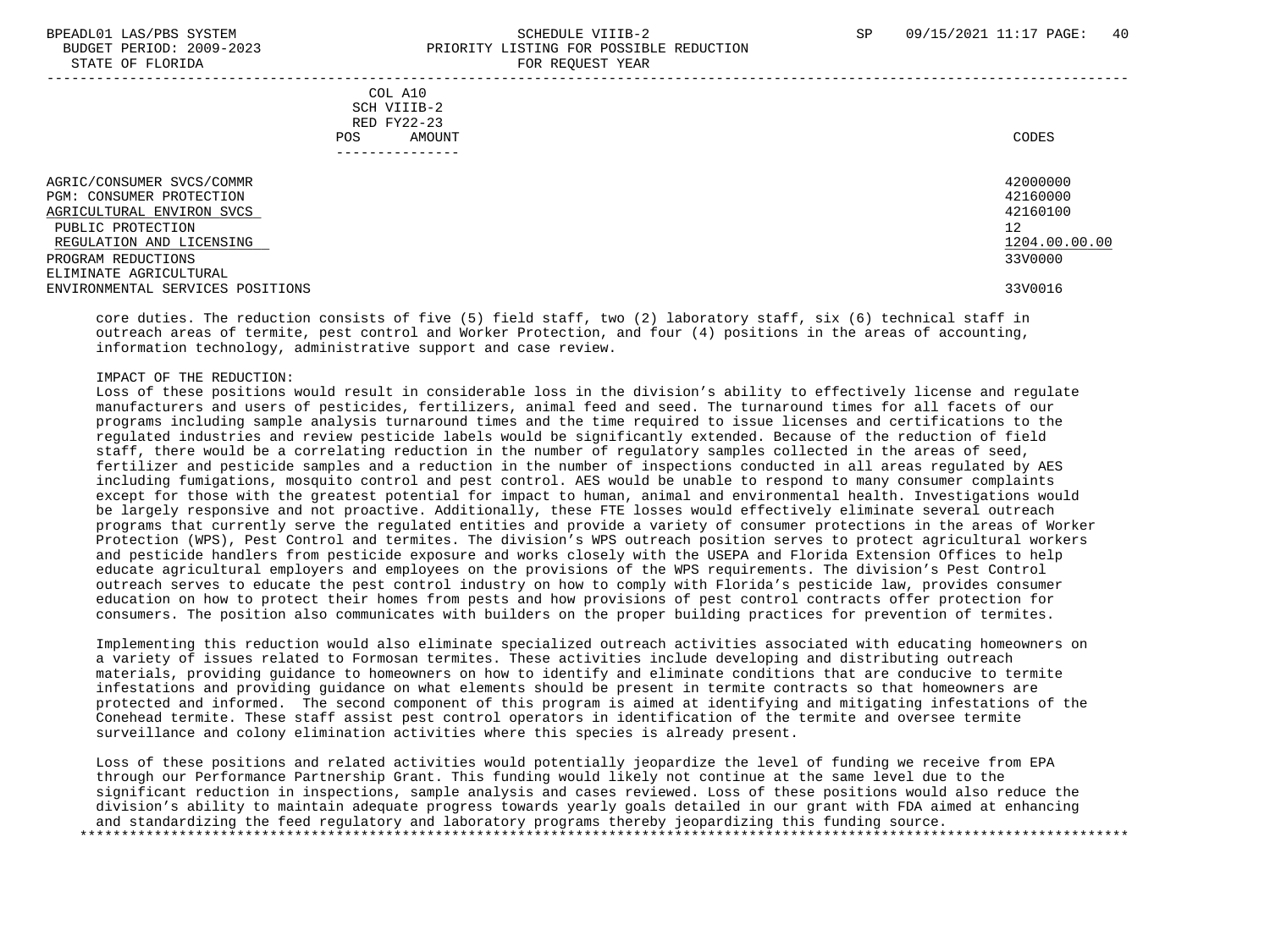#### BPEADL01 LAS/PBS SYSTEM STRING THE SCHEDULE VIIIB-2 SP 09/15/2021 11:17 PAGE: 41 BUDGET PERIOD: 2009-2023 PRIORITY LISTING FOR POSSIBLE REDUCTION FOR REOUEST YEAR

|                                                            | COL A10                         |            |           |           |                   |   |                       |
|------------------------------------------------------------|---------------------------------|------------|-----------|-----------|-------------------|---|-----------------------|
|                                                            | SCH VIIIB-2                     |            |           |           |                   |   |                       |
|                                                            | RED FY22-23                     |            |           |           |                   |   |                       |
|                                                            | POS<br>AMOUNT<br>-------------- |            |           |           |                   |   | CODES                 |
|                                                            |                                 |            |           |           |                   |   |                       |
| AGRIC/CONSUMER SVCS/COMMR                                  |                                 |            |           |           |                   |   | 42000000              |
| PGM: CONSUMER PROTECTION                                   |                                 |            |           |           |                   |   | 42160000              |
| AGRICULTURAL ENVIRON SVCS                                  |                                 |            |           |           |                   |   | 42160100              |
| PUBLIC PROTECTION                                          |                                 |            |           |           |                   |   | 12                    |
| REGULATION AND LICENSING                                   |                                 |            |           |           |                   |   | 1204.00.00.00         |
| PROGRAM REDUCTIONS                                         |                                 |            |           |           |                   |   | 33V0000               |
| ELIMINATE AGRICULTURAL<br>ENVIRONMENTAL SERVICES POSITIONS |                                 |            |           |           |                   |   | 33V0016               |
|                                                            |                                 |            |           |           |                   |   |                       |
| POSITION DETAIL OF SALARIES AND BENEFITS:                  |                                 |            |           |           |                   |   | LAPSE LAPSED SALARIES |
|                                                            | <b>FTE</b>                      | BASE RATE  | ADDITIVES | BENEFITS  | SUBTOTAL          | ႜ | AND BENEFITS          |
|                                                            |                                 |            |           |           |                   |   |                       |
| A10 - SCH VIIIB-2 RED FY22-23                              |                                 |            |           |           |                   |   |                       |
|                                                            |                                 |            |           |           |                   |   |                       |
| CHANGES TO CURRENTLY AUTHORIZED POSITIONS                  |                                 |            |           |           |                   |   |                       |
| 0120 STAFF ASSISTANT                                       |                                 |            |           |           |                   |   |                       |
| C0120 001                                                  | $1.00-$                         | 27,232-    |           | 16,282-   | 43,514-0.00       |   | $43,514-$             |
| 1436 ACCOUNTANT III                                        |                                 |            |           |           |                   |   |                       |
| C1436 001                                                  | $1.00 -$                        | $50,691-$  |           | $29,219-$ | $79,910 - 0.00$   |   | $79,910-$             |
| 2109 SYSTEM PROJECT CONSULTANT                             |                                 |            |           |           |                   |   |                       |
| C2109 001                                                  | $1.00 -$                        | $53,659-$  |           | $29,767-$ | $83,426 - 0.00$   |   | $83,426-$             |
| 2209 OPERATIONS ANALYST I                                  |                                 |            |           |           |                   |   |                       |
| C2209 001                                                  | $1.00-$                         | $31,915-$  |           | 15,099-   | $47,014 - 0.00$   |   | $47,014-$             |
| 4806 ENVIRONMENTAL SPECIALIST I                            |                                 |            |           |           |                   |   |                       |
| C4806 001                                                  | $1.00 -$                        | $35,163-$  |           | $26,351-$ | $61,514 - 0.00$   |   | $61,514-$             |
| 4809 ENVIRONMENTAL SPECIALIST II<br>C4809 001              | $1.00-$                         | $36,608-$  |           | 21,249-   | $57,857 - 0.00$   |   | $57,857-$             |
| C4810 001                                                  | $1.00-$                         | 41,112-    |           | 16,798-   | 57,910- 0.00      |   | $57,910-$             |
| C4811 001                                                  | $3.00 -$                        | $114,566-$ |           | 80,728-   | $195, 294 - 0.00$ |   | $195, 294 -$          |
| 4812 ENVIRONMENTAL SPECIALIST III                          |                                 |            |           |           |                   |   |                       |
| C4812 001                                                  | $1.00-$                         | 62,210-    |           | 31,346-   | 93,556-0.00       |   | 93,556-               |
| C4813 001                                                  | $1.00-$                         | 71,787-    |           | $33,115-$ | $104,902 - 0.00$  |   | $104,902-$            |
| C4814 001                                                  | $1.00-$                         | 45,490-    |           | 28,258-   | 73,748-0.00       |   | 73,748-               |
| C4815 001                                                  | $1.00-$                         | 45,490-    |           | 17,607-   | $63,097 - 0.00$   |   | $63,097-$             |
| 4823 ENVIRONMENTAL CONSULTANT                              |                                 |            |           |           |                   |   |                       |
| C4823 001                                                  | $1.00-$                         | $56,327-$  |           | 34,495-   | $90,822 - 0.00$   |   | $90,822-$             |
| 5017 LABORATORY TECHNICIAN I                               |                                 |            |           |           |                   |   |                       |
| C5017 001                                                  | $1.00-$                         | 27,144-    |           | 19,501–   | $46,645 - 0.00$   |   | $46,645-$             |
| 5027 LABORATORY TECHNICIAN IV                              |                                 |            |           |           |                   |   |                       |
| C5027 001                                                  | $1.00 -$                        | $26,643-$  |           | 19,408-   | $46,051 - 0.00$   |   | $46,051-$             |

---------- -------------- -------------- -------------- -------------- ------ --------------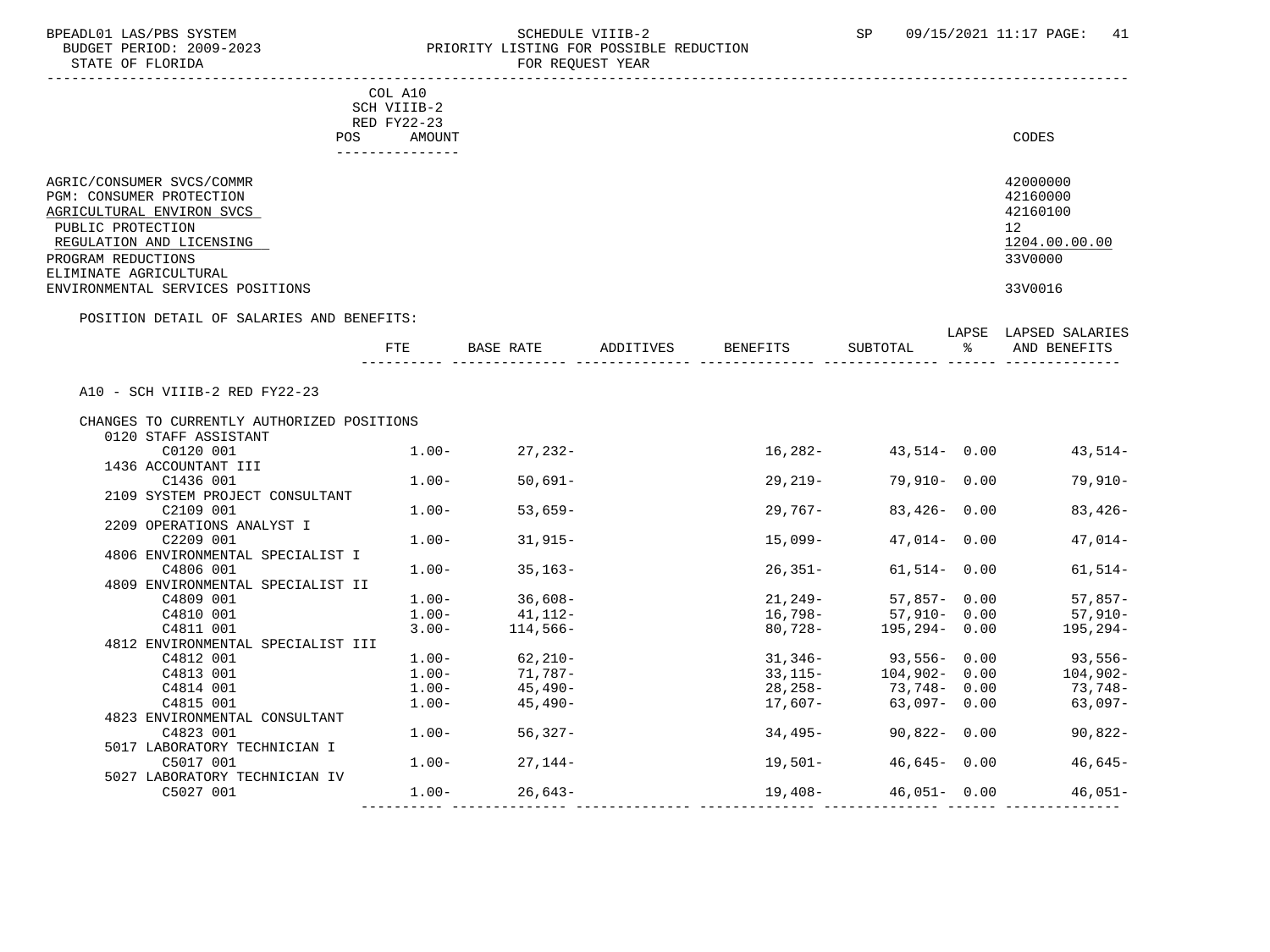### BPEADL01 LAS/PBS SYSTEM SALLE STREDULE VIIIB-2 SCHEDULE VIIIB-2 SP 09/15/2021 11:17 PAGE: 42 PRIORITY LISTING FOR POSSIBLE REDUCTION<br>FOR PEOURST YEAR

| SIAIL UP PLUKIDH                                                                                                                                                                    |                                          |                                              | LOW WEAGREET IEAW |                              |                         |   |                                                                                 |
|-------------------------------------------------------------------------------------------------------------------------------------------------------------------------------------|------------------------------------------|----------------------------------------------|-------------------|------------------------------|-------------------------|---|---------------------------------------------------------------------------------|
|                                                                                                                                                                                     | COL A10<br>SCH VIIIB-2                   |                                              |                   |                              |                         |   |                                                                                 |
| POS                                                                                                                                                                                 | RED FY22-23<br>AMOUNT<br>--------------- |                                              |                   |                              |                         |   | CODES                                                                           |
| AGRIC/CONSUMER SVCS/COMMR<br>PGM: CONSUMER PROTECTION<br>AGRICULTURAL ENVIRON SVCS<br>PUBLIC PROTECTION<br>REGULATION AND LICENSING<br>PROGRAM REDUCTIONS<br>ELIMINATE AGRICULTURAL |                                          |                                              |                   |                              |                         |   | 42000000<br>42160000<br>42160100<br>12 <sup>°</sup><br>1204.00.00.00<br>33V0000 |
| ENVIRONMENTAL SERVICES POSITIONS                                                                                                                                                    |                                          |                                              |                   |                              |                         |   | 33V0016                                                                         |
| POSITION DETAIL OF SALARIES AND BENEFITS:                                                                                                                                           |                                          |                                              |                   |                              |                         |   | LAPSE LAPSED SALARIES                                                           |
|                                                                                                                                                                                     | <b>FTE</b>                               | BASE RATE                                    | ADDITIVES         | BENEFITS                     | SUBTOTAL                | ႜ | AND BENEFITS                                                                    |
| A10 - SCH VIIIB-2 RED FY22-23                                                                                                                                                       |                                          |                                              |                   |                              |                         |   |                                                                                 |
| CHANGES TO CURRENTLY AUTHORIZED POSITIONS                                                                                                                                           |                                          |                                              |                   |                              |                         |   |                                                                                 |
| TOTALS FOR ISSUE BY FUND<br>2321 GENERAL INSPECTION TF<br>2528 PEST CONTROL TRUST FUND<br>1000 GENERAL REVENUE FUND                                                                 |                                          |                                              |                   |                              |                         |   | $541, 277 -$<br>510,427-<br>93,556-                                             |
|                                                                                                                                                                                     |                                          | ---- -------------- -<br>$17.00 - 726.037 -$ |                   | ------------ --------------- | $419,223 - 1,145,260 -$ |   | 1,145,260-                                                                      |
|                                                                                                                                                                                     |                                          |                                              |                   |                              |                         |   | ==============                                                                  |
|                                                                                                                                                                                     |                                          |                                              |                   |                              |                         |   |                                                                                 |
| MOSQUITO CONTROL PROGRAM<br>AID TO LOCAL GOVERNMENTS<br>MOSQUITO CONTROL PROGRAM                                                                                                    |                                          |                                              |                   |                              |                         |   | 33V0350<br>050000<br>050896                                                     |
| GENERAL INSPECTION TF<br>$-$ STATE                                                                                                                                                  | 491,324-                                 |                                              |                   |                              |                         |   | 2321 1                                                                          |
|                                                                                                                                                                                     | ===============                          |                                              |                   |                              |                         |   |                                                                                 |
| AGENCY ISSUE NARRATIVE:<br>SCH VIIIB-2 NARR 22-23 NARRATIVE:                                                                                                                        |                                          |                                              |                   | IT COMPONENT? NO             |                         |   |                                                                                 |
| REDUCTION PRIORITY ISSUE #15                                                                                                                                                        |                                          |                                              |                   |                              |                         |   |                                                                                 |
| DESCRIPTION OF REDUCTION ISSUE:<br>In order to meet reduction target of 10% of operating funds, reduce aid to local governments for mosquito control by<br>\$491,324.               |                                          |                                              |                   |                              |                         |   |                                                                                 |
| IMPACT OF THE REDUCTION:<br>Significant - This would reduce the amount available for distribution to local governments for mosquito control by                                      |                                          |                                              |                   |                              |                         |   |                                                                                 |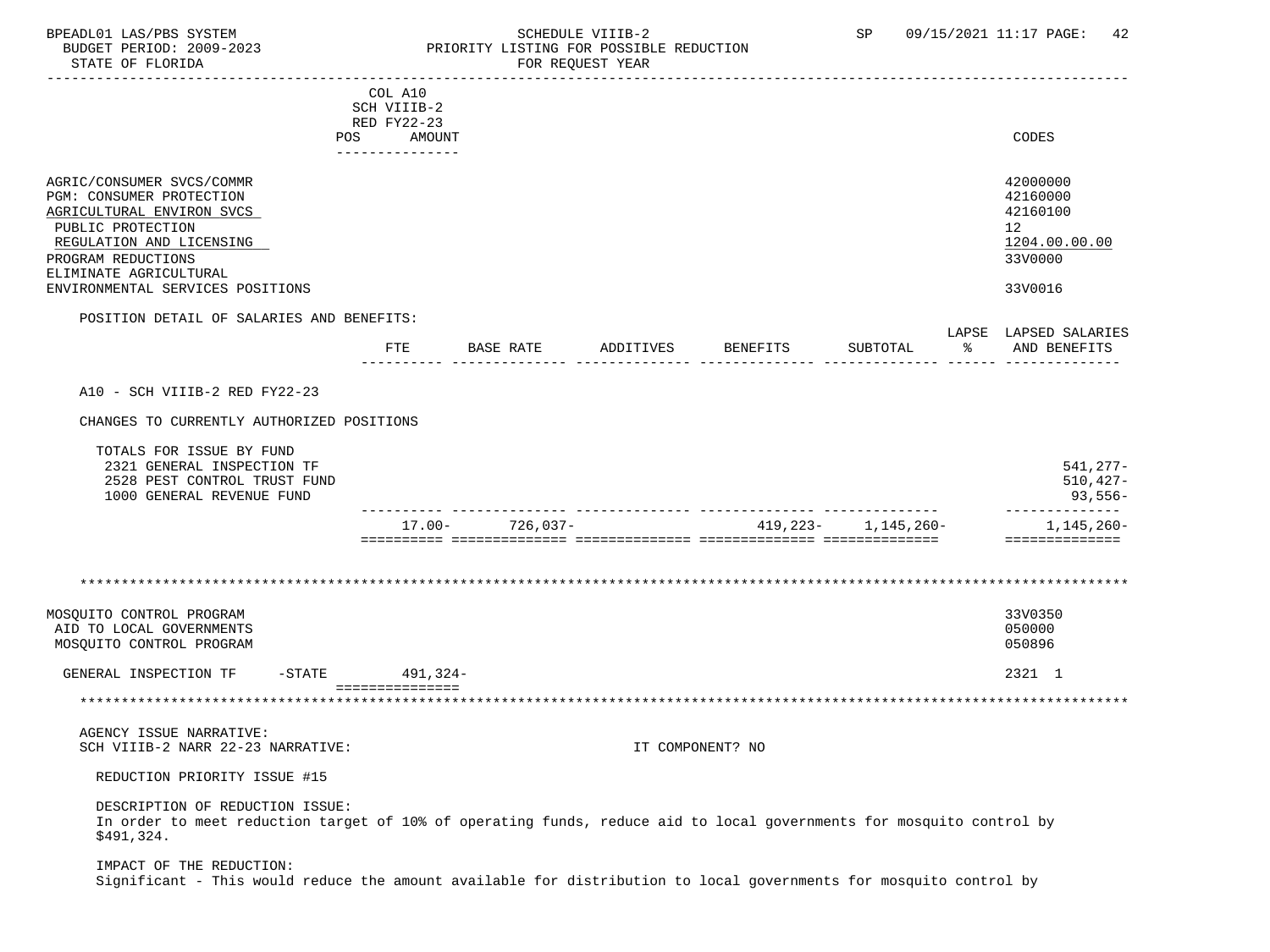#### BPEADL01 LAS/PBS SYSTEM SALL SALL SOMEDULE VIIIB-2 SP 09/15/2021 11:17 PAGE: 43 BUDGET PERIOD: 2009-2023 PRIORITY LISTING FOR POSSIBLE REDUCTION STATE OF FLORIDA **FOR REQUEST YEAR**

|                                                                                                                                                                                       | COL A10<br>SCH VIIIB-2<br>RED FY22-23<br>AMOUNT<br>POS.<br>------------ | CODES                                                                         |
|---------------------------------------------------------------------------------------------------------------------------------------------------------------------------------------|-------------------------------------------------------------------------|-------------------------------------------------------------------------------|
| AGRIC/CONSUMER SVCS/COMMR<br>PGM: CONSUMER PROTECTION<br>AGRICULTURAL ENVIRON SVCS<br>PUBLIC PROTECTION<br>REGULATION AND LICENSING<br>PROGRAM REDUCTIONS<br>MOSOUITO CONTROL PROGRAM |                                                                         | 42000000<br>42160000<br>42160100<br>12<br>1204.00.00.00<br>33V0000<br>33V0350 |

 \$491,324. Funds allocated for FY 2021-2022, provide for \$88,630 in overhead for administrative costs, \$500,000 for mosquito control research, \$387,389 for support of personnel at the Florida Medical Entomology Laboratory, and \$1,683,981 for distribution to county programs, with approximately \$39,000 provided per program. Amounts distributed after this reduction would depend on total amount appropriated by the Legislature for FY 2022-2023. Amounts appropriated in past years have been as low as \$1,293,368 and as high as \$2,660,000.

Special Category: Mosquito Control

---------------

| OUANTITY                                                                          | DESCRIPTION |           |                                       | CALCULATIONS                                                      | REDUCTION AMOUNT<br>FY 2022-23 |                             |
|-----------------------------------------------------------------------------------|-------------|-----------|---------------------------------------|-------------------------------------------------------------------|--------------------------------|-----------------------------|
|                                                                                   |             |           | Reduction in aid to local governments |                                                                   | (S491, 324)                    |                             |
|                                                                                   |             |           |                                       | TOTAL ISSUE BY FUND:<br>General Inspection Trust Fund (\$491,324) |                                |                             |
| ELIMINATE CLEAN SWEEP PROGRAM<br>AID TO LOCAL GOVERNMENTS<br>G/A-OPER CLEAN SWEEP |             |           |                                       |                                                                   |                                | 33V1050<br>050000<br>050071 |
| GENERAL INSPECTION TF                                                             |             | $-$ STATE | $100.000 -$                           |                                                                   |                                | 2321 1                      |
|                                                                                   |             |           |                                       |                                                                   |                                |                             |

 AGENCY ISSUE NARRATIVE: SCH VIIIB-2 NARR 22-23 NARRATIVE: IT COMPONENT? NO

REDUCTION PRIORITY ISSUE #4

#### DESCRIPTION OF REDUCTION ISSUE:

 Elimination of the Operation Clean Sweep Program in response to the request for a 10% reduction exercise. This reduction will have a minimal impact on the division's ability to carry out its core duties. The Clean Sweep program collects, transports and properly disposes Canceled, Suspended, and Unusable (CSU), pesticides. This program is funded using General Inspection Trust Fund Funding in the amount of \$100,000 and originates from the Solid Waste Management Trust Fund.

 IMPACT OF THE REDUCTION: If not funded, there will be an increased risk that unused and unwanted pesticides will be improperly disposed of by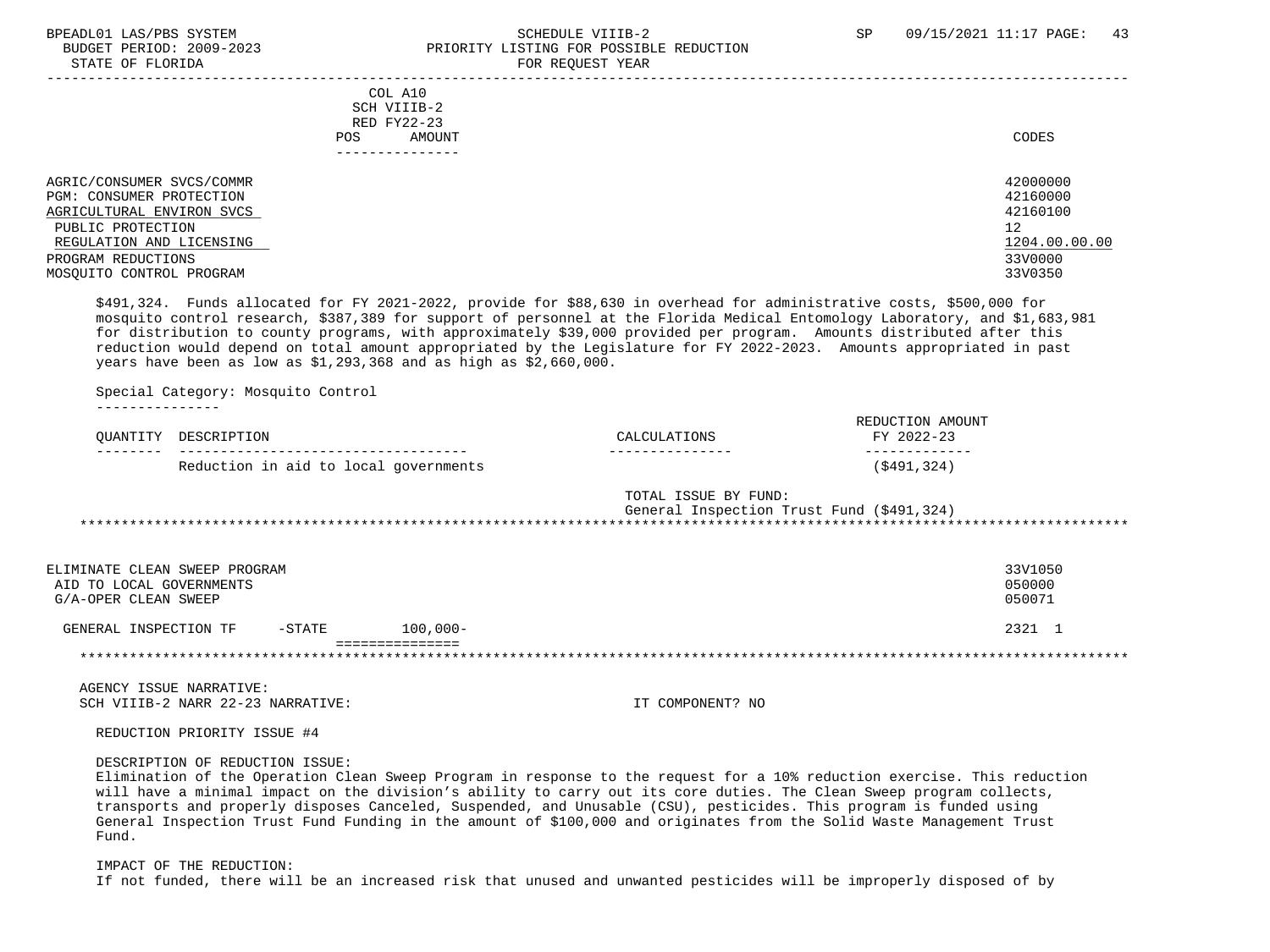#### BPEADL01 LAS/PBS SYSTEM SOHEDULE VIIIB-2 SCHEDULE VIIIB-2 SP 09/15/2021 11:17 PAGE: 44 BUDGET PERIOD: 2009-2023 PRIORITY LISTING FOR POSSIBLE REDUCTION<br>FOR REQUEST YEAR FOR REQUEST YEAR

| POS.                                                                                                                                                                                       | COL A10<br>SCH VIIIB-2<br>RED FY22-23<br>AMOUNT | CODES                                                                         |
|--------------------------------------------------------------------------------------------------------------------------------------------------------------------------------------------|-------------------------------------------------|-------------------------------------------------------------------------------|
| AGRIC/CONSUMER SVCS/COMMR<br>PGM: CONSUMER PROTECTION<br>AGRICULTURAL ENVIRON SVCS<br>PUBLIC PROTECTION<br>REGULATION AND LICENSING<br>PROGRAM REDUCTIONS<br>ELIMINATE CLEAN SWEEP PROGRAM | ------------                                    | 42000000<br>42160000<br>42160100<br>12<br>1204.00.00.00<br>33V0000<br>33V1050 |

 agribusinesses and consumers, thereby increasing the risk that these pesticides will contaminate state waters, cause environmental impairment and health threats to Floridians.

COST SUMMARY:

#### SPECIAL CATEGORY - 050071

-----------------

| OUANTITY DESCRIPTION          | CALCULATIONS | REDUCTION AMOUNT<br>FY 2022-23 |
|-------------------------------|--------------|--------------------------------|
|                               |              |                                |
| Operation Clean Sweep Program | (\$100,000)  | (\$100,000)                    |

 TOTAL ISSUE BY FUND: General Inspection Trust Fund (\$100,000) \*\*\*\*\*\*\*\*\*\*\*\*\*\*\*\*\*\*\*\*\*\*\*\*\*\*\*\*\*\*\*\*\*\*\*\*\*\*\*\*\*\*\*\*\*\*\*\*\*\*\*\*\*\*\*\*\*\*\*\*\*\*\*\*\*\*\*\*\*\*\*\*\*\*\*\*\*\*\*\*\*\*\*\*\*\*\*\*\*\*\*\*\*\*\*\*\*\*\*\*\*\*\*\*\*\*\*\*\*\*\*\*\*\*\*\*\*\*\*\*\*\*\*\*\*\*\*

| TOTAL: REGULATION AND LICENSING |                            | 1204.00.00.00 |
|---------------------------------|----------------------------|---------------|
| BY FUND TYPE                    |                            |               |
| GENERAL REVENUE FUND            | $93,861-$                  | 1000          |
| TRUST FUNDS                     | 1,647,908-                 | 2000          |
|                                 |                            |               |
| TOTAL POSITIONS $17.00-$        |                            |               |
|                                 | TOTAL PROG COMP 1,741,769- |               |
| TOTAL SALARY RATE 726,037-      |                            |               |
|                                 |                            |               |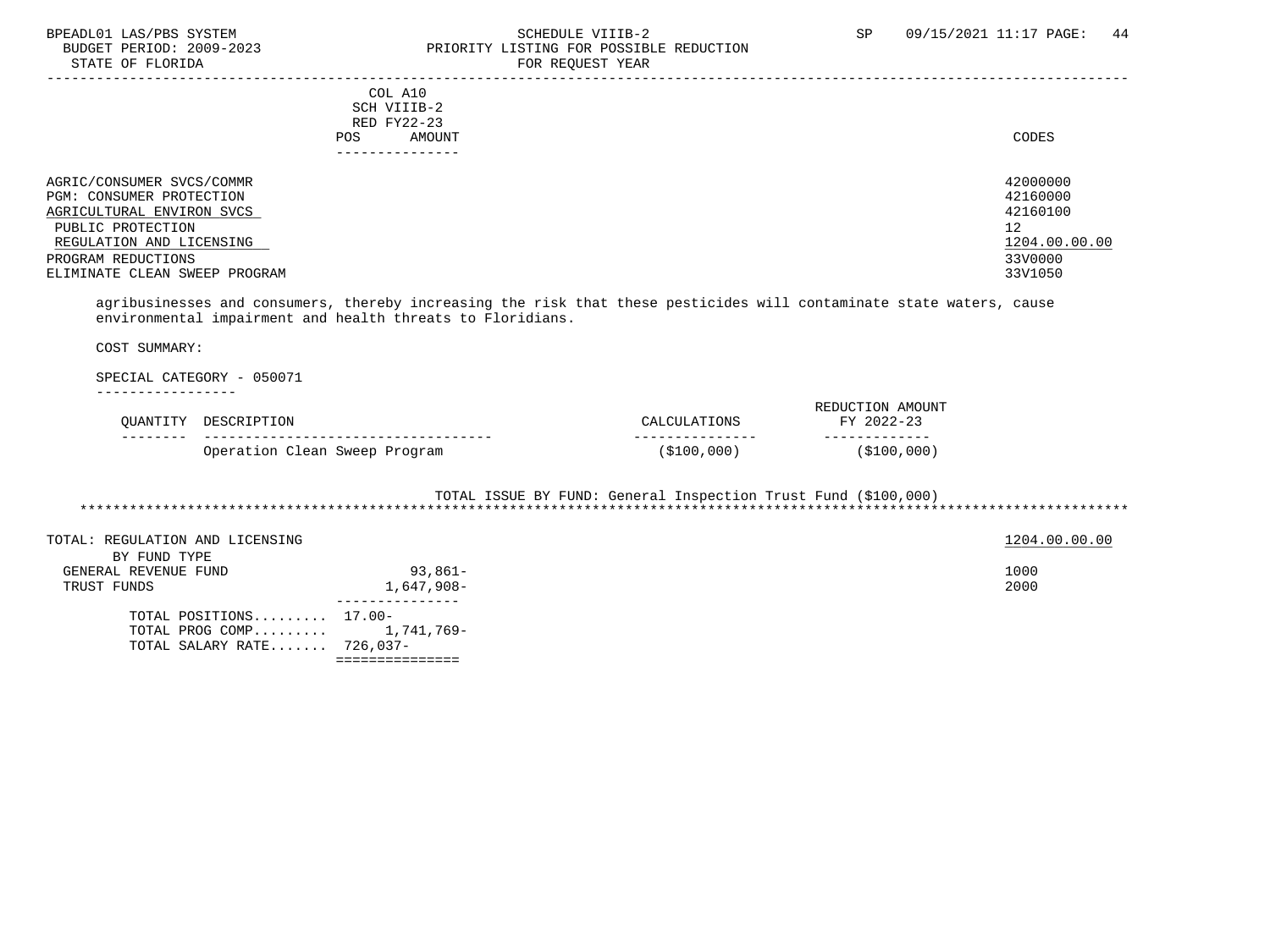#### BPEADL01 LAS/PBS SYSTEM STRING THE SCHEDULE VIIIB-2 SP 09/15/2021 11:17 PAGE: 45 BUDGET PERIOD: 2009-2023 PRIORITY LISTING FOR POSSIBLE REDUCTION FOR REQUEST YEAR

|                                                                                                                                                                                    |                                       | rok koğunur roman |                                                                    |
|------------------------------------------------------------------------------------------------------------------------------------------------------------------------------------|---------------------------------------|-------------------|--------------------------------------------------------------------|
|                                                                                                                                                                                    | COL A10<br>SCH VIIIB-2<br>RED FY22-23 |                   |                                                                    |
|                                                                                                                                                                                    | POS<br>AMOUNT<br>---------------      |                   | CODES                                                              |
| AGRIC/CONSUMER SVCS/COMMR<br>PGM: CONSUMER PROTECTION<br>CONSUMER PROTECTION<br>PUBLIC PROTECTION<br>REGULATION AND LICENSING<br>PROGRAM REDUCTIONS<br>REDUCE POSITIONS - CONSUMER |                                       |                   | 42000000<br>42160000<br>42160200<br>12<br>1204.00.00.00<br>33V0000 |
| <b>SERVICES</b><br>SALARY RATE                                                                                                                                                     |                                       |                   | 33V0650<br>000000                                                  |
| SALARY RATE 960,489-                                                                                                                                                               | ===============                       |                   |                                                                    |
| SALARIES AND BENEFITS                                                                                                                                                              | $29.00 -$                             |                   | 010000                                                             |
| GENERAL INSPECTION TF                                                                                                                                                              | -STATE 1,589,533-<br>===============  |                   | 2321 1                                                             |
| OTHER PERSONAL SERVICES                                                                                                                                                            |                                       |                   | 030000                                                             |
| GENERAL INSPECTION TF                                                                                                                                                              | $-STATE$ 42,953-<br>===============   |                   | 2321 1                                                             |
| <b>EXPENSES</b>                                                                                                                                                                    |                                       |                   | 040000                                                             |
| GENERAL INSPECTION TF                                                                                                                                                              | -STATE 375,105-<br>===============    |                   | 2321 1                                                             |
| SPECIAL CATEGORIES<br>CONTRACTED SERVICES                                                                                                                                          |                                       |                   | 100000<br>100777                                                   |
| GENERAL INSPECTION TF                                                                                                                                                              | $-STATE$ 78,494-<br>===============   |                   | 2321 1                                                             |
| TR/DMS/HR SVCS/STW CONTRCT                                                                                                                                                         |                                       |                   | 107040                                                             |
| GENERAL INSPECTION TF<br>$-STATE$                                                                                                                                                  | $8,847-$                              |                   | 2321 1                                                             |
| TOTAL: REDUCE POSITIONS - CONSUMER<br>SERVICES                                                                                                                                     | ===============                       |                   | 33V0650                                                            |
| TOTAL POSITIONS 29.00-<br>TOTAL SALARY RATE 960,489-                                                                                                                               |                                       |                   |                                                                    |
|                                                                                                                                                                                    | ===============                       |                   |                                                                    |

 AGENCY ISSUE NARRATIVE: SCH VIIIB-2 NARR 22-23 NARRATIVE: IT COMPONENT? NO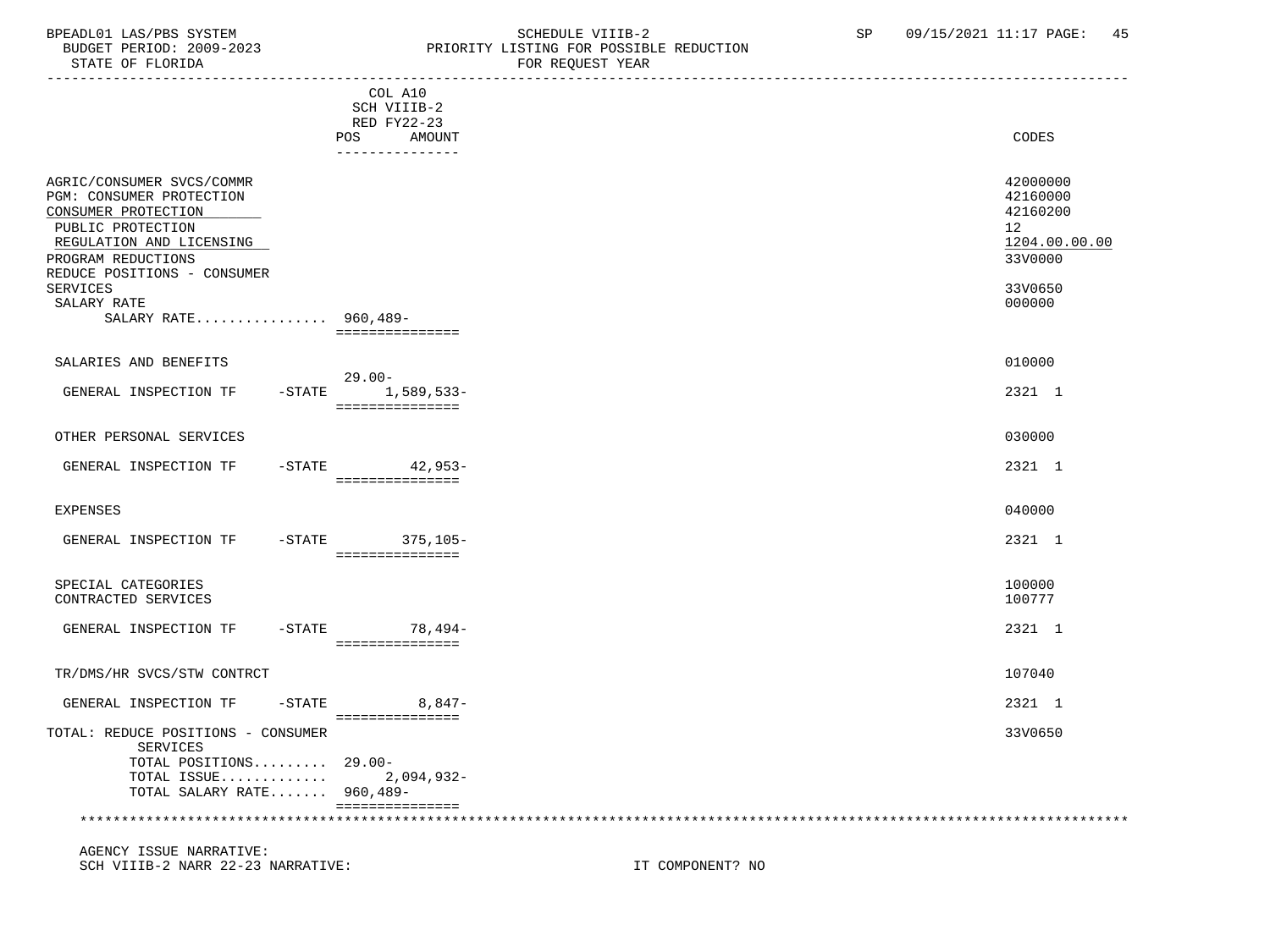#### BPEADL01 LAS/PBS SYSTEM SALL SALL SOMEDULE VIIIB-2 SP 09/15/2021 11:17 PAGE: 46 BUDGET PERIOD: 2009-2023 PRIORITY LISTING FOR POSSIBLE REDUCTION STATE OF FLORIDA FOR REQUEST YEAR FOR REQUEST THAT THE STATE OF STATE OF STATE OF STATE OF STATE OF STATE OF STATE OF STATE OF STATE OF STATE OF STATE OF STATE OF STATE OF STATE OF STATE OF STATE OF STATE OF STATE OF STATE

 ----------------------------------------------------------------------------------------------------------------------------------- COL A10 SCH VIIIB-2 RED FY22-23 POS AMOUNT NOTES AND AND A RESERVE AND A RESERVE AND LODGED AND LODGED AND LODGED AND LODGED AND LODGED AND LODGED AT A LODGED AND LODGED AT A LODGED AND LODGED AT A LODGED AND LODGED AT A LODGED AND LODGED AT A LODGED AND --------------- AGRIC/CONSUMER SVCS/COMMR<br>PGM: CONSUMER PROTECTION 42160000 PGM: CONSUMER PROTECTION 42160000<br>CONSUMER PROTECTION 42160200  $\sqrt{2}$   $\sqrt{42160200}$   $\sqrt{42160200}$   $\sqrt{42160200}$   $\sqrt{42160200}$   $\sqrt{42160200}$   $\sqrt{42160200}$   $\sqrt{42160200}$   $\sqrt{42160200}$   $\sqrt{42160200}$   $\sqrt{42160200}$   $\sqrt{42160200}$   $\sqrt{42160200}$   $\sqrt{42160200}$   $\sqrt{42160200}$   $\sqrt$ PUBLIC PROTECTION 12<br>REGULATION AND LICENSING NEWSLAUDS AND REGULATION AND LICENSING 1204.00.00.00 REGULATION AND LICENSING  $\frac{1204.00}{3300000}$ PROGRAM REDUCTIONS REDUCE POSITIONS - CONSUMER SERVICES 33V0650

#### REDUCTION PRIORITY ISSUE #31

#### DESCRIPTION OF ISSUE:

 Reduce the General Inspection Trust Fund by \$2,094,932, eliminating twenty-nine (29) full time employees (FTE's) to meet the 10% reduction goal. Category reductions: Salary and Benefits 1,589,533; Other Personal Services (OPS) \$42,953; Expense \$375,105, and Special Category \$87,341.

#### ISSUE SUMMARY:

 The reduction of twenty-nine (29) FTE's would be a significant impact to the Division of Consumer Services. The bureau of Fair Rides would reduce their staff by three(3) FTE's; Standards would decrease their staff by a total of eleven(11) FTE's; the bureau of Compliance would reduce their staff by five(5) FTE's; the Directors Office would reduce their staff by two (2). Mediation and Enforcement would decrease their staff by five(5) FTE's; and Communication and Outreach would reduce their staff by three(3)FTE's.

#### ADVERSE IMPACT IF NOT FUNDED:

 Fair Rides- The reduction of the Bureau of Fair Rides staff would result in the layoff of one (1) Administrative Assistant II and two (2) inspection specialists (recently added by the legislature in 2019). This reduction will prevent the bureau from performing 800-1,000 amusement ride inspections. The affected rides will not be permitted to operate causing economic loss to the operator and an annual loss of approximately \$350,000 in permitting fees paid to the department. Furthermore, elimination of the 2 inspection specialist positions will increase current travel costs by approximately \$25,000 and overtime by \$20,000.

 Standards- The reduction in the Bureau of Standards inspection staff would result in the layoff of a total of seven (7) inspectors, one (1) Environmental Manager, two (2) Chemist I, and one (1) Lab Tech IV. Many of the reductions in this bureau will be achieved through the closure of the Tampa Petroleum Laboratory. Fuel quality analysis sample targets would be reduced from 65,000 analyses to 45,000 analyses per year. Sample processing time would increase from 24-48 hours to approximately 72 hours. The remaining laboratory will need to reduce the menu and number of specialty tests to accommodate statewide testing of basic fuel parameters. Based on annual discoveries of substandard fuel, the bureau estimates that approximately 200,000 gallons of substandard fuel will go undiscovered. The reductions in the field inspection program would decrease the number of petroleum devices inspected annually for operability and credit card skimmers by 6,500, increase the inspection interval from 20 months to 36 months, and increase the response time for consumer complaint investigations from 1-2 days to 4-5 days. Skimmer seizures are predicted to be reduced by approximately 200, based on current seizures, each with a potential economic impact to consumers of \$1 million. The reduced number of inspectors would also decrease the number of weighing and measuring devices inspected annually by 7,500 and increase the inspection interval from 15 months to 28 months. Additionally, these reductions would decrease the number of LP gas safety inspections annually by 1,000 and increase the inspection interval from 12 months to 18 months.

 Compliance- The reduction in Bureau of Compliance staff would result in the layoff of (3) Regulatory Consultants, one (1) Senior Clerks and one (1) Administrative Assistant. The bureau currently processes approximately 95,000 applications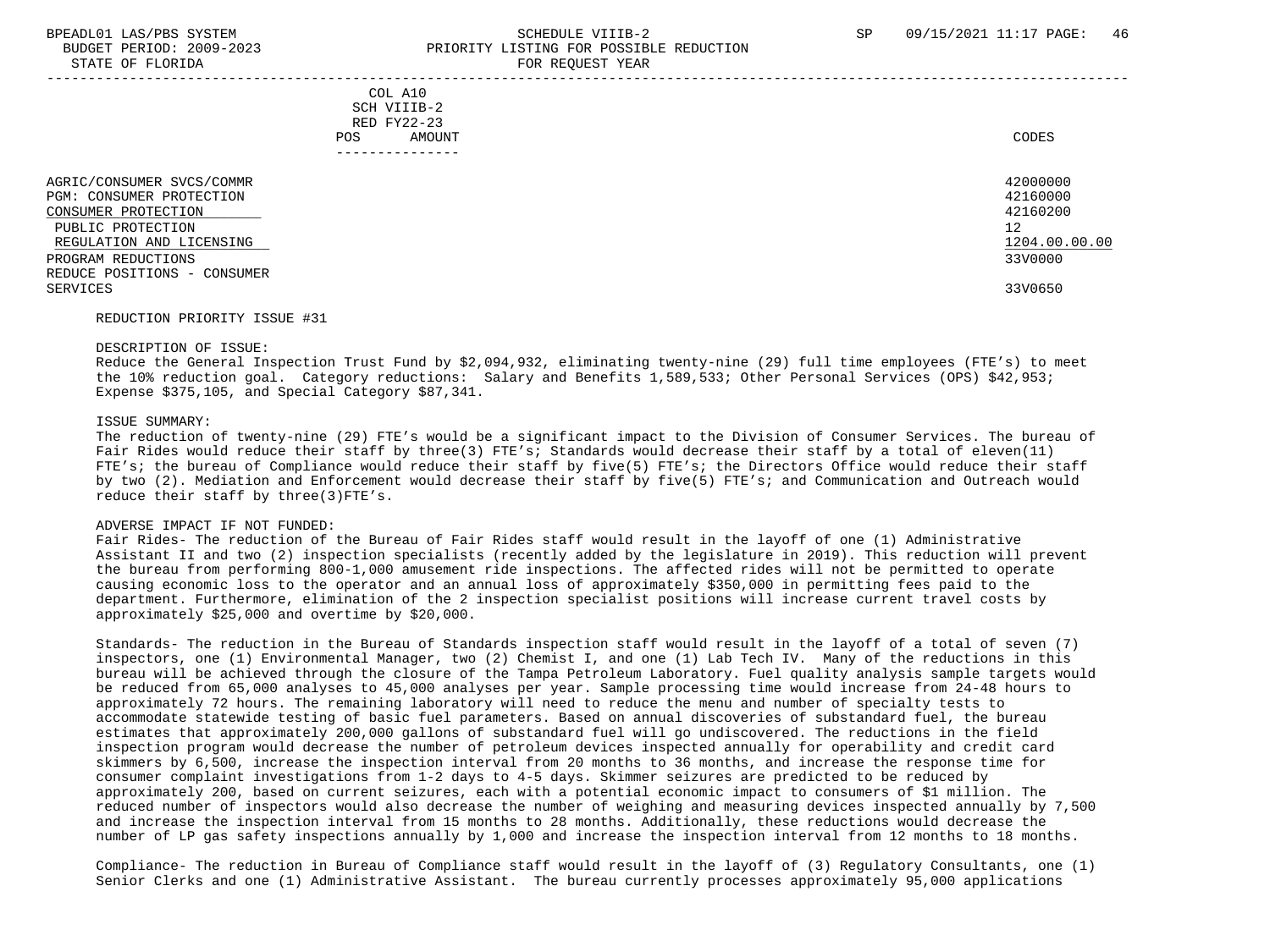#### BPEADL01 LAS/PBS SYSTEM SALL SALL SOMEDULE VIIIB-2 SP 09/15/2021 11:17 PAGE: 47 BUDGET PERIOD: 2009-2023 PRIORITY LISTING FOR POSSIBLE REDUCTION STATE OF FLORIDA FOR REQUEST YEAR FOR REQUEST YEAR

|                                                                                                                                                                                                | - --- --- <u>-</u> ---- -----                                          |                                                                               |
|------------------------------------------------------------------------------------------------------------------------------------------------------------------------------------------------|------------------------------------------------------------------------|-------------------------------------------------------------------------------|
|                                                                                                                                                                                                | COL A10<br>SCH VIIIB-2<br>RED FY22-23<br>AMOUNT<br>POS<br>------------ | CODES                                                                         |
| AGRIC/CONSUMER SVCS/COMMR<br>PGM: CONSUMER PROTECTION<br>CONSUMER PROTECTION<br>PUBLIC PROTECTION<br>REGULATION AND LICENSING<br>PROGRAM REDUCTIONS<br>REDUCE POSITIONS - CONSUMER<br>SERVICES |                                                                        | 42000000<br>42160000<br>42160200<br>12<br>1204.00.00.00<br>33V0000<br>33V0650 |

 annually. The reduction would increase our processing times for charity applications from 12 days to 15 days and all other programs from 20 days to 30 days, which are the respective time limits for identifying errors and omissions in applications pursuant to Chapters 496 and 120, F.S. While the bureau would attempt to conduct an initial review of each application within the appropriate timeframe, it would be exceedingly difficult to do so without sufficient staff. Final processing of each application and permit issuance will be delayed by an additional 30 days. This will result in businesses waiting from 60 to 90 days to receive permits allowing them to operate. In addition, the bureau will have to eliminate our inquiry team that locates, contacts and permits approximately 250 unregistered businesses annually to protect consumers.

 Director's Office- The reduction in the director's office would result in the layoff of one (1) Government Analyst II and one (1) Administrative Assistant III. The reduction would increase the time it takes division staff to process financial transactions and personnel actions. The loss of an outreach position would reduce the number of consumer protection outreach events by approximately 450 per year.

 Mediation and Enforcement- The reductions in the Bureau of Mediation and Enforcement would result in the layoff of a total of three (3) Regulatory Specialist III, one (1) Senior Consumer Service Analyst and one (1) Regulatory Consultant. The bureau receives on average 39,000 consumer complaints and secures nearly \$2.7 million annually in restitution for consumers. These reductions will increase the caseload of our complaint analysts by 30% which will increase the overall processing times for complaint cases from 40 days to approximately 70 days. This increased processing time will affect the bureau's ability to rapidly address issues and will reduce its ability to recover documentation needed to resolve complaints. These changes will inevitably lead to a reduction in the cases we resolve in favor of the complainant and longer wait times for consumers.

 Communication and Outreach- The reduction in the Consumer Assistance Center (CAC) staff would result in the layoff of two (2) Regulatory Specialists and one (1) Consumer Service Analyst. The reductions would necessitate that the bureau no longer accept the nearly 22,000 online chat sessions initiated annually because they require additional time to process. Consumer wait times would increase from approximately four minutes to six minutes, and the call abandon rate would increase from 10% to 15%. Based on current call volume, the abandon rate would equate to approximately 30,000 consumers that would not receive services each year.

COST SUMMARY:

 OTHER PERSONAL SERVICES: ------------------------

 -------- ---------------------------------- --------------- ------------- 1 Two-year average OPS for the Tampa 2 yr. avg LAB (27,946) Tampa Laboratory and additional

 --------------- AMOUNT QUANTITY DESCRIPTION CALCULATIONS FY 2022-23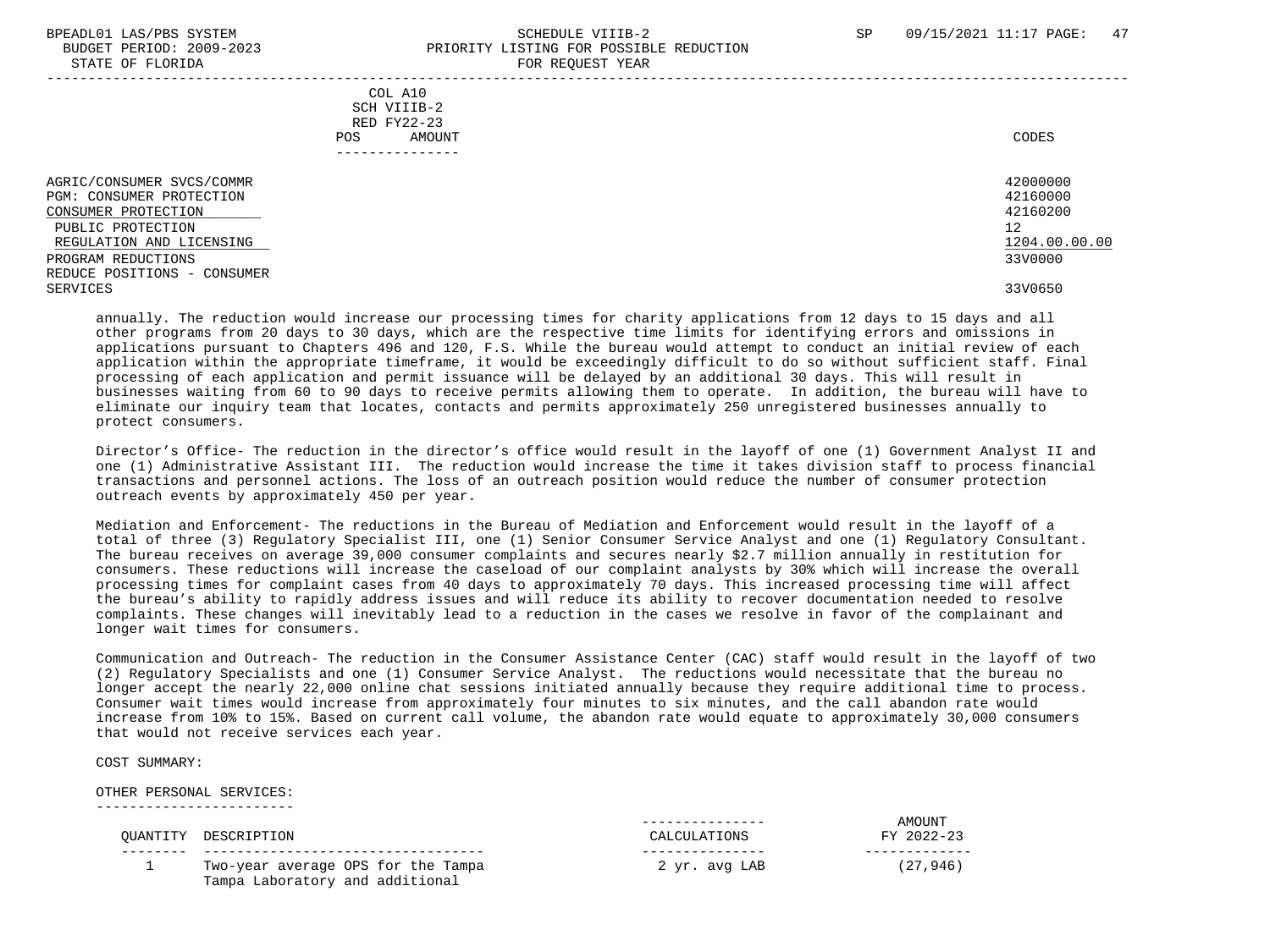### BPEADL01 LAS/PBS SYSTEM STRING THE SCHEDULE VIIIB-2 SP 09/15/2021 11:17 PAGE: 48 BUDGET PERIOD: 2009-2023 PRIORITY LISTING FOR POSSIBLE REDUCTION<br>STATE OF FLORIDA POR REQUEST YEAR FOR REQUEST YEAR

|                                                                                                                                                                                                       | COL A10<br>SCH VIIIB-2<br>RED FY22-23                                                           |                                                     |                                       |                                                                                            |
|-------------------------------------------------------------------------------------------------------------------------------------------------------------------------------------------------------|-------------------------------------------------------------------------------------------------|-----------------------------------------------------|---------------------------------------|--------------------------------------------------------------------------------------------|
|                                                                                                                                                                                                       | AMOUNT<br>POS<br>----------------                                                               |                                                     |                                       | CODES                                                                                      |
| AGRIC/CONSUMER SVCS/COMMR<br>PGM: CONSUMER PROTECTION<br>CONSUMER PROTECTION<br>PUBLIC PROTECTION<br>REGULATION AND LICENSING<br>PROGRAM REDUCTIONS<br>REDUCE POSITIONS - CONSUMER<br><b>SERVICES</b> |                                                                                                 |                                                     |                                       | 42000000<br>42160000<br>42160200<br>12 <sup>°</sup><br>1204.00.00.00<br>33V0000<br>33V0650 |
|                                                                                                                                                                                                       | reduction to meet 10% goal.<br>10% Division of Consumer Services<br>Actual Expenditures FY20/21 | 10% of 134,250                                      | (15,007)                              |                                                                                            |
|                                                                                                                                                                                                       |                                                                                                 | TOTAL BY FUND: GITF                                 | (42, 953)                             |                                                                                            |
| EXPENSES:                                                                                                                                                                                             |                                                                                                 |                                                     |                                       |                                                                                            |
|                                                                                                                                                                                                       | OUANTITY DESCRIPTION                                                                            | ----------------<br>CALCULATIONS<br>_______________ | AMOUNT<br>FY 2022-23<br>------------- |                                                                                            |
| $\mathbf{1}$                                                                                                                                                                                          | 1 Two-year average expenses for the<br>Tampa Laboratory<br>10% Division of Consumer Services    | 2 yr. avg                                           | (156, 278)                            |                                                                                            |
|                                                                                                                                                                                                       | Actual Expenditures FY20/21                                                                     | 10% of \$2,050,150                                  | (218, 827)                            |                                                                                            |
| CONTRACTED SERVICES:<br>-------------------                                                                                                                                                           |                                                                                                 | TOTAL BY FUND: GITF                                 | (375, 105)                            |                                                                                            |
|                                                                                                                                                                                                       | OUANTITY DESCRIPTION                                                                            | CALCULATIONS<br>----------------                    | AMOUNT<br>FY 2022-23<br>------------- |                                                                                            |
| $\mathbf{1}$                                                                                                                                                                                          | 100777 Two-year average expenses for the<br>Tampa Laboratory                                    | 2 yr. avg                                           | (32, 122)                             |                                                                                            |
| $\mathbf{1}$                                                                                                                                                                                          | 100777 10% Division of Consumer Services<br>Actual Expenditures FY20/21                         | 10% OF \$431,480                                    | (46, 372)                             |                                                                                            |
|                                                                                                                                                                                                       |                                                                                                 | TOTAL BY FUND: GITF                                 | (78, 494)                             |                                                                                            |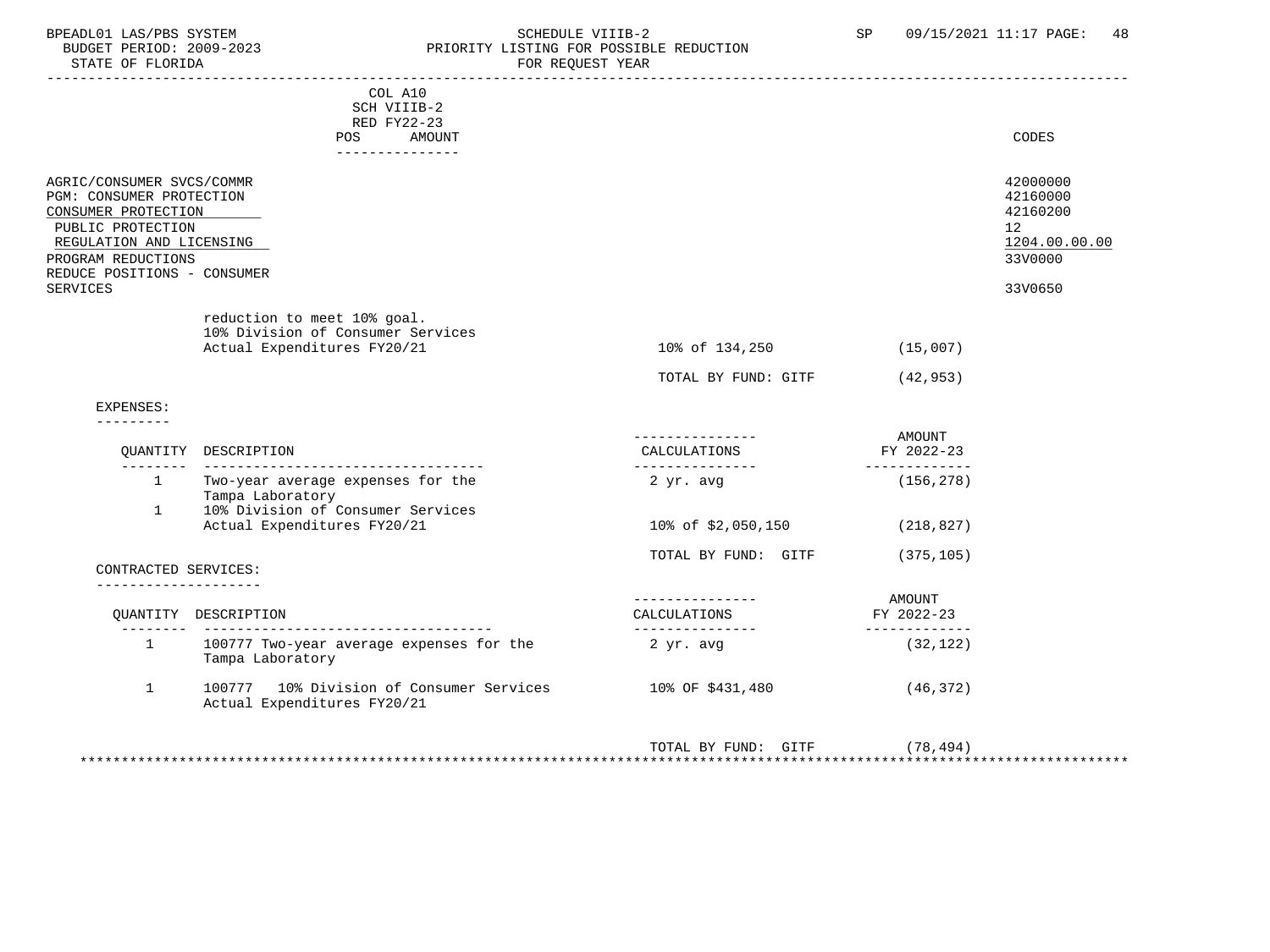STATE OF FLORIDA

## BPEADL01 LAS/PBS SYSTEM SALLE STREDULE VIIIB-2 SCHEDULE VIIIB-2 SP 09/15/2021 11:17 PAGE: 49 PRIORITY LISTING FOR POSSIBLE REDUCTION<br>FOR REQUEST YEAR

|                                                       | COL A10     |                                        |           |                 |                            |               |                          |
|-------------------------------------------------------|-------------|----------------------------------------|-----------|-----------------|----------------------------|---------------|--------------------------|
|                                                       | SCH VIIIB-2 |                                        |           |                 |                            |               |                          |
|                                                       | RED FY22-23 |                                        |           |                 |                            |               |                          |
| POS                                                   | AMOUNT      |                                        |           |                 |                            |               | CODES                    |
|                                                       |             |                                        |           |                 |                            |               |                          |
| AGRIC/CONSUMER SVCS/COMMR<br>PGM: CONSUMER PROTECTION |             |                                        |           |                 |                            |               | 42000000<br>42160000     |
| CONSUMER PROTECTION                                   |             |                                        |           |                 |                            |               | 42160200                 |
| PUBLIC PROTECTION                                     |             |                                        |           |                 |                            |               | 12 <sup>°</sup>          |
| REGULATION AND LICENSING                              |             |                                        |           |                 |                            |               | 1204.00.00.00            |
| PROGRAM REDUCTIONS                                    |             |                                        |           |                 |                            |               | 33V0000                  |
| REDUCE POSITIONS - CONSUMER                           |             |                                        |           |                 |                            |               |                          |
| SERVICES                                              |             |                                        |           |                 |                            |               | 33V0650                  |
| POSITION DETAIL OF SALARIES AND BENEFITS:             |             |                                        |           |                 |                            |               |                          |
|                                                       |             |                                        |           |                 |                            |               | LAPSE LAPSED SALARIES    |
|                                                       | FTE         | BASE RATE                              | ADDITIVES | <b>BENEFITS</b> | SUBTOTAL                   | $\sim$ $\sim$ | AND BENEFITS             |
|                                                       |             |                                        |           |                 |                            |               |                          |
| A10 - SCH VIIIB-2 RED FY22-23                         |             |                                        |           |                 |                            |               |                          |
| CHANGES TO CURRENTLY AUTHORIZED POSITIONS             |             |                                        |           |                 |                            |               |                          |
| 0004 SENIOR CLERK                                     |             |                                        |           |                 |                            |               |                          |
| C0501 001                                             |             | $1.00 - 27,144 -$                      |           | 24,870-         |                            |               | 52,014-0.00<br>$52,014-$ |
| 0440 REGULATORY SPECIALIST I                          |             |                                        |           |                 |                            |               |                          |
| C0518 001                                             |             | $1.00 - 31.113 -$                      |           | $25,602-$       | 56,715- 0.00               |               | 56,715-                  |
| C0522 001                                             | $1.00-$     | $25,577-$                              |           | $19, 254 -$     | $44,831 - 0.00$            |               | 44,831-                  |
| 0442 REGULATORY CONSULTANT                            |             |                                        |           |                 |                            |               |                          |
| C0515 001                                             |             | $1.00 - 36,816 -$                      |           | $26,655-$       | 63,471- 0.00               |               | $63,471-$                |
| C0516 001                                             | $1.00-$     | $37,121-$                              |           | 16,061–         | 53,182- 0.00               |               | 53,182-                  |
| C0517 001                                             | $1.00-$     | 36,869-                                |           | 26,665-         | $63,534 - 0.00$            |               | 63,534-                  |
| C0524 001                                             | $1.00-$     | 48,597-                                |           | 28,832-         | 77,429-0.00                |               | 77,429-                  |
| 0444 REGULATORY SPECIALIST III                        |             |                                        |           |                 |                            |               |                          |
| C0519 001                                             |             | $2.00 - 62,216 -$<br>$1.00 - 31,941 -$ |           | $40,552-$       | 102,768- 0.00              |               | $102,768-$               |
| C0520 001                                             |             |                                        |           |                 | $15, 104 - 47, 045 - 0.00$ |               | 47,045-                  |
| 0709 ADMINISTRATIVE ASSISTANT I<br>C0502 001          |             | $1.00 -$<br>$27,987-$                  |           | 14,374-         | $42,361 - 0.00$            |               | $42,361-$                |
| 0712 ADMINISTRATIVE ASSISTANT II                      |             |                                        |           |                 |                            |               |                          |
| C0503 001                                             | $1.00 -$    | 29,457-                                |           | 19,970-         | $49,427 - 0.00$            |               | 49,427-                  |
| 2225 GOVERNMENT ANALYST II                            |             |                                        |           |                 |                            |               |                          |
| C0523 001                                             | $1.00-$     | 48,990-                                |           | 28,905-         | 77,895- 0.00               |               | $77,895-$                |
| 4005 CONSUMER SERVICE ANALYST                         |             |                                        |           |                 |                            |               |                          |
| C0526 001                                             | $1.00 -$    | $23,573-$                              |           | 18,884-         | $42,457 - 0.00$            |               | 42,457-                  |
| 4009 SENIOR CONSUMER SERVICE ANALYST                  |             |                                        |           |                 |                            |               |                          |
| C0525 001                                             | $1.00-$     | $28,033-$                              |           | $19,708-$       | $47,741 - 0.00$            |               | $47,741-$                |
| 5027 LABORATORY TECHNICIAN IV                         |             |                                        |           |                 |                            |               |                          |
| C0512 001                                             | $1.00 -$    | $26,642-$                              |           | $19,451-$       | $46,093 - 0.00$            |               | $46,093-$                |
| 5043 CHEMIST I                                        |             |                                        |           |                 |                            |               |                          |
| C0508 001                                             | $1.00 -$    | $29,457-$                              |           | $19,970-$       | $49,427 - 0.00$            |               | $49,427-$                |
| C0509 001                                             | $1.00-$     | $29,457-$                              |           | $14,645-$       | $44,102 - 0.00$            |               | 44,102-                  |
| 7533 AGRICULTURE AND CONSUMER PROTECT SPEC            |             |                                        |           |                 |                            |               |                          |
| C0505 001                                             | $1.00 -$    | $28,034-$                              |           | $14,383-$       | $42,417 - 0.00$            |               | $42, 417-$               |

C0507 001 3.00- 84,102- 59,124- 143,226- 0.00 143,226-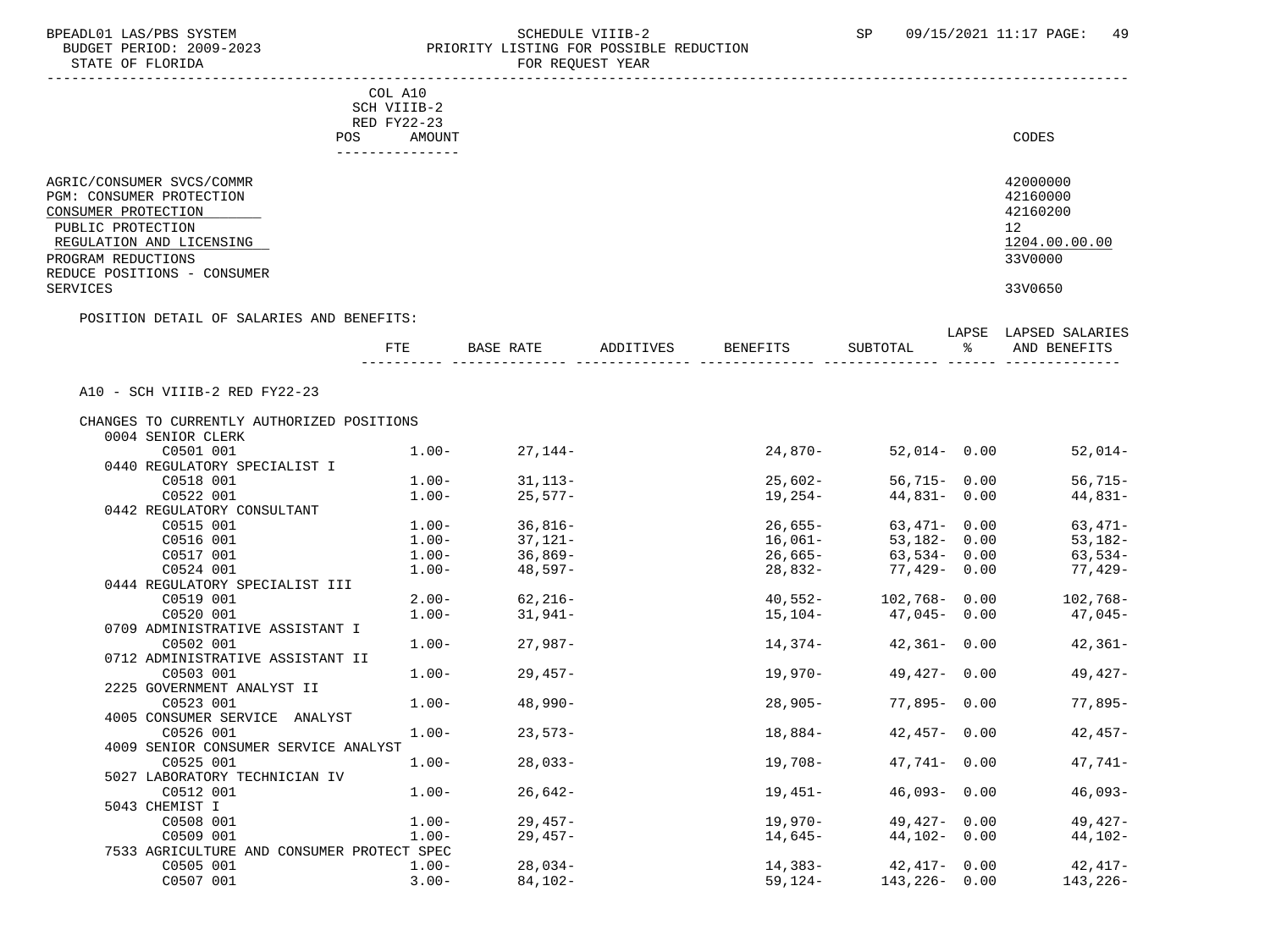### BPEADL01 LAS/PBS SYSTEM SOHEDULE VIIIB-2 SCHEDULE VIIIB-2 SP 09/15/2021 11:17 PAGE: 50<br>BUDGET PERIOD: 2009-2023 PRIORITY LISTING FOR POSSIBLE REDUCTION BUDGET PERIOD: 2009-2023 PRIORITY LISTING FOR POSSIBLE REDUCTION FOR REQUEST YEAR

|                                                                                                                                                                                    | COL A10<br>SCH VIIIB-2                                 |                     |           |           |                           |                                                                    |
|------------------------------------------------------------------------------------------------------------------------------------------------------------------------------------|--------------------------------------------------------|---------------------|-----------|-----------|---------------------------|--------------------------------------------------------------------|
|                                                                                                                                                                                    | RED FY22-23<br><b>POS</b><br>AMOUNT<br>--------------- |                     |           |           |                           | CODES                                                              |
| AGRIC/CONSUMER SVCS/COMMR<br>PGM: CONSUMER PROTECTION<br>CONSUMER PROTECTION<br>PUBLIC PROTECTION<br>REGULATION AND LICENSING<br>PROGRAM REDUCTIONS<br>REDUCE POSITIONS - CONSUMER |                                                        |                     |           |           |                           | 42000000<br>42160000<br>42160200<br>12<br>1204.00.00.00<br>33V0000 |
| <b>SERVICES</b>                                                                                                                                                                    |                                                        |                     |           |           |                           | 33V0650                                                            |
| POSITION DETAIL OF SALARIES AND BENEFITS:                                                                                                                                          | <b>FTE</b>                                             | BASE RATE           | ADDITIVES | BENEFITS  | SUBTOTAL                  | LAPSE LAPSED SALARIES<br>% AND BENEFITS                            |
| A10 - SCH VIIIB-2 RED FY22-23<br>CHANGES TO CURRENTLY AUTHORIZED POSITIONS                                                                                                         |                                                        |                     |           |           |                           |                                                                    |
| 8830 LIQUEFIED PETROLEUM GAS INSPECTOR<br>C0513 001                                                                                                                                | $1.00-$                                                |                     |           |           | $20,927 - 55,561 - 0.00$  | $55,561-$                                                          |
| C0514 001                                                                                                                                                                          | $1.00 -$                                               | 34,634–<br>35,673–  |           | $26,445-$ | $62,118 - 0.00$           | 62,118-                                                            |
| C0521 001<br>8833 INSPECTION SPECIALIST                                                                                                                                            |                                                        | $1.00 - 38.918 -$   |           | $16,393-$ | 55,311- 0.00              | $55,311-$                                                          |
| C0511 001                                                                                                                                                                          | $2.00 -$                                               | 67,036-             |           |           | $52,093 - 119,129 - 0.00$ | 119,129-                                                           |
| 0714 ADMINISTRATIVE ASSISTANT III - SES                                                                                                                                            |                                                        |                     |           |           |                           |                                                                    |
| C0504 001                                                                                                                                                                          | $1.00 -$                                               | 42,112-             |           | 29,452-   | 71,564- 0.00              | 71,564–                                                            |
| 4823 ENVIRONMENTAL MANAGER - SES<br>C0510 001                                                                                                                                      | $1.00-$                                                | $48,990-$           |           | 30,725-   | 79,715- 0.00              | 79,715-                                                            |
| TOTALS FOR ISSUE BY FUND<br>2321 GENERAL INSPECTION TF                                                                                                                             |                                                        |                     |           |           |                           | 1,589,533-                                                         |
|                                                                                                                                                                                    |                                                        |                     |           |           |                           | --------------                                                     |
|                                                                                                                                                                                    |                                                        | $29.00 - 960,489 -$ |           |           | $629,044 - 1,589,533 -$   | 1,589,533-<br>===============                                      |
| TOTAL: REGULATION AND LICENSING<br>BY FUND TYPE<br>SALARY RATE 960,489-                                                                                                            | $29.00 -$                                              |                     |           |           |                           | 1204.00.00.00<br>2000                                              |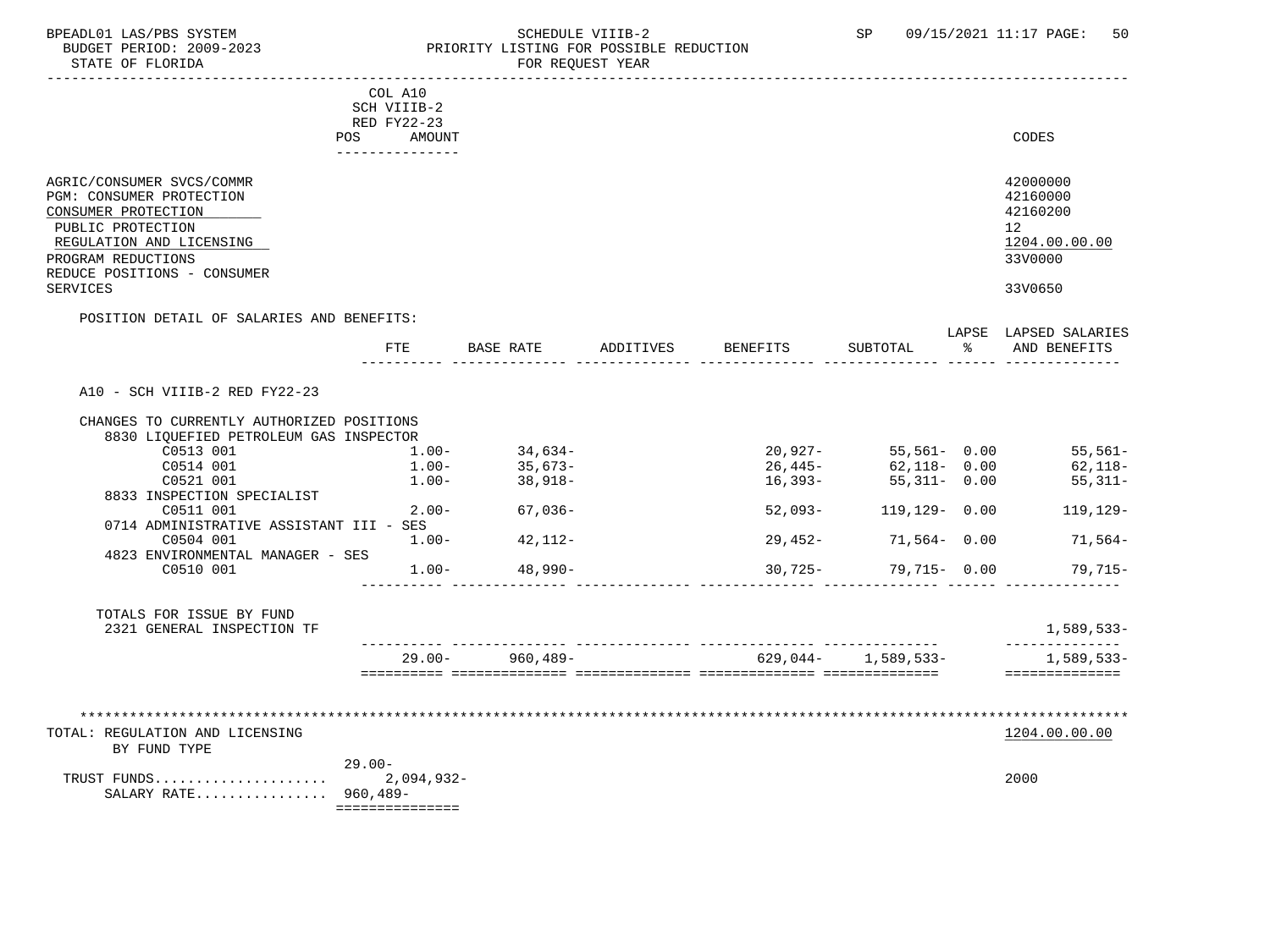### BPEADL01 LAS/PBS SYSTEM SALL SOME SCHEDULE VIIIB-2 SCHEDULE SP 09/15/2021 11:17 PAGE: 51 BUDGET PERIOD: 2009-2023 PRIORITY LISTING FOR POSSIBLE REDUCTION

| STATE OF FLORIDA                                                                                                                                                                                                                                                                                                        |                                                                        | FOR REQUEST YEAR |                                                                                         |
|-------------------------------------------------------------------------------------------------------------------------------------------------------------------------------------------------------------------------------------------------------------------------------------------------------------------------|------------------------------------------------------------------------|------------------|-----------------------------------------------------------------------------------------|
|                                                                                                                                                                                                                                                                                                                         | COL A10<br>SCH VIIIB-2<br>RED FY22-23<br>POS AMOUNT<br>_______________ |                  | CODES                                                                                   |
| AGRIC/CONSUMER SVCS/COMMR<br>PGM: AGRICULTURAL ECON DEV<br>FRUIT/VEG INSPECT & ENFORC<br>ECONOMIC OPPORTUNITIES<br>BUSINESS DEVELOPMENT<br>PROGRAM REDUCTIONS<br>FLORIDA AGRICULTURAL STATISTICS<br>SERVICE PROGRAM ELIMINATION<br>SALARY RATE<br>SALARY RATE 628,857-                                                  | ===============                                                        |                  | 42000000<br>42170000<br>42170100<br>11<br>1101.00.00.00<br>33V0000<br>33V1900<br>000000 |
| SALARIES AND BENEFITS                                                                                                                                                                                                                                                                                                   |                                                                        |                  | 010000                                                                                  |
| $\begin{tabular}{llllll} \multicolumn{2}{l}{{\small \texttt{CITRUS}}}\quad}{\small \texttt{INSPECTION TF}} & & \multicolumn{2}{l}{-STATE}& & 1,007,765-\\ \multicolumn{2}{l}{\small \texttt{GENERAL}} & & \multicolumn{2}{l}{\small \texttt{INSPECTION TF}} & & \multicolumn{2}{l}{-STATE} & & 40,139-\\ \end{tabular}$ |                                                                        |                  | 2093 1<br>2321 1                                                                        |
| TOTAL POSITIONS 18.00-<br>TOTAL APPRO 1,047,904-                                                                                                                                                                                                                                                                        | _________________                                                      |                  |                                                                                         |
| EXPENSES                                                                                                                                                                                                                                                                                                                |                                                                        |                  | 040000                                                                                  |
| CITRUS INSPECTION TF -STATE 80,264-                                                                                                                                                                                                                                                                                     | - ================                                                     |                  | 2093 1                                                                                  |
| SPECIAL CATEGORIES<br>CONTRACTED SERVICES                                                                                                                                                                                                                                                                               |                                                                        |                  | 100000<br>100777                                                                        |
| GENERAL INSPECTION TF                                                                                                                                                                                                                                                                                                   | -STATE 6,300-<br>================                                      |                  | 2321 1                                                                                  |
| TR/DMS/HR SVCS/STW CONTRCT                                                                                                                                                                                                                                                                                              |                                                                        |                  | 107040                                                                                  |
| CITRUS INSPECTION TF -STATE 5,186-<br>$-STATE$<br>GENERAL INSPECTION TF                                                                                                                                                                                                                                                 | $305 -$<br>________________                                            |                  | 2093 1<br>2321 1                                                                        |
| TOTAL APPRO                                                                                                                                                                                                                                                                                                             | $5,491-$<br>===============                                            |                  |                                                                                         |
| TOTAL: FLORIDA AGRICULTURAL STATISTICS<br>SERVICE PROGRAM ELIMINATION<br>TOTAL POSITIONS 18.00-<br>TOTAL ISSUE 1,139,959-<br>TOTAL SALARY RATE 628,857-                                                                                                                                                                 | ================                                                       |                  | 33V1900                                                                                 |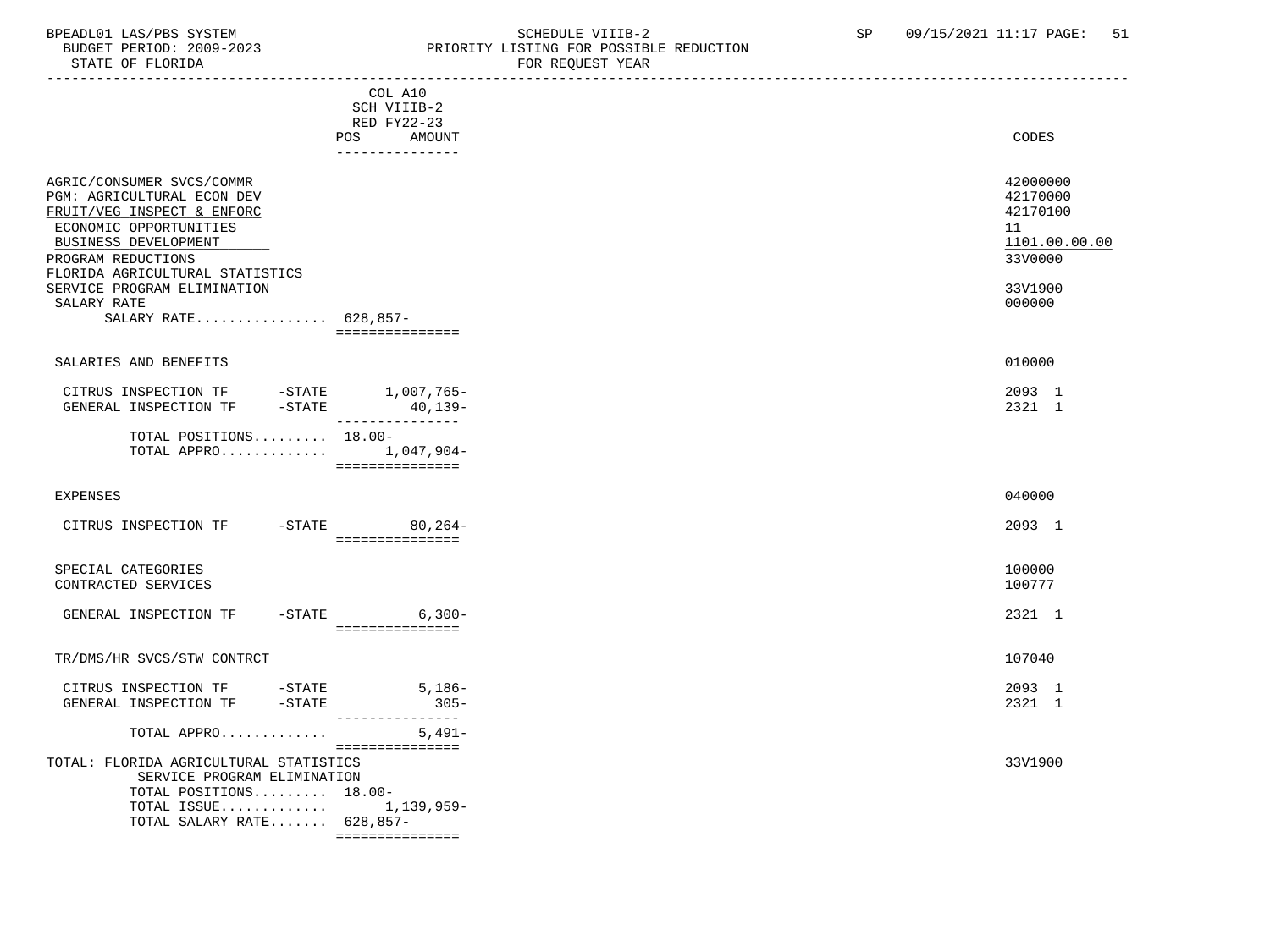#### BPEADL01 LAS/PBS SYSTEM SALL SOLUTION SCHEDULE VIIIB-2 SP 09/15/2021 11:17 PAGE: 52 BUDGET PERIOD: 2009-2023 PRIORITY LISTING FOR POSSIBLE REDUCTION STATE OF FLORIDA FOR REQUEST YEAR

 ----------------------------------------------------------------------------------------------------------------------------------- COL A10 SCH VIIIB-2 RED FY22-23 POS AMOUNT NOTES AND AND A RESERVE AND A RESERVE AND LODGED AND LODGED AND LODGED AND LODGED AND LODGED AND LODGED AT A LODGED AND LODGED AT A LODGED AND LODGED AT A LODGED AND LODGED AT A LODGED AND LODGED AT A LODGED AND --------------- AGRIC/CONSUMER SVCS/COMMR 42000000 PGM: AGRICULTURAL ECON DEV 42170000<br>PRUIT/VEG INSPECT & ENFORC FRUIT/VEG INSPECT & ENFORC ECONOMIC OPPORTUNITIES 11<br>BUSINESS DEVELOPMENT 1101.00.00.00 BUSINESS DEVELOPMENT PROGRAM REDUCTIONS 33V0000 FLORIDA AGRICULTURAL STATISTICS SERVICE PROGRAM ELIMINATION 33V1900 \*\*\*\*\*\*\*\*\*\*\*\*\*\*\*\*\*\*\*\*\*\*\*\*\*\*\*\*\*\*\*\*\*\*\*\*\*\*\*\*\*\*\*\*\*\*\*\*\*\*\*\*\*\*\*\*\*\*\*\*\*\*\*\*\*\*\*\*\*\*\*\*\*\*\*\*\*\*\*\*\*\*\*\*\*\*\*\*\*\*\*\*\*\*\*\*\*\*\*\*\*\*\*\*\*\*\*\*\*\*\*\*\*\*\*\*\*\*\*\*\*\*\*\*\*\*\*

 AGENCY ISSUE NARRATIVE: SCH VIIIB-2 NARR 22-23 NARRATIVE: IT COMPONENT? NO

REDUCTION PRIORITY ISSUE #23

DESCRIPTION OF ISSUE:

Elimination of the FASS Program services to meet mandatory 10% budget reduction.

#### ISSUE SUMMARY:

 In participation of the 10% budget reduction exercise, the division offers up for elimination the entire FASS service program. The Florida Agriculture Statistical Services (FASS) section is the main agricultural data gathering agency in Florida with the purpose of collecting, compiling, and providing current statistics. This service is provided in cooperation with the USDA's National Agricultural Statistics Service (NASS) and the University of Florida Institute of Food and Agricultural Sciences (UF/IFAS). The data collection is conducted by the FASS field staff, Fruit and Vegetables inspectors, and employees of the National Association of State Departments of Agriculture (NASDA). A primary goal of FASS is to provide farmers, ranchers, and other producers of agricultural commodities with unbiased and reliable information to assist them in making production and marketing decisions. Other important users of agricultural statistics are farm organizations, agribusiness and transportation firms, state and national policy makers, and foreign buyers of agricultural products. Farmers, ranchers, and agribusinesses provide the data which are collected through a broad program of sample surveys throughout the year

#### ADVERSE IMPACT IF NOT FUNDED:

 The impact of this issue very Significant. Not only will this have a significant impact on the division as this reduction will result in laying off eighteen full-time employees, this will have a significant impact to those in the Citrus Industry who rely on statistical information provided by FASS for business operations. The information provided by this section enables processors, packers, and growers the ability to develop a harvesting, processing, and sales plan to maximize efficiency. Additionally, other agribusinesses utilize this information to assist them in making production and marketing decisions.

#### COST SUMMARY:

 Present spending authority in the Citrus Inspection Trust Fund for Florida Agricultural Statistics Service is \$1,093,215 and General Inspection Trust Fund amount of \$46,744. \*\*\*\*\*\*\*\*\*\*\*\*\*\*\*\*\*\*\*\*\*\*\*\*\*\*\*\*\*\*\*\*\*\*\*\*\*\*\*\*\*\*\*\*\*\*\*\*\*\*\*\*\*\*\*\*\*\*\*\*\*\*\*\*\*\*\*\*\*\*\*\*\*\*\*\*\*\*\*\*\*\*\*\*\*\*\*\*\*\*\*\*\*\*\*\*\*\*\*\*\*\*\*\*\*\*\*\*\*\*\*\*\*\*\*\*\*\*\*\*\*\*\*\*\*\*\*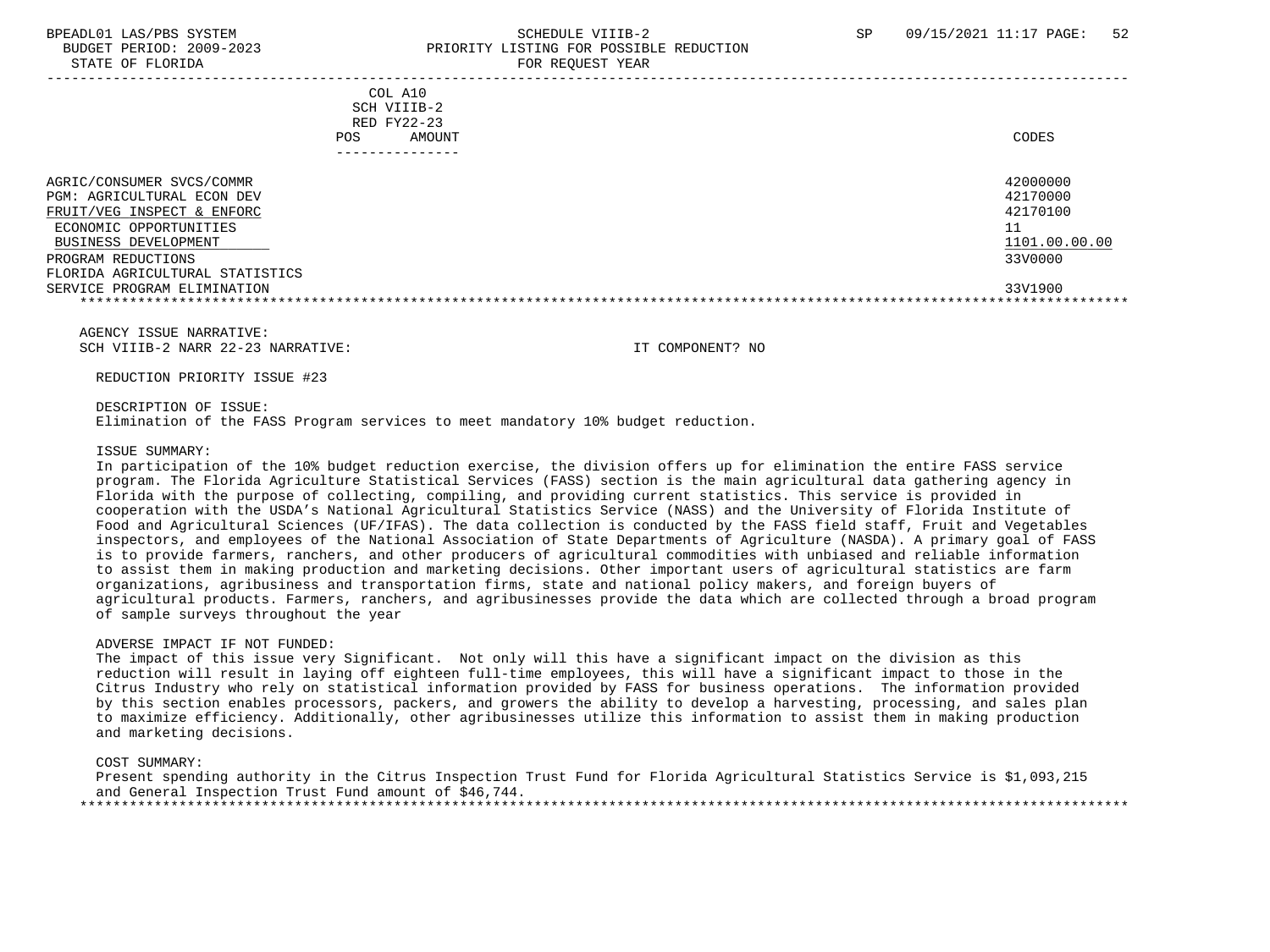#### BPEADL01 LAS/PBS SYSTEM SALLE SUBDOOT SOMEDULE VIIIB-2 SP 09/15/2021 11:17 PAGE: 53<br>BUDGET PERIOD: 2009-2023 PRIORITY LISTING FOR POSSIBLE REDUCTION BUDGET PERIOD: 2009-2023 PRIORITY LISTING FOR POSSIBLE REDUCTION<br>FOR REQUEST YEAR FOR REQUEST YEAR

|                                                                                                                                         | COL A10       |                                                                                                                                                                                                                                                            |           |                 |                                                                        |               |                                                                |
|-----------------------------------------------------------------------------------------------------------------------------------------|---------------|------------------------------------------------------------------------------------------------------------------------------------------------------------------------------------------------------------------------------------------------------------|-----------|-----------------|------------------------------------------------------------------------|---------------|----------------------------------------------------------------|
|                                                                                                                                         | SCH VIIIB-2   |                                                                                                                                                                                                                                                            |           |                 |                                                                        |               |                                                                |
|                                                                                                                                         | RED FY22-23   |                                                                                                                                                                                                                                                            |           |                 |                                                                        |               |                                                                |
|                                                                                                                                         | AMOUNT<br>POS |                                                                                                                                                                                                                                                            |           |                 |                                                                        |               | CODES                                                          |
|                                                                                                                                         |               |                                                                                                                                                                                                                                                            |           |                 |                                                                        |               |                                                                |
| AGRIC/CONSUMER SVCS/COMMR<br>PGM: AGRICULTURAL ECON DEV<br>FRUIT/VEG INSPECT & ENFORC<br>ECONOMIC OPPORTUNITIES<br>BUSINESS DEVELOPMENT |               |                                                                                                                                                                                                                                                            |           |                 |                                                                        |               | 42000000<br>42170000<br>42170100<br>11<br>1101.00.00.00        |
| PROGRAM REDUCTIONS                                                                                                                      |               |                                                                                                                                                                                                                                                            |           |                 |                                                                        |               | 33V0000                                                        |
| FLORIDA AGRICULTURAL STATISTICS                                                                                                         |               |                                                                                                                                                                                                                                                            |           |                 |                                                                        |               |                                                                |
| SERVICE PROGRAM ELIMINATION                                                                                                             |               |                                                                                                                                                                                                                                                            |           |                 |                                                                        |               | 33V1900                                                        |
| POSITION DETAIL OF SALARIES AND BENEFITS:                                                                                               |               |                                                                                                                                                                                                                                                            |           |                 |                                                                        |               |                                                                |
|                                                                                                                                         |               |                                                                                                                                                                                                                                                            |           |                 |                                                                        |               | LAPSE LAPSED SALARIES                                          |
|                                                                                                                                         | <b>FTE</b>    | BASE RATE                                                                                                                                                                                                                                                  | ADDITIVES | <b>BENEFITS</b> | SUBTOTAL                                                               | $\sim$ $\sim$ | AND BENEFITS                                                   |
|                                                                                                                                         |               |                                                                                                                                                                                                                                                            |           |                 |                                                                        |               |                                                                |
| A10 - SCH VIIIB-2 RED FY22-23                                                                                                           |               |                                                                                                                                                                                                                                                            |           |                 |                                                                        |               |                                                                |
| CHANGES TO CURRENTLY AUTHORIZED POSITIONS                                                                                               |               |                                                                                                                                                                                                                                                            |           |                 |                                                                        |               |                                                                |
| 0004 SENIOR CLERK                                                                                                                       |               |                                                                                                                                                                                                                                                            |           |                 |                                                                        |               |                                                                |
| C0920 001                                                                                                                               |               | $1.00 - 21,616 -$                                                                                                                                                                                                                                          |           |                 |                                                                        |               | $18,523-40,139-0.00$ $40,139-40,139-$                          |
| C0921 001                                                                                                                               | $1.00 -$      | 36,775-                                                                                                                                                                                                                                                    |           | 15,997-         | 52,772- 0.00                                                           |               | 52,772-                                                        |
| 0120 STAFF ASSISTANT                                                                                                                    |               |                                                                                                                                                                                                                                                            |           |                 |                                                                        |               |                                                                |
| C0905 001                                                                                                                               |               | $1.00 - 29,614 -$                                                                                                                                                                                                                                          |           | $25,325-$       | 54,939- 0.00                                                           |               | $54,939-$                                                      |
| 3120 RESEARCH ASSISTANT                                                                                                                 |               |                                                                                                                                                                                                                                                            |           |                 |                                                                        |               |                                                                |
| C0901 001                                                                                                                               |               | $1.00 - 30,461 - 1.00 - 31,866 -$                                                                                                                                                                                                                          |           |                 | 25,482-<br>25,742-<br>57,608-<br>59,912-<br>26,556-<br>62,827-<br>0.00 |               | $55, 943-$                                                     |
| C0902 001                                                                                                                               | $1.00 -$      | $31,866-$                                                                                                                                                                                                                                                  |           |                 |                                                                        |               | 57,608-                                                        |
| C0907 001                                                                                                                               |               | $3.00  88,372 -$<br>$1.00  36,271 -$                                                                                                                                                                                                                       |           |                 |                                                                        |               | 148,284-                                                       |
| C0908 001                                                                                                                               |               |                                                                                                                                                                                                                                                            |           |                 |                                                                        |               | 62,827-                                                        |
| C0909 001                                                                                                                               |               |                                                                                                                                                                                                                                                            |           | 15,091–         |                                                                        |               | 46,958-                                                        |
| C0910 001                                                                                                                               |               | $1.00 - 31,867 - 1.00 - 37,126 - 37,126 - 37,126 - 37,126 - 37,126 - 37,126 - 37,126 - 37,126 - 37,126 - 37,126 - 37,126 - 37,126 - 37,126 - 37,126 - 37,126 - 37,126 - 37,126 - 37,126 - 37,126 - 37,126 - 37,126 - 37,126 - 37,126 - 37,126 - 37,126 - $ |           | 16,062-         | 46,958-0.00<br>53,188-0.00                                             |               | $53,188-$                                                      |
| C0911 001                                                                                                                               | $1.00 -$      | $30,461-$                                                                                                                                                                                                                                                  |           |                 |                                                                        |               | 55,943-                                                        |
| C0912 001                                                                                                                               |               | $2.00 - 65,545 -$                                                                                                                                                                                                                                          |           |                 | $25,482-$<br>$55,943-$<br>$0.00$<br>$51,818-$<br>$117,363-$<br>$0.00$  |               | $117, 363 -$                                                   |
| 3120 RESEARCH ASSISTANT - SES                                                                                                           |               |                                                                                                                                                                                                                                                            |           |                 |                                                                        |               |                                                                |
| C0903 001                                                                                                                               |               |                                                                                                                                                                                                                                                            |           |                 |                                                                        |               |                                                                |
| C0904 001                                                                                                                               |               | $1.00 - 44,507 -$<br>$1.00 - 45,509 -$                                                                                                                                                                                                                     |           |                 |                                                                        |               | $29,895$ -<br>33,502-<br>79,011-<br>79,011-<br>0.00<br>79,011- |
|                                                                                                                                         |               |                                                                                                                                                                                                                                                            |           |                 |                                                                        |               |                                                                |
| C0906 001                                                                                                                               | $1.00 -$      | 41,359-                                                                                                                                                                                                                                                    |           | 17,360-         | 58,719- 0.00                                                           |               | 58,719-                                                        |
| 3134 AGRICULTURAL STATISTICS ADMIN - SES                                                                                                |               |                                                                                                                                                                                                                                                            |           |                 |                                                                        |               |                                                                |
| C0913 001                                                                                                                               | $1.00-$       | $57,508-$                                                                                                                                                                                                                                                  |           | 32,300-         | 89,808- 0.00                                                           |               | $89,808-$                                                      |
|                                                                                                                                         |               |                                                                                                                                                                                                                                                            |           |                 |                                                                        |               |                                                                |
| TOTALS FOR ISSUE BY FUND                                                                                                                |               |                                                                                                                                                                                                                                                            |           |                 |                                                                        |               |                                                                |
| 2321 GENERAL INSPECTION TF                                                                                                              |               |                                                                                                                                                                                                                                                            |           |                 |                                                                        |               | $40, 139 -$                                                    |
| 2093 CITRUS INSPECTION TF                                                                                                               |               |                                                                                                                                                                                                                                                            |           |                 |                                                                        |               | 1,007,765-                                                     |
|                                                                                                                                         |               | $18.00 - 628,857 -$                                                                                                                                                                                                                                        |           |                 | 419,047- 1,047,904-                                                    |               | ______________<br>1,047,904-                                   |
|                                                                                                                                         |               |                                                                                                                                                                                                                                                            |           |                 |                                                                        |               | ==============                                                 |
|                                                                                                                                         |               |                                                                                                                                                                                                                                                            |           |                 |                                                                        |               |                                                                |

\*\*\*\*\*\*\*\*\*\*\*\*\*\*\*\*\*\*\*\*\*\*\*\*\*\*\*\*\*\*\*\*\*\*\*\*\*\*\*\*\*\*\*\*\*\*\*\*\*\*\*\*\*\*\*\*\*\*\*\*\*\*\*\*\*\*\*\*\*\*\*\*\*\*\*\*\*\*\*\*\*\*\*\*\*\*\*\*\*\*\*\*\*\*\*\*\*\*\*\*\*\*\*\*\*\*\*\*\*\*\*\*\*\*\*\*\*\*\*\*\*\*\*\*\*\*\*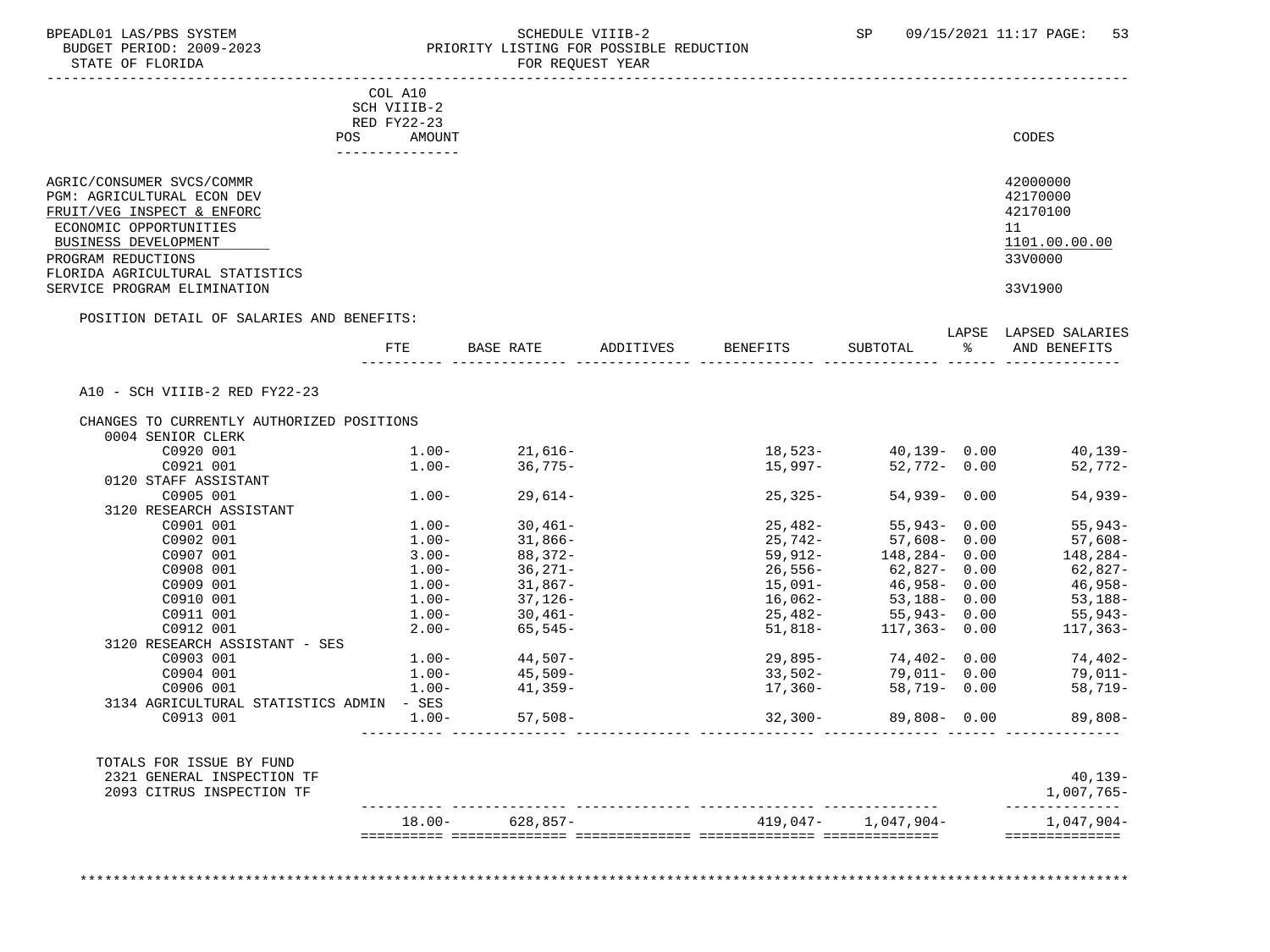#### BPEADL01 LAS/PBS SYSTEM STRING THE SCHEDULE VIIIB-2 SP 09/15/2021 11:17 PAGE: 54<br>BUDGET PERIOD: 2009-2023 PRIORITY LISTING FOR POSSIBLE REDUCTION BUDGET PERIOD: 2009-2023<br>STATE OF FLORIDA STATE OF FLORIDA FOR REQUEST YEAR

| PIAIE OF FLOKIDA                                                                                                                                                  |                                                                                  | FOR REQUEST IEAR |                                                                 |
|-------------------------------------------------------------------------------------------------------------------------------------------------------------------|----------------------------------------------------------------------------------|------------------|-----------------------------------------------------------------|
|                                                                                                                                                                   | COL A10<br>SCH VIIIB-2<br><b>RED FY22-23</b><br>POS<br>AMOUNT<br>--------------- |                  | CODES                                                           |
| AGRIC/CONSUMER SVCS/COMMR<br>PGM: AGRICULTURAL ECON DEV<br>FRUIT/VEG INSPECT & ENFORC<br>ECONOMIC OPPORTUNITIES<br>BUSINESS DEVELOPMENT                           |                                                                                  |                  | 42000000<br>42170000<br>42170100<br>11<br>1101.00.00.00         |
| TOTAL: BUSINESS DEVELOPMENT<br>BY FUND TYPE                                                                                                                       |                                                                                  |                  | 1101.00.00.00                                                   |
| SALARY RATE 628,857-                                                                                                                                              | $18.00 -$<br>===============                                                     |                  | 2000                                                            |
| AGRIC PRODUCTS MARKETING<br>ECONOMIC OPPORTUNITIES<br>BUSINESS DEVELOPMENT<br>PROGRAM REDUCTIONS<br>ELIMINATE POSITIONS - DIVISION OF<br>MARKETING<br>SALARY RATE |                                                                                  |                  | 42170200<br>11<br>1101.00.00.00<br>33V0000<br>33V0270<br>000000 |
| SALARY RATE 202,583-                                                                                                                                              | ===============                                                                  |                  |                                                                 |
| SALARIES AND BENEFITS                                                                                                                                             |                                                                                  |                  | 010000                                                          |
| GENERAL INSPECTION TF<br>-STATE<br>-STATE<br>AG EMERGENCY ERAD TF<br>$-$ STATE<br>MARKET IMP WKG CAP TF<br>TOTAL POSITIONS 5.00-                                  | $205, 179-$<br>55,980-<br>52,014-<br>---------------                             |                  | 2321 1<br>2360 1<br>2473 1                                      |
|                                                                                                                                                                   | ===============                                                                  |                  |                                                                 |
| SPECIAL CATEGORIES<br>TR/DMS/HR SVCS/STW CONTRCT                                                                                                                  |                                                                                  |                  | 100000<br>107040                                                |
| GENERAL INSPECTION TF<br>-STATE<br>AG EMERGENCY ERAD TF<br>$-$ STATE<br>MARKET IMP WKG CAP TF -STATE                                                              | $915-$<br>$305 -$<br>$305 -$<br>---------------                                  |                  | 2321 1<br>2360 1<br>2473 1                                      |
| TOTAL APPRO                                                                                                                                                       | $1,525-$                                                                         |                  |                                                                 |
| TOTAL: ELIMINATE POSITIONS - DIVISION OF<br>MARKETING<br>TOTAL POSITIONS 5.00-<br>TOTAL ISSUE<br>TOTAL SALARY RATE 202,583-                                       | ===============<br>314,698–<br>_________________                                 |                  | 33V0270                                                         |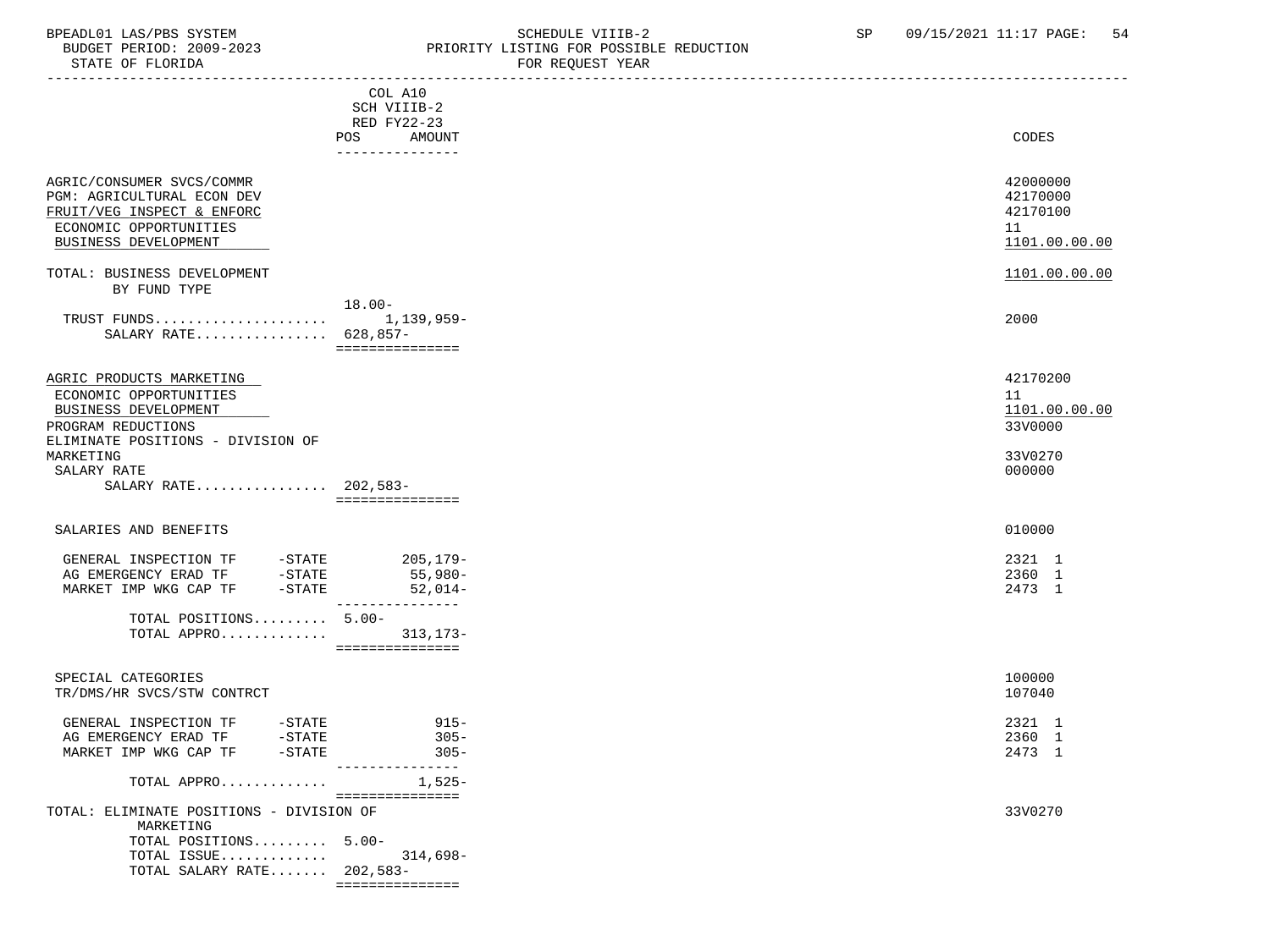LAPSE LAPSED SALARIES

### BPEADL01 LAS/PBS SYSTEM STRAND SCHEDULE VIIIB-2 SP 09/15/2021 11:17 PAGE: 55 BUDGET PERIOD: 2009-2023 PRIORITY LISTING FOR POSSIBLE REDUCTION

STATE OF FLORIDA FOR REQUEST YEAR FOR REQUEST YEAR

| COL A10<br>SCH VIIIB-2<br>RED FY22-23<br>AMOUNT<br>POS.                                                                                                                                                       | CODES                                                                         |
|---------------------------------------------------------------------------------------------------------------------------------------------------------------------------------------------------------------|-------------------------------------------------------------------------------|
|                                                                                                                                                                                                               |                                                                               |
| AGRIC/CONSUMER SVCS/COMMR<br>PGM: AGRICULTURAL ECON DEV<br>AGRIC PRODUCTS MARKETING<br>ECONOMIC OPPORTUNITIES<br>BUSINESS DEVELOPMENT<br>PROGRAM REDUCTIONS<br>ELIMINATE POSITIONS - DIVISION OF<br>MARKETING | 42000000<br>42170000<br>42170200<br>11<br>1101.00.00.00<br>33V0000<br>33V0270 |
|                                                                                                                                                                                                               |                                                                               |
|                                                                                                                                                                                                               |                                                                               |

 AGENCY ISSUE NARRATIVE: SCH VIIIB-2 NARR 22-23 NARRATIVE: IT COMPONENT? NO

REDUCTION PRIORITY ISSUE #19

#### DESCRIPTION OF REDUCTION ISSUE:

 The division would reduce five (5) positions from recurring salaries in the amount of \$313,173 as follows: one (1) Public Information Specialist II, one (1) Senior Management Analyst I-SES, and one (1) Government Analyst I positions from the General Inspection Trust Fund (GITF) in the amount of \$205,179, one (1) Development Representative I position from the Agricultural Emergency Eradication Trust Fund (AEETF) in the amount of \$55,980, one (1) Maintenance Mechanic position from the Market Improvements Working Capital Trust Fund (MIWCTF) in the amount of \$52,014. These positions are responsible for various activities throughout the division.

#### IMPACT OF THE REDUCTION:

 A \$313,173 reduction for the Division of Marketing and Development would have a significant impact on the division's ability to achieve its mission of promotion of the Fresh From Florida brand. The duties of the Data Processing Manager-SES and the Public Information Specialist II would have to be absorbed by other divisions/offices within the department if those positions were reduced and would possibly pose a significant impact to those affected divisions/offices by taking on additional duties.

#### \*\*\*\*\*\*\*\*\*\*\*\*\*\*\*\*\*\*\*\*\*\*\*\*\*\*\*\*\*\*\*\*\*\*\*\*\*\*\*\*\*\*\*\*\*\*\*\*\*\*\*\*\*\*\*\*\*\*\*\*\*\*\*\*\*\*\*\*\*\*\*\*\*\*\*\*\*\*\*\*\*\*\*\*\*\*\*\*\*\*\*\*\*\*\*\*\*\*\*\*\*\*\*\*\*\*\*\*\*\*\*\*\*\*\*\*\*\*\*\*\*\*\*\*\*\*\*

POSITION DETAIL OF SALARIES AND BENEFITS:

|                                           | <b>FTE</b> | <b>BASE RATE</b> | ADDITIVES | BENEFITS   | SUBTOTAL        | ႜ | AND BENEFITS |
|-------------------------------------------|------------|------------------|-----------|------------|-----------------|---|--------------|
| A10 - SCH VIIIB-2 RED FY22-23             |            |                  |           |            |                 |   |              |
| CHANGES TO CURRENTLY AUTHORIZED POSITIONS |            |                  |           |            |                 |   |              |
| 2224 GOVERNMENT ANALYST I                 |            |                  |           |            |                 |   |              |
| C0605 001                                 | $1.00 -$   | $36.607 -$       |           | $21.291 -$ | $57.898 - 0.00$ |   | $57.898 -$   |
| 2505 PUBLIC INFORMATION SPECIALIST II     |            |                  |           |            |                 |   |              |
| C0604 001                                 | $1.00 -$   | $46.145-$        |           | 28,379-    | $74.524 - 0.00$ |   | $74.524-$    |
| 3936 DEVELOPMENT REPRESENTATIVE I         |            |                  |           |            |                 |   |              |
| C0606 001                                 | $1.00 -$   | $39.483-$        |           | $16.497-$  | $55.980 - 0.00$ |   | $55,980-$    |
| 6466 MAINTENANCE MECHANIC                 |            |                  |           |            |                 |   |              |
| C0607 001                                 | $1.00-$    | $27.144-$        |           | $24.870-$  | $52.014 - 0.00$ |   | $52.014-$    |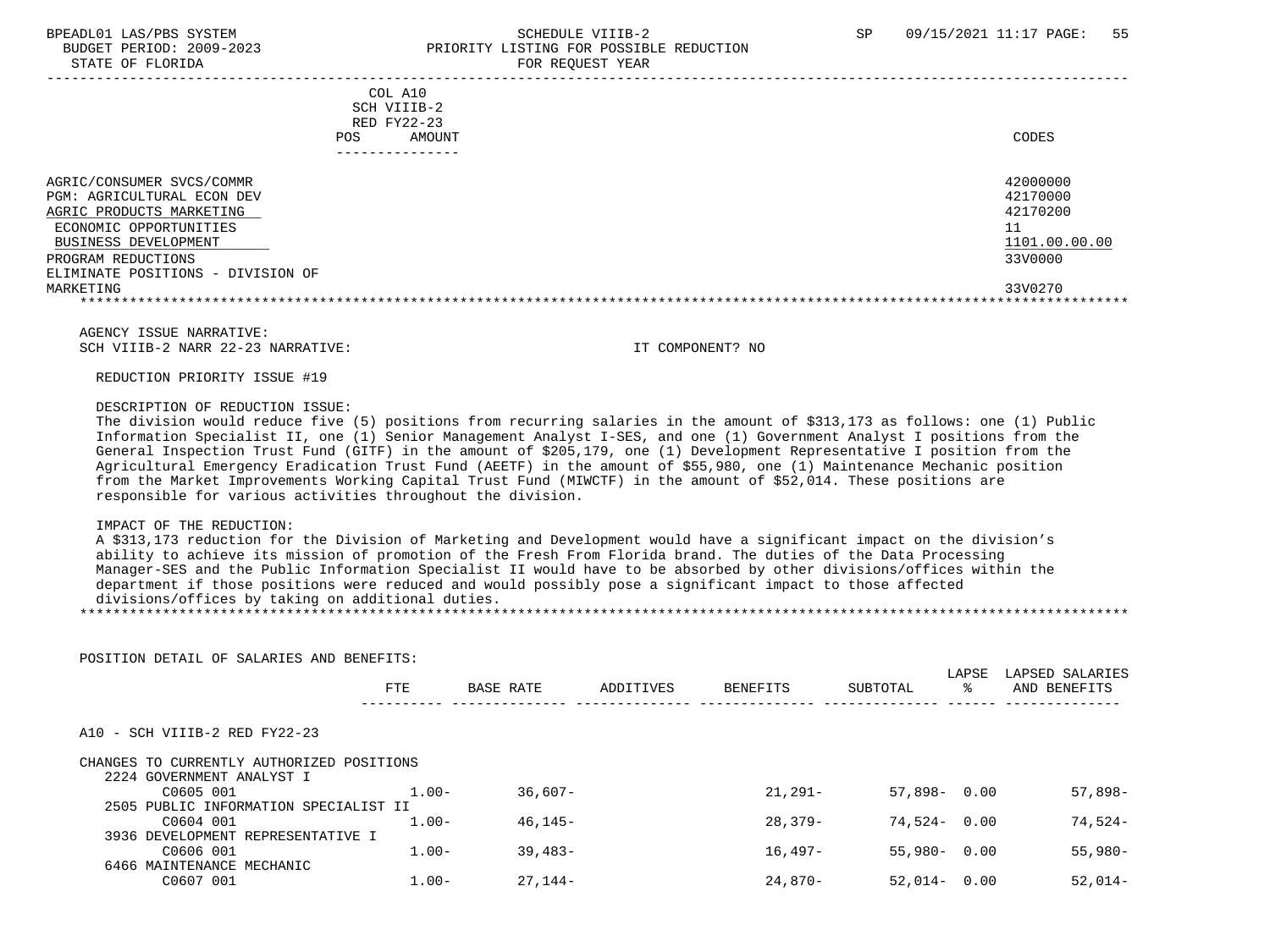----------------------------------------------------------------------------------------------------------------------------------- COL A10 SCH VIIIB-2 RED FY22-23 POS AMOUNT NOTES AND AND A RESERVE AND A RESERVE AND LODGED AND LODGED AND LODGED AND LODGED AND LODGED AND LODGED AT A LODGED AND LODGED AT A LODGED AND LODGED AT A LODGED AND LODGED AT A LODGED AND LODGED AT A LODGED AND --------------- AGRIC/CONSUMER SVCS/COMMR 42000000 PGM: AGRICULTURAL ECON DEV 42170000<br>AGRIC PRODUCTS MARKETING 42170200 AGRIC PRODUCTS MARKETING ECONOMIC OPPORTUNITIES 11<br>BUSINESS DEVELOPMENT 1101.00.00.00 BUSINESS DEVELOPMENT 1101.00.00.00 \_\_\_\_\_\_\_\_\_\_\_\_\_\_\_\_\_\_\_\_\_\_\_\_\_\_ \_\_\_\_\_\_\_\_\_\_\_\_\_ PROGRAM REDUCTIONS ELIMINATE POSITIONS - DIVISION OF MARKETING 33V0270 POSITION DETAIL OF SALARIES AND BENEFITS: LAPSE LAPSED SALARIES FTE BASE RATE ADDITIVES BENEFITS SUBTOTAL % AND BENEFITS ---------- -------------- -------------- -------------- -------------- ------ -------------- A10 - SCH VIIIB-2 RED FY22-23 CHANGES TO CURRENTLY AUTHORIZED POSITIONS 2224 SENIOR MANAGEMENT ANALYST I - SES C0603 001 1.00- 53,204- 19,553- 72,757- 0.00 72,757- ---------- -------------- -------------- -------------- -------------- ------ -------------- TOTALS FOR ISSUE BY FUND 2321 GENERAL INSPECTION TF 205,179- 2360 AG EMERGENCY ERAD TF 55,980- 2473 MARKET IMP WKG CAP TF ---------- -------------- -------------- -------------- -------------- -------------- 5.00- 202,583- 110,590- 313,173- 313,173- ========== ============== ============== ============== ============== ============== \*\*\*\*\*\*\*\*\*\*\*\*\*\*\*\*\*\*\*\*\*\*\*\*\*\*\*\*\*\*\*\*\*\*\*\*\*\*\*\*\*\*\*\*\*\*\*\*\*\*\*\*\*\*\*\*\*\*\*\*\*\*\*\*\*\*\*\*\*\*\*\*\*\*\*\*\*\*\*\*\*\*\*\*\*\*\*\*\*\*\*\*\*\*\*\*\*\*\*\*\*\*\*\*\*\*\*\*\*\*\*\*\*\*\*\*\*\*\*\*\*\*\*\*\*\*\* REDUCTION IN THE VITICULTURE PROGRAM - DIVISION OF MARKETING 33V0380 SPECIAL CATEGORIES 100000 POSTAGORIES 20000 POSTAGORIES 20000 POSTAGORIES 20000 POSTAGORIES 20000 POSTAGORIES G/A-VITICULTURE PROGRAM 100110 VITICULTURE TRUST FUND -STATE 70,958- 2773 1 =============== \*\*\*\*\*\*\*\*\*\*\*\*\*\*\*\*\*\*\*\*\*\*\*\*\*\*\*\*\*\*\*\*\*\*\*\*\*\*\*\*\*\*\*\*\*\*\*\*\*\*\*\*\*\*\*\*\*\*\*\*\*\*\*\*\*\*\*\*\*\*\*\*\*\*\*\*\*\*\*\*\*\*\*\*\*\*\*\*\*\*\*\*\*\*\*\*\*\*\*\*\*\*\*\*\*\*\*\*\*\*\*\*\*\*\*\*\*\*\*\*\*\*\*\*\*\*\* AGENCY ISSUE NARRATIVE: SCH VIIIB-2 NARR 22-23 NARRATIVE: IT COMPONENT? NO REDUCTION PRIORITY ISSUE #6 DESCRIPTION OF REDUCTION ISSUE: Reduce spending for the state Viticulture Program. Funds for the program are paid by farmers via an excise tax and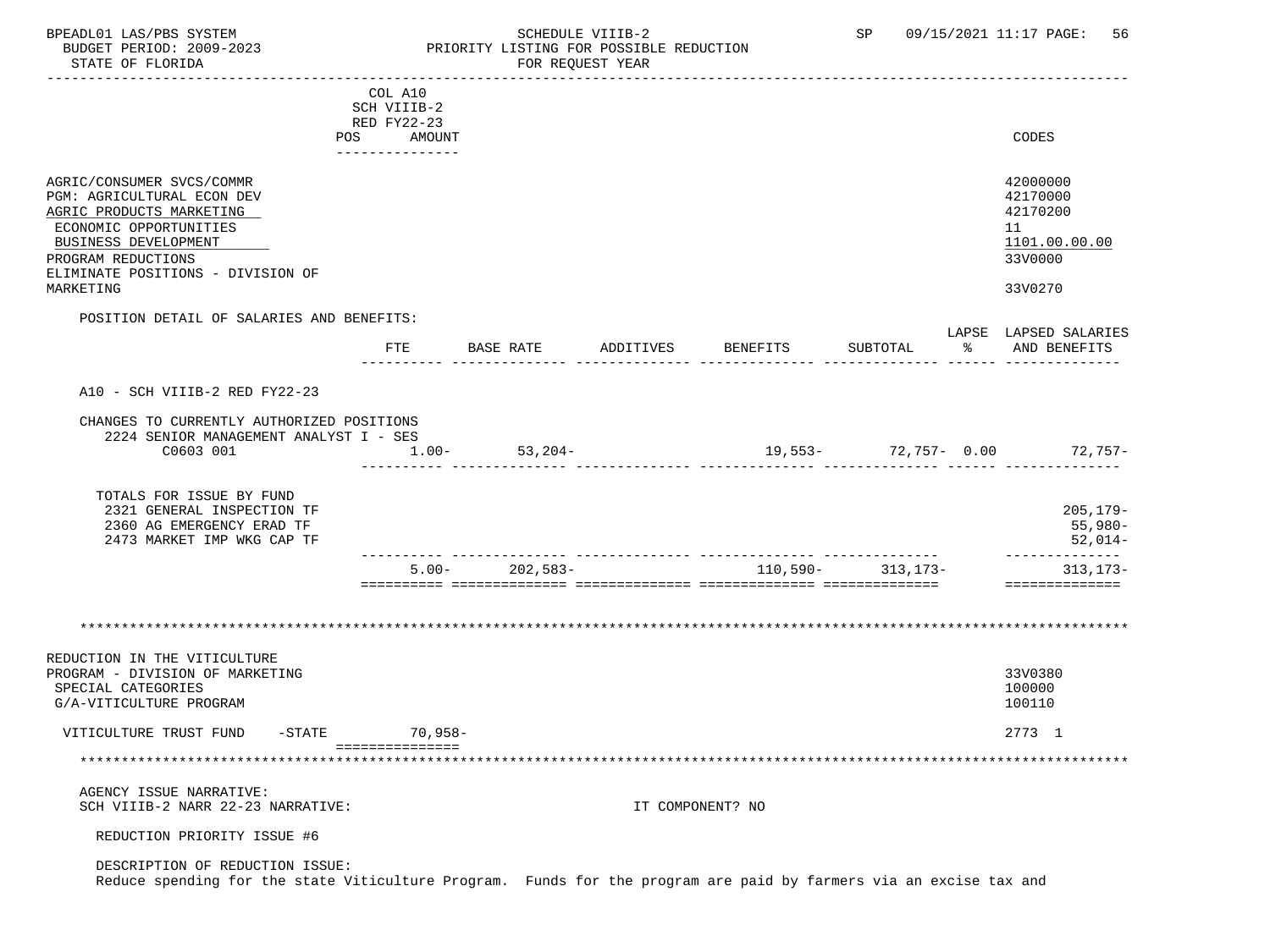#### BPEADL01 LAS/PBS SYSTEM STREADLE SOMEDULE VIIIB-2 SCHEDULE VIIIB-2 SP 09/15/2021 11:17 PAGE: 57 BUDGET PERIOD: 2009-2023 PRIORITY LISTING FOR POSSIBLE REDUCTION STATE OF FLORIDA FOR REQUEST YEAR

| COL A10<br>SCH VIIIB-2<br>RED FY22-23<br>AMOUNT<br>POS. | CODES                |
|---------------------------------------------------------|----------------------|
| AGRIC/CONSUMER SVCS/COMMR<br>PGM: AGRICULTURAL ECON DEV | 42000000<br>42170000 |
| AGRIC PRODUCTS MARKETING                                | 42170200             |
| ECONOMIC OPPORTUNITIES                                  | 11                   |
| BUSINESS DEVELOPMENT                                    | 1101.00.00.00        |
| PROGRAM REDUCTIONS                                      | 33V0000              |
| REDUCTION IN THE VITICULTURE                            |                      |
| PROGRAM - DIVISION OF MARKETING                         | 33V0380              |

 approved to pay for research and marketing on Florida Viticulture. None of the funds are used directly by the Department of Agriculture. Rather, the Viticulture Advisory Council recommends to the Commissioner of Agriculture which research and marketing projects they wish to fund. The department writes contracts directly to the selected entities and passes the industry funds along.

#### IMPACT OF THE REDUCTION:

 The impact of this issue will be viewed by industry as Significant. The viticulture industry will be unable to utilize all the funds transferred to the department. Funds are paid in order to conduct research and marketing projects that will benefit the industry as a whole. All marketing funded by the Viticulture Trust Fund is conducted by wineries and the grape growers' association directly decided by the advisory council. \*\*\*\*\*\*\*\*\*\*\*\*\*\*\*\*\*\*\*\*\*\*\*\*\*\*\*\*\*\*\*\*\*\*\*\*\*\*\*\*\*\*\*\*\*\*\*\*\*\*\*\*\*\*\*\*\*\*\*\*\*\*\*\*\*\*\*\*\*\*\*\*\*\*\*\*\*\*\*\*\*\*\*\*\*\*\*\*\*\*\*\*\*\*\*\*\*\*\*\*\*\*\*\*\*\*\*\*\*\*\*\*\*\*\*\*\*\*\*\*\*\*\*\*\*\*\*

| REDUCE EXPENSES<br>EXPENSES           |             | 33V0490<br>040000 |
|---------------------------------------|-------------|-------------------|
| $-$ STATE<br>GENERAL REVENUE FUND     | 64,167-     | 1000              |
| $-$ STATE<br>GENERAL INSPECTION TF    | $153,706-$  | 2321 1            |
| $-$ STATE<br>MARKET IMP WKG CAP TF    | 172,736-    | 2473 1            |
| $-$ STATE<br>SALTWTR PRODUCTS PROM TF | 134,683-    | 2609 1            |
| FL AGRIC PROM CAMPAIGN TF -STATE      | 34,480-     | 2920 1            |
| TOTAL APPRO                           | $559.772 -$ |                   |
|                                       |             |                   |

 AGENCY ISSUE NARRATIVE: SCH VIIIB-2 NARR 22-23 NARRATIVE: IT COMPONENT? NO

#### REDUCTION PRIORITY ISSUE #7

#### DESCRIPTION OF REDUCTION ISSUE:

 The issue is a reduction for the Division of Marketing and Development in expense category from General Revenue (GR), General Inspection Trust Fund (GITF), Market Improvement Working Capital Trust Fund (MIWCTF), Saltwater Products Promotion Trust Fund (SWPPTF), and Florida Agricultural Promotion Campaign Trust Fund (FAPCTF).

#### IMPACT OF THE REDUCTION:

 A \$559,772 overall reduction for the Division of Marketing and Development would have a significant impact on the division's ability to achieve its mission. The fund with the most significant impact is MIWCTF. The Bureau of State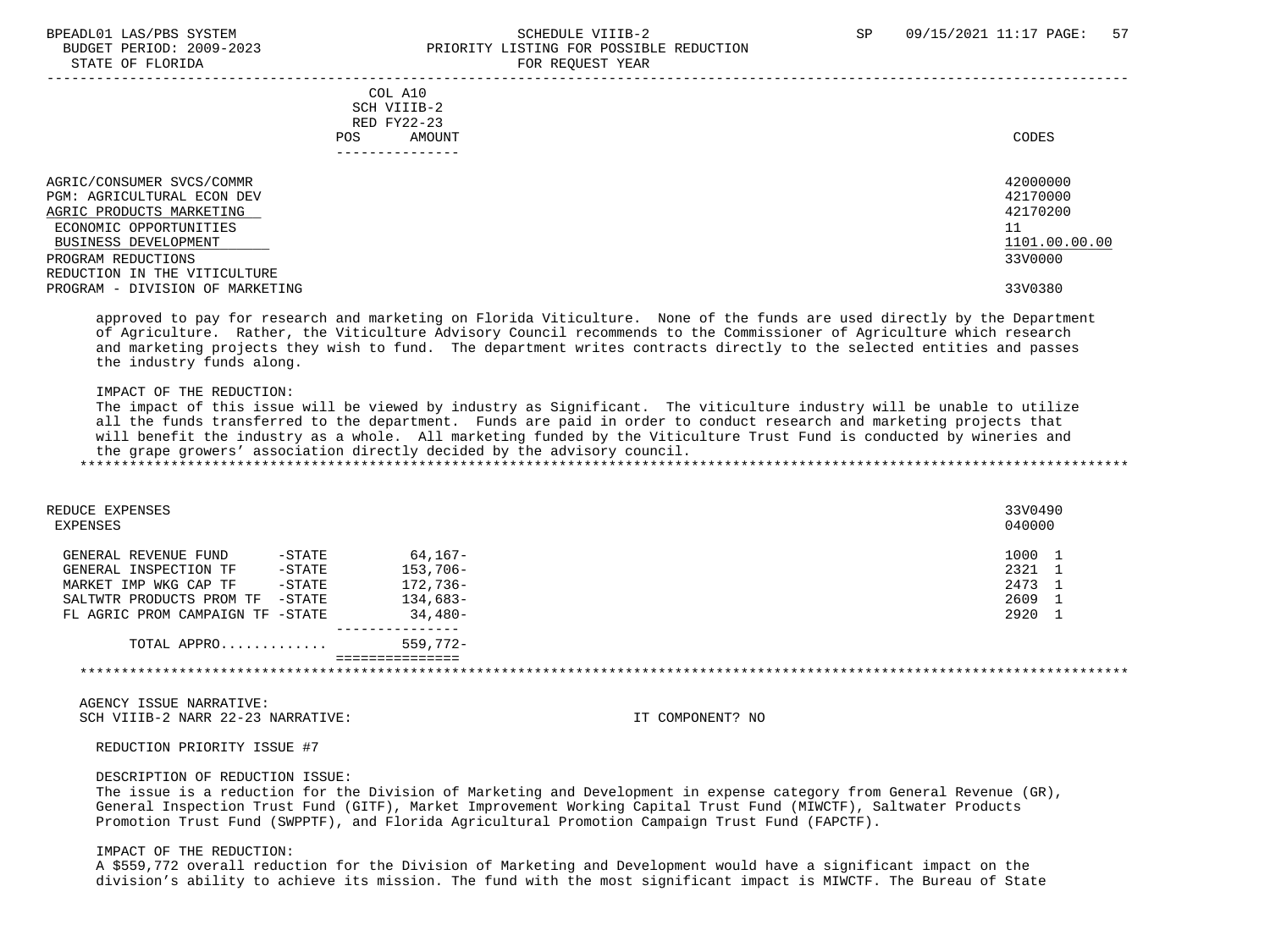#### BPEADL01 LAS/PBS SYSTEM SALL SALL SOMEDULE VIIIB-2 SP 09/15/2021 11:17 PAGE: 58 BUDGET PERIOD: 2009-2023 PRIORITY LISTING FOR POSSIBLE REDUCTION STATE OF FLORIDA FOR STATE OF  $\sim$  FOR REQUEST YEAR

|                                                                                                                                                                                | COL A10<br>SCH VIIIB-2<br>RED FY22-23<br>AMOUNT<br>POS.<br>------------- | CODES                                                                         |
|--------------------------------------------------------------------------------------------------------------------------------------------------------------------------------|--------------------------------------------------------------------------|-------------------------------------------------------------------------------|
| AGRIC/CONSUMER SVCS/COMMR<br>PGM: AGRICULTURAL ECON DEV<br>AGRIC PRODUCTS MARKETING<br>ECONOMIC OPPORTUNITIES<br>BUSINESS DEVELOPMENT<br>PROGRAM REDUCTIONS<br>REDUCE EXPENSES |                                                                          | 42000000<br>42170000<br>42170200<br>11<br>1101.00.00.00<br>33V0000<br>33V0490 |

 Farmer's Markets typically spends all of their funds in this category every year and would have to determine where to make cuts to reduce the impact. For SWPPTF, there has been a drop in revenues received from the Florida Fish and Wildlife Conservation Commission to promote the seafood industry and additional reductions will create further negative impacts. The impact on GITF, and FAPCTF would have a significant impact if reduced and adjustments would need to be made to ensure the division can achieve its mission. \*\*\*\*\*\*\*\*\*\*\*\*\*\*\*\*\*\*\*\*\*\*\*\*\*\*\*\*\*\*\*\*\*\*\*\*\*\*\*\*\*\*\*\*\*\*\*\*\*\*\*\*\*\*\*\*\*\*\*\*\*\*\*\*\*\*\*\*\*\*\*\*\*\*\*\*\*\*\*\*\*\*\*\*\*\*\*\*\*\*\*\*\*\*\*\*\*\*\*\*\*\*\*\*\*\*\*\*\*\*\*\*\*\*\*\*\*\*\*\*\*\*\*\*\*\*\*

 REDUCE THE FLORIDA AGRICULTURAL PROMOTION CAMPAIGN 33V6260 SPECIAL CATEGORIES 100000 FLA AGRIC PROM CAMPAIGN 100131 AG EMERGENCY ERAD TF -STATE 169,759- 2360 1 =============== \*\*\*\*\*\*\*\*\*\*\*\*\*\*\*\*\*\*\*\*\*\*\*\*\*\*\*\*\*\*\*\*\*\*\*\*\*\*\*\*\*\*\*\*\*\*\*\*\*\*\*\*\*\*\*\*\*\*\*\*\*\*\*\*\*\*\*\*\*\*\*\*\*\*\*\*\*\*\*\*\*\*\*\*\*\*\*\*\*\*\*\*\*\*\*\*\*\*\*\*\*\*\*\*\*\*\*\*\*\*\*\*\*\*\*\*\*\*\*\*\*\*\*\*\*\*\*

 AGENCY ISSUE NARRATIVE: SCH VIIIB-2 NARR 22-23 NARRATIVE: IT COMPONENT? NO

REDUCTION PRIORITY ISSUE #8

 DESCRIPTION OF REDUCTION ISSUE: Reduce recurring special category spending authority for the department's Florida Agricultural Promotion Campaign Special Category.

IMPACT OF THE REDUCTION:

The impact for this issue is Significant.

 This reduction would require cutting recurring funding of \$169,759 that is provided in Agricultural Emergency Eradication Trust Fund for the highly effective Florida Agriculture Promotion Campaign. Some 50 initiatives a year are developed and executed from the FAPC Special Category, including the retail incentive program which is conducted in more than 12,500 supermarkets each year during Florida's peak growing seasons. The interruption or discontinuance of ongoing promotions could have significant impact on this campaign which has helped Florida growers increase sales by more than a billion dollars since its inception.

 STATUTORY CHANGE(S): None \*\*\*\*\*\*\*\*\*\*\*\*\*\*\*\*\*\*\*\*\*\*\*\*\*\*\*\*\*\*\*\*\*\*\*\*\*\*\*\*\*\*\*\*\*\*\*\*\*\*\*\*\*\*\*\*\*\*\*\*\*\*\*\*\*\*\*\*\*\*\*\*\*\*\*\*\*\*\*\*\*\*\*\*\*\*\*\*\*\*\*\*\*\*\*\*\*\*\*\*\*\*\*\*\*\*\*\*\*\*\*\*\*\*\*\*\*\*\*\*\*\*\*\*\*\*\*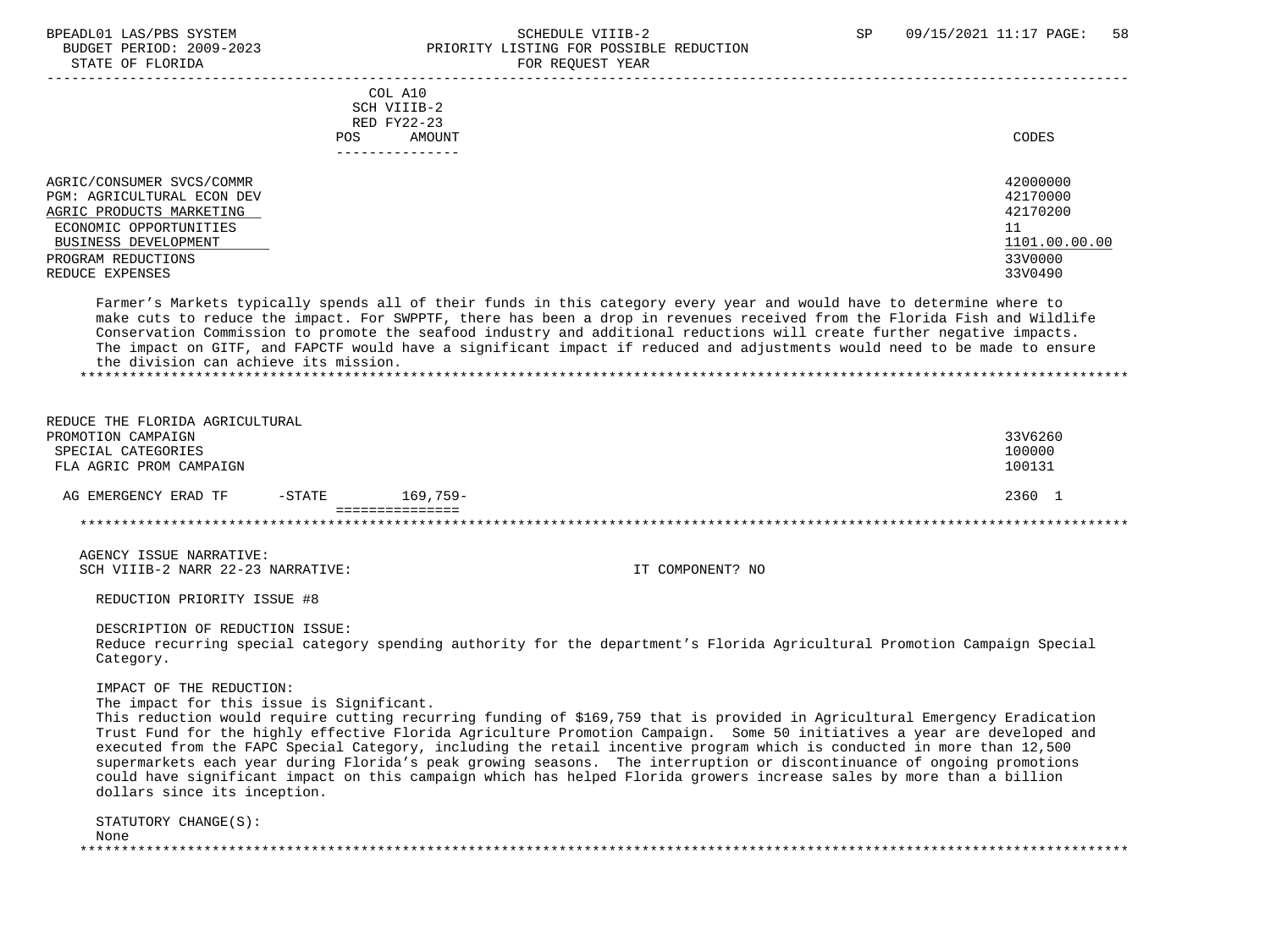#### BPEADL01 LAS/PBS SYSTEM STRING THE SCHEDULE VIIIB-2 SCHEDULE SP 09/15/2021 11:17 PAGE: 59<br>BUDGET PERIOD: 2009-2023 SP PRIORITY LISTING FOR POSSIBLE REDUCTION BUDGET PERIOD: 2009-2023<br>STATE OF FLORIDA STATE OF FLORIDA FOR REQUEST YEAR

| PIATE AL L'IOVIDH                                                                                                                     |                                                             | LOW VEÄNDIT IEHW                                                                                                                                                                                                                                                                                                                                                                                                                                                                                 |                                                         |
|---------------------------------------------------------------------------------------------------------------------------------------|-------------------------------------------------------------|--------------------------------------------------------------------------------------------------------------------------------------------------------------------------------------------------------------------------------------------------------------------------------------------------------------------------------------------------------------------------------------------------------------------------------------------------------------------------------------------------|---------------------------------------------------------|
|                                                                                                                                       | COL A10<br>SCH VIIIB-2<br>RED FY22-23<br>POS<br>AMOUNT      |                                                                                                                                                                                                                                                                                                                                                                                                                                                                                                  | CODES                                                   |
|                                                                                                                                       | ---------------                                             |                                                                                                                                                                                                                                                                                                                                                                                                                                                                                                  |                                                         |
| AGRIC/CONSUMER SVCS/COMMR<br>PGM: AGRICULTURAL ECON DEV<br>AGRIC PRODUCTS MARKETING<br>ECONOMIC OPPORTUNITIES<br>BUSINESS DEVELOPMENT |                                                             |                                                                                                                                                                                                                                                                                                                                                                                                                                                                                                  | 42000000<br>42170000<br>42170200<br>11<br>1101.00.00.00 |
| TOTAL: BUSINESS DEVELOPMENT                                                                                                           |                                                             |                                                                                                                                                                                                                                                                                                                                                                                                                                                                                                  | 1101.00.00.00                                           |
| BY FUND TYPE                                                                                                                          |                                                             |                                                                                                                                                                                                                                                                                                                                                                                                                                                                                                  |                                                         |
| GENERAL REVENUE FUND                                                                                                                  | 64,167-                                                     |                                                                                                                                                                                                                                                                                                                                                                                                                                                                                                  | 1000                                                    |
| TRUST FUNDS                                                                                                                           | 1,051,020-                                                  |                                                                                                                                                                                                                                                                                                                                                                                                                                                                                                  | 2000                                                    |
| TOTAL POSITIONS 5.00-<br>TOTAL PROG COMP $1,115,187-$<br>TOTAL SALARY RATE 202,583-                                                   | ---------------<br>===============                          |                                                                                                                                                                                                                                                                                                                                                                                                                                                                                                  |                                                         |
| <b>AQUACULTURE</b>                                                                                                                    |                                                             |                                                                                                                                                                                                                                                                                                                                                                                                                                                                                                  | 42170300                                                |
| PUBLIC PROTECTION                                                                                                                     |                                                             |                                                                                                                                                                                                                                                                                                                                                                                                                                                                                                  | $12 \overline{ }$                                       |
| CONSUMER SAFETY/PROTECTION                                                                                                            |                                                             |                                                                                                                                                                                                                                                                                                                                                                                                                                                                                                  | 1205.00.00.00                                           |
| PROGRAM REDUCTIONS                                                                                                                    |                                                             |                                                                                                                                                                                                                                                                                                                                                                                                                                                                                                  | 33V0000                                                 |
| REDUCE EXPENSES                                                                                                                       |                                                             |                                                                                                                                                                                                                                                                                                                                                                                                                                                                                                  | 33V0490                                                 |
| EXPENSES                                                                                                                              |                                                             |                                                                                                                                                                                                                                                                                                                                                                                                                                                                                                  | 040000                                                  |
| -STATE<br>GENERAL REVENUE FUND                                                                                                        | $258, 275 -$                                                |                                                                                                                                                                                                                                                                                                                                                                                                                                                                                                  | 1000 1                                                  |
|                                                                                                                                       | ===============                                             |                                                                                                                                                                                                                                                                                                                                                                                                                                                                                                  |                                                         |
|                                                                                                                                       |                                                             |                                                                                                                                                                                                                                                                                                                                                                                                                                                                                                  |                                                         |
| AGENCY ISSUE NARRATIVE:                                                                                                               |                                                             |                                                                                                                                                                                                                                                                                                                                                                                                                                                                                                  |                                                         |
| SCH VIIIB-2 NARR 22-23 NARRATIVE:                                                                                                     |                                                             | IT COMPONENT? NO                                                                                                                                                                                                                                                                                                                                                                                                                                                                                 |                                                         |
|                                                                                                                                       |                                                             |                                                                                                                                                                                                                                                                                                                                                                                                                                                                                                  |                                                         |
| REDUCTION PRIORITY ISSUE #12                                                                                                          |                                                             |                                                                                                                                                                                                                                                                                                                                                                                                                                                                                                  |                                                         |
| DESCRIPTION OF REDUCTION ISSUE:<br>recurring budget for fiscal year 2021-2022.                                                        |                                                             | This issue will reduce Expense, General Revenue appropriation by \$258,275 which is 10% of the Division of Aquaculture's                                                                                                                                                                                                                                                                                                                                                                         |                                                         |
| IMPACT OF THE REDUCTION:                                                                                                              | division equipment and supplies will be adversely impacted. | This cut would have a significant impact on the division's functions. This reduction would impede the division's ability<br>to perform routine division core operations such as Processing Plant Inspections, collecting shellfish harvesting area<br>water samples, Shellfish Center Laboratory analyses, Aquaculture Best Management Practices on-farm inspections and<br>sovereign submerged land leasing compliance and assessment activities. Additionally our ability to properly maintain |                                                         |
| CALCULATION OF REDUCTION AMOUNT:<br>10% of recurring General Revenue budget.                                                          |                                                             |                                                                                                                                                                                                                                                                                                                                                                                                                                                                                                  |                                                         |
| STATUTORY CHANGE(S): N/A                                                                                                              |                                                             |                                                                                                                                                                                                                                                                                                                                                                                                                                                                                                  |                                                         |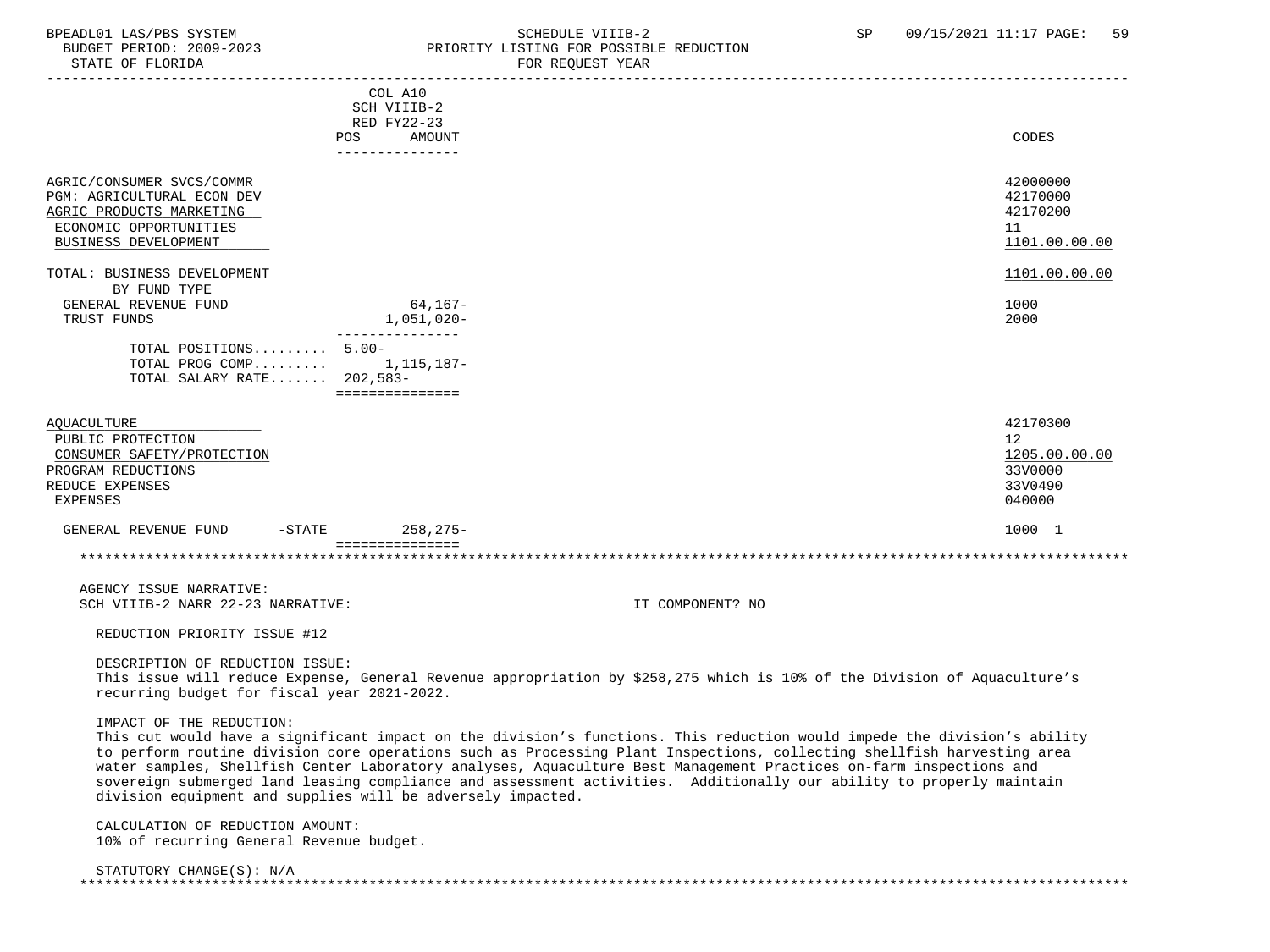### BPEADL01 LAS/PBS SYSTEM SOHEDULE VIIIB-2 SCHEDULE VIIIB-2 SP 09/15/2021 11:17 PAGE: 60 BUDGET PERIOD: 2009-2023 PRIORITY LISTING FOR POSSIBLE REDUCTION<br>FOR REQUEST YEAR FOR REQUEST YEAR

|                                                             | COL A10<br>SCH VIIIB-2<br>RED FY22-23 |                                                                                                                            |               |
|-------------------------------------------------------------|---------------------------------------|----------------------------------------------------------------------------------------------------------------------------|---------------|
|                                                             | AMOUNT<br>POS                         |                                                                                                                            | CODES         |
|                                                             | ---------------                       |                                                                                                                            |               |
|                                                             |                                       |                                                                                                                            |               |
| AGRIC/CONSUMER SVCS/COMMR                                   |                                       |                                                                                                                            | 42000000      |
| PGM: AGRICULTURAL ECON DEV                                  |                                       |                                                                                                                            | 42170000      |
| AQUACULTURE                                                 |                                       |                                                                                                                            | 42170300      |
| PUBLIC PROTECTION                                           |                                       | 12                                                                                                                         |               |
| CONSUMER SAFETY/PROTECTION                                  |                                       |                                                                                                                            | 1205.00.00.00 |
| PROGRAM REDUCTIONS                                          |                                       |                                                                                                                            | 33V0000       |
| REDUCTION IN OYSTER PLANTING AND                            |                                       |                                                                                                                            |               |
| REHABILITATION                                              |                                       |                                                                                                                            | 33V0560       |
| SPECIAL CATEGORIES                                          |                                       |                                                                                                                            | 100000        |
|                                                             |                                       |                                                                                                                            | 102345        |
| OYSTER PLANTING                                             |                                       |                                                                                                                            |               |
| GENERAL INSPECTION TF -STATE 127,659-                       |                                       |                                                                                                                            | 2321 1        |
|                                                             | ===============                       |                                                                                                                            |               |
|                                                             |                                       |                                                                                                                            |               |
|                                                             |                                       |                                                                                                                            |               |
| AGENCY ISSUE NARRATIVE:                                     |                                       |                                                                                                                            |               |
| SCH VIIIB-2 NARR 22-23 NARRATIVE:                           |                                       | IT COMPONENT? NO                                                                                                           |               |
|                                                             |                                       |                                                                                                                            |               |
| REDUCTION PRIORITY ISSUE #5                                 |                                       |                                                                                                                            |               |
|                                                             |                                       |                                                                                                                            |               |
| DESCRIPTION OF REDUCTION ISSUE:                             |                                       |                                                                                                                            |               |
|                                                             |                                       | This issue reduces the Oyster Planting special category in the amount of \$127,659 from the General Inspection Trust Fund. |               |
|                                                             |                                       |                                                                                                                            |               |
| IMPACT OF THE REDUCTION:                                    |                                       |                                                                                                                            |               |
|                                                             |                                       |                                                                                                                            |               |
|                                                             |                                       | This cut would have a significant impact on the division's functions. Any reduction of funding will result in fewer acres  |               |
| of public oyster fisheries that will be restored and built. |                                       |                                                                                                                            |               |
|                                                             |                                       |                                                                                                                            |               |
| CALCULATION OF REDUCTION AMOUNT:                            |                                       |                                                                                                                            |               |
|                                                             |                                       | This amount was calculated based on the total recurring budget for this category, as part of the reduction exercise for    |               |
| Fiscal Year 2021-22.                                        |                                       |                                                                                                                            |               |
|                                                             |                                       |                                                                                                                            |               |
| STATUTORY CHANGE(S): N/A                                    |                                       |                                                                                                                            |               |
|                                                             |                                       |                                                                                                                            |               |
|                                                             |                                       |                                                                                                                            |               |
| TOTAL: CONSUMER SAFETY/PROTECTION                           |                                       |                                                                                                                            | 1205.00.00.00 |
| BY FUND TYPE                                                |                                       |                                                                                                                            |               |
| GENERAL REVENUE FUND                                        | 258,275-                              |                                                                                                                            | 1000          |
| TRUST FUNDS                                                 | 127,659-                              |                                                                                                                            | 2000          |
|                                                             | ________________                      |                                                                                                                            |               |
| TOTAL PROG COMP                                             | 385,934-                              |                                                                                                                            |               |
|                                                             | - ================                    |                                                                                                                            |               |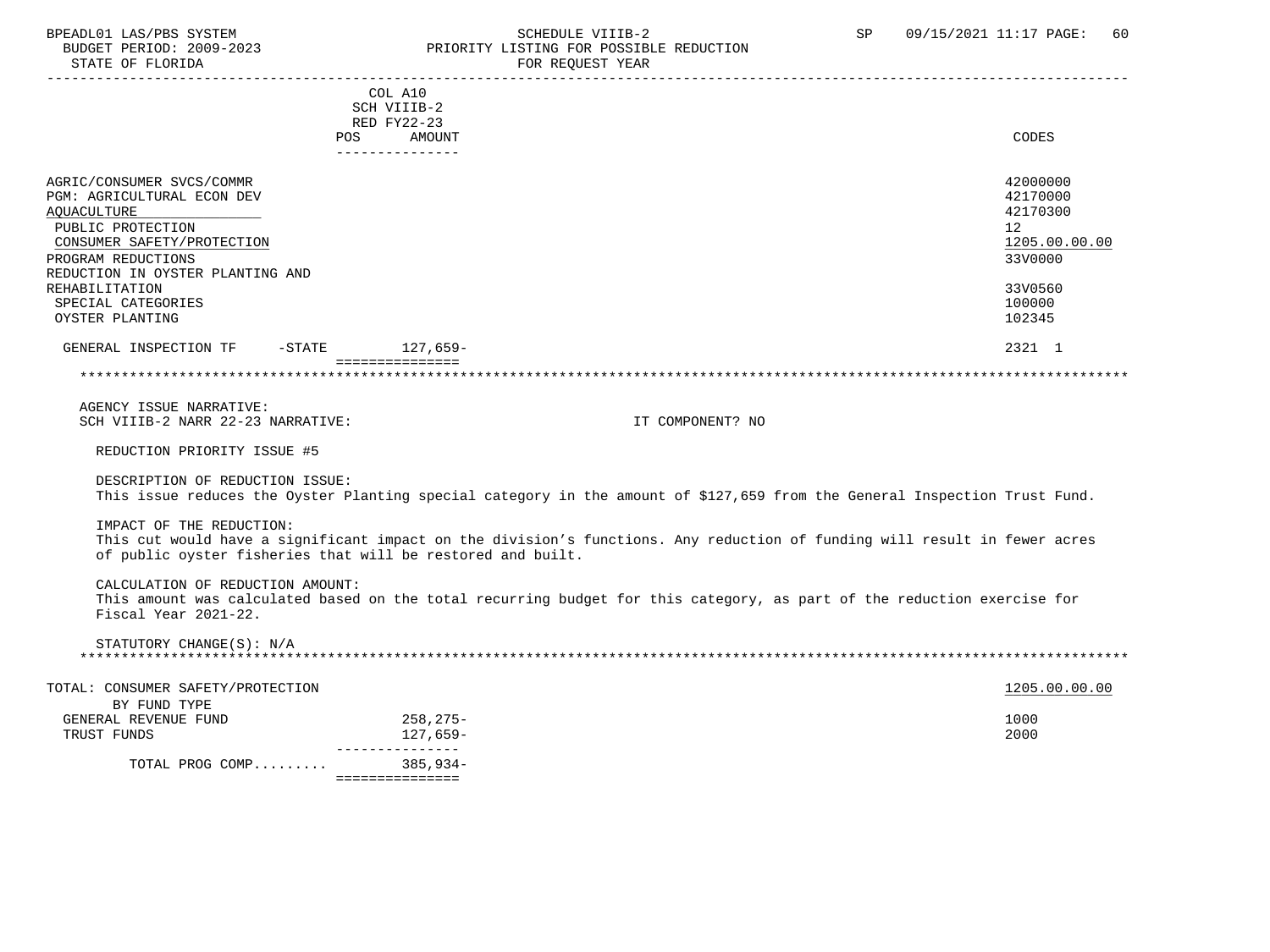#### BPEADL01 LAS/PBS SYSTEM STRING THE SCHEDULE VIIIB-2 SCHEDULE VIIIB-2 SP 09/15/2021 11:17 PAGE: 61 BUDGET PERIOD: 2009-2023 PRIORITY LISTING FOR POSSIBLE REDUCTION STATE OF FLORIDA FOR REQUEST YEAR

|                                                                                                                                                                                                    |                                                 | FOR RECOEDI IEAR                                                   |
|----------------------------------------------------------------------------------------------------------------------------------------------------------------------------------------------------|-------------------------------------------------|--------------------------------------------------------------------|
| POS                                                                                                                                                                                                | COL A10<br>SCH VIIIB-2<br>RED FY22-23<br>AMOUNT | CODES                                                              |
|                                                                                                                                                                                                    | ---------------                                 |                                                                    |
| AGRIC/CONSUMER SVCS/COMMR<br>PGM: AGRICULTURAL ECON DEV<br>ANIMAL/PEST/DISEASE CONTRL<br>HEALTH AND HUMAN SERVICES<br>ENVIRONMENTAL HEALTH<br>PROGRAM REDUCTIONS<br>REDUCTION IN OPERATING COSTS - |                                                 | 42000000<br>42170000<br>42170500<br>13<br>1302.00.00.00<br>33V0000 |
| DIVISION OF ANIMAL INDUSTRY<br>OTHER PERSONAL SERVICES                                                                                                                                             |                                                 | 33V0130<br>030000                                                  |
| GENERAL INSPECTION TF                                                                                                                                                                              | -STATE 93,130-<br>===============               | 2321 1                                                             |
| EXPENSES                                                                                                                                                                                           |                                                 | 040000                                                             |
| GENERAL REVENUE FUND -STATE 11,368-                                                                                                                                                                | 25,941-<br>$5,484-$                             | 1000 1<br>2321 1<br>2360 1                                         |
| TOTAL APPRO                                                                                                                                                                                        | $42.793-$<br>===============                    |                                                                    |
| SPECIAL CATEGORIES<br>CONTRACTED SERVICES                                                                                                                                                          |                                                 | 100000<br>100777                                                   |
| GENERAL INSPECTION TF                                                                                                                                                                              | $-$ STATE 2, 271 –                              | 2321 1                                                             |
| TOTAL: REDUCTION IN OPERATING COSTS -<br>DIVISION OF ANIMAL INDUSTRY                                                                                                                               | ===============                                 | 33V0130                                                            |
| TOTAL ISSUE $138,194-$                                                                                                                                                                             |                                                 |                                                                    |
|                                                                                                                                                                                                    | ===============                                 |                                                                    |

 AGENCY ISSUE NARRATIVE: SCH VIIIB-2 NARR 22-23 NARRATIVE: IT COMPONENT? NO

REDUCTION PRIORITY ISSUE #13

DESCRIPTION OF REDUCTION ISSUE:

 This issue is a reduction for the Division of Animal Industry in the Expenses category from General Inspection Trust Fund, Agricultural Emergency Eradication Trust Fund and General Revenue, in the Other Personal Services category from General Inspection Trust Fund and General Revenue, and in the Contracted Services category from the General Inspection Trust Fund.

#### IMPACT OF THE REDUCTION:

 A \$138,194 overall reduction for the Division of Animal Industry would have a significant impact on the division's ability to achieve its mission. Disease surveillance programs that would be impacted include livestock market inspections, weekend small animal sales inspections (reduce program), swine garbage feeder inspections and decreased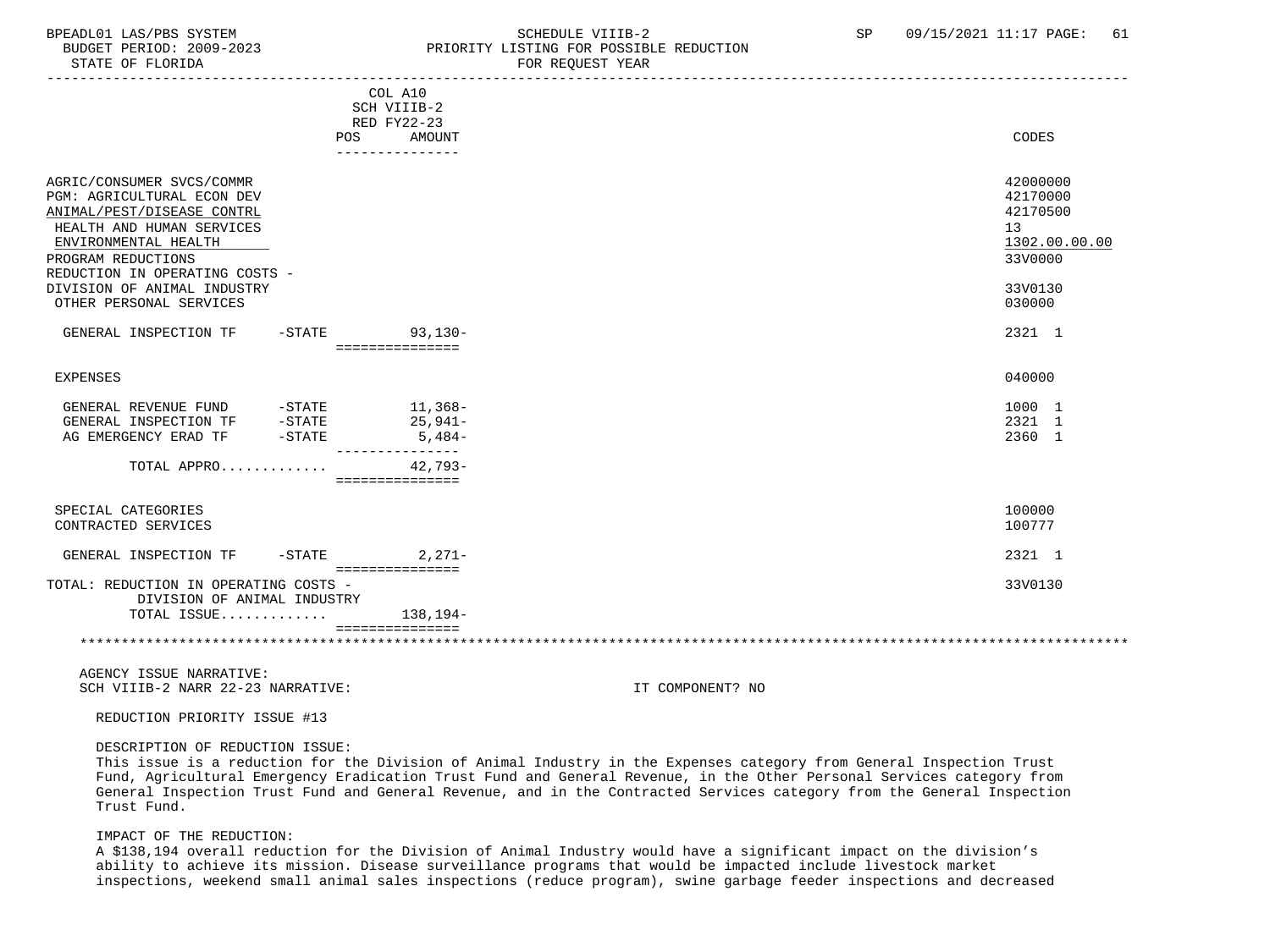#### BPEADL01 LAS/PBS SYSTEM SALL SALL SOMEDULE VIIIB-2 SP 09/15/2021 11:17 PAGE: 62 BUDGET PERIOD: 2009-2023<br>
STATE OF FLORIDA STATE OF FLORIDA FOR REQUEST YEAR

| $0.1111$ $01$ $1.01111$                                        | rok koğunur rum                                                           |                      |
|----------------------------------------------------------------|---------------------------------------------------------------------------|----------------------|
|                                                                | COL A10<br>SCH VIIIB-2<br>RED FY22-23<br>AMOUNT<br>POS.<br>-------------- | CODES                |
| AGRIC/CONSUMER SVCS/COMMR<br><b>PGM: AGRICULTURAL ECON DEV</b> |                                                                           | 42000000<br>42170000 |
| ANIMAL/PEST/DISEASE CONTRL                                     |                                                                           | 42170500             |
| HEALTH AND HUMAN SERVICES                                      |                                                                           | 13                   |
| ENVIRONMENTAL HEALTH                                           |                                                                           | 1302.00.00.00        |
| PROGRAM REDUCTIONS                                             |                                                                           | 33V0000              |
| REDUCTION IN OPERATING COSTS -                                 |                                                                           |                      |
| DIVISION OF ANIMAL INDUSTRY                                    |                                                                           | 33V0130              |

 animal disease testing. The potential for rapid spread of many animal diseases, lengthened reporting time, and delayed response time could result in widespread disease outbreaks that would be difficult to contain and control. Delayed detection of animal diseases could have a catastrophic economic impact on the State of Florida. Without early detection and control of diseases designated as dangerous transmissible diseases, many animals could die or require euthanasia; and interstate and international marketing channels would be closed for Florida livestock and poultry. In addition, up to 75 percent of animal diseases are zoonotic and this reduction could have a significant adverse impact on public health.

 Reductions in Other Personal Services in both the Bureau of Animal Disease Control and the Administrative Unit and reductions in Contracted Services in the Bronson Animal Disease Diagnostic Laboratory (BADDL) would create unmanageable workloads for other staff members already at full work capacity. These reductions will cause many critical duties and responsibilities to not receive the priority and attention deserved.

#### CALCULATION OF REDUCTION AMOUNT:

#### OTHER PERSONAL SERVICES: 030000

-------------------------------

| OUANTITY | DESCRIPTION                                 | CALCULATIONS   | AMOUNT<br>FY 2022-23 |
|----------|---------------------------------------------|----------------|----------------------|
|          |                                             | TOTAL BY FUND: |                      |
| 01       | ADMIN PT OPS Administrative<br>GITF         | \$16,486       |                      |
| 01       | BADDL FT OPS Laboratory Technician I - GITF | \$30,449       | \$93,130<br>GITF     |
| 01       | BADDL FT OPS Biological Scientist I - GITF  | \$46,195       |                      |
|          |                                             |                |                      |

### EXPENSES: 040000

----------------

| OUANTITY | DESCRIPTION                                            |          | CALCULATIONS   |       | AMOUNT<br>FY 2022-23 |
|----------|--------------------------------------------------------|----------|----------------|-------|----------------------|
|          |                                                        |          | TOTAL BY FUND: |       |                      |
| 03       | GITF @ \$5,258/each<br>OPS Support Expenses            |          | \$15,774       | GR    | \$11,368             |
| 01       | Lab Supplies for OPS Biological Scientist I            | GR share | \$1,281        | GITF  | \$25,941             |
| 01       | Lab Supplies for OPS Biological Scientist I GITF share |          | \$10,167       | AEETF | \$5,484              |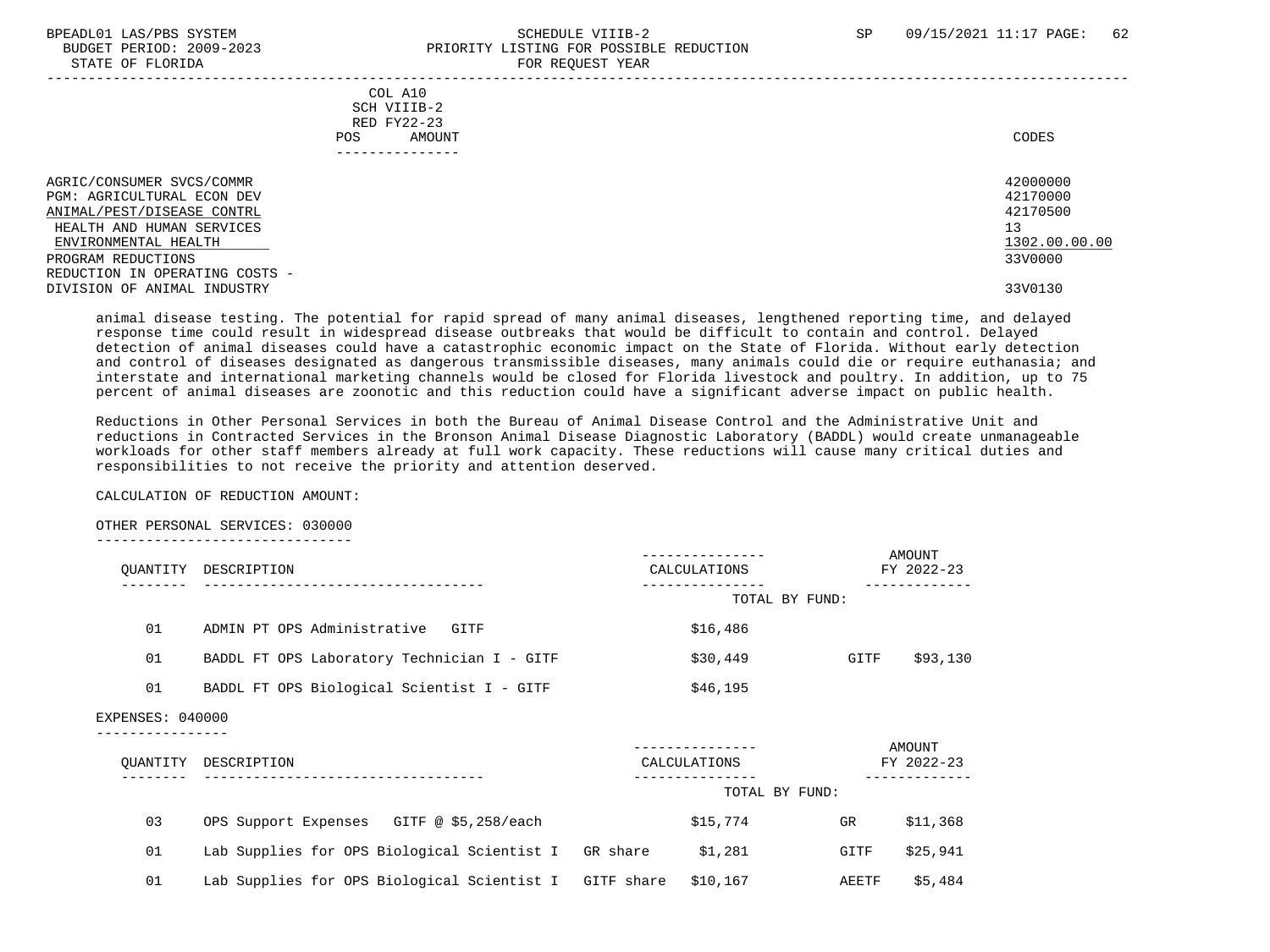### BPEADL01 LAS/PBS SYSTEM SALL SOME SCHEDULE VIIIB-2 SCHEDULE SP 09/15/2021 11:17 PAGE: 63 BUDGET PERIOD: 2009-2023 PRIORITY LISTING FOR POSSIBLE REDUCTION

|                                                             |                      |                        | COL A10                                                         |                               |                      |                  |
|-------------------------------------------------------------|----------------------|------------------------|-----------------------------------------------------------------|-------------------------------|----------------------|------------------|
|                                                             |                      |                        | SCH VIIIB-2                                                     |                               |                      |                  |
|                                                             |                      |                        | RED FY22-23                                                     |                               |                      |                  |
|                                                             |                      |                        | POS AMOUNT                                                      |                               |                      | CODES            |
|                                                             |                      |                        | ---------------                                                 |                               |                      |                  |
| AGRIC/CONSUMER SVCS/COMMR                                   |                      |                        |                                                                 |                               |                      | 42000000         |
| PGM: AGRICULTURAL ECON DEV                                  |                      |                        |                                                                 |                               |                      | 42170000         |
| ANIMAL/PEST/DISEASE CONTRL                                  |                      |                        |                                                                 |                               |                      | 42170500         |
| HEALTH AND HUMAN SERVICES                                   |                      |                        |                                                                 |                               |                      | 13               |
| ENVIRONMENTAL HEALTH                                        |                      |                        |                                                                 |                               |                      | 1302.00.00.00    |
| PROGRAM REDUCTIONS                                          |                      |                        |                                                                 |                               |                      | 33V0000          |
| REDUCTION IN OPERATING COSTS -                              |                      |                        |                                                                 |                               |                      |                  |
| DIVISION OF ANIMAL INDUSTRY                                 |                      |                        |                                                                 |                               |                      | 33V0130          |
| 01                                                          |                      |                        | Lab Supplies for OPS Biological Scientist I AEETF share \$5,484 |                               |                      |                  |
|                                                             |                      |                        | Additional GR Expense to meet target                            | \$10,087                      |                      |                  |
| SPECIAL CATEGORY: 100777                                    |                      |                        |                                                                 |                               |                      |                  |
|                                                             |                      |                        |                                                                 |                               |                      |                  |
|                                                             |                      |                        |                                                                 |                               |                      |                  |
|                                                             | QUANTITY DESCRIPTION |                        |                                                                 | -------------<br>CALCULATIONS | AMOUNT<br>FY 2022-23 |                  |
|                                                             |                      |                        |                                                                 | -------------                 | --------------       |                  |
|                                                             |                      |                        |                                                                 |                               |                      |                  |
|                                                             |                      |                        | 1 Contracted Services to meet target                            |                               | \$2,271              |                  |
|                                                             |                      |                        |                                                                 |                               |                      |                  |
|                                                             |                      |                        |                                                                 |                               |                      |                  |
|                                                             |                      |                        |                                                                 |                               |                      |                  |
| ELIMINATION OF POSITIONS FOR<br>DIVISION OF ANIMAL INDUSTRY |                      |                        |                                                                 |                               |                      | 33V0180          |
| SALARY RATE                                                 |                      |                        |                                                                 |                               |                      | 000000           |
| SALARY RATE 430,395-                                        |                      |                        | ===============                                                 |                               |                      |                  |
|                                                             |                      |                        |                                                                 |                               |                      |                  |
| SALARIES AND BENEFITS                                       |                      |                        |                                                                 |                               |                      | 010000           |
|                                                             |                      |                        |                                                                 |                               |                      |                  |
| GENERAL REVENUE FUND -STATE 591,275-                        |                      |                        |                                                                 |                               |                      | 1000 1           |
| GENERAL INSPECTION TF -STATE                                |                      |                        | 57,723-                                                         |                               |                      | 2321 1           |
| AG EMERGENCY ERAD TF                                        |                      | $-$ STATE              | $54,142-$<br>---------------                                    |                               |                      | 2360 1           |
|                                                             |                      |                        |                                                                 |                               |                      |                  |
|                                                             |                      | TOTAL POSITIONS 12.00- |                                                                 |                               |                      |                  |
|                                                             |                      | TOTAL APPRO            | 703,140-<br>===============                                     |                               |                      |                  |
| <b>EXPENSES</b>                                             |                      |                        |                                                                 |                               |                      | 040000           |
|                                                             |                      |                        |                                                                 |                               |                      |                  |
| GENERAL REVENUE FUND                                        |                      | $-$ STATE              | $76,122-$                                                       |                               |                      | 1000 1           |
| GENERAL INSPECTION TF<br>AG EMERGENCY ERAD TF               |                      | $-$ STATE<br>$-STATE$  | $5,258-$<br>$5,258-$                                            |                               |                      | 2321 1<br>2360 1 |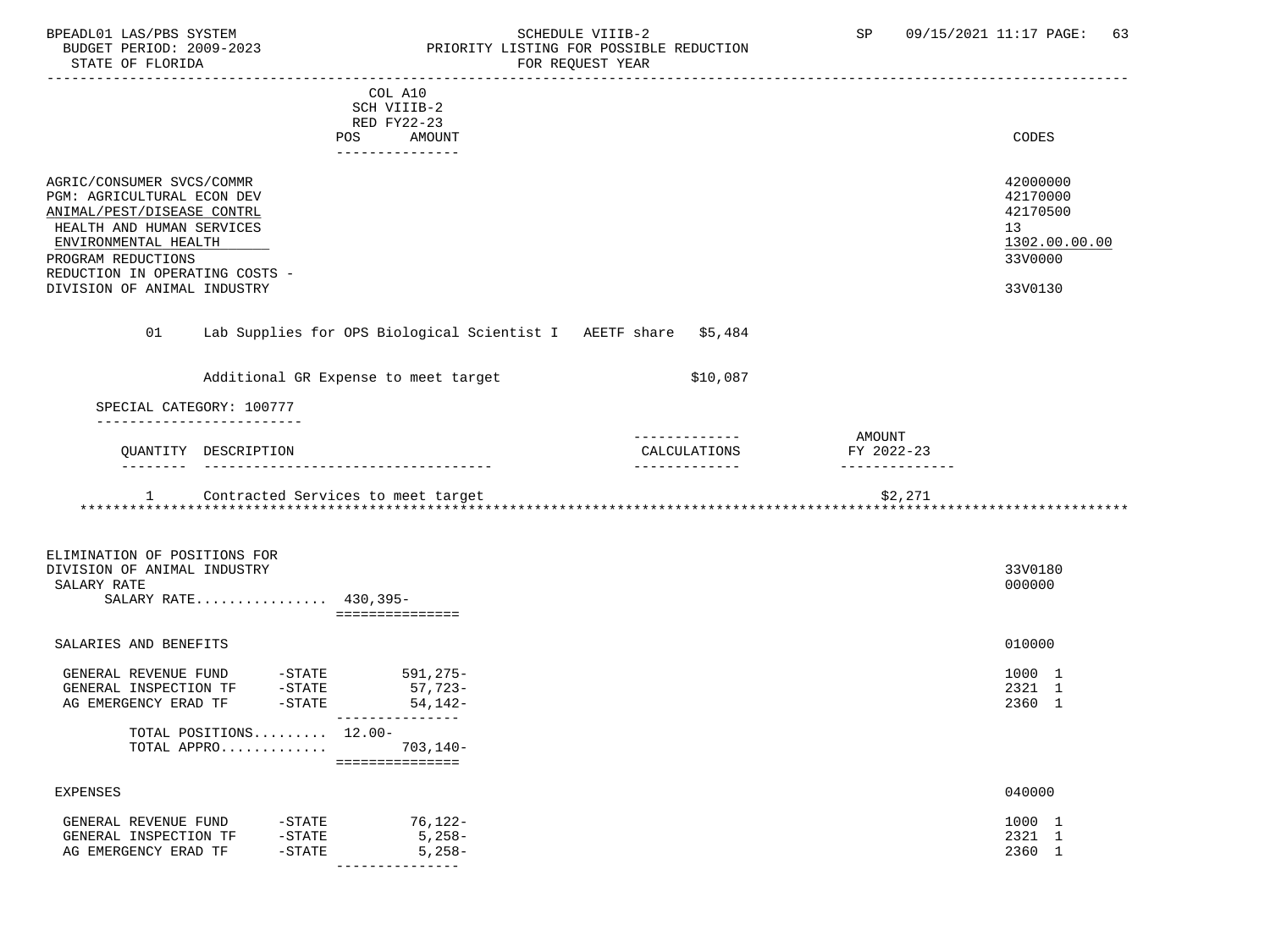STATE OF FLORIDA FOR STATE OF STATE OF STATE OF STATE OF STATE OF STATE OF STATE OF STATE OF STATE OF STATE OF STATE OF STATE OF STATE OF STATE OF STATE OF STATE OF STATE OF STATE OF STATE OF STATE OF STATE OF STATE OF STA

### BPEADL01 LAS/PBS SYSTEM SALL SALL SOMEDULE VIIIB-2 SP 09/15/2021 11:17 PAGE: 64 BUDGET PERIOD: 2009-2023 PRIORITY LISTING FOR POSSIBLE REDUCTION

|                                                                                       | COL A10<br>SCH VIIIB-2 |                                  |  |
|---------------------------------------------------------------------------------------|------------------------|----------------------------------|--|
|                                                                                       | RED FY22-23            |                                  |  |
|                                                                                       |                        |                                  |  |
|                                                                                       | AMOUNT<br><b>POS</b>   | CODES                            |  |
|                                                                                       | ---------------        |                                  |  |
| AGRIC/CONSUMER SVCS/COMMR<br>PGM: AGRICULTURAL ECON DEV<br>ANIMAL/PEST/DISEASE CONTRL |                        | 42000000<br>42170000<br>42170500 |  |
| HEALTH AND HUMAN SERVICES                                                             |                        | 13                               |  |
| ENVIRONMENTAL HEALTH                                                                  |                        | 1302.00.00.00                    |  |
| PROGRAM REDUCTIONS                                                                    |                        | 33V0000                          |  |
|                                                                                       |                        |                                  |  |
| ELIMINATION OF POSITIONS FOR                                                          |                        |                                  |  |
| DIVISION OF ANIMAL INDUSTRY                                                           |                        | 33V0180                          |  |
| EXPENSES                                                                              |                        | 040000                           |  |
| TOTAL APPRO                                                                           | $86,638-$              |                                  |  |
|                                                                                       | ===============        |                                  |  |
|                                                                                       |                        |                                  |  |
| SPECIAL CATEGORIES                                                                    |                        | 100000                           |  |
| TR/DMS/HR SVCS/STW CONTRCT                                                            |                        | 107040                           |  |
|                                                                                       |                        |                                  |  |
| GENERAL REVENUE FUND<br>$-STATE$                                                      | $3.050-$               | 1000 1                           |  |
| $-STATE$<br>GENERAL INSPECTION TF                                                     | $305 -$                | 2321 1                           |  |
| AG EMERGENCY ERAD TF<br>$-\mathtt{STATE}$                                             | $305 -$                | 2360 1                           |  |
| TOTAL APPRO                                                                           | $3.660-$               |                                  |  |
|                                                                                       | ===============        |                                  |  |
| TOTAL: ELIMINATION OF POSITIONS FOR                                                   |                        | 33V0180                          |  |
| DIVISION OF ANIMAL INDUSTRY                                                           |                        |                                  |  |
| TOTAL POSITIONS 12.00-                                                                |                        |                                  |  |
| TOTAL ISSUE                                                                           | 793,438-               |                                  |  |
| TOTAL SALARY RATE 430,395-                                                            |                        |                                  |  |
|                                                                                       |                        |                                  |  |
|                                                                                       |                        |                                  |  |
|                                                                                       |                        |                                  |  |

 AGENCY ISSUE NARRATIVE: SCH VIIIR-2 NARR 22-23 NARRATIVE: IT COMPONENT? NO

REDUCTION PRIORITY ISSUE #25

#### DESCRIPTION OF REDUCTION ISSUE:

 The Division of Animal Industry would reduce twelve (12) FTE positions from recurring Salaries and Benefits from General Revenue (GR), the General Inspection Trust Fund (GITF), and the Agricultural Emergency Eradication Trust Fund (AEETF) in the amount of \$703,140 as follows: five (5) ACP Inspectors, one (1) Veterinarian Manager-SES position, one (1) Systems Project Analyst, two (2) Senior Clerks, one (1) Administrative Assistant I, one (1) Administrative Assistant II, and one (1) Staff Assistant . These positions are responsible for various activities throughout the division. Eliminating these positions would also eliminate a total of \$90,298 in Expense and Special Category expenditures in the General Revenue (GR), General Inspection Trust Fund (GITF) and the Agricultural Emergency Eradication Trust Fund (AEETF).

#### IMPACT OF THE REDUCTION:

 All potential position cuts would have a significant impact on the Division of Animal Industry's ability to carry out duties as a division. A reduction of field staff would have a devastating impact on the division's ability to achieve its mission of the prevention and control of serious animal diseases. As listed below, the division would have to cut ten (10) full-time equivalent (FTE) employees in the Bureau of Animal Disease Control (BADC). Reduction in BADC field staff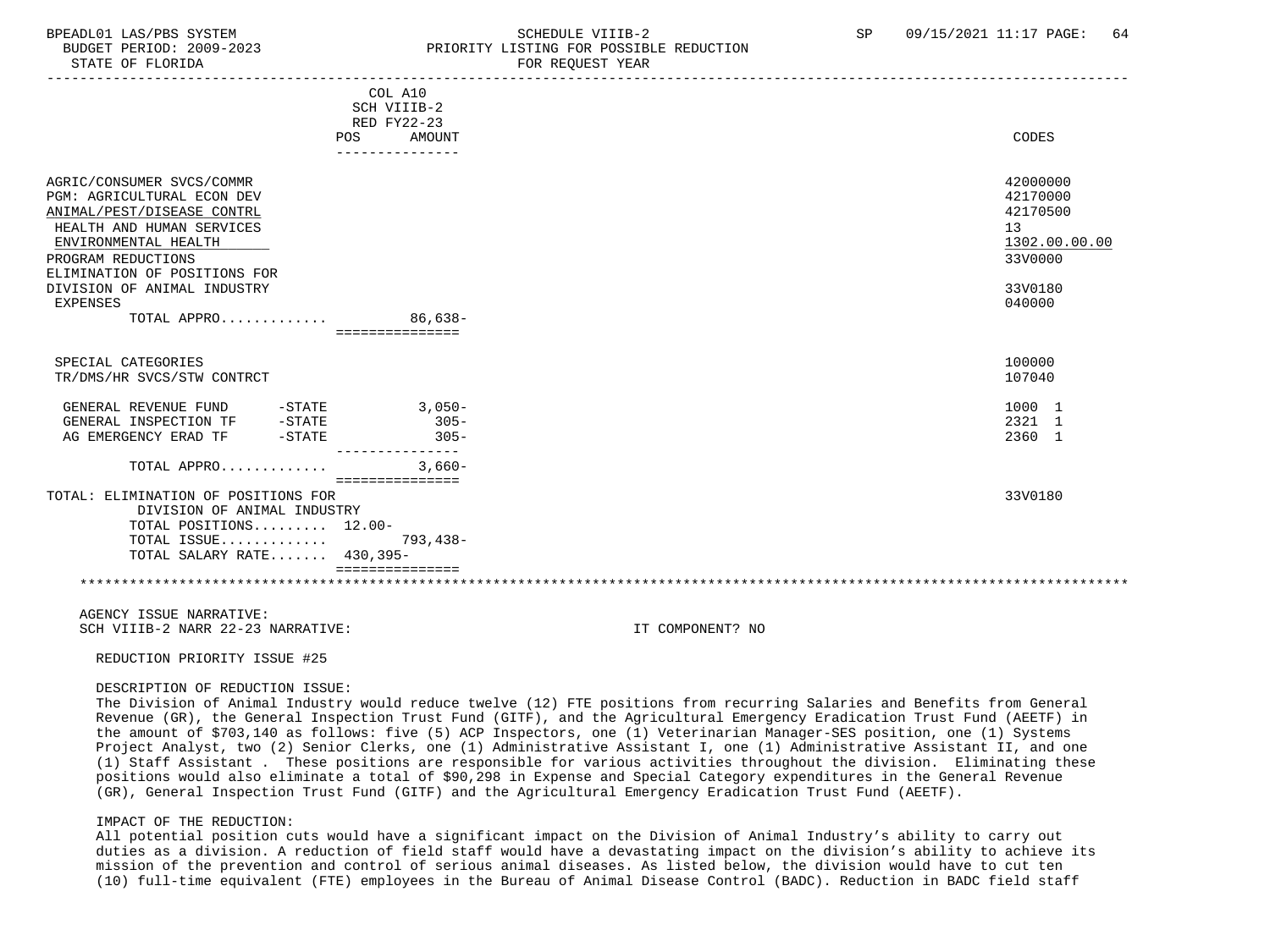#### BPEADL01 LAS/PBS SYSTEM SALL SALL SOMEDULE VIIIB-2 SP 09/15/2021 11:17 PAGE: 65 BUDGET PERIOD: 2009-2023 PRIORITY LISTING FOR POSSIBLE REDUCTION STATE OF FLORIDA **FOR REQUEST YEAR**

| COL A10<br>SCH VIIIB-2<br>RED FY22-23<br>POS.                                                                                                                                                                                          | AMOUNT<br>------------ | CODES                                                                         |
|----------------------------------------------------------------------------------------------------------------------------------------------------------------------------------------------------------------------------------------|------------------------|-------------------------------------------------------------------------------|
| AGRIC/CONSUMER SVCS/COMMR<br><b>PGM: AGRICULTURAL ECON DEV</b><br>ANIMAL/PEST/DISEASE CONTRL<br>HEALTH AND HUMAN SERVICES<br>ENVIRONMENTAL HEALTH<br>PROGRAM REDUCTIONS<br>ELIMINATION OF POSITIONS FOR<br>DIVISION OF ANIMAL INDUSTRY |                        | 42000000<br>42170000<br>42170500<br>13<br>1302.00.00.00<br>33V0000<br>33V0180 |

 would result in reduced disease surveillance. Reduced surveillance at animal sales across the state as well as reduced site visits to premises with livestock where disease monitoring, sample collection and quarantines are conducted. Specific programs that would be impacted are livestock market inspections, weekend small animal sales inspections, and swine garbage feeder inspections. The introduction of animal diseases could have a catastrophic economic impact on the State of Florida. Without adequate surveillance and control of these diseases designated as dangerous transmissible diseases, marketing channels for movement out of state and internationally can be expected to be closed for Florida livestock and poultry in the event of a disease outbreak. It is expected that cuts will have a negative impact on overall response capacity for all programs including those for emergency response. The potential for rapid spread of many animal diseases, lengthened reporting time, and delayed response time could result in widespread disease outbreaks that would be difficult to contain and control. Up to 75 percent of animal diseases are zoonotic and this reduction could have a significant adverse public health impact. Administrative BADC position reductions would cause duties to be reassigned, further burdening several other division district and administrative staff members who are already working at capacity. Any reduction of staff at Bronson Animal Disease Diagnostic Laboratory (BADDL) would negatively affect the laboratory's ability to perform tests for animal diseases that could impact Florida's agricultural industry.

 Also, the elimination of the Information Technology (IT) position in the Administration unit would cause an undue hardship on the Data Processing Manager/DIO by removing the needed desktop support and software systems administrator to the Bronson Animal Disease Diagnostic Laboratory. Further, the loss of an IT position would prevent IT staff from having the time needed to implement overdue IT projects and initiatives that are building efficiencies within the division.

 The Division of Animal Industry has already suffered a loss of over 28.5 positions during the past ten fiscal years and is currently operating with a historically low number of FTE positions. During that same period, the division also had a significant reduction in the amount of federal funding that has been received.

COST SUMMARY:

EXPENSES:

|  |  |  |  | _________ |  |
|--|--|--|--|-----------|--|
|  |  |  |  |           |  |

| OUANTITY | DESCRIPTION                                                  | CALCULATIONS                  |              | AMOUNT<br>FY 2022-23 |
|----------|--------------------------------------------------------------|-------------------------------|--------------|----------------------|
|          |                                                              | TOTAL BY FUND:                |              |                      |
| 02       | Professional Packages<br>Recurring                           | GR @ \$6,399/each<br>\$12,798 | <b>GR</b>    | \$76,122             |
| 05       | Expenses for Inspectors Recurring - GR $\omega$ \$4,252/each | \$21,260                      | GITF         | \$5,258              |
| 08       | Recurring<br>Support Packages                                | GR @ \$5,258/each<br>\$42,064 | <b>AEETF</b> | \$5,258              |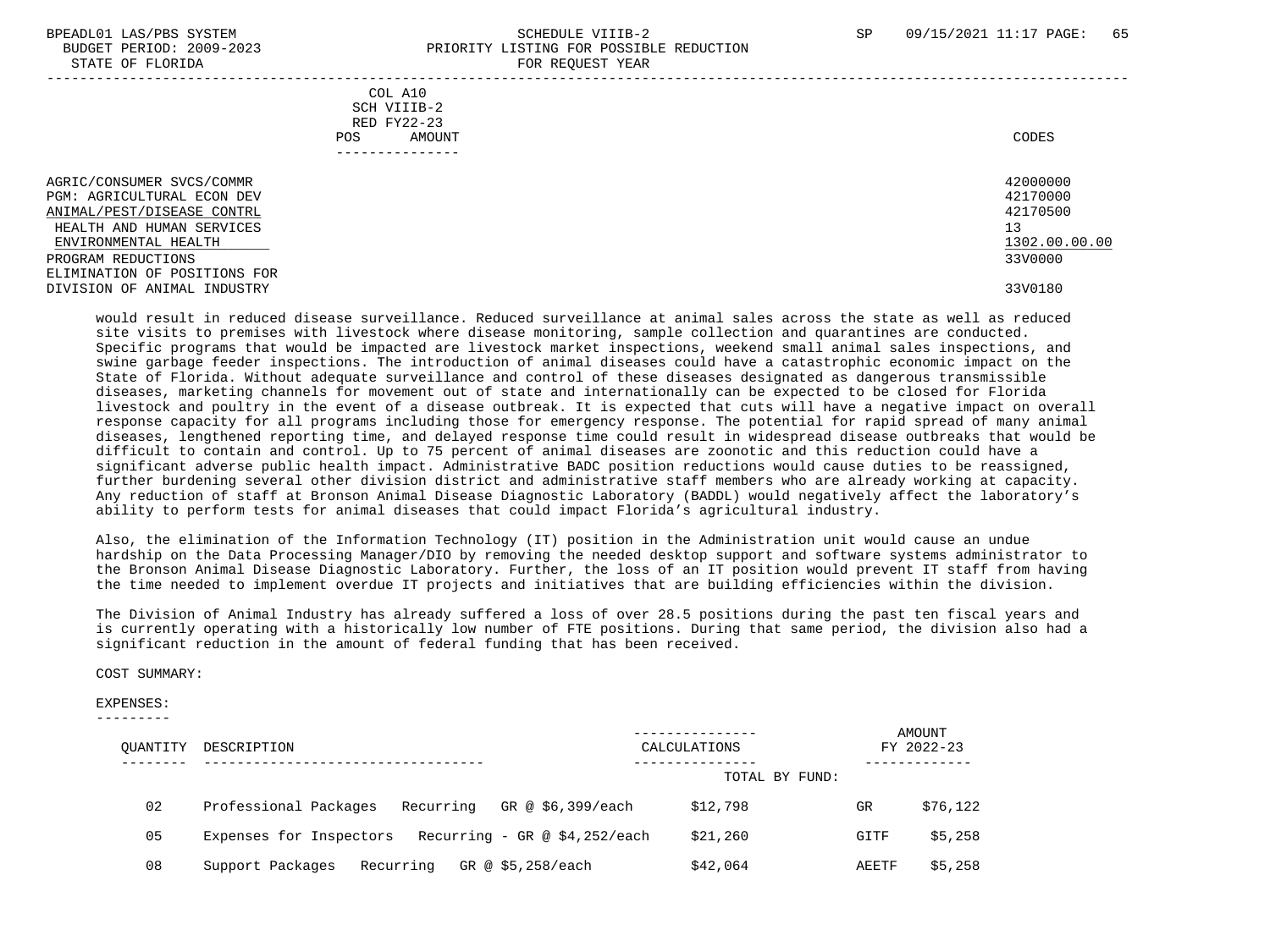#### BPEADL01 LAS/PBS SYSTEM SALLE SOMEDULE VIIIB-2 SCHEDULE VIIIB-2 SP 09/15/2021 11:17 PAGE: 66<br>BUDGET PERIOD: 2009-2023 PRIORITY LISTING FOR POSSIBLE REDUCTION BUDGET PERIOD: 2009-2023 PRIORITY LISTING FOR POSSIBLE REDUCTION<br>FOR REQUEST YEAR FOR REQUEST YEAR

|                                                                                                                                                                                                         | COL A10<br>SCH VIIIB-2<br>RED FY22-23 |         |                                                                    |
|---------------------------------------------------------------------------------------------------------------------------------------------------------------------------------------------------------|---------------------------------------|---------|--------------------------------------------------------------------|
|                                                                                                                                                                                                         | AMOUNT<br><b>POS</b>                  |         | CODES                                                              |
|                                                                                                                                                                                                         | . _ _ _ _ _ _ _ _ _ _ _ _ _ _         |         |                                                                    |
| AGRIC/CONSUMER SVCS/COMMR<br><b>PGM: AGRICULTURAL ECON DEV</b><br>ANIMAL/PEST/DISEASE CONTRL<br>HEALTH AND HUMAN SERVICES<br>ENVIRONMENTAL HEALTH<br>PROGRAM REDUCTIONS<br>ELIMINATION OF POSITIONS FOR |                                       |         | 42000000<br>42170000<br>42170500<br>13<br>1302.00.00.00<br>33V0000 |
| DIVISION OF ANIMAL INDUSTRY                                                                                                                                                                             |                                       |         | 33V0180                                                            |
| 01<br>Support Packages                                                                                                                                                                                  | Recurring GITF @ \$5,258/each         | \$5,258 |                                                                    |
| 01<br>Support Package                                                                                                                                                                                   | AEETF @ \$5,157/each<br>Recurring     | \$5,258 |                                                                    |

POSITION DETAIL OF SALARIES AND BENEFITS:

|                                           | <b>FTE</b> | BASE RATE | ADDITIVES | BENEFITS | SUBTOTAL         | LAPSE<br>ႜၟ | LAPSED SALARIES<br>AND BENEFITS |
|-------------------------------------------|------------|-----------|-----------|----------|------------------|-------------|---------------------------------|
| A10 - SCH VIIIB-2 RED FY22-23             |            |           |           |          |                  |             |                                 |
| CHANGES TO CURRENTLY AUTHORIZED POSITIONS |            |           |           |          |                  |             |                                 |
| 0004 SENIOR CLERK                         |            |           |           |          |                  |             |                                 |
| C0932 001                                 | $1.00-$    | 29,963-   |           | 27,643-  | 57,606-0.00      |             | $57,606-$                       |
| C0933 001                                 | 1.00-      | 33,118-   |           | 28,464-  | 61,582- 0.00     |             | 61,582-                         |
| 0120 STAFF ASSISTANT                      |            |           |           |          |                  |             |                                 |
| C0928 001                                 | $1.00-$    | $30,000-$ |           | 20,071-  | 50,071- 0.00     |             | $50,071-$                       |
| 0709 ADMINISTRATIVE ASSISTANT I           |            |           |           |          |                  |             |                                 |
| C0924 001                                 | $1.00-$    | 32,400-   |           | 15,190-  | $47,590 - 0.00$  |             | 47,590-                         |
| 2107 SYSTEMS PROJECT ANALYST              |            |           |           |          |                  |             |                                 |
| C0923 001                                 | $1.00 -$   | $56,985-$ |           | 30,381-  | $87,366 - 0.00$  |             | $87,366-$                       |
| 7530 AGRICULTURE & CONSUMER PROTECT       | INSPECTOR  |           |           |          |                  |             |                                 |
| C0922 001                                 | $1.00-$    | 26,642-   |           | 19,451-  | 46,093-0.00      |             | $46,093-$                       |
| C0925 001                                 | 1.00-      | 28,941-   |           | 25,201-  | 54,142- 0.00     |             | 54,142-                         |
| C0926 001                                 | $2.00-$    | 54,183-   |           | 28,418-  | 82,601- 0.00     |             | $82,601-$                       |
| C0927 001                                 | $1.00-$    | 27,541-   |           | 24,943-  | $52,484 - 0.00$  |             | 52,484-                         |
| 0712 ADMINISTRATIVE ASSISTANT II - SES    |            |           |           |          |                  |             |                                 |
| C0929 001                                 | $1.00-$    | 39,552-   |           | 18,171–  | 57,723- 0.00     |             | $57,723-$                       |
| 7430 VETERINARIAN MANAGER - SES           |            |           |           |          |                  |             |                                 |
| C0921 001                                 | $1.00-$    | 71,070-   |           | 34,812-  | $105,882 - 0.00$ |             | $105,882-$                      |
|                                           |            |           |           |          |                  |             |                                 |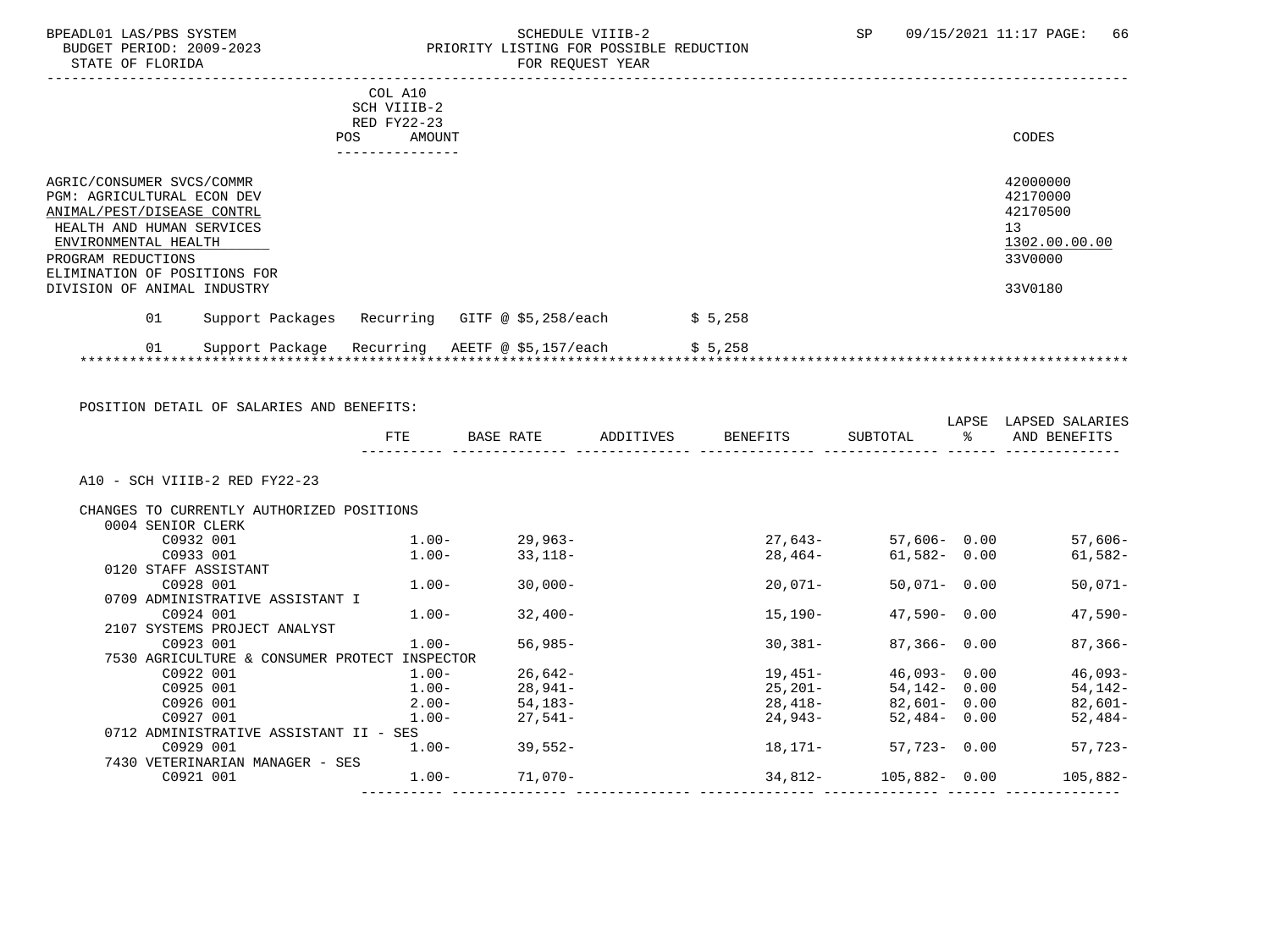STATE OF FLORIDA FOR STATE OF STATE OF STATE OF STATE OF STATE OF STATE OF STATE OF STATE OF STATE OF STATE OF STATE OF STATE OF STATE OF STATE OF STATE OF STATE OF STATE OF STATE OF STATE OF STATE OF STATE OF STATE OF STA

### BPEADL01 LAS/PBS SYSTEM SALL SALL SOMEDULE VIIIB-2 SP 09/15/2021 11:17 PAGE: 67 BUDGET PERIOD: 2009-2023 PRIORITY LISTING FOR POSSIBLE REDUCTION

 ----------------------------------------------------------------------------------------------------------------------------------- COL A10 SCH VIIIB-2 RED FY22-23 POS AMOUNT NOTES AND RESERVE AND RESERVE AND RESERVE AND RESERVE AND RESERVE AND RESERVE AND RESERVE AND RESERVE AND RESERVE AND RESERVE A LODGE STATES OF A LODGE STATES OF A LODGE STATES OF A LODGE STATES OF A LODGE STATE --------------- AGRIC/CONSUMER SVCS/COMMR 42000000 PGM: AGRICULTURAL ECON DEV 42170000<br>ANIMAL/PEST/DISEASE CONTRL 42170500 ANIMAL/PEST/DISEASE CONTRL HEALTH AND HUMAN SERVICES 13<br>ENVIRONMENTAL HEALTH 1302.00.00.00  $\frac{\rm{ENVIROMMENTAL}~HEALTH}{3300000} \sim 1302.00$ PROGRAM REDUCTIONS ELIMINATION OF POSITIONS FOR DIVISION OF ANIMAL INDUSTRY 33V0180 POSITION DETAIL OF SALARIES AND BENEFITS: LAPSE LAPSED SALARIES FTE BASE RATE ADDITIVES BENEFITS SUBTOTAL % AND BENEFITS ---------- -------------- -------------- -------------- -------------- ------ -------------- A10 - SCH VIIIB-2 RED FY22-23 CHANGES TO CURRENTLY AUTHORIZED POSITIONS TOTALS FOR ISSUE BY FUND 1000 GENERAL REVENUE FUND 591,275- 2360 AG EMERGENCY ERAD TF 54,142- 2321 GENERAL INSPECTION TF ---------- -------------- -------------- -------------- -------------- -------------- 12.00- 430,395- 272,745- 703,140- 703,140- ========== ============== ============== ============== ============== ============== \*\*\*\*\*\*\*\*\*\*\*\*\*\*\*\*\*\*\*\*\*\*\*\*\*\*\*\*\*\*\*\*\*\*\*\*\*\*\*\*\*\*\*\*\*\*\*\*\*\*\*\*\*\*\*\*\*\*\*\*\*\*\*\*\*\*\*\*\*\*\*\*\*\*\*\*\*\*\*\*\*\*\*\*\*\*\*\*\*\*\*\*\*\*\*\*\*\*\*\*\*\*\*\*\*\*\*\*\*\*\*\*\*\*\*\*\*\*\*\*\*\*\*\*\*\*\* REDUCE COSTS - STATE AGRICULTURAL RESPONSE TEAM (SART) 33V0200 SPECIAL CATEGORIES 100000 POSTAGORIES AND SERVICE SUPERINTING SUPERINT AND SERVICE SUPERINT OF THE SERVICE SUPERINT OF THE SERVICE SUPERINT OF THE SERVICE SUPERINT OF THE SERVICE SUPERINT OF THE SERVICE SUPERINT OF THE SER ST AG REPONSE TEAM (SART) GENERAL REVENUE FUND -STATE 30,000- 1000 1 =============== \*\*\*\*\*\*\*\*\*\*\*\*\*\*\*\*\*\*\*\*\*\*\*\*\*\*\*\*\*\*\*\*\*\*\*\*\*\*\*\*\*\*\*\*\*\*\*\*\*\*\*\*\*\*\*\*\*\*\*\*\*\*\*\*\*\*\*\*\*\*\*\*\*\*\*\*\*\*\*\*\*\*\*\*\*\*\*\*\*\*\*\*\*\*\*\*\*\*\*\*\*\*\*\*\*\*\*\*\*\*\*\*\*\*\*\*\*\*\*\*\*\*\*\*\*\*\* AGENCY ISSUE NARRATIVE: SCH VIIIB-2 NARR 22-23 NARRATIVE: IT COMPONENT? NO REDUCTION PRIORITY ISSUE #10 DESCRIPTION OF REDUCTION ISSUE: This issue is a reduction for the Division of Animal Industry in the State Agricultural Response Team (SART) category in the amount of \$30,000 from General Revenue. IMPACT OF THE REDUCTION: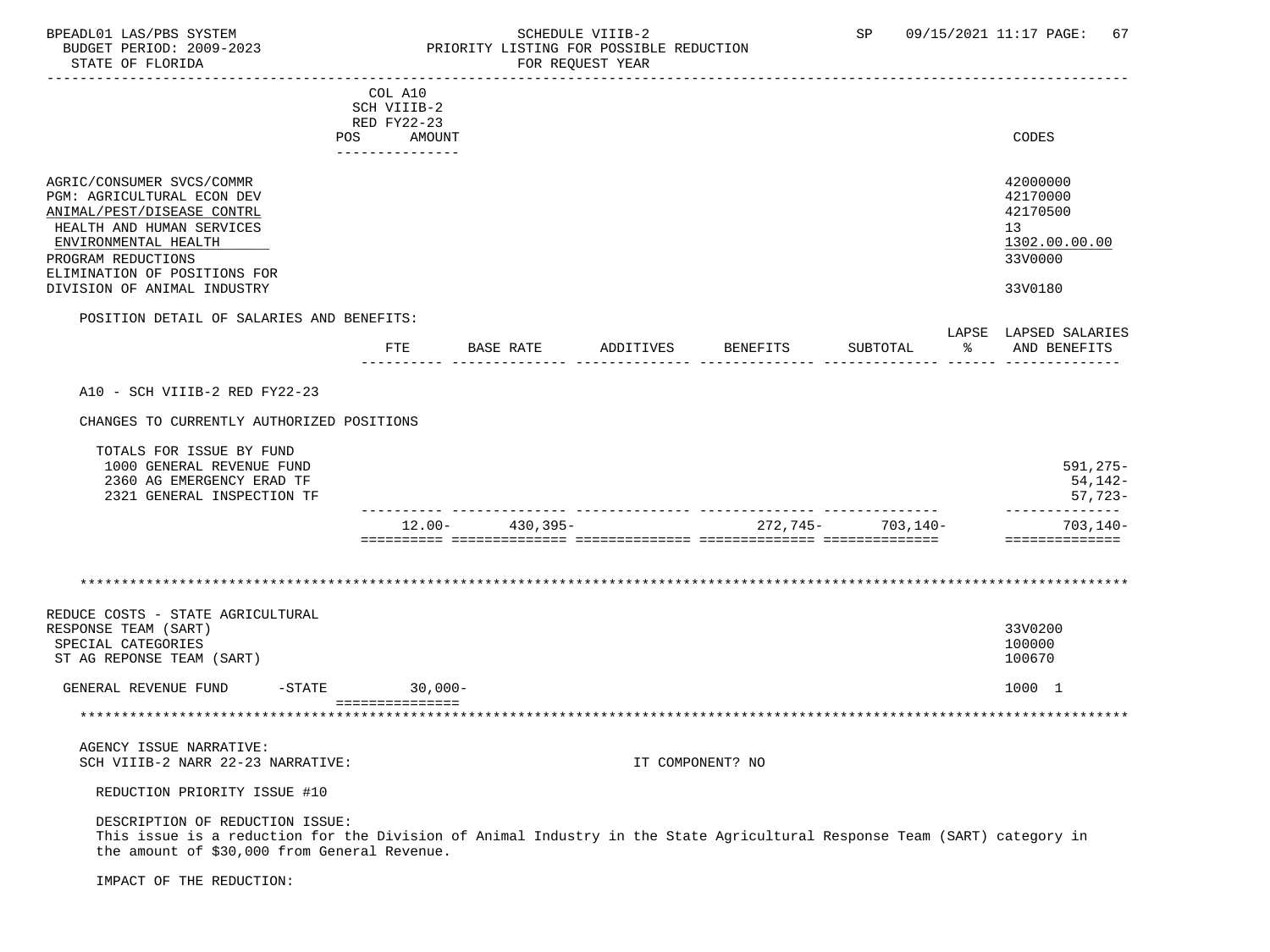#### BPEADL01 LAS/PBS SYSTEM SALL SALL SOMEDULE VIIIB-2 SP 09/15/2021 11:17 PAGE: 68 BUDGET PERIOD: 2009-2023 PRIORITY LISTING FOR POSSIBLE REDUCTION STATE OF FLORIDA FOR REQUEST YEAR

| COL A10<br>SCH VIIIB-2<br>RED FY22-23<br>AMOUNT<br>POS.                                                                                                                                                      | CODES                                                              |
|--------------------------------------------------------------------------------------------------------------------------------------------------------------------------------------------------------------|--------------------------------------------------------------------|
| AGRIC/CONSUMER SVCS/COMMR<br><b>PGM: AGRICULTURAL ECON DEV</b><br>ANIMAL/PEST/DISEASE CONTRL<br>HEALTH AND HUMAN SERVICES<br>ENVIRONMENTAL HEALTH<br>PROGRAM REDUCTIONS<br>REDUCE COSTS - STATE AGRICULTURAL | 42000000<br>42170000<br>42170500<br>13<br>1302.00.00.00<br>33V0000 |
| RESPONSE TEAM (SART)                                                                                                                                                                                         | 33V0200                                                            |

 SART funding was appropriated in fiscal year 2018-19 to assist with training, preparation and response to animal disease outbreaks and natural disasters that affect Florida's agriculture. The federal funding to support Florida's agricultural emergencies has been diverted to other state and national sources. To combat the lack of funding opportunities, the state legislature appropriated recurring funds to support a state agricultural emergency response. Reducing this funding by 10 percent would decrease the capability to train, prepare, maintain equipment and respond to agricultural emergencies such as those which occur due to natural disasters and potentially devastating animal disease responses including equine herpesvirus, high pathogenic avian influenza and New World screwworm. Any reduction to this funding would have a substantial impact on the division's ability to fulfill its responsibilities as part of the State Emergency Operations Center as the lead agency in the Emergency Support Function 17 (ESF 17) which supports Florida's multi-million dollar agricultural industries in the event of a natural disaster or an animal disease outbreak. \*\*\*\*\*\*\*\*\*\*\*\*\*\*\*\*\*\*\*\*\*\*\*\*\*\*\*\*\*\*\*\*\*\*\*\*\*\*\*\*\*\*\*\*\*\*\*\*\*\*\*\*\*\*\*\*\*\*\*\*\*\*\*\*\*\*\*\*\*\*\*\*\*\*\*\*\*\*\*\*\*\*\*\*\*\*\*\*\*\*\*\*\*\*\*\*\*\*\*\*\*\*\*\*\*\*\*\*\*\*\*\*\*\*\*\*\*\*\*\*\*\*\*\*\*\*\*

| TOTAL: ENVIRONMENTAL HEALTH<br>BY FUND TYPE |          | 1302.00.00.00 |
|---------------------------------------------|----------|---------------|
| GENERAL REVENUE FUND                        | 711,815- | 1000          |
|                                             |          | 2000          |
| TRUST FUNDS                                 | 249,817- |               |
| TOTAL POSITIONS $12.00-$                    |          |               |
| TOTAL PROG COMP 961,632-                    |          |               |
| TOTAL SALARY RATE $430,395-$                |          |               |

===============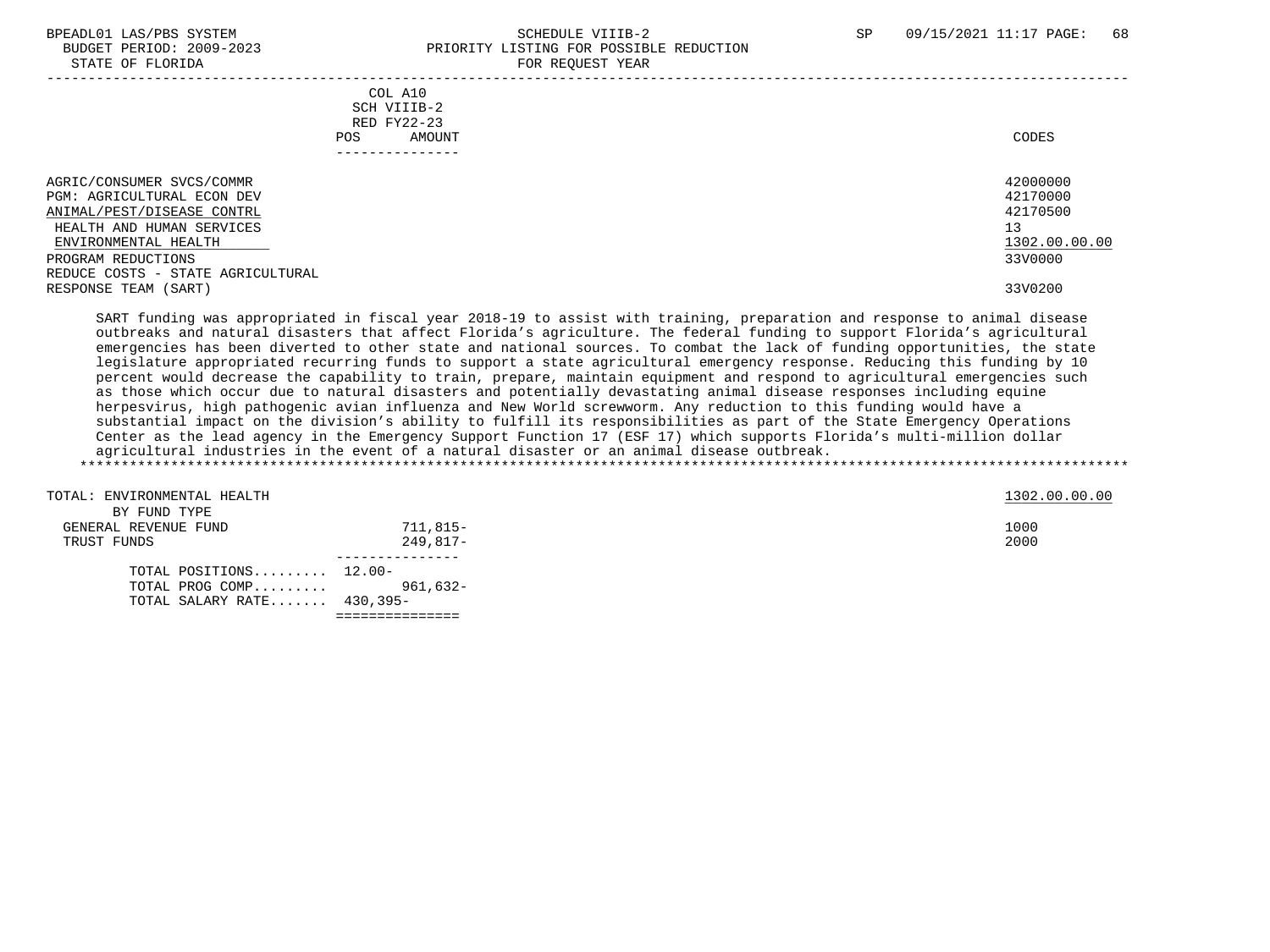#### BPEADL01 LAS/PBS SYSTEM STRIM SCHEDULE VIIIB-2 SCHEDULE VIIIB-2 SP 09/15/2021 11:17 PAGE: 69 BUDGET PERIOD: 2009-2023 PRIORITY LISTING FOR POSSIBLE REDUCTION STATE OF FLORIDA **FOR STATE OF STATE OF STATE OF STATE OF STATE ASS**

|                                                                                                                                                                  | COL A10                                         |                                                                                                                                                                                                                                                                                                                                                                   |                                                                                 |
|------------------------------------------------------------------------------------------------------------------------------------------------------------------|-------------------------------------------------|-------------------------------------------------------------------------------------------------------------------------------------------------------------------------------------------------------------------------------------------------------------------------------------------------------------------------------------------------------------------|---------------------------------------------------------------------------------|
|                                                                                                                                                                  | SCH VIIIB-2                                     |                                                                                                                                                                                                                                                                                                                                                                   |                                                                                 |
|                                                                                                                                                                  | RED FY22-23                                     |                                                                                                                                                                                                                                                                                                                                                                   |                                                                                 |
|                                                                                                                                                                  | POS<br>AMOUNT                                   |                                                                                                                                                                                                                                                                                                                                                                   | CODES                                                                           |
|                                                                                                                                                                  | ---------------                                 |                                                                                                                                                                                                                                                                                                                                                                   |                                                                                 |
| AGRIC/CONSUMER SVCS/COMMR<br>PGM: AGRICULTURAL ECON DEV<br>PLANT/PEST/DISEASE CONTROL<br>HEALTH AND HUMAN SERVICES<br>ENVIRONMENTAL HEALTH<br>PROGRAM REDUCTIONS |                                                 |                                                                                                                                                                                                                                                                                                                                                                   | 42000000<br>42170000<br>42170600<br>13 <sup>°</sup><br>1302.00.00.00<br>33V0000 |
| REDUCTION IN BUREAU OF PEST<br>ERADICATION AND CONTROL<br>SALARY RATE<br>SALARY RATE 32,955-                                                                     |                                                 |                                                                                                                                                                                                                                                                                                                                                                   | 33V0010<br>000000                                                               |
|                                                                                                                                                                  | ===============                                 |                                                                                                                                                                                                                                                                                                                                                                   |                                                                                 |
| SALARIES AND BENEFITS                                                                                                                                            | $1.00-$                                         |                                                                                                                                                                                                                                                                                                                                                                   | 010000                                                                          |
| $-STATE$<br>AG EMERGENCY ERAD TF                                                                                                                                 | 48,760-<br>===============                      |                                                                                                                                                                                                                                                                                                                                                                   | 2360 1                                                                          |
| SPECIAL CATEGORIES<br>TR/DMS/HR SVCS/STW CONTRCT                                                                                                                 |                                                 |                                                                                                                                                                                                                                                                                                                                                                   | 100000<br>107040                                                                |
| AG EMERGENCY ERAD TF<br>$-STATE$                                                                                                                                 | $305 -$                                         |                                                                                                                                                                                                                                                                                                                                                                   | 2360 1                                                                          |
| TOTAL: REDUCTION IN BUREAU OF PEST<br>ERADICATION AND CONTROL<br>TOTAL POSITIONS 1.00-<br>TOTAL ISSUE<br>TOTAL SALARY RATE 32,955-                               | ===============<br>$49,065-$<br>=============== |                                                                                                                                                                                                                                                                                                                                                                   | 33V0010                                                                         |
|                                                                                                                                                                  |                                                 |                                                                                                                                                                                                                                                                                                                                                                   |                                                                                 |
| AGENCY ISSUE NARRATIVE:<br>SCH VIIIB-2 NARR 22-23 NARRATIVE:                                                                                                     |                                                 | IT COMPONENT? NO                                                                                                                                                                                                                                                                                                                                                  |                                                                                 |
| REDUCTION PRIORITY ISSUE #33                                                                                                                                     |                                                 |                                                                                                                                                                                                                                                                                                                                                                   |                                                                                 |
| DESCRIPTION OF REDUCTION ISSUE:<br>part of the budget reduction plan.                                                                                            |                                                 | This is to reduce \$49,065 in Salaries and Benefits and Human Resource Services from the Pest Eradication and Control as                                                                                                                                                                                                                                          |                                                                                 |
| IMPACT OF THIS REDUCTION:<br>plant pest eradication programs.                                                                                                    |                                                 | The Environmental Administrator - SES position loss would significantly impact the division's ability to manage<br>requlatory compliance with the Citrus Health Response Program. The loss of this position hinder the bureaus ability to<br>manage regulatory oversight for citrus producers exporting as well as the regulatory oversight of current and future |                                                                                 |
| CALCULATION OF REDUCTION AMOUNT:<br>In order to meet the 10% targeted reduction amount.                                                                          |                                                 |                                                                                                                                                                                                                                                                                                                                                                   |                                                                                 |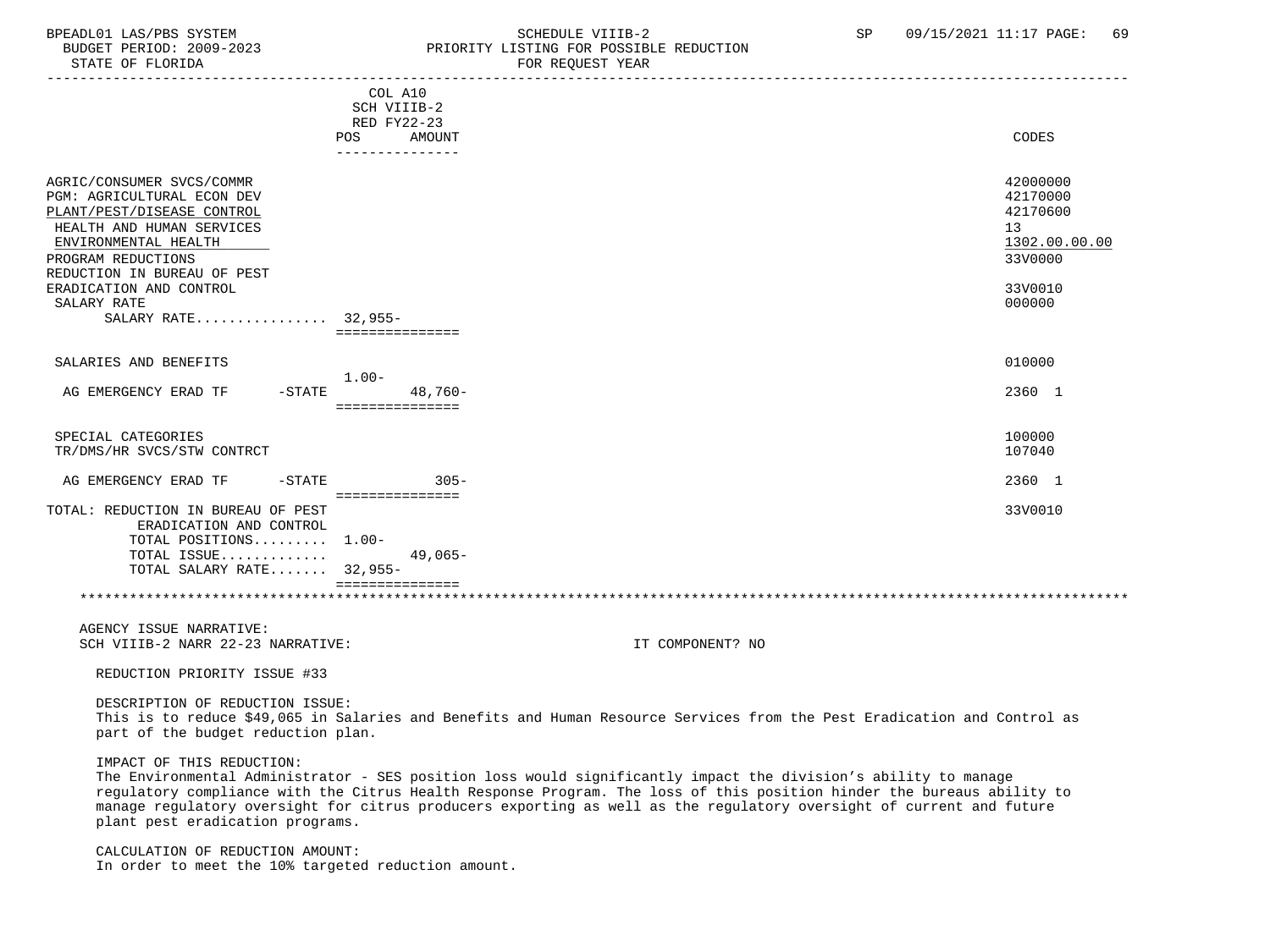### BPEADL01 LAS/PBS SYSTEM SOHEDULE VIIIB-2 SCHEDULE VIIIB-2 SP 09/15/2021 11:17 PAGE: 70 BUDGET PERIOD: 2009-2023 PRIORITY LISTING FOR POSSIBLE REDUCTION FOR REQUEST YEAR

|                                                         | COL A10           |                                  |  |                   |                                |
|---------------------------------------------------------|-------------------|----------------------------------|--|-------------------|--------------------------------|
|                                                         | SCH VIIIB-2       |                                  |  |                   |                                |
|                                                         | RED FY22-23       |                                  |  |                   |                                |
|                                                         | POS<br>AMOUNT     |                                  |  |                   | CODES                          |
|                                                         | ---------------   |                                  |  |                   |                                |
|                                                         |                   |                                  |  |                   |                                |
| AGRIC/CONSUMER SVCS/COMMR                               |                   |                                  |  |                   | 42000000                       |
| PGM: AGRICULTURAL ECON DEV                              |                   |                                  |  |                   | 42170000<br>42170600           |
| PLANT/PEST/DISEASE CONTROL<br>HEALTH AND HUMAN SERVICES |                   |                                  |  |                   | 13                             |
| ENVIRONMENTAL HEALTH                                    |                   |                                  |  |                   | 1302.00.00.00                  |
| PROGRAM REDUCTIONS                                      |                   |                                  |  |                   | 33V0000                        |
| REDUCTION IN BUREAU OF PEST                             |                   |                                  |  |                   |                                |
| ERADICATION AND CONTROL                                 |                   |                                  |  |                   | 33V0010                        |
|                                                         |                   |                                  |  |                   |                                |
| STATUTORY CHANGE(S): Not applicable                     |                   |                                  |  |                   |                                |
|                                                         |                   |                                  |  |                   |                                |
|                                                         |                   |                                  |  |                   |                                |
| POSITION DETAIL OF SALARIES AND BENEFITS:               |                   |                                  |  |                   |                                |
|                                                         |                   |                                  |  |                   | LAPSE LAPSED SALARIES          |
|                                                         |                   | FTE BASE RATE ADDITIVES BENEFITS |  | SUBTOTAL          | % AND BENEFITS                 |
|                                                         |                   |                                  |  |                   |                                |
| A10 - SCH VIIIB-2 RED FY22-23                           |                   |                                  |  |                   |                                |
|                                                         |                   |                                  |  |                   |                                |
| CHANGES TO CURRENTLY AUTHORIZED POSITIONS               |                   |                                  |  |                   |                                |
| 4821 ENVIRONMENTAL ADMINISTRATOR - SES                  |                   |                                  |  |                   |                                |
| C4821 001                                               | $1\ldots00-$      | 32,955-                          |  |                   | $15,805-$ 48,760- 0.00 48,760- |
|                                                         |                   |                                  |  |                   |                                |
| TOTALS FOR ISSUE BY FUND                                |                   |                                  |  |                   |                                |
| 2360 AG EMERGENCY ERAD TF                               |                   |                                  |  |                   | 48,760-                        |
|                                                         |                   |                                  |  |                   | ___________                    |
|                                                         | $1.00 -$          | 32,955-                          |  | $15,805-$ 48,760- | $48,760-$                      |
|                                                         |                   |                                  |  |                   | ==============                 |
|                                                         |                   |                                  |  |                   |                                |
|                                                         |                   |                                  |  |                   |                                |
|                                                         |                   |                                  |  |                   |                                |
| REDUCTION IN BUREAU OF ENTOMOLOGY,                      |                   |                                  |  |                   |                                |
| NEMATOLOGY AND PLANT PATHOLOGY -                        |                   |                                  |  |                   |                                |
| DIVISION OF PLANT INDUSTRY                              |                   |                                  |  |                   | 33V0020                        |
| SALARY RATE                                             |                   |                                  |  |                   | 000000                         |
| SALARY RATE 228,509-                                    |                   |                                  |  |                   |                                |
|                                                         | ===============   |                                  |  |                   |                                |
| SALARIES AND BENEFITS                                   |                   |                                  |  |                   | 010000                         |
|                                                         | $6.00 -$          |                                  |  |                   |                                |
| GENERAL REVENUE FUND                                    | -STATE 379,886-   |                                  |  |                   | 1000 1                         |
|                                                         | ----------------- |                                  |  |                   |                                |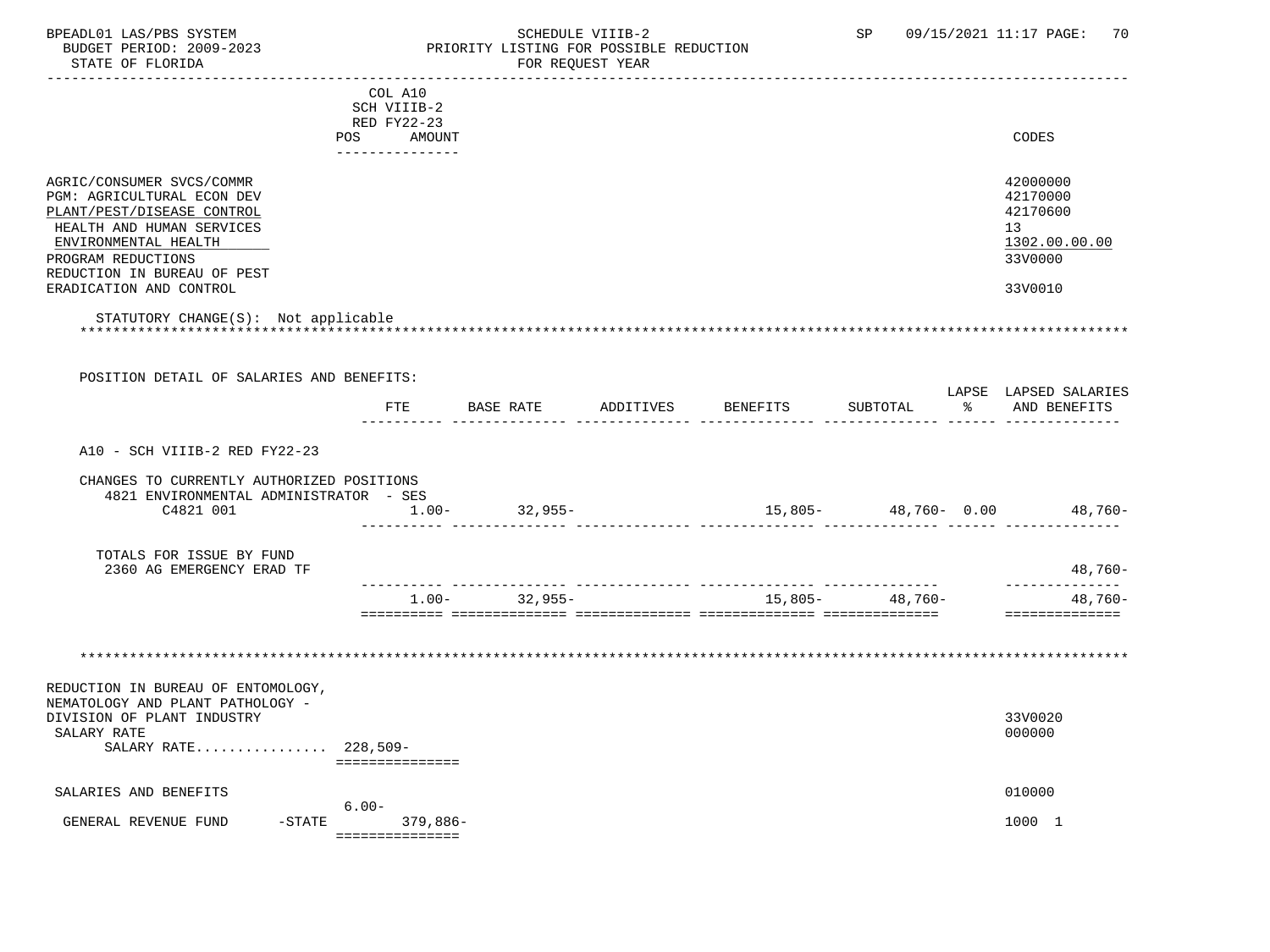STATE OF FLORIDA FOR STATE OF STATE OF STATE OF STATE OF STATE OF STATE OF STATE OF STATE OF STATE OF STATE OF STATE OF STATE OF STATE OF STATE OF STATE OF STATE OF STATE OF STATE OF STATE OF STATE OF STATE OF STATE OF STA

### BPEADL01 LAS/PBS SYSTEM SALL SALL SOMEDULE VIIIB-2 SP 09/15/2021 11:17 PAGE: 71 BUDGET PERIOD: 2009-2023 PRIORITY LISTING FOR POSSIBLE REDUCTION

| COL A10<br>SCH VIIIB-2<br>RED FY22-23                                    |               |
|--------------------------------------------------------------------------|---------------|
| POS<br>AMOUNT                                                            | CODES         |
| ---------------                                                          |               |
| AGRIC/CONSUMER SVCS/COMMR                                                | 42000000      |
| PGM: AGRICULTURAL ECON DEV                                               | 42170000      |
| PLANT/PEST/DISEASE CONTROL                                               | 42170600      |
| HEALTH AND HUMAN SERVICES                                                | 13            |
| ENVIRONMENTAL HEALTH                                                     | 1302.00.00.00 |
| PROGRAM REDUCTIONS                                                       | 33V0000       |
| REDUCTION IN BUREAU OF ENTOMOLOGY,                                       |               |
| NEMATOLOGY AND PLANT PATHOLOGY -                                         |               |
| DIVISION OF PLANT INDUSTRY                                               | 33V0020       |
| SPECIAL CATEGORIES                                                       | 100000        |
| TR/DMS/HR SVCS/STW CONTRCT                                               | 107040        |
| GENERAL REVENUE FUND<br>$1,830-$<br>$-\mathtt{STATE}$<br>=============== | 1000 1        |
| TOTAL: REDUCTION IN BUREAU OF ENTOMOLOGY,                                | 33V0020       |
| NEMATOLOGY AND PLANT PATHOLOGY -                                         |               |
| DIVISION OF PLANT INDUSTRY                                               |               |
| TOTAL POSITIONS 6.00-                                                    |               |
| TOTAL ISSUE<br>381,716-                                                  |               |
| TOTAL SALARY RATE 228,509-                                               |               |
|                                                                          |               |
|                                                                          |               |
|                                                                          |               |

 AGENCY ISSUE NARRATIVE: SCH VIIIB-2 NARR 22-23 NARRATIVE: IT COMPONENT? NO

REDUCTION PRIORITY ISSUE #27

#### DESCRIPTION OF REDUCTION ISSUE:

 This is to reduce \$381,716 in Salaries and Benefits and Human Resource Services from the Bureau of Entomology, Nematology and Plant Pathology as part of the 10% budget reduction plan.

#### IMPACT OF THIS REDUCTION:

 The Biological Scientist IV-SES position loss would significantly impact the division's ability to timely identify new pests of regulatory significance intercepted or introduced into the state. The two (2) Biological Scientist II positions are responsible for the onsite regulatory compliance monitoring for our division permitting team. The loss of these positions would limit the ability for the division to protect Florida agriculture from intended or unintended issues of non-compliance with division permits issued statewide. The loss of our Biological Scientist IV will greatly hinder the reporting time for plant pest identifications. It will also result in significant delays in specimen report writing, Tri-ology, quarterly accomplishment reporting, and other publications. The loss of this senior clerk position leaves only one clerk remaining in the entomology section. The loss will increase the overall handling time needed to process laboratory samples. The loss of the Administrative Assistant I position would have a serious impact on the processing of arthropod samples submitted by federal and state inspectors, UF-IFAS extension agents, as well as Florida residents. In addition, this reduction will greatly alter the timeliness of the reporting of critical identifications. This reduction is a near total loss of the clerical staff resources in our entomology section that provide services for eight identifiers. It will also lead to a loss of supplemental information to assist inspectors with regulatory plant identifications. As a result of the loss all non-regulatory samples would have to be placed on low priority status or not identified at all. This will have the ripple effect of impacting the way the Bureau of Plant Inspection operates with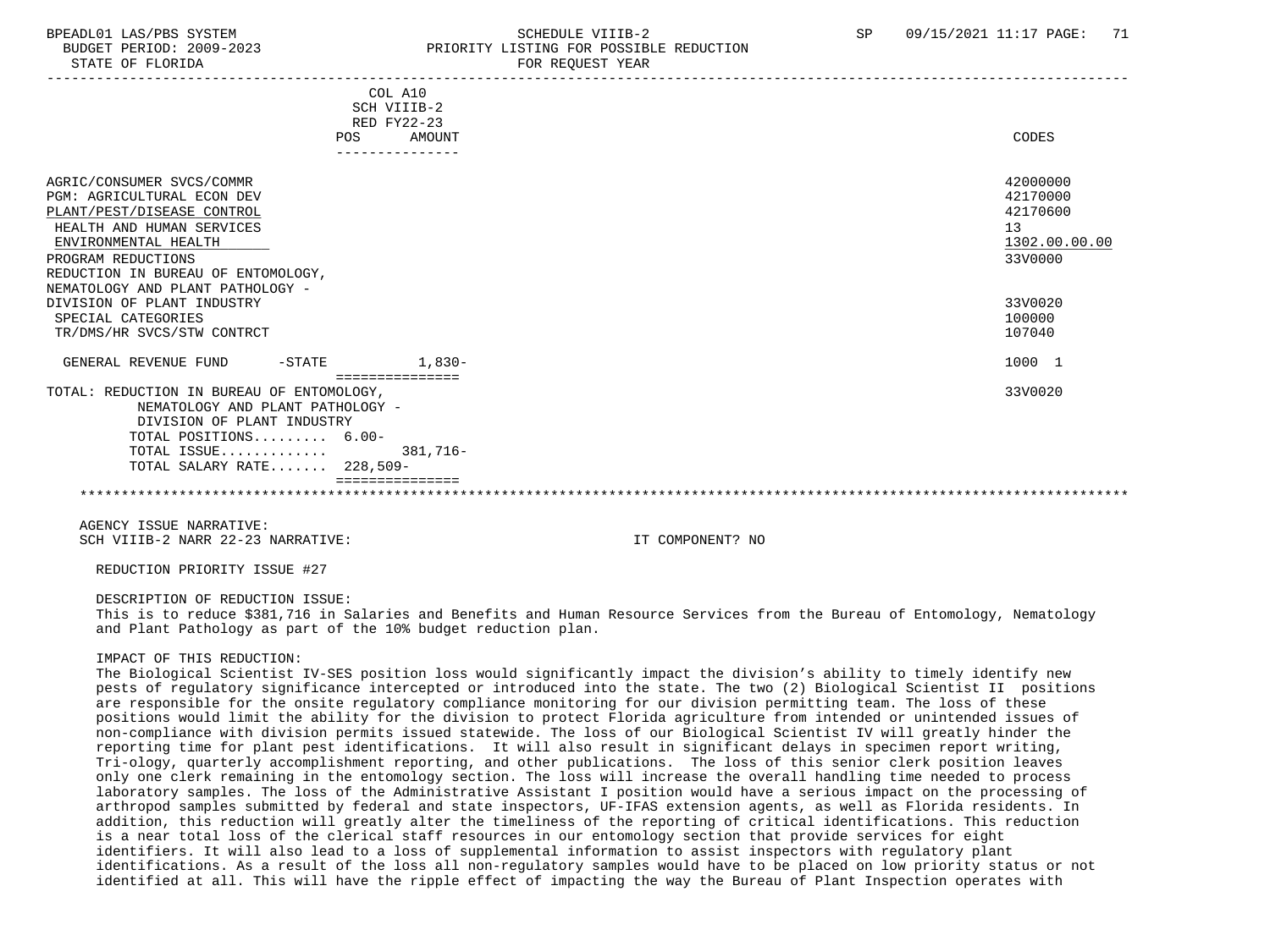#### BPEADL01 LAS/PBS SYSTEM SALLE STREDULE VIIIB-2 SCHEDULE VIIIB-2 SP 09/15/2021 11:17 PAGE: 72 BUDGET PERIOD: 2009-2023 PRIORITY LISTING FOR POSSIBLE REDUCTION<br>FOR REQUEST YEAR FOR REQUEST YEAR

|                                                     | COL A10              |                  |           |                 |          |       |                 |
|-----------------------------------------------------|----------------------|------------------|-----------|-----------------|----------|-------|-----------------|
|                                                     | SCH VIIIB-2          |                  |           |                 |          |       |                 |
|                                                     | RED FY22-23          |                  |           |                 |          |       |                 |
|                                                     | POS<br><b>AMOUNT</b> |                  |           |                 |          |       | CODES           |
|                                                     |                      |                  |           |                 |          |       |                 |
| AGRIC/CONSUMER SVCS/COMMR                           |                      |                  |           |                 |          |       | 42000000        |
| <b>PGM: AGRICULTURAL ECON DEV</b>                   |                      |                  |           |                 |          |       | 42170000        |
| PLANT/PEST/DISEASE CONTROL                          |                      |                  |           |                 |          |       | 42170600        |
| HEALTH AND HUMAN SERVICES                           |                      |                  |           |                 |          |       | 13              |
| ENVIRONMENTAL HEALTH                                |                      |                  |           |                 |          |       | 1302.00.00.00   |
| PROGRAM REDUCTIONS                                  |                      |                  |           |                 |          |       | 33V0000         |
| REDUCTION IN BUREAU OF ENTOMOLOGY,                  |                      |                  |           |                 |          |       |                 |
| NEMATOLOGY AND PLANT PATHOLOGY -                    |                      |                  |           |                 |          |       |                 |
| DIVISION OF PLANT INDUSTRY                          |                      |                  |           |                 |          |       | 33V0020         |
|                                                     |                      |                  |           |                 |          |       |                 |
| regards to nursery samples.                         |                      |                  |           |                 |          |       |                 |
| CALCULATION OF REDUCTION AMOUNT:                    |                      |                  |           |                 |          |       |                 |
| In order to meet the 10% targeted reduction amount. |                      |                  |           |                 |          |       |                 |
|                                                     |                      |                  |           |                 |          |       |                 |
| STATUTORY CHANGE(S): Not applicable                 |                      |                  |           |                 |          |       |                 |
|                                                     |                      |                  |           |                 |          |       |                 |
|                                                     |                      |                  |           |                 |          |       |                 |
|                                                     |                      |                  |           |                 |          |       |                 |
| POSITION DETAIL OF SALARIES AND BENEFITS:           |                      |                  |           |                 |          |       |                 |
|                                                     |                      |                  |           |                 |          | LAPSE | LAPSED SALARIES |
|                                                     | FTE                  | <b>BASE RATE</b> | ADDITIVES | <b>BENEFITS</b> | SUBTOTAL | ႜ     | AND BENEFITS    |

| CHANGES TO CURRENTLY AUTHORIZED POSITIONS<br>0004 SENIOR CLERK |          |                    |             |                  |            |
|----------------------------------------------------------------|----------|--------------------|-------------|------------------|------------|
| C0004 001                                                      | $1.00-$  | 27,144–            | 24,870-     | 52,014- 0.00     | $52,014-$  |
| 0709 ADMINISTRATIVE ASSISTANT I                                |          |                    |             |                  |            |
| C0709 001                                                      | $1.00 -$ | 25,577-            | 19,211-     | 44,788- 0.00     | 44,788-    |
| 5034 BIOLOGICAL SCIENTIST II<br>C5034 001                      | $2.00 -$ | 62,216-            | 40,466-     | $102,682 - 0.00$ | $102,682-$ |
| 5036 BIOLOGICAL SCIENTIST IV                                   |          |                    |             |                  |            |
| C5037 001                                                      | $1.00 -$ | 56,146–            | $30,226-$   | 86,372- 0.00     | 86,372-    |
| 5036 BIOLOGICAL SCIENTIST IV - SES                             |          |                    |             |                  |            |
| C5036 001                                                      | $1.00-$  | $57,426-$          | $36,604-$   | 94,030- 0.00     | 94,030-    |
|                                                                |          |                    |             |                  |            |
| TOTALS FOR ISSUE BY FUND<br>1000 GENERAL REVENUE FUND          |          |                    |             |                  | $379,886-$ |
|                                                                |          |                    |             |                  |            |
|                                                                |          | $6.00 - 228,509 -$ | $151,377$ - | 379,886-         | 379,886-   |

\*\*\*\*\*\*\*\*\*\*\*\*\*\*\*\*\*\*\*\*\*\*\*\*\*\*\*\*\*\*\*\*\*\*\*\*\*\*\*\*\*\*\*\*\*\*\*\*\*\*\*\*\*\*\*\*\*\*\*\*\*\*\*\*\*\*\*\*\*\*\*\*\*\*\*\*\*\*\*\*\*\*\*\*\*\*\*\*\*\*\*\*\*\*\*\*\*\*\*\*\*\*\*\*\*\*\*\*\*\*\*\*\*\*\*\*\*\*\*\*\*\*\*\*\*\*\*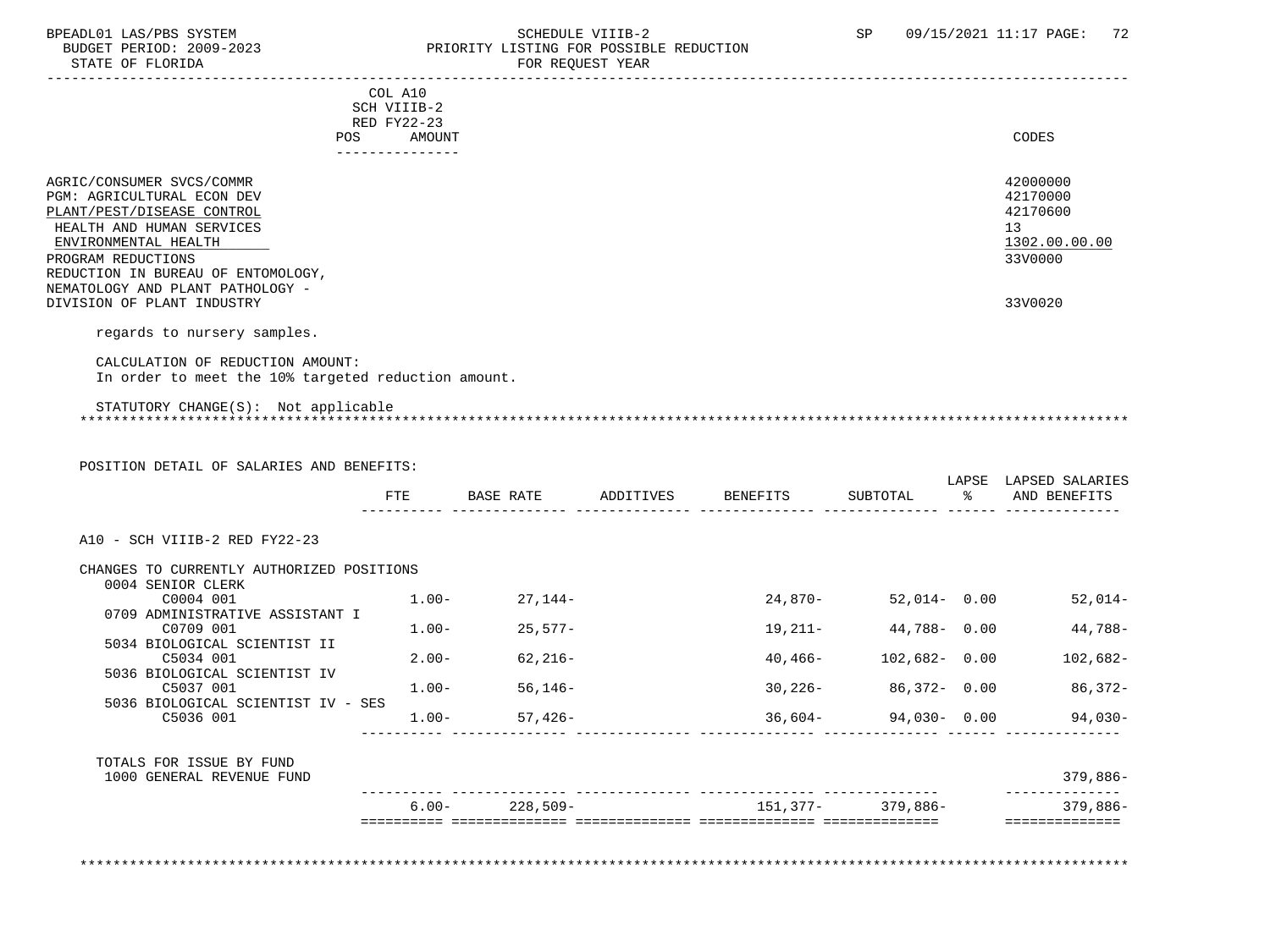### BPEADL01 LAS/PBS SYSTEM STRING THE SCHEDULE VIIIB-2 SP 09/15/2021 11:17 PAGE: 73<br>BUDGET PERIOD: 2009-2023 PRIORITY LISTING FOR POSSIBLE REDUCTION BUDGET PERIOD: 2009-2023 PRIORITY LISTING FOR POSSIBLE REDUCTION FOR REQUEST YEAR

|                                     |                 | COL A10         |                                                                                                                         |                                                                                                                           |
|-------------------------------------|-----------------|-----------------|-------------------------------------------------------------------------------------------------------------------------|---------------------------------------------------------------------------------------------------------------------------|
|                                     |                 | SCH VIIIB-2     |                                                                                                                         |                                                                                                                           |
|                                     |                 |                 |                                                                                                                         |                                                                                                                           |
|                                     |                 | RED FY22-23     |                                                                                                                         |                                                                                                                           |
|                                     |                 | POS AMOUNT      |                                                                                                                         | CODES                                                                                                                     |
|                                     |                 | _______________ |                                                                                                                         |                                                                                                                           |
|                                     |                 |                 |                                                                                                                         |                                                                                                                           |
| AGRIC/CONSUMER SVCS/COMMR           |                 |                 |                                                                                                                         | 42000000                                                                                                                  |
| PGM: AGRICULTURAL ECON DEV          |                 |                 |                                                                                                                         | 42170000                                                                                                                  |
| PLANT/PEST/DISEASE CONTROL          |                 |                 |                                                                                                                         | 42170600                                                                                                                  |
| HEALTH AND HUMAN SERVICES           |                 |                 |                                                                                                                         | 13                                                                                                                        |
| ENVIRONMENTAL HEALTH                |                 |                 |                                                                                                                         | 1302.00.00.00                                                                                                             |
| PROGRAM REDUCTIONS                  |                 |                 |                                                                                                                         | 33V0000                                                                                                                   |
|                                     |                 |                 |                                                                                                                         |                                                                                                                           |
| APIARY RESEARCH                     |                 |                 |                                                                                                                         | 33V0030                                                                                                                   |
| SPECIAL CATEGORIES                  |                 |                 |                                                                                                                         | 100000                                                                                                                    |
| CONTRACTED SERVICES                 |                 |                 |                                                                                                                         | 100777                                                                                                                    |
|                                     |                 |                 |                                                                                                                         |                                                                                                                           |
| AG EMERGENCY ERAD TF                | -STATE 104,000- |                 |                                                                                                                         | 2360 1                                                                                                                    |
|                                     |                 | =============== |                                                                                                                         |                                                                                                                           |
|                                     |                 |                 |                                                                                                                         |                                                                                                                           |
|                                     |                 |                 |                                                                                                                         |                                                                                                                           |
| AGENCY ISSUE NARRATIVE:             |                 |                 |                                                                                                                         |                                                                                                                           |
| SCH VIIIB-2 NARR 22-23 NARRATIVE:   |                 |                 | IT COMPONENT? NO                                                                                                        |                                                                                                                           |
|                                     |                 |                 |                                                                                                                         |                                                                                                                           |
| REDUCTION PRIORITY ISSUE #3         |                 |                 |                                                                                                                         |                                                                                                                           |
|                                     |                 |                 |                                                                                                                         |                                                                                                                           |
| DESCRIPTION OF REDUCTION ISSUE:     |                 |                 |                                                                                                                         |                                                                                                                           |
|                                     |                 |                 | This is to reduce \$104,000 out of Apiary Research within the Agricultural Emergency Eradication Trust Fund.            |                                                                                                                           |
|                                     |                 |                 |                                                                                                                         |                                                                                                                           |
| IMPACT OF THE REDUCTIONS:           |                 |                 |                                                                                                                         |                                                                                                                           |
|                                     |                 |                 |                                                                                                                         |                                                                                                                           |
|                                     |                 |                 | This reduction would have minimal impact on the division. This reduction impacts the pass-through funding that supports |                                                                                                                           |
|                                     |                 |                 |                                                                                                                         | apiary research conducted by the University of Florida Institute of Food and Agricultural Sciences for honey bee research |
| and extension activities.           |                 |                 |                                                                                                                         |                                                                                                                           |
|                                     |                 |                 |                                                                                                                         |                                                                                                                           |
| CALCULATION OF REDUCTION AMOUNT:    |                 |                 |                                                                                                                         |                                                                                                                           |
|                                     |                 |                 | Apiary Research was used to properly adjust the balances to meet the targeted reduction amounts.                        |                                                                                                                           |
|                                     |                 |                 |                                                                                                                         |                                                                                                                           |
| STATUTORY CHANGE(S): N/A            |                 |                 |                                                                                                                         |                                                                                                                           |
|                                     |                 |                 |                                                                                                                         |                                                                                                                           |
|                                     |                 |                 |                                                                                                                         |                                                                                                                           |
|                                     |                 |                 |                                                                                                                         |                                                                                                                           |
| REDUCTION IN LAND ACQUISITION TRUST |                 |                 |                                                                                                                         |                                                                                                                           |
| FUND - DIVISION OF PLANT INDUSTRY   |                 |                 |                                                                                                                         | 33V0050                                                                                                                   |
|                                     |                 |                 |                                                                                                                         |                                                                                                                           |
| SPECIAL CATEGORIES                  |                 |                 |                                                                                                                         | 100000                                                                                                                    |
| ENDANGERED PLANT SPECIES            |                 |                 |                                                                                                                         | 100207                                                                                                                    |
|                                     |                 |                 |                                                                                                                         |                                                                                                                           |
| LAND ACQUISITION TF                 | $-STATE$        | $40,000-$       |                                                                                                                         | 2423 1                                                                                                                    |
|                                     |                 | =============== |                                                                                                                         |                                                                                                                           |
|                                     |                 |                 |                                                                                                                         |                                                                                                                           |
|                                     |                 |                 |                                                                                                                         |                                                                                                                           |
| AGENCY ISSUE NARRATIVE:             |                 |                 |                                                                                                                         |                                                                                                                           |
| SCH VIIIB-2 NARR 22-23 NARRATIVE:   |                 |                 | IT COMPONENT? NO                                                                                                        |                                                                                                                           |
|                                     |                 |                 |                                                                                                                         |                                                                                                                           |
| REDUCTION PRIORITY ISSUE #1         |                 |                 |                                                                                                                         |                                                                                                                           |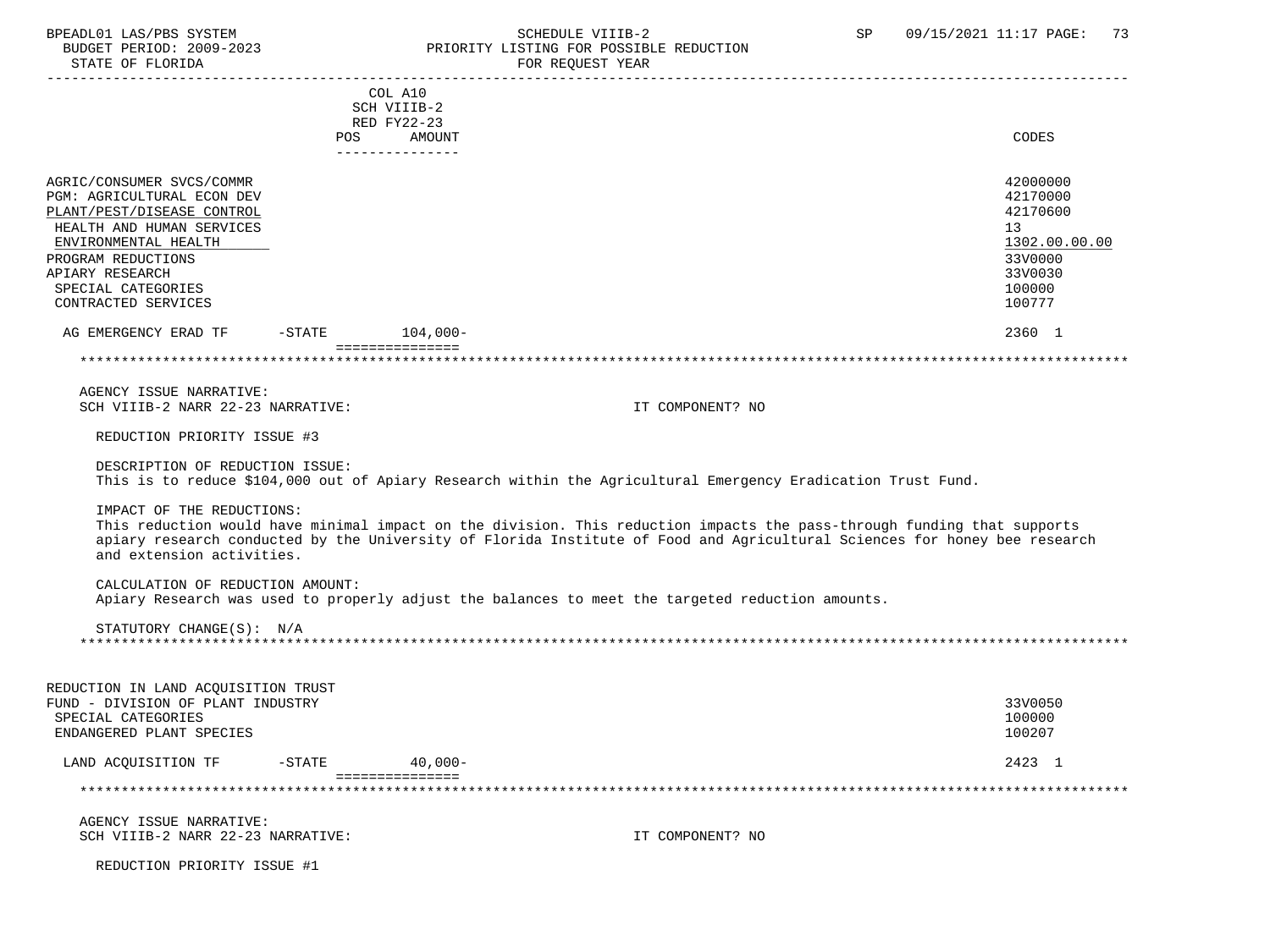STATE OF FLORIDA

# BPEADL01 LAS/PBS SYSTEM STRING THE SCHEDULE VIIIB-2 SP 09/15/2021 11:17 PAGE: 74<br>BUDGET PERIOD: 2009-2023 PRIORITY LISTING FOR POSSIBLE REDUCTION PRIORITY LISTING FOR POSSIBLE REDUCTION

| STATE OF FLORIDA                                                                                                                                                                                                                             | FOR REQUEST YEAR                                                                                                                                                                                                     |                                                                               |
|----------------------------------------------------------------------------------------------------------------------------------------------------------------------------------------------------------------------------------------------|----------------------------------------------------------------------------------------------------------------------------------------------------------------------------------------------------------------------|-------------------------------------------------------------------------------|
|                                                                                                                                                                                                                                              | COL A10<br>SCH VIIIB-2<br>RED FY22-23<br>AMOUNT<br>POS<br>---------------                                                                                                                                            | CODES                                                                         |
| AGRIC/CONSUMER SVCS/COMMR<br>PGM: AGRICULTURAL ECON DEV<br>PLANT/PEST/DISEASE CONTROL<br>HEALTH AND HUMAN SERVICES<br>ENVIRONMENTAL HEALTH<br>PROGRAM REDUCTIONS<br>REDUCTION IN LAND ACQUISITION TRUST<br>FUND - DIVISION OF PLANT INDUSTRY |                                                                                                                                                                                                                      | 42000000<br>42170000<br>42170600<br>13<br>1302.00.00.00<br>33V0000<br>33V0050 |
| DESCRIPTION OF REDUCTION ISSUE:<br>conducted by eligible grant recipients.<br>IMPACT OF THE REDUCTIONS:<br>CALCULATION OF REDUCTION AMOUNT:                                                                                                  | This is to reduce \$40,000 out of the Land Acquisition Trust Fund for Endangered Plant Species Research and Conservation<br>This reduction will have no impact on the department's ability to carry out its mandate. |                                                                               |
| STATUTORY CHANGE(S): N/A                                                                                                                                                                                                                     | Land Acquisition Trust Fund was used to properly adjust the balances to meet the targeted reduction amounts.                                                                                                         |                                                                               |
| REDUCTION IN THE OFFICE OF<br>ADMINISTRATION - DIVISION OF PLANT<br>INDUSTRY<br>SALARY RATE<br>SALARY RATE 163.204-                                                                                                                          | ===============                                                                                                                                                                                                      | 33V0070<br>000000                                                             |
| SALARIES AND BENEFITS                                                                                                                                                                                                                        |                                                                                                                                                                                                                      | 010000                                                                        |
| GENERAL REVENUE FUND<br>$-STATE$                                                                                                                                                                                                             | $4.00 -$<br>247,185-<br>===============                                                                                                                                                                              | 1000 1                                                                        |

EXPENSES 040000

| FUNL<br>-- <i>-</i> --- <i>-</i> --<br>. .<br>÷EN⊧<br>'IN I F<br>$\overline{H}$ | $G$ ma $\pi$ m $\pi$<br>$\overline{\phantom{0}}$<br>------ | טסי                                | 1000 |  |
|---------------------------------------------------------------------------------|------------------------------------------------------------|------------------------------------|------|--|
|                                                                                 |                                                            | ---------------<br>--------------- |      |  |

### SPECIAL CATEGORIES 100000 100000 100000 100000 100000 100000 100000 100000 100000 100000 100000 100000 100000 1 TR/DMS/HR SVCS/STW CONTRCT

| تتعد                              | <u>.</u>                                          | ________________<br>--------------- |      |
|-----------------------------------|---------------------------------------------------|-------------------------------------|------|
| GENERAI<br>FUNL<br><b>REVENUE</b> | $G$ m $\lambda$ m $E$<br>$\overline{\phantom{0}}$ | $\overline{1}$ , 220-               | 1000 |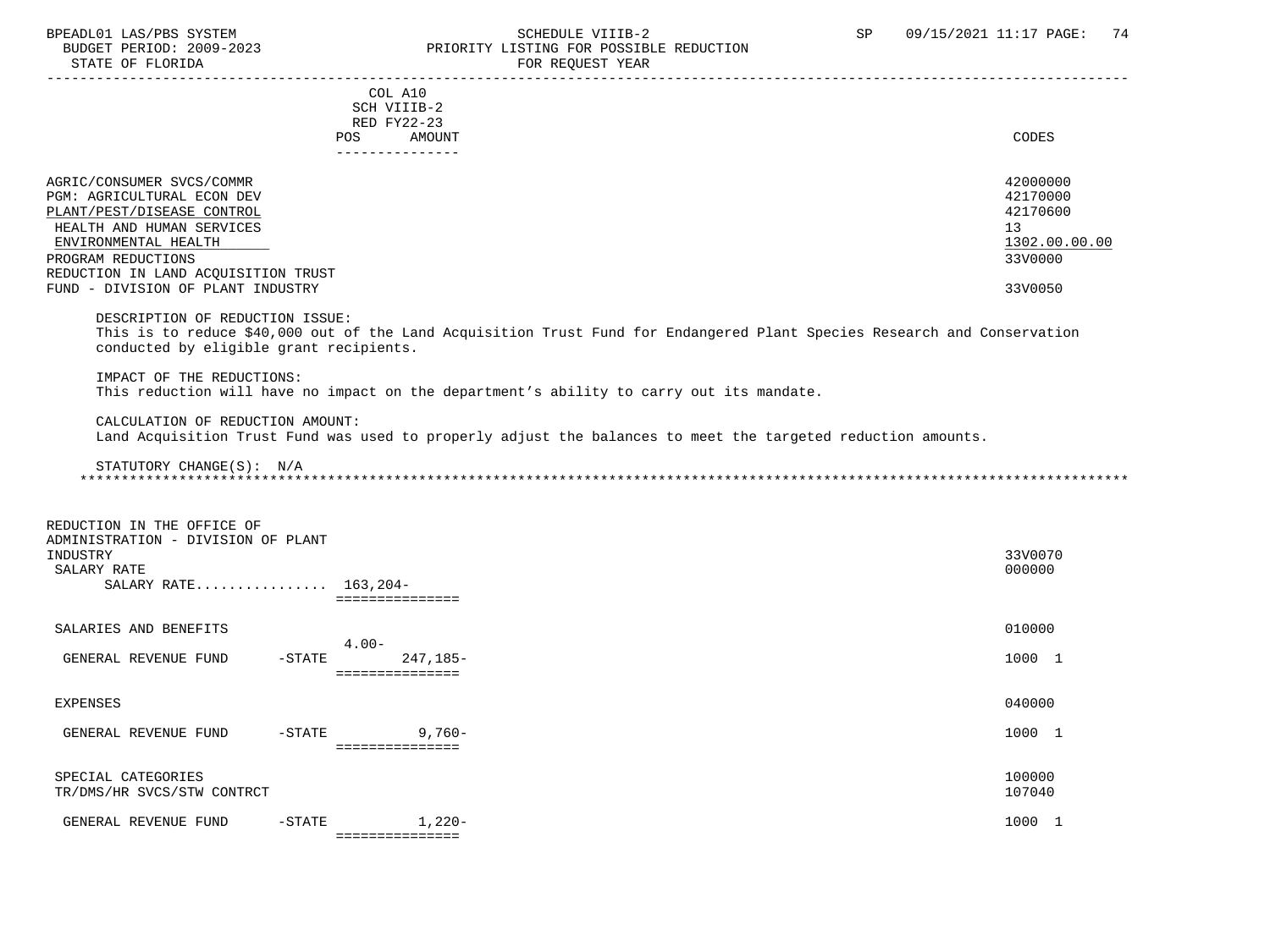STATE OF FLORIDA FOR REQUEST YEAR FOR REQUEST YEAR

## BPEADL01 LAS/PBS SYSTEM SALL SALL SOMEDULE VIIIB-2 SP 09/15/2021 11:17 PAGE: 75 BUDGET PERIOD: 2009-2023 PRIORITY LISTING FOR POSSIBLE REDUCTION

| COL A10                            |               |
|------------------------------------|---------------|
| SCH VIIIB-2                        |               |
| RED FY22-23                        |               |
| AMOUNT<br>POS                      | CODES         |
| ----------------                   |               |
| AGRIC/CONSUMER SVCS/COMMR          | 42000000      |
| PGM: AGRICULTURAL ECON DEV         | 42170000      |
| PLANT/PEST/DISEASE CONTROL         | 42170600      |
| HEALTH AND HUMAN SERVICES          | 13            |
| ENVIRONMENTAL HEALTH               | 1302.00.00.00 |
| PROGRAM REDUCTIONS                 | 33V0000       |
| REDUCTION IN THE OFFICE OF         |               |
| ADMINISTRATION - DIVISION OF PLANT |               |
| INDUSTRY                           | 33V0070       |
| TOTAL: REDUCTION IN THE OFFICE OF  | 33V0070       |
| ADMINISTRATION - DIVISION OF PLANT |               |
| INDUSTRY                           |               |
| TOTAL POSITIONS 4.00-              |               |
| $258, 165 -$<br>TOTAL ISSUE        |               |
| TOTAL SALARY RATE $163,204-$       |               |
|                                    |               |
|                                    |               |

 AGENCY ISSUE NARRATIVE: SCH VIIIB-2 NARR 22-23 NARRATIVE: IT COMPONENT? NO

REDUCTION PRIORITY ISSUE #18

DESCRIPTION OF REDUCTION ISSUE:

 This is to reduce \$258,165 in Salaries and Benefits, Expense, and Human Resource Services from the division's Administration Office as part of the budget reduction plan.

IMPACT OF THIS REDUCTION:

 The Senior Management Analyst II - SES position loss would significantly impact the division's ability to manage our molecular diagnostics lab to enhance apiary diagnostics and support the growing industry concerns for honeybee diseases as well as enhanced diagnostic abilities for plant diseases. The loss of this position would significantly impact the division's ability to respond to emergency plant pest programs in a timely manner. The Information Specialist II plays a critical role in our public information office and the ability to respond timely to the public. The Information Specialist III plays a critical role in video and social media outreach programs for the division. The loss of this position would impact the ability for the division to maintain informational resources to internal and external customers as well as beneficial information to the public. The Accountant II position is critical in supporting the daily fiscal operational aspects for the division. The loss of this position would significantly impact our ability to meet mandated processing deadlines for purchasing charges.

 CALCULATION OF REDUCTION AMOUNT: In order to meet the 10% targeted reduction amount.

| STATUTORY CHANGE(S): | Not applicable |
|----------------------|----------------|
|                      |                |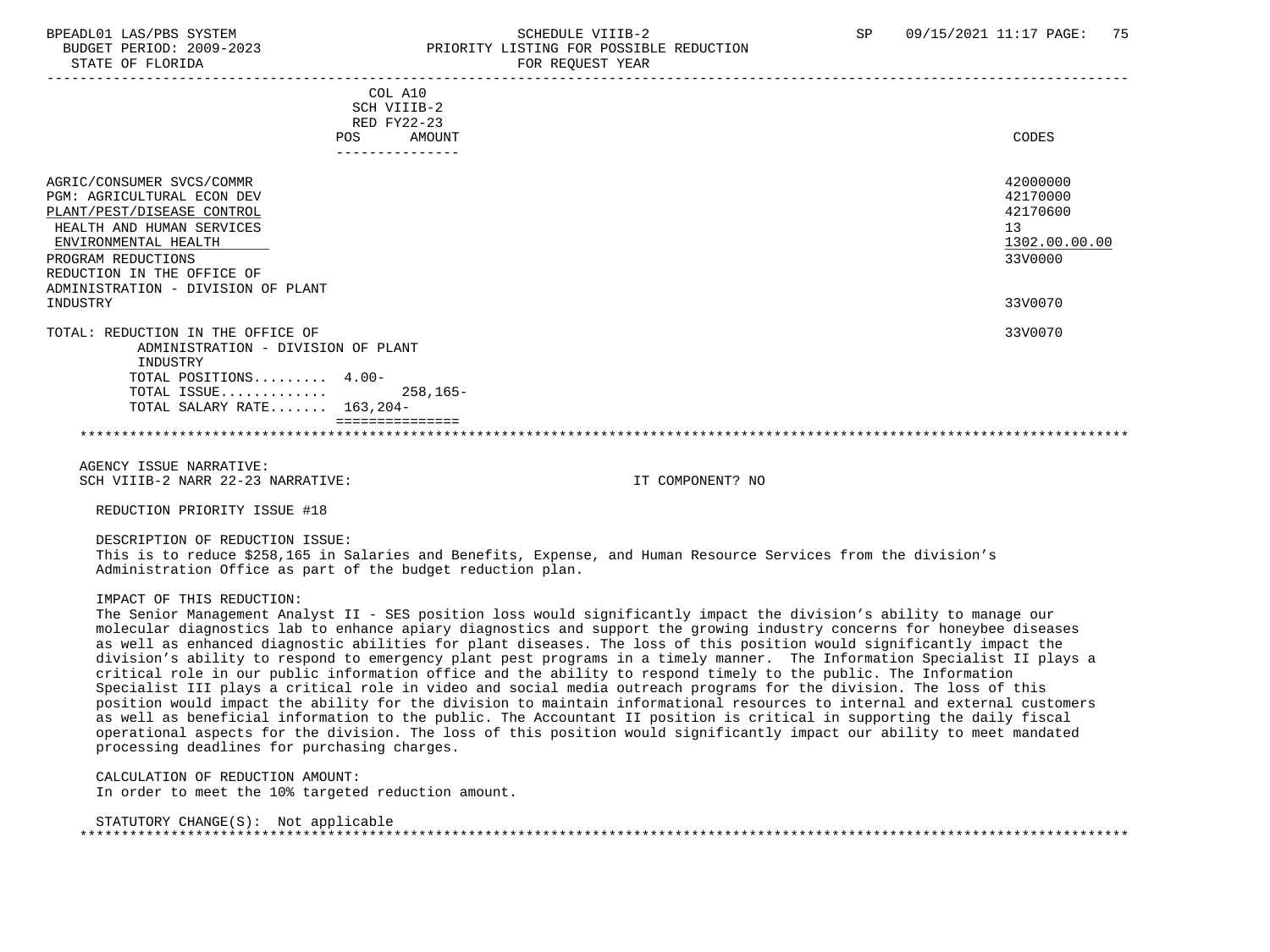STATE OF FLORIDA

# BPEADL01 LAS/PBS SYSTEM STRING THE SCHEDULE VIIIB-2 SCHEDULE VIIIB-2 SP 09/15/2021 11:17 PAGE: 76 PRIORITY LISTING FOR POSSIBLE REDUCTION<br>FOR REQUEST YEAR

| COL A10<br>SCH VIIIB-2<br>RED FY22-23<br>POS AMOUNT<br>______________<br>AGRIC/CONSUMER SVCS/COMMR<br>PGM: AGRICULTURAL ECON DEV<br>PLANT/PEST/DISEASE CONTROL<br>HEALTH AND HUMAN SERVICES<br>ENVIRONMENTAL HEALTH<br>PROGRAM REDUCTIONS<br>REDUCTION IN THE OFFICE OF<br>ADMINISTRATION - DIVISION OF PLANT | <b>CODES</b><br>42000000<br>42170000<br>42170600<br>13<br>1302.00.00.00 |
|---------------------------------------------------------------------------------------------------------------------------------------------------------------------------------------------------------------------------------------------------------------------------------------------------------------|-------------------------------------------------------------------------|
|                                                                                                                                                                                                                                                                                                               |                                                                         |
|                                                                                                                                                                                                                                                                                                               |                                                                         |
|                                                                                                                                                                                                                                                                                                               |                                                                         |
|                                                                                                                                                                                                                                                                                                               |                                                                         |
|                                                                                                                                                                                                                                                                                                               |                                                                         |
|                                                                                                                                                                                                                                                                                                               |                                                                         |
|                                                                                                                                                                                                                                                                                                               |                                                                         |
|                                                                                                                                                                                                                                                                                                               |                                                                         |
|                                                                                                                                                                                                                                                                                                               | 33V0000                                                                 |
|                                                                                                                                                                                                                                                                                                               |                                                                         |
| INDUSTRY                                                                                                                                                                                                                                                                                                      | 33V0070                                                                 |
| POSITION DETAIL OF SALARIES AND BENEFITS:                                                                                                                                                                                                                                                                     | LAPSE LAPSED SALARIES                                                   |
| FTE<br>BASE RATE<br>ADDITIVES<br>BENEFITS<br>SUBTOTAL                                                                                                                                                                                                                                                         | AND BENEFITS                                                            |
|                                                                                                                                                                                                                                                                                                               |                                                                         |
| A10 - SCH VIIIB-2 RED FY22-23                                                                                                                                                                                                                                                                                 |                                                                         |
|                                                                                                                                                                                                                                                                                                               |                                                                         |
| CHANGES TO CURRENTLY AUTHORIZED POSITIONS                                                                                                                                                                                                                                                                     |                                                                         |
| 1430 ACCOUNTANT II<br>$1.00-$<br>$35,887-$<br>15,833- 51,720- 0.00<br>C1430 001                                                                                                                                                                                                                               | $51,720-$                                                               |
| 3733 INFORMATION SPECIALIST II                                                                                                                                                                                                                                                                                |                                                                         |
| $56,753 - 0.00$<br>$1.00 - 35.677 -$<br>21,076-<br>C3733 001                                                                                                                                                                                                                                                  | $56,753-$                                                               |
| 3736 INFORMATION SPECIALIST III                                                                                                                                                                                                                                                                               |                                                                         |
| $1.00-$<br>38,084-<br>21,521-<br>$59,605 - 0.00$<br>C3736 001<br>2225 SENIOR MANAGEMENT ANALYST II - SES                                                                                                                                                                                                      | $59,605-$                                                               |
| 25,551- 79,107- 0.00<br>C2225 001<br>$1.00 -$<br>53,556-                                                                                                                                                                                                                                                      | 79,107-                                                                 |
|                                                                                                                                                                                                                                                                                                               |                                                                         |
| TOTALS FOR ISSUE BY FUND                                                                                                                                                                                                                                                                                      |                                                                         |
| 1000 GENERAL REVENUE FUND                                                                                                                                                                                                                                                                                     | 247,185-<br>--------------                                              |
| 163,204-<br>83,981-247,185-<br>$4.00 -$                                                                                                                                                                                                                                                                       | 247,185-                                                                |
|                                                                                                                                                                                                                                                                                                               | ---------------                                                         |
|                                                                                                                                                                                                                                                                                                               |                                                                         |
|                                                                                                                                                                                                                                                                                                               |                                                                         |
|                                                                                                                                                                                                                                                                                                               |                                                                         |
| REDUCTION IN THE BUREAU OF<br>METHODS DEVELOPMENT AND BIOLOGICAL                                                                                                                                                                                                                                              |                                                                         |
| CONTROL - DIVISION OF PLANT                                                                                                                                                                                                                                                                                   |                                                                         |
| INDUSTRY                                                                                                                                                                                                                                                                                                      | 33V0080                                                                 |
| SALARY RATE                                                                                                                                                                                                                                                                                                   | 000000                                                                  |
| SALARY RATE $63,351-$<br>===============                                                                                                                                                                                                                                                                      |                                                                         |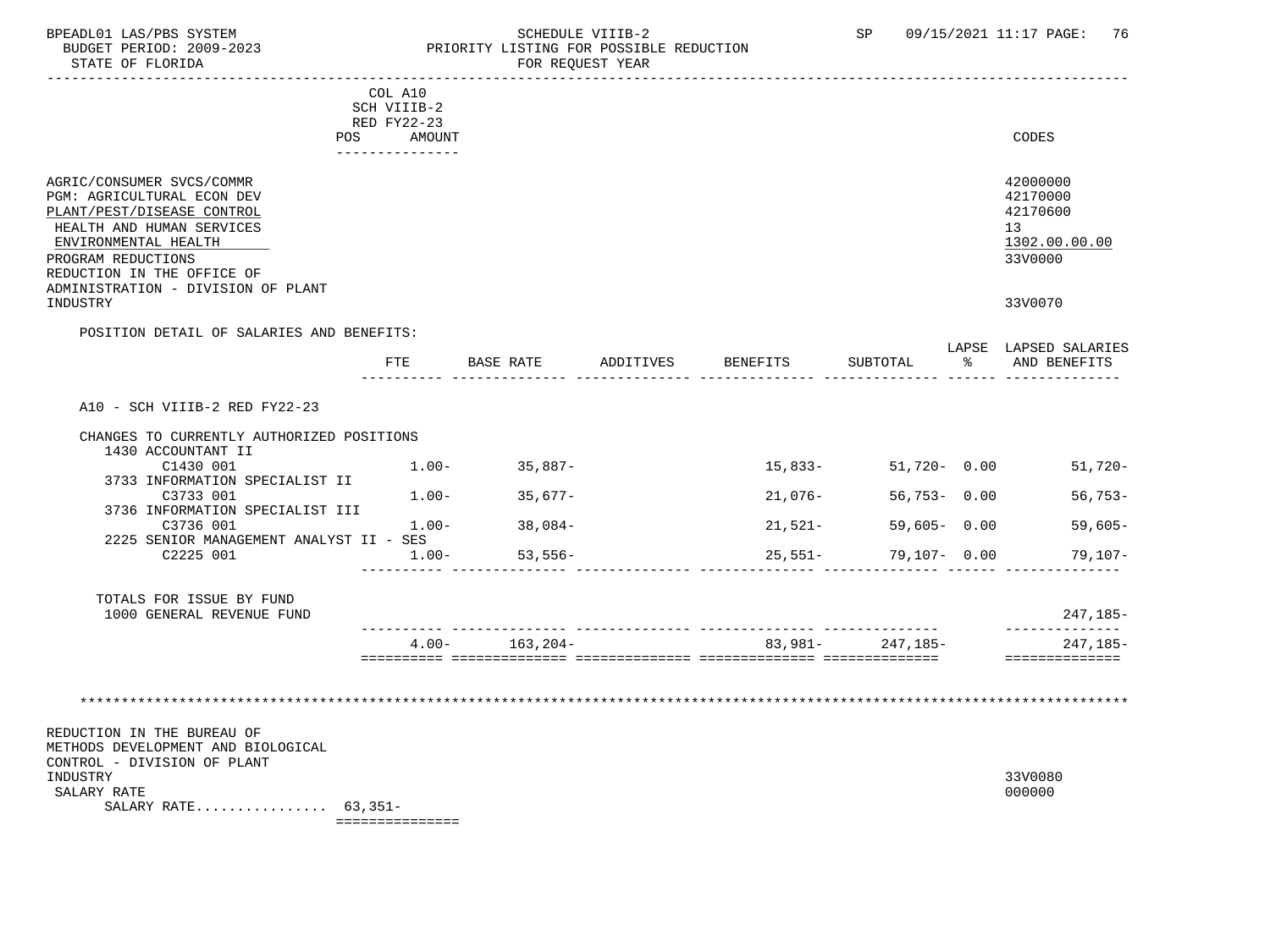## BPEADL01 LAS/PBS SYSTEM STRING THE SCHEDULE VIIIB-2 SCHEDULE SCHEDULE SENSIBLE REDUCTION SP 09/15/2021 11:17 PAGE: 77 PRIORITY LISTING FOR POSSIBLE REDUCTION

| STATE OF FLORIDA                                                                                                                                                                          | FOR REQUEST YEAR                                                                                                                                                                                                                               |                                                                                 |
|-------------------------------------------------------------------------------------------------------------------------------------------------------------------------------------------|------------------------------------------------------------------------------------------------------------------------------------------------------------------------------------------------------------------------------------------------|---------------------------------------------------------------------------------|
|                                                                                                                                                                                           | COL A10<br>SCH VIIIB-2                                                                                                                                                                                                                         |                                                                                 |
|                                                                                                                                                                                           | RED FY22-23<br><b>POS</b><br>AMOUNT<br>---------------                                                                                                                                                                                         | CODES                                                                           |
| AGRIC/CONSUMER SVCS/COMMR<br>PGM: AGRICULTURAL ECON DEV<br>PLANT/PEST/DISEASE CONTROL<br>HEALTH AND HUMAN SERVICES<br>ENVIRONMENTAL HEALTH<br>PROGRAM REDUCTIONS                          |                                                                                                                                                                                                                                                | 42000000<br>42170000<br>42170600<br>13 <sup>°</sup><br>1302.00.00.00<br>33V0000 |
| REDUCTION IN THE BUREAU OF<br>METHODS DEVELOPMENT AND BIOLOGICAL<br>CONTROL - DIVISION OF PLANT<br>INDUSTRY                                                                               |                                                                                                                                                                                                                                                | 33V0080                                                                         |
| SALARIES AND BENEFITS                                                                                                                                                                     |                                                                                                                                                                                                                                                | 010000                                                                          |
| GENERAL REVENUE FUND                                                                                                                                                                      | $2.00 -$<br>$105, 192 -$<br>-STATE<br>===============                                                                                                                                                                                          | 1000 1                                                                          |
| SPECIAL CATEGORIES<br>TR/DMS/HR SVCS/STW CONTRCT                                                                                                                                          |                                                                                                                                                                                                                                                | 100000<br>107040                                                                |
| GENERAL REVENUE FUND                                                                                                                                                                      | $-$ STATE<br>$610-$                                                                                                                                                                                                                            | 1000 1                                                                          |
| TOTAL: REDUCTION IN THE BUREAU OF<br>METHODS DEVELOPMENT AND BIOLOGICAL<br>CONTROL - DIVISION OF PLANT<br>INDUSTRY<br>TOTAL POSITIONS 2.00-<br>TOTAL ISSUE<br>TOTAL SALARY RATE $63,351-$ | ===============<br>$105,802-$<br>===============                                                                                                                                                                                               | 33V0080                                                                         |
|                                                                                                                                                                                           |                                                                                                                                                                                                                                                |                                                                                 |
| AGENCY ISSUE NARRATIVE:<br>SCH VIIIB-2 NARR 22-23 NARRATIVE:                                                                                                                              | IT COMPONENT? NO                                                                                                                                                                                                                               |                                                                                 |
| REDUCTION PRIORITY ISSUE #26                                                                                                                                                              |                                                                                                                                                                                                                                                |                                                                                 |
| DESCRIPTION OF REDUCTION ISSUE:                                                                                                                                                           | This is to reduce \$105,802 in Salaries and Benefits and Human Resource Services from the Bureau of Methods Development<br>and Biological Control as part of the budget reduction plan.                                                        |                                                                                 |
| IMPACT OF THIS REDUCTION:                                                                                                                                                                 | The Biological Scientist III-SES manages projects working on biological control projects such as cactus moth, Asian<br>citrus psyllid, and Brazilian pepper biological control which includes insect mass rearing, plant propagation and care, |                                                                                 |

 data collection, and field work. The impact will slow current and future progress of projects and other DPI programs. The Laboratory Technician IV position is responsible for assisting a Biological Scientist IV to conduct host specificity testing of imported insects for potential use as biological control organisms. The loss of this position creates significant burden on the supervisor to be solely responsible for both designing and running experiments, collecting and analyzing data, and providing daily insect rearing and plant maintenance activities. The impact will slow current and future progress of not only this current project but other DPI programs as the loss creates a need for technicians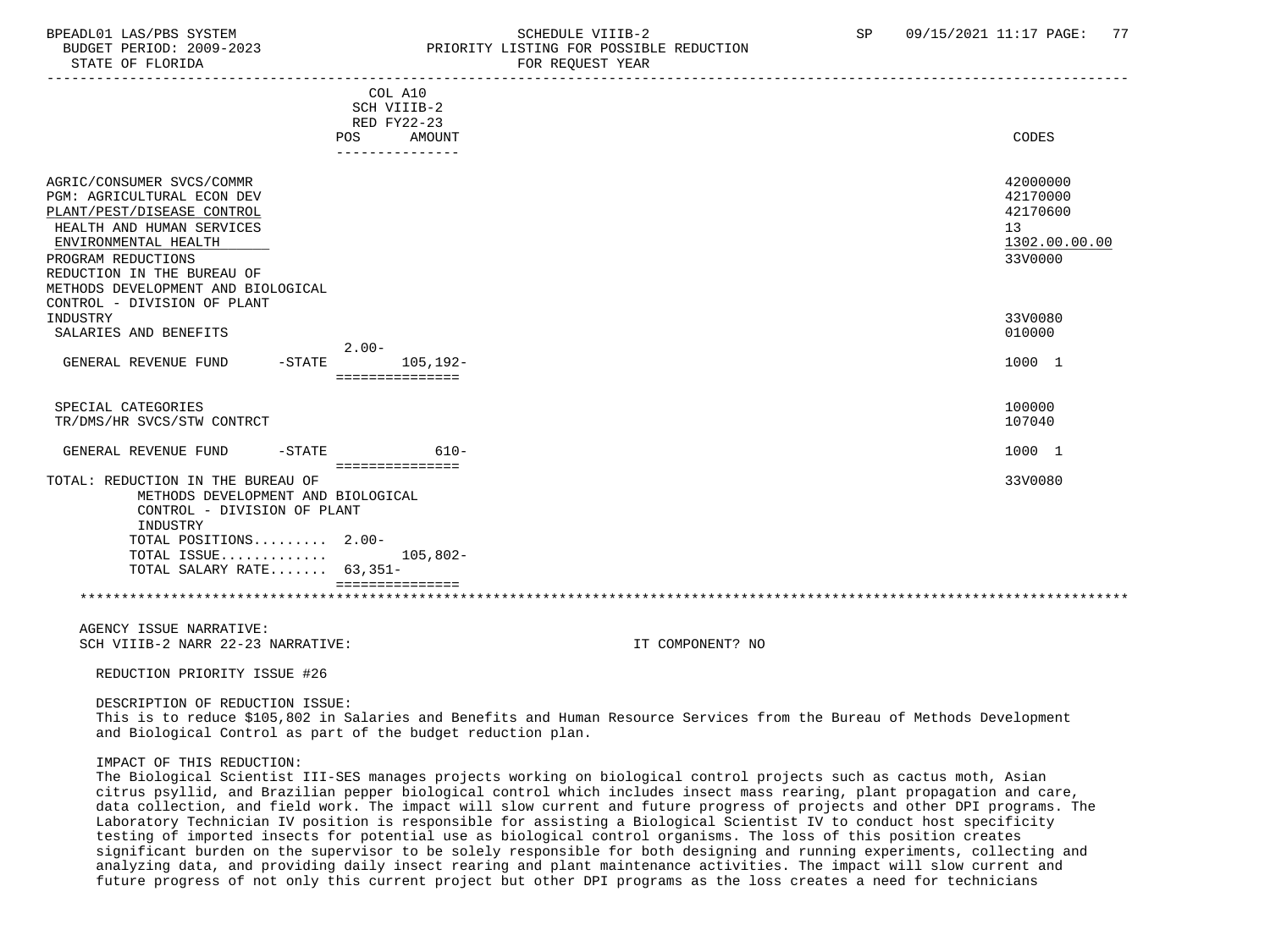### BPEADL01 LAS/PBS SYSTEM SALLE STREDULE VIIIB-2 SCHEDULE VIIIB-2 SP 09/15/2021 11:17 PAGE: 78 BUDGET PERIOD: 2009-2023 PRIORITY LISTING FOR POSSIBLE REDUCTION<br>
FOR REQUEST YEAR FOR REQUEST YEAR

|                                                                                                                                                                                                                                      | COL A10<br>SCH VIIIB-2                       |                       |                    |              |    |                                                                                 |
|--------------------------------------------------------------------------------------------------------------------------------------------------------------------------------------------------------------------------------------|----------------------------------------------|-----------------------|--------------------|--------------|----|---------------------------------------------------------------------------------|
|                                                                                                                                                                                                                                      | RED FY22-23<br>POS AMOUNT<br>--------------- |                       |                    |              |    | CODES                                                                           |
| AGRIC/CONSUMER SVCS/COMMR<br>PGM: AGRICULTURAL ECON DEV<br>PLANT/PEST/DISEASE CONTROL<br>HEALTH AND HUMAN SERVICES<br>ENVIRONMENTAL HEALTH<br>PROGRAM REDUCTIONS<br>REDUCTION IN THE BUREAU OF<br>METHODS DEVELOPMENT AND BIOLOGICAL |                                              |                       |                    |              |    | 42000000<br>42170000<br>42170600<br>13 <sup>°</sup><br>1302.00.00.00<br>33V0000 |
| CONTROL - DIVISION OF PLANT<br>INDUSTRY                                                                                                                                                                                              |                                              |                       |                    |              |    | 33V0080                                                                         |
| assigned to other programs to dedicate a portion of their time to cover the duties of this position.                                                                                                                                 |                                              |                       |                    |              |    |                                                                                 |
| CALCULATION OF REDUCTION AMOUNT:<br>In order to meet the 10% targeted reduction amount.<br>STATUTORY CHANGE(S): Not applicable                                                                                                       |                                              |                       |                    |              |    |                                                                                 |
|                                                                                                                                                                                                                                      |                                              |                       |                    |              |    |                                                                                 |
| POSITION DETAIL OF SALARIES AND BENEFITS:                                                                                                                                                                                            | FTE                                          | BASE RATE             | ADDITIVES BENEFITS | SUBTOTAL     | ႜೢ | LAPSE LAPSED SALARIES<br>AND BENEFITS                                           |
| A10 - SCH VIIIB-2 RED FY22-23                                                                                                                                                                                                        |                                              |                       |                    |              |    |                                                                                 |
| CHANGES TO CURRENTLY AUTHORIZED POSITIONS                                                                                                                                                                                            |                                              |                       |                    |              |    |                                                                                 |
| 5027 LABORATORY TECHNICIAN IV<br>C5027 001                                                                                                                                                                                           |                                              | $1.00 - 26,743 -$     |                    |              |    | $19,427 46,170-$ 0.00 $46,170-$                                                 |
| 5035 BIOLOGICAL SCIENTIST III - SES<br>C5035 001                                                                                                                                                                                     |                                              | $36,608-$<br>$1.00 -$ | $22,414-$          | 59,022- 0.00 |    |                                                                                 |
| TOTALS FOR ISSUE BY FUND<br>1000 GENERAL REVENUE FUND                                                                                                                                                                                |                                              |                       |                    |              |    | $59,022-$<br>105,192-<br>--------------                                         |

\*\*\*\*\*\*\*\*\*\*\*\*\*\*\*\*\*\*\*\*\*\*\*\*\*\*\*\*\*\*\*\*\*\*\*\*\*\*\*\*\*\*\*\*\*\*\*\*\*\*\*\*\*\*\*\*\*\*\*\*\*\*\*\*\*\*\*\*\*\*\*\*\*\*\*\*\*\*\*\*\*\*\*\*\*\*\*\*\*\*\*\*\*\*\*\*\*\*\*\*\*\*\*\*\*\*\*\*\*\*\*\*\*\*\*\*\*\*\*\*\*\*\*\*\*\*\*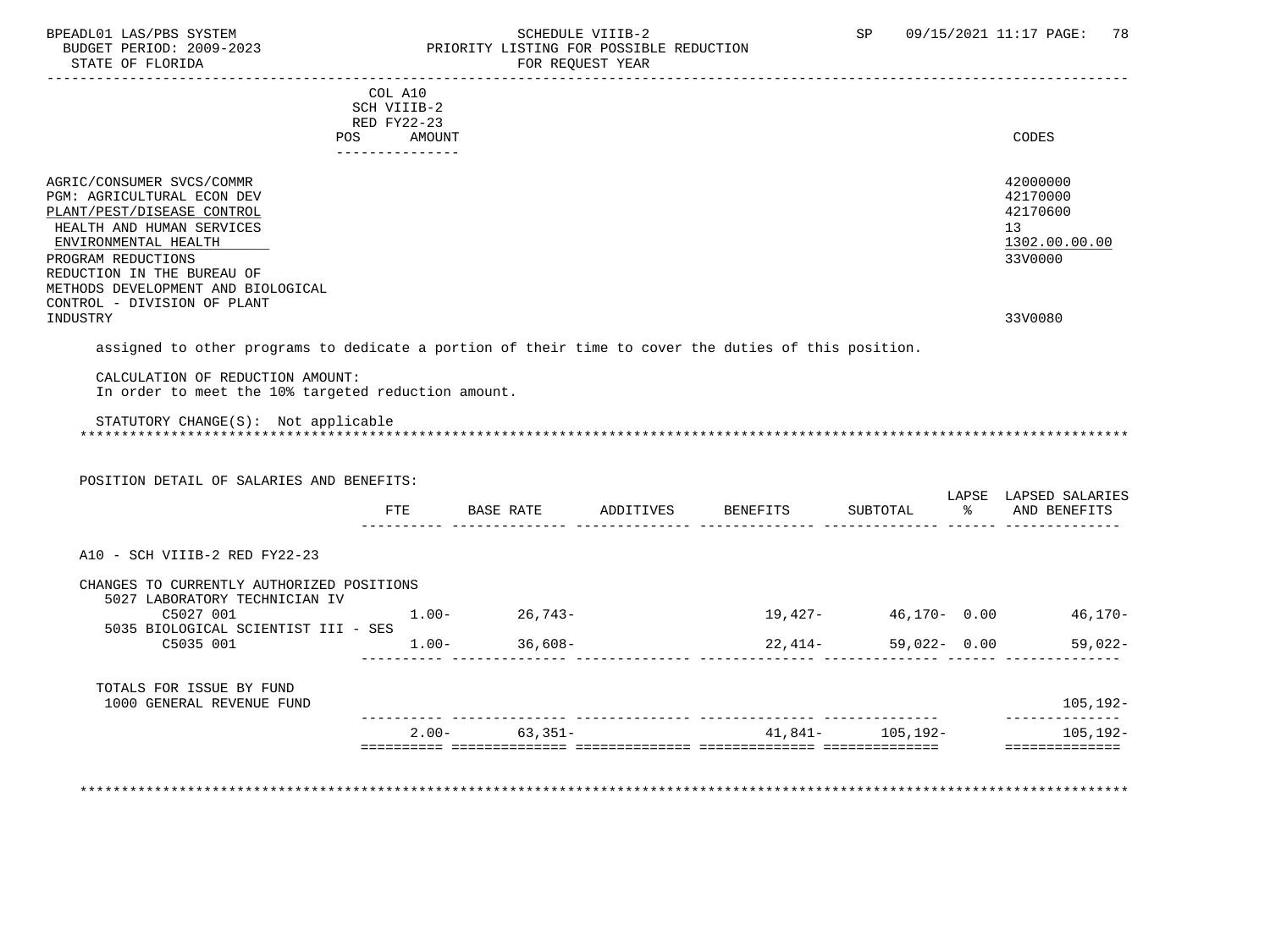## BPEADL01 LAS/PBS SYSTEM STREM SCHEDULE VIIIB-2 SCHEDULE VIIIB-2 SP 09/15/2021 11:17 PAGE: 79<br>BUDGET PERIOD: 2009-2023 PRIORITY LISTING FOR POSSIBLE REDUCTION BUDGET PERIOD: 2009-2023 PRIORITY LISTING FOR POSSIBLE REDUCTION

| STATE OF FLORIDA                                                                                                                                                                                                                            |                  |                                                                        | FOR REQUEST YEAR |                                                                    |
|---------------------------------------------------------------------------------------------------------------------------------------------------------------------------------------------------------------------------------------------|------------------|------------------------------------------------------------------------|------------------|--------------------------------------------------------------------|
|                                                                                                                                                                                                                                             |                  | COL A10<br>SCH VIIIB-2<br>RED FY22-23<br>POS AMOUNT<br>--------------- |                  | CODES                                                              |
| AGRIC/CONSUMER SVCS/COMMR<br>PGM: AGRICULTURAL ECON DEV<br>PLANT/PEST/DISEASE CONTROL<br>HEALTH AND HUMAN SERVICES<br>ENVIRONMENTAL HEALTH<br>PROGRAM REDUCTIONS<br>REDUCTION IN THE BUREAU OF PLANT<br>AND APIARY INSPECTION - DIVISION OF |                  |                                                                        |                  | 42000000<br>42170000<br>42170600<br>13<br>1302.00.00.00<br>33V0000 |
| PLANT INDUSTRY<br>SALARY RATE<br>SALARY RATE 494,187-                                                                                                                                                                                       |                  |                                                                        |                  | 33V0090<br>000000                                                  |
|                                                                                                                                                                                                                                             |                  | ===============                                                        |                  |                                                                    |
| SALARIES AND BENEFITS                                                                                                                                                                                                                       |                  |                                                                        |                  | 010000                                                             |
| GENERAL REVENUE FUND<br>AG EMERGENCY ERAD TF<br>PLANT INDUSTRY TF                                                                                                                                                                           | -STATE<br>-STATE | $509,604-$<br>264,627-<br>-STATE 78,988-                               |                  | 1000 1<br>2360 1<br>2507 1                                         |
| TOTAL POSITIONS $17.00-$<br>TOTAL APPRO 853,219-                                                                                                                                                                                            |                  | ---------------<br>===============                                     |                  |                                                                    |
| SPECIAL CATEGORIES<br>TR/DMS/HR SVCS/STW CONTRCT                                                                                                                                                                                            |                  |                                                                        |                  | 100000<br>107040                                                   |
| GENERAL REVENUE FUND -STATE                                                                                                                                                                                                                 |                  | 2,745-<br>1,830-<br>$610-$                                             |                  | 1000 1<br>2360 1<br>2507 1                                         |
| TOTAL APPRO                                                                                                                                                                                                                                 |                  | ---------------<br>$5,185-$                                            |                  |                                                                    |
| TOTAL: REDUCTION IN THE BUREAU OF PLANT<br>AND APIARY INSPECTION - DIVISION OF<br>PLANT INDUSTRY<br>TOTAL POSITIONS 17.00-<br>TOTAL ISSUE 858,404-<br>TOTAL SALARY RATE 494,187-                                                            |                  | ===============                                                        |                  | 33V0090                                                            |
|                                                                                                                                                                                                                                             |                  | ===============                                                        |                  |                                                                    |
| AGENCY ISSUE NARRATIVE:<br>SCH VIIIB-2 NARR 22-23 NARRATIVE:                                                                                                                                                                                |                  |                                                                        | IT COMPONENT? NO |                                                                    |
| REDUCTION PRIORITY ISSUE #29                                                                                                                                                                                                                |                  |                                                                        |                  |                                                                    |

 DESCRIPTION OF REDUCTION ISSUE: This is to reduce \$858,404 in Salaries and Benefits and Human Resource Services as part of the budget reduction plan.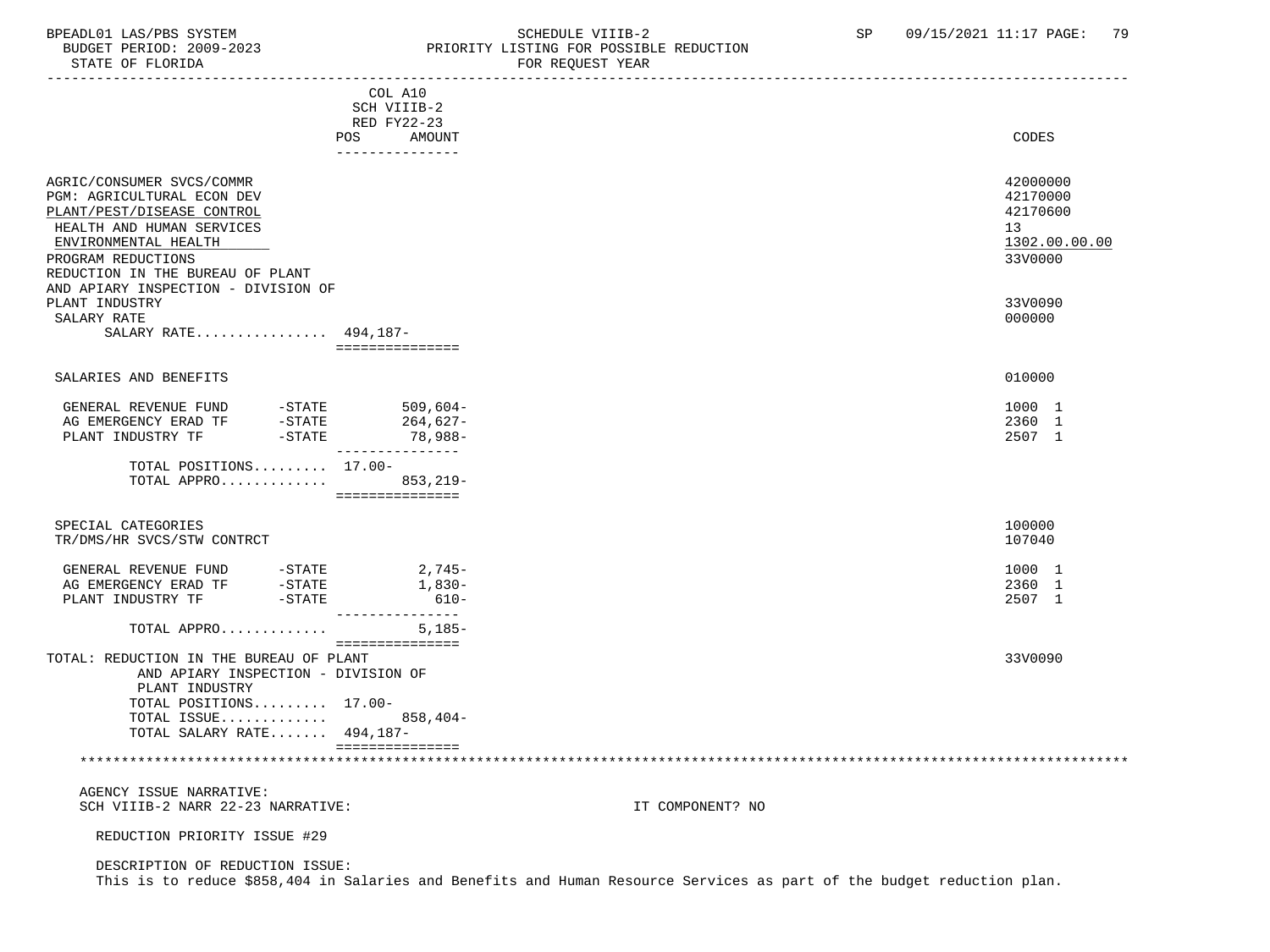### BPEADL01 LAS/PBS SYSTEM SALL SALL SOMEDULE VIIIB-2 SP 09/15/2021 11:17 PAGE: 80 BUDGET PERIOD: 2009-2023 PRIORITY LISTING FOR POSSIBLE REDUCTION STATE OF FLORIDA FOR REQUEST YEAR FOR REQUEST YEAR

| COL A10<br>SCH VIIIB-2<br>RED FY22-23<br>POS.<br>AMOUNT<br>. _ _ _ _ _ _ _ _ _ _ _ _ _                                                                                                                                                                        | CODES                                                                         |
|---------------------------------------------------------------------------------------------------------------------------------------------------------------------------------------------------------------------------------------------------------------|-------------------------------------------------------------------------------|
| AGRIC/CONSUMER SVCS/COMMR<br>PGM: AGRICULTURAL ECON DEV<br>PLANT/PEST/DISEASE CONTROL<br>HEALTH AND HUMAN SERVICES<br>ENVIRONMENTAL HEALTH<br>PROGRAM REDUCTIONS<br>REDUCTION IN THE BUREAU OF PLANT<br>AND APIARY INSPECTION - DIVISION OF<br>PLANT INDUSTRY | 42000000<br>42170000<br>42170600<br>13<br>1302.00.00.00<br>33V0000<br>33V0090 |
|                                                                                                                                                                                                                                                               |                                                                               |

#### IMPACT OF THIS REDUCTION:

 The loss of 13 Environmental Specialist I positions would have a major impact on our ability to operate. A reduction of inspector positions would hinder the ability of the Bureau of Plant Inspection to meet its mission of protecting Florida's native and commercially grown plants. Loss of these positions would negatively affect Florida's agriculture industries by impeding the division's ability to provide timely certification of plants and plant products for export out of the state or country. Annual nursery certification is mandated by Florida Statute 581 and is required for interstate and intrastate plant movement. Routine inspection services are required for our customers to distribute plants and plant products interstate, intrastate, and internationally. Inspection of imported plants and plant material from foreign and domestic markets would be reduced at major produce and commodity distribution centers which would result in new introduced plant pests remaining undetected, and therefore uncontrolled. Reduction of this class of inspector positions would reduce the state's ability to timely service more than 56,000 fruit fly traps placed in high risk introduction areas, putting Florida at risk of the world's most destructive pest which feed on over 400 hosts. The introduction and late detection of these pests would cause economic losses and loss of market share due to restrictions on shipments of host commodities. Trapping activities, survey efforts, and import inspections play a critical role in protecting Florida agriculture. The four (4) Environmental Specialist II positions are responsible for the field inspection and regulatory compliance for hemp cultivation. The loss of these positions significantly impacts the division in providing regulatory oversight and inspection for the new and developing hemp industry in Florida.

CALCULATION OF REDUCTION AMOUNT:

In order to meet the 10% targeted reduction amount.

| STATUTORY CHANGE(S): | Not applicable |
|----------------------|----------------|
|                      |                |

POSITION DETAIL OF SALARIES AND BENEFITS:

|                                              | <b>FTE</b> | BASE RATE  | ADDITIVES | <b>BENEFITS</b> | SUBTOTAL         | LAPSE<br>°≈ | LAPSED SALARIES<br>AND BENEFITS |
|----------------------------------------------|------------|------------|-----------|-----------------|------------------|-------------|---------------------------------|
| A10 - SCH VIIIB-2 RED FY22-23                |            |            |           |                 |                  |             |                                 |
| CHANGES TO CURRENTLY AUTHORIZED POSITIONS    |            |            |           |                 |                  |             |                                 |
| 4806 ENVIRONMENTAL SPECIALIST I<br>C4806 001 | $5.00 -$   | $155,540-$ |           | $101, 163 -$    | $256.703 - 0.00$ |             | $256,703-$                      |
| C4807 001                                    | $2.00 -$   | $42.216-$  |           | $36.772 -$      | 78,988-          | 0.00        | 78,988-                         |
| C4808 001                                    | $6.00 -$   | $150,000-$ |           | 114,627-        | 264,627-         | 0.00        | $264,627-$                      |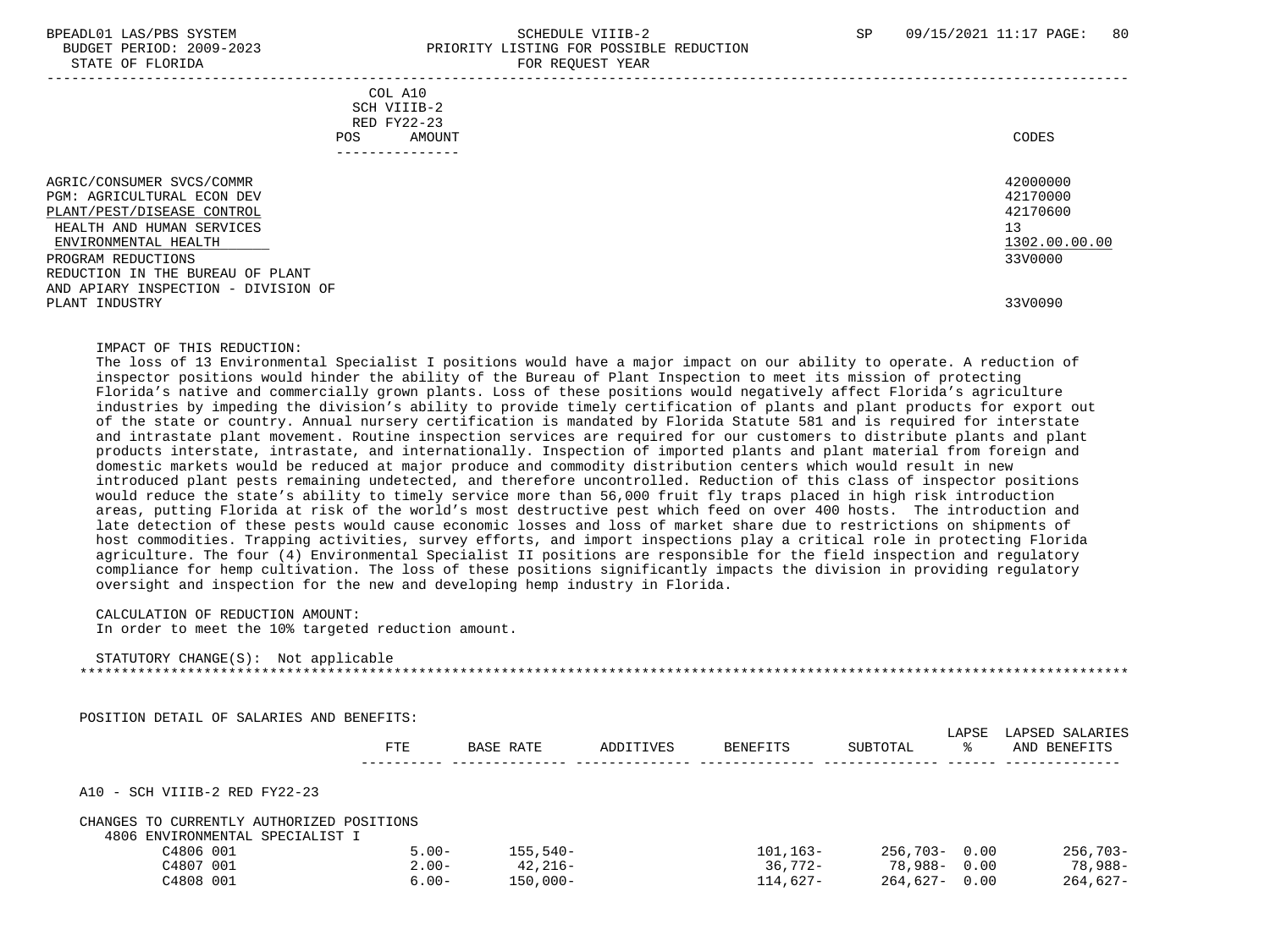## BPEADL01 LAS/PBS SYSTEM STRING THE SCHEDULE VIIIB-2 SP 09/15/2021 11:17 PAGE: 81 BUDGET PERIOD: 2009-2023 PRIORITY LISTING FOR POSSIBLE REDUCTION<br>STATE OF FLORIDA POR REQUEST YEAR FOR REQUEST YEAR

|                                           | COL A10            |                    |           |            |          |             |                                 |
|-------------------------------------------|--------------------|--------------------|-----------|------------|----------|-------------|---------------------------------|
|                                           | SCH VIIIB-2        |                    |           |            |          |             |                                 |
|                                           | <b>RED FY22-23</b> |                    |           |            |          |             |                                 |
|                                           | POS<br>AMOUNT      |                    |           |            |          |             | <b>CODES</b>                    |
|                                           |                    |                    |           |            |          |             |                                 |
|                                           |                    |                    |           |            |          |             |                                 |
|                                           |                    |                    |           |            |          |             | 42000000                        |
| AGRIC/CONSUMER SVCS/COMMR                 |                    |                    |           |            |          |             |                                 |
| PGM: AGRICULTURAL ECON DEV                |                    |                    |           |            |          |             | 42170000                        |
| PLANT/PEST/DISEASE CONTROL                |                    |                    |           |            |          |             | 42170600                        |
| HEALTH AND HUMAN SERVICES                 |                    |                    |           |            |          |             | 13 <sup>°</sup>                 |
| ENVIRONMENTAL HEALTH                      |                    |                    |           |            |          |             | 1302.00.00.00                   |
| PROGRAM REDUCTIONS                        |                    |                    |           |            |          |             | 33V0000                         |
| REDUCTION IN THE BUREAU OF PLANT          |                    |                    |           |            |          |             |                                 |
| AND APIARY INSPECTION - DIVISION OF       |                    |                    |           |            |          |             |                                 |
| PLANT INDUSTRY                            |                    |                    |           |            |          |             | 33V0090                         |
|                                           |                    |                    |           |            |          |             |                                 |
| POSITION DETAIL OF SALARIES AND BENEFITS: |                    |                    |           |            |          |             |                                 |
|                                           |                    |                    |           |            |          |             | LAPSE LAPSED SALARIES           |
|                                           | FTE                | <b>BASE RATE</b>   | ADDITIVES | BENEFITS   | SUBTOTAL | ႜ           | AND BENEFITS                    |
|                                           |                    |                    |           |            |          | added added |                                 |
|                                           |                    |                    |           |            |          |             |                                 |
| A10 - SCH VIIIB-2 RED FY22-23             |                    |                    |           |            |          |             |                                 |
|                                           |                    |                    |           |            |          |             |                                 |
| CHANGES TO CURRENTLY AUTHORIZED POSITIONS |                    |                    |           |            |          |             |                                 |
| 4809 ENVIRONMENTAL SPECIALIST II          |                    |                    |           |            |          |             |                                 |
| C4809 001                                 |                    | $4.00 - 146,431 -$ |           |            |          |             | $106,470-252,901-0.00$ 252,901- |
|                                           |                    |                    |           |            |          |             |                                 |
|                                           |                    |                    |           |            |          |             |                                 |
| TOTALS FOR ISSUE BY FUND                  |                    |                    |           |            |          |             |                                 |
|                                           |                    |                    |           |            |          |             | $509,604-$                      |
| 1000 GENERAL REVENUE FUND                 |                    |                    |           |            |          |             |                                 |
| 2507 PLANT INDUSTRY TF                    |                    |                    |           |            |          |             | 78,988-                         |
| 2360 AG EMERGENCY ERAD TF                 |                    |                    |           |            |          |             | 264,627-                        |
|                                           |                    |                    |           |            |          |             | ___________                     |
|                                           | $17.00 -$          | 494,187-           |           | $359,032-$ | 853,219- |             | $853, 219 -$                    |
|                                           |                    |                    |           |            |          |             |                                 |
|                                           |                    |                    |           |            |          |             |                                 |
|                                           |                    |                    |           |            |          |             |                                 |
|                                           |                    |                    |           |            |          |             |                                 |
|                                           |                    |                    |           |            |          |             |                                 |
| REDUCTION IN THE BUREAU OF BUDWOOD        |                    |                    |           |            |          |             |                                 |
| REGISTRATION - DIVISION OF PLANT          |                    |                    |           |            |          |             |                                 |
| INDUSTRY                                  |                    |                    |           |            |          |             | 33V0260                         |
| SALARY RATE                               |                    |                    |           |            |          |             | 000000                          |
| SALARY RATE 65,327-                       |                    |                    |           |            |          |             |                                 |
|                                           | ===============    |                    |           |            |          |             |                                 |
|                                           |                    |                    |           |            |          |             |                                 |
| SALARIES AND BENEFITS                     |                    |                    |           |            |          |             | 010000                          |
|                                           | $2.00 -$           |                    |           |            |          |             |                                 |
| CITRUS INSPECTION TF                      | -STATE 113,550-    |                    |           |            |          |             | 2093 1                          |
|                                           | ===============    |                    |           |            |          |             |                                 |
|                                           |                    |                    |           |            |          |             |                                 |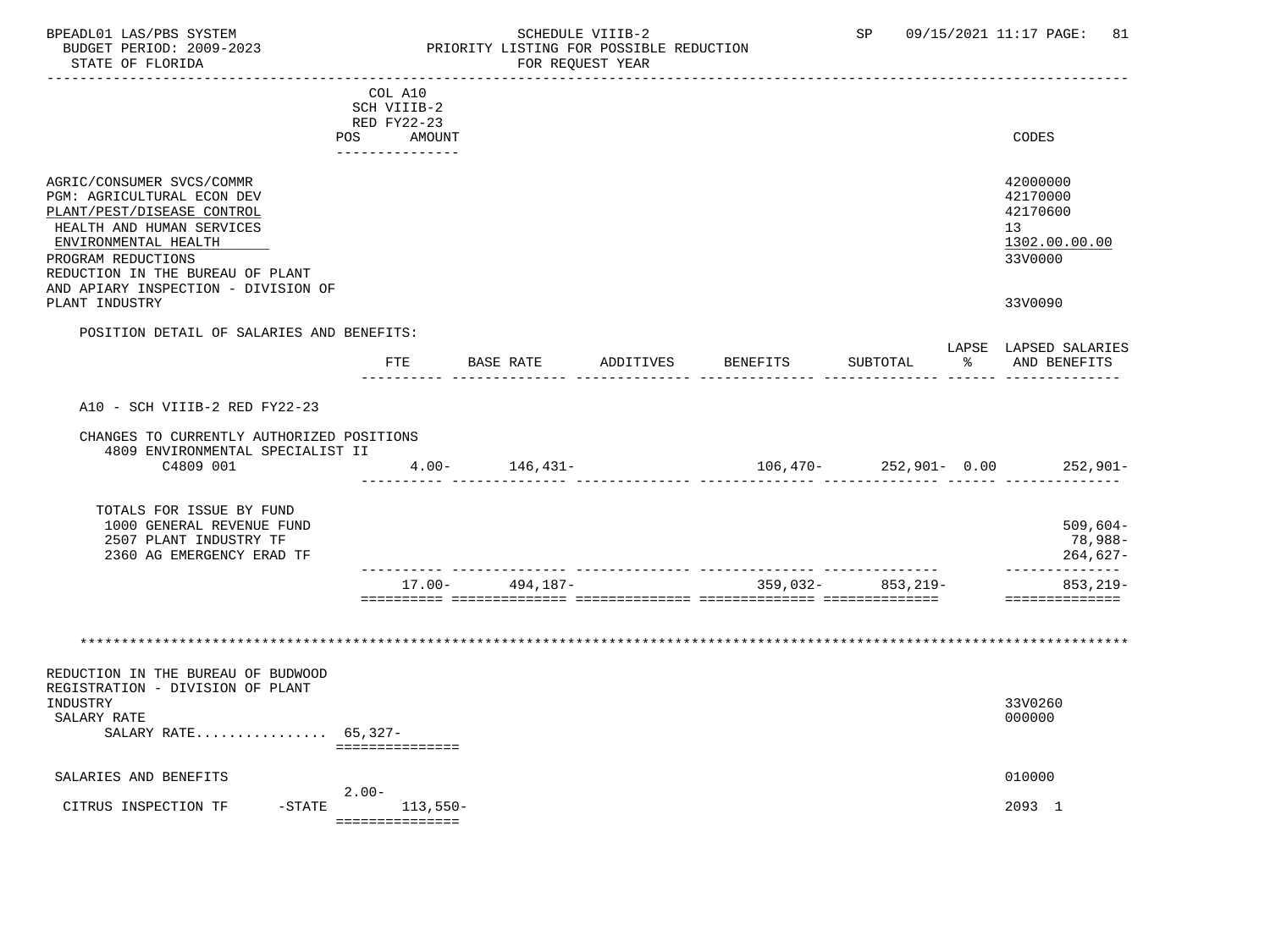## BPEADL01 LAS/PBS SYSTEM SALL SALL SOMEDULE VIIIB-2 SP 09/15/2021 11:17 PAGE: 82 BUDGET PERIOD: 2009-2023 PRIORITY LISTING FOR POSSIBLE REDUCTION

| POS                                                                                                                                                                                                           | COL A10<br>SCH VIIIB-2<br>RED FY22-23<br>AMOUNT | CODES                                                              |
|---------------------------------------------------------------------------------------------------------------------------------------------------------------------------------------------------------------|-------------------------------------------------|--------------------------------------------------------------------|
| AGRIC/CONSUMER SVCS/COMMR<br><b>PGM: AGRICULTURAL ECON DEV</b><br>PLANT/PEST/DISEASE CONTROL<br>HEALTH AND HUMAN SERVICES<br>ENVIRONMENTAL HEALTH<br>PROGRAM REDUCTIONS<br>REDUCTION IN THE BUREAU OF BUDWOOD |                                                 | 42000000<br>42170000<br>42170600<br>13<br>1302.00.00.00<br>33V0000 |
| REGISTRATION - DIVISION OF PLANT<br>INDUSTRY<br>SPECIAL CATEGORIES<br>TR/DMS/HR SVCS/STW CONTRCT                                                                                                              |                                                 | 33V0260<br>100000<br>107040                                        |
| CITRUS INSPECTION TF<br>-STATE                                                                                                                                                                                | $610-$                                          | 2093 1                                                             |
| TOTAL: REDUCTION IN THE BUREAU OF BUDWOOD<br>REGISTRATION - DIVISION OF PLANT<br>INDUSTRY<br>TOTAL POSITIONS 2.00-                                                                                            | ===============                                 | 33V0260                                                            |
| TOTAL ISSUE<br>TOTAL SALARY RATE 65,327-                                                                                                                                                                      | 114,160-                                        |                                                                    |
|                                                                                                                                                                                                               |                                                 |                                                                    |

 AGENCY ISSUE NARRATIVE: SCH VIIIB-2 NARR 22-23 NARRATIVE: IT COMPONENT? NO

REDUCTION PRIORITY ISSUE #30

DESCRIPTION OF REDUCTION ISSUE:

 This is to reduce \$114,160 in Salaries and Benefits and Human Resource Services from the Bureau of Citrus Budwood Registration as part of the budget reduction plan.

#### IMPACT OF THIS REDUCTION:

 The Agriculture and Consumer Protection Supervisor-SES position is maintained within the Bureau of Citrus Budwood Registration laboratory that provides plant disease diagnostics to ensure that new Florida varieties are disease free prior to being released to citrus nurseries for propagation and in turn to the Florida citrus farmer. It also plays a key role in supervising the laboratory staff during the process of cleaning up (removing any diseases present) new citrus plant varieties prior to being released to citrus nurseries. The Biological Scientist II position is needed to facilitate lab duties ensuring that new varieties are available and free from plant diseases prior to being planted in the field is vital in rebuilding Florida's citrus industry. Without this position the bureau would be hindered in its ability to ensure that any new varieties showing promise for being more tolerant or resistant to citrus greening are available and free from other diseases that may cause additional harm to the Florida citrus industry.

CALCULATION OF REDUCTION AMOUNT:

In order to meet the 10% targeted reduction amount for Fiscal Year 2022-23 appropriations.

#### STATUTORY CHANGE(S): Not applicable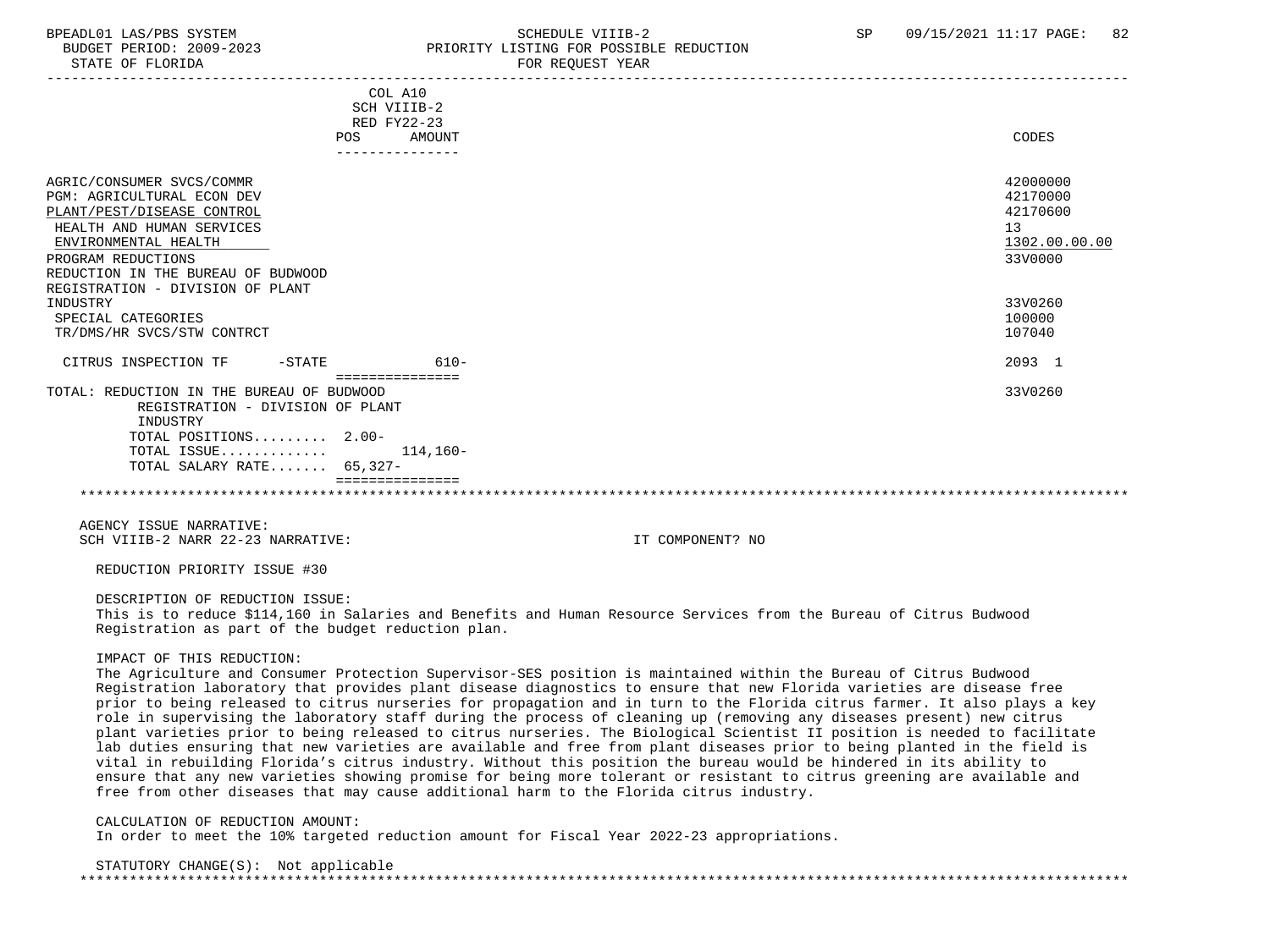## BPEADL01 LAS/PBS SYSTEM STRIM SCHEDULE VIIIB-2 SCHEDULE VIIIB-2 SP 09/15/2021 11:17 PAGE: 83 BUDGET PERIOD: 2009-2023 PRIORITY LISTING FOR POSSIBLE REDUCTION

|                                                                                                                                                                         | COL A10                   |           |                   |           |                  |                                          |               |                                                                    |
|-------------------------------------------------------------------------------------------------------------------------------------------------------------------------|---------------------------|-----------|-------------------|-----------|------------------|------------------------------------------|---------------|--------------------------------------------------------------------|
|                                                                                                                                                                         | SCH VIIIB-2               |           |                   |           |                  |                                          |               |                                                                    |
|                                                                                                                                                                         | RED FY22-23<br>POS AMOUNT |           |                   |           |                  |                                          |               | CODES                                                              |
|                                                                                                                                                                         | ---------------           |           |                   |           |                  |                                          |               |                                                                    |
| AGRIC/CONSUMER SVCS/COMMR<br><b>PGM: AGRICULTURAL ECON DEV</b><br>PLANT/PEST/DISEASE CONTROL<br>HEALTH AND HUMAN SERVICES<br>ENVIRONMENTAL HEALTH<br>PROGRAM REDUCTIONS |                           |           |                   |           |                  |                                          |               | 42000000<br>42170000<br>42170600<br>13<br>1302.00.00.00<br>33V0000 |
| REDUCTION IN THE BUREAU OF BUDWOOD<br>REGISTRATION - DIVISION OF PLANT<br>INDUSTRY                                                                                      |                           |           |                   |           |                  |                                          |               | 33V0260                                                            |
| POSITION DETAIL OF SALARIES AND BENEFITS:                                                                                                                               |                           |           |                   |           |                  |                                          |               |                                                                    |
|                                                                                                                                                                         | FTE                       | BASE RATE |                   | ADDITIVES | BENEFITS         | SUBTOTAL                                 | $\frac{1}{6}$ | LAPSE LAPSED SALARIES<br>AND BENEFITS                              |
| A10 - SCH VIIIB-2 RED FY22-23                                                                                                                                           |                           |           |                   |           |                  |                                          |               |                                                                    |
| CHANGES TO CURRENTLY AUTHORIZED POSITIONS                                                                                                                               |                           |           |                   |           |                  |                                          |               |                                                                    |
| 5034 BIOLOGICAL SCIENTIST II                                                                                                                                            |                           |           |                   |           |                  |                                          |               |                                                                    |
| C5034 001                                                                                                                                                               |                           |           | $1.00 - 31,108 -$ |           |                  |                                          |               | $20,233$ - 51,341- 0.00 51,341-                                    |
| 7539 AGRICULTURE & CONSUMER PROTECT SUPV -SES<br>C7539 001                                                                                                              | $1.00-$                   |           | 34,219-           |           | $27,990-$        |                                          |               | $62,209 - 0.00$ 62,209-                                            |
| TOTALS FOR ISSUE BY FUND<br>2093 CITRUS INSPECTION TF                                                                                                                   |                           |           |                   |           |                  |                                          |               | 113,550-                                                           |
|                                                                                                                                                                         | $2.00 -$                  |           | 65,327-           |           |                  | -- --------------- -<br>48,223- 113,550- |               | ______________<br>113,550-                                         |
|                                                                                                                                                                         |                           |           |                   |           |                  |                                          |               |                                                                    |
|                                                                                                                                                                         |                           |           |                   |           |                  |                                          |               |                                                                    |
| REDUCE TRANSFER TO INSTITUTE OF<br>FOOD AND AGRICULTURAL SCIENCES<br>(IFAS) FOR INVASIVE EXOTICS                                                                        |                           |           |                   |           |                  |                                          |               |                                                                    |
| QUARANTINE FACILITY<br>SPECIAL CATEGORIES<br>TR/IFAS/INVASIVE EXOTICS                                                                                                   |                           |           |                   |           |                  |                                          |               | 33V6540<br>100000<br>103810                                        |
| PLANT INDUSTRY TF                                                                                                                                                       | -STATE 400,189-           |           |                   |           |                  |                                          |               | 2507 1                                                             |
| ***********************                                                                                                                                                 | ===============           |           |                   |           |                  |                                          |               |                                                                    |
|                                                                                                                                                                         |                           |           |                   |           |                  |                                          |               |                                                                    |
| AGENCY ISSUE NARRATIVE:<br>SCH VIIIB-2 NARR 22-23 NARRATIVE:                                                                                                            |                           |           |                   |           | IT COMPONENT? NO |                                          |               |                                                                    |

REDUCTION PRIORITY ISSUE #2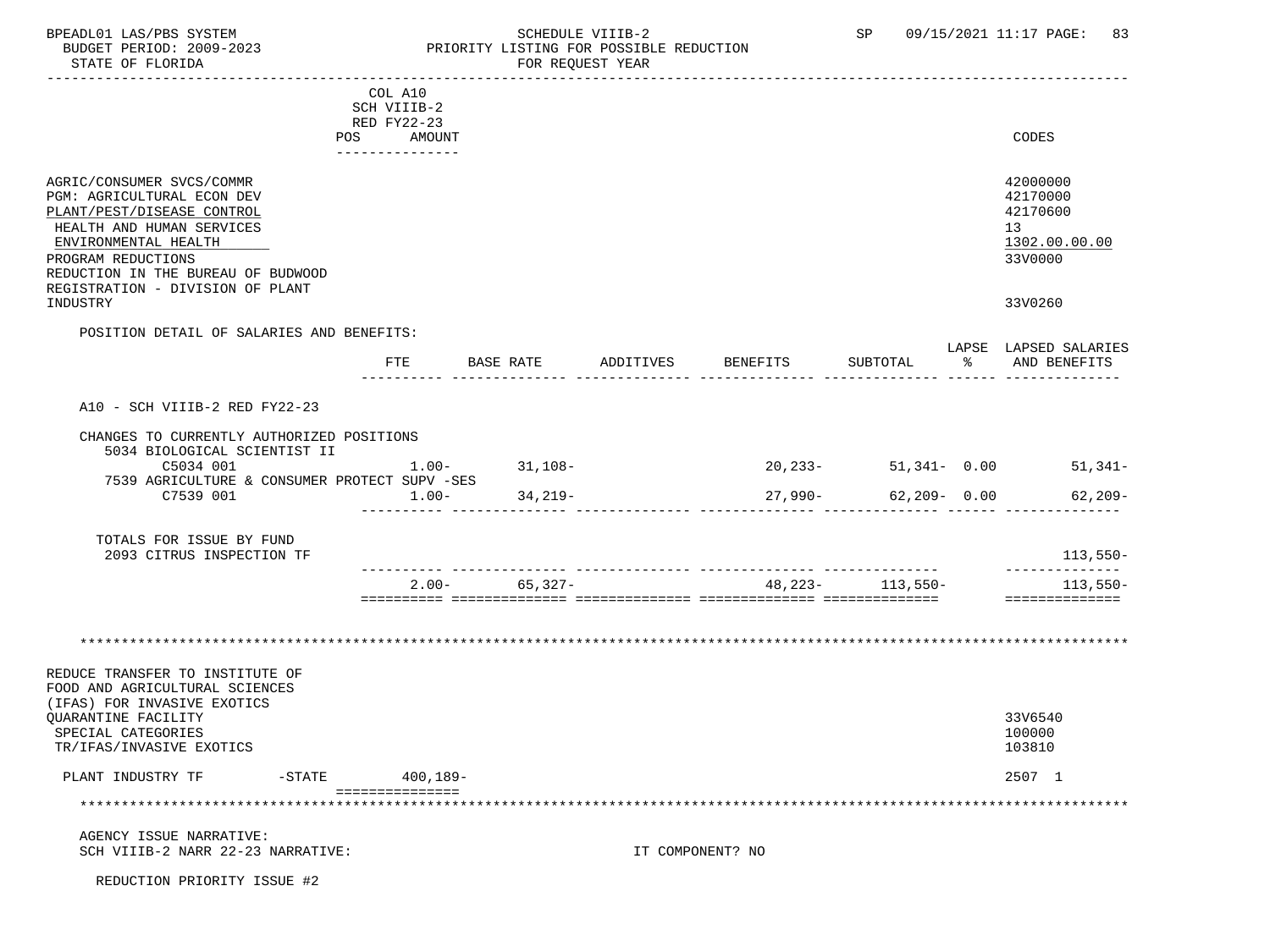### BPEADL01 LAS/PBS SYSTEM STREADLOI SCHEDULE VIIIB-2 SP 09/15/2021 11:17 PAGE: 84 BUDGET PERIOD: 2009-2023<br>
STATE OF FLORIDA<br>
FOR REOUEST YEAR FOR REQUEST YEAR

|                                                       | COL A10<br>SCH VIIIB-2 |                                                                                                               |               |
|-------------------------------------------------------|------------------------|---------------------------------------------------------------------------------------------------------------|---------------|
|                                                       | RED FY22-23            |                                                                                                               |               |
|                                                       | POS.                   | AMOUNT                                                                                                        | CODES         |
|                                                       |                        | ------------                                                                                                  |               |
| AGRIC/CONSUMER SVCS/COMMR                             |                        |                                                                                                               | 42000000      |
| <b>PGM: AGRICULTURAL ECON DEV</b>                     |                        |                                                                                                               | 42170000      |
| PLANT/PEST/DISEASE CONTROL                            |                        |                                                                                                               | 42170600      |
| HEALTH AND HUMAN SERVICES                             |                        |                                                                                                               | 13            |
| ENVIRONMENTAL HEALTH                                  |                        |                                                                                                               | 1302.00.00.00 |
| PROGRAM REDUCTIONS<br>REDUCE TRANSFER TO INSTITUTE OF |                        |                                                                                                               | 33V0000       |
| FOOD AND AGRICULTURAL SCIENCES                        |                        |                                                                                                               |               |
| (IFAS) FOR INVASIVE EXOTICS                           |                        |                                                                                                               |               |
| QUARANTINE FACILITY                                   |                        |                                                                                                               | 33V6540       |
|                                                       |                        |                                                                                                               |               |
|                                                       |                        |                                                                                                               |               |
| DESCRIPTION OF REDUCTION ISSUE:                       |                        |                                                                                                               |               |
|                                                       |                        | This issue will reduce the Plant Industry Trust Fund reduction by \$400,189 for IFAS Invasive Plant Research. |               |
| IMPACT OF THE REDUCTIONS:                             |                        |                                                                                                               |               |
|                                                       |                        |                                                                                                               |               |

 This reduction would have little impact on the division. This reduction impacts the pass through funding that supports invasive exotic plant research at a quarantine lab in Ft. Pierce conducted by the University of Florida Institute of Food and Agricultural Sciences for plants and animals that must be quarantined and evaluated before being released.

#### CALCULATION OF REDUCTION AMOUNT:

IFAS Invasive Plant Research was used to properly adjust the balances to meet the targeted reduction amounts.

#### STATUTORY CHANGE(S): N/A \*\*\*\*\*\*\*\*\*\*\*\*\*\*\*\*\*\*\*\*\*\*\*\*\*\*\*\*\*\*\*\*\*\*\*\*\*\*\*\*\*\*\*\*\*\*\*\*\*\*\*\*\*\*\*\*\*\*\*\*\*\*\*\*\*\*\*\*\*\*\*\*\*\*\*\*\*\*\*\*\*\*\*\*\*\*\*\*\*\*\*\*\*\*\*\*\*\*\*\*\*\*\*\*\*\*\*\*\*\*\*\*\*\*\*\*\*\*\*\*\*\*\*\*\*\*\*

TOTAL: ENVIRONMENTAL HEALTH 1302.00.00 COLLECTED AT A 1302.00.00 COLLECTED AND TOTAL: ENVIRONMENTAL HEALTH

|                      | TOTAL SALARY RATE $1,047,533-$ |            |
|----------------------|--------------------------------|------------|
|                      | TOTAL PROG COMP $2,311,501-$   |            |
|                      | TOTAL POSITIONS $32.00-$       |            |
|                      |                                |            |
| TRUST FUNDS          |                                | 1,053,469- |
| GENERAL REVENUE FUND |                                | 1,258,032- |
| BY FUND TYPE         |                                |            |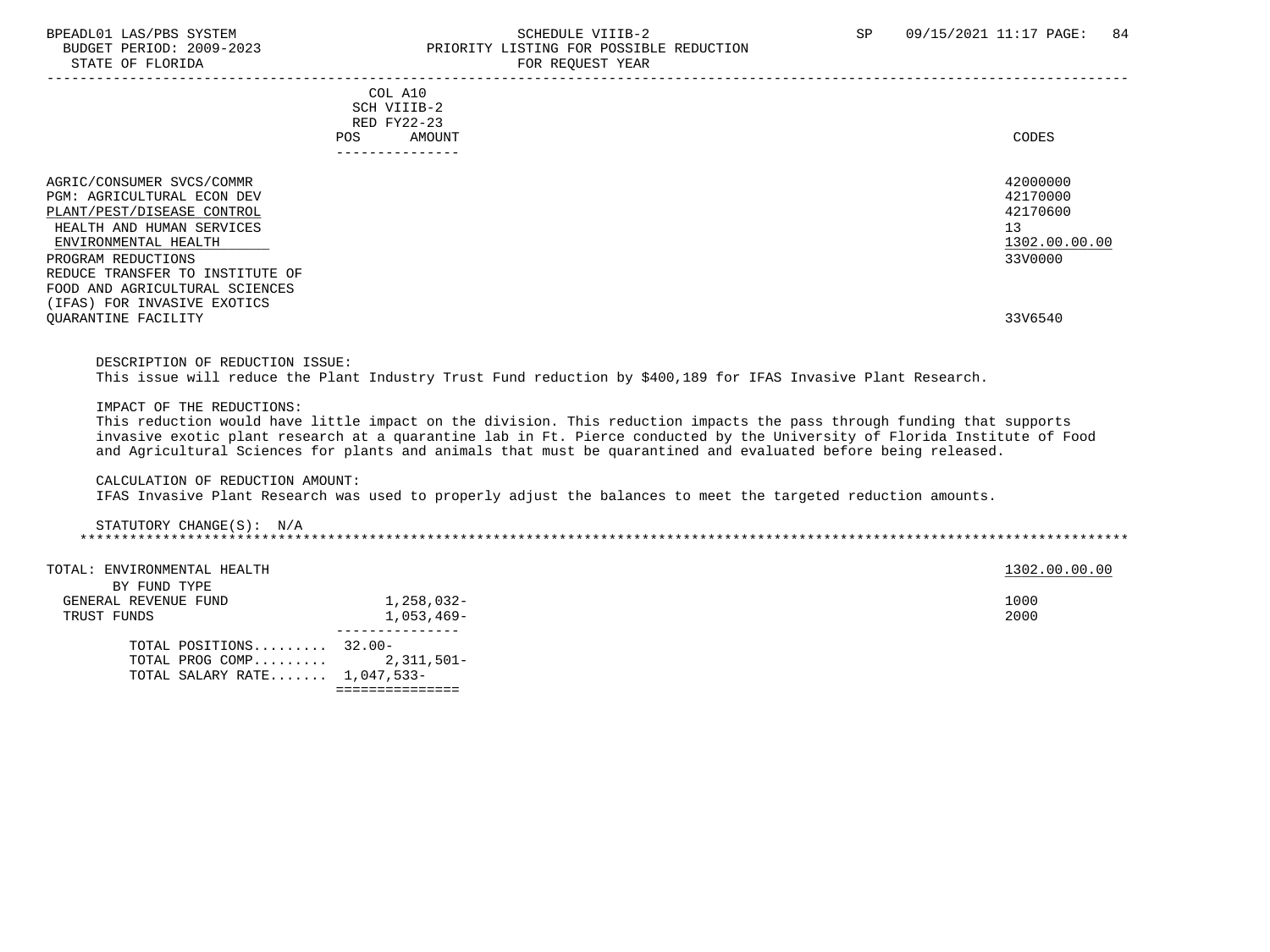STATE OF FLORIDA FOR STATE OF STATE OF STATE OF STATE OF STATE OF STATE OF STATE OF STATE OF STATE OF STATE OF STATE OF STATE OF STATE OF STATE OF STATE OF STATE OF STATE OF STATE OF STATE OF STATE OF STATE OF STATE OF STA

## BPEADL01 LAS/PBS SYSTEM STREADLE SCHEDULE VIIIB-2 SP 09/15/2021 11:17 PAGE: 85 BUDGET PERIOD: 2009-2023 PRIORITY LISTING FOR POSSIBLE REDUCTION

| COL A10<br>SCH VIIIB-2<br>RED FY22-23                                                                                                                                                                |                                                                    |
|------------------------------------------------------------------------------------------------------------------------------------------------------------------------------------------------------|--------------------------------------------------------------------|
| AMOUNT<br>POS                                                                                                                                                                                        | CODES                                                              |
|                                                                                                                                                                                                      |                                                                    |
| AGRIC/CONSUMER SVCS/COMMR<br>PGM: AGRICULTURAL ECON DEV<br>FOOD, NUTRITION, WELLNESS<br>HEALTH AND HUMAN SERVICES<br>SERVICES/MOST VULNERABLE<br>PROGRAM REDUCTIONS<br>REDUCTION IN STATE FUNDING OF | 42000000<br>42170000<br>42170700<br>13<br>1304.00.00.00<br>33V0000 |
| CHILD NUTRITION PROGRAMS<br>AID TO LOCAL GOVERNMENTS<br>G/A-SCHOOL BREAKFAST PGM                                                                                                                     | 33V0460<br>050000<br>051124                                        |
| 1,733,966-<br>GENERAL REVENUE FUND<br>$-$ STATE                                                                                                                                                      | 1000 1                                                             |
|                                                                                                                                                                                                      |                                                                    |

 AGENCY ISSUE NARRATIVE: SCH VIIIB-2 NARR 22-23 NARRATIVE: IT COMPONENT? NO

REDUCTION PRIORITY ISSUE #34

 DESCRIPTION OF ISSUE: Reduction of State School Breakfast Program

ISSUE SUMMARY:

 These resources are allocated and expected by school districts and charter schools that participate in the NSLP for supporting Universal Free Breakfast as reference by Florida Statutes 570.981.

IMPACT:

 This reduction of \$1,733,966 in F.S. 595.404(8) budget authority in the General Revenue Fund in the Aid to Local Governments School Breakfast Category that supplements the Breakfast Program will have a critical impact to the recipients that receive this funding. While the reduction in the breakfast supplement will not have a significant impact on the loss of federal funding for the National Child Nutrition Program Cluster, the recipients would have to subsidize their budget from the reduction. The National School Lunch Program (NSLP) matching requirement is established by the United States Congress and is a required State effort in order to administer the NSLP. All the funds in this appropriation are passed through to the districts and charter schools in Florida that participate in the NSLP. In addition to the required NSLP match portion, Florida Statutes 570.981(5)(h) states that the department shall annually allocate a school breakfast supplement in the General Appropriations Act. Since the required lunch match amount varies yearly and isn't known prior to the LBR, there are minimal additional funds that have been used to help the districts and charter schools supplement their cafeteria/kitchen health inspection permits. All allocations from these funds are critical to the recipients and each district and charter school would be greatly impacted based on their portion of the distribution based on a prorated share of the free and reduced priced meals that they serve.

#### CALCULATION OF REDUCTION AMOUNT:

 The \$1,733,966 reduction is 22.8% of the State Breakfast Supplement Program total of \$7,590,912. Reductions are based on the 2021-2022 allocation amounts. The funds are allocated on a prorated share of participating districts and charter schools free and reduced priced breakfasts served and amount paid in total for health inspections permits.

#### STATUTORY CHANGE(S): None

\*\*\*\*\*\*\*\*\*\*\*\*\*\*\*\*\*\*\*\*\*\*\*\*\*\*\*\*\*\*\*\*\*\*\*\*\*\*\*\*\*\*\*\*\*\*\*\*\*\*\*\*\*\*\*\*\*\*\*\*\*\*\*\*\*\*\*\*\*\*\*\*\*\*\*\*\*\*\*\*\*\*\*\*\*\*\*\*\*\*\*\*\*\*\*\*\*\*\*\*\*\*\*\*\*\*\*\*\*\*\*\*\*\*\*\*\*\*\*\*\*\*\*\*\*\*\*